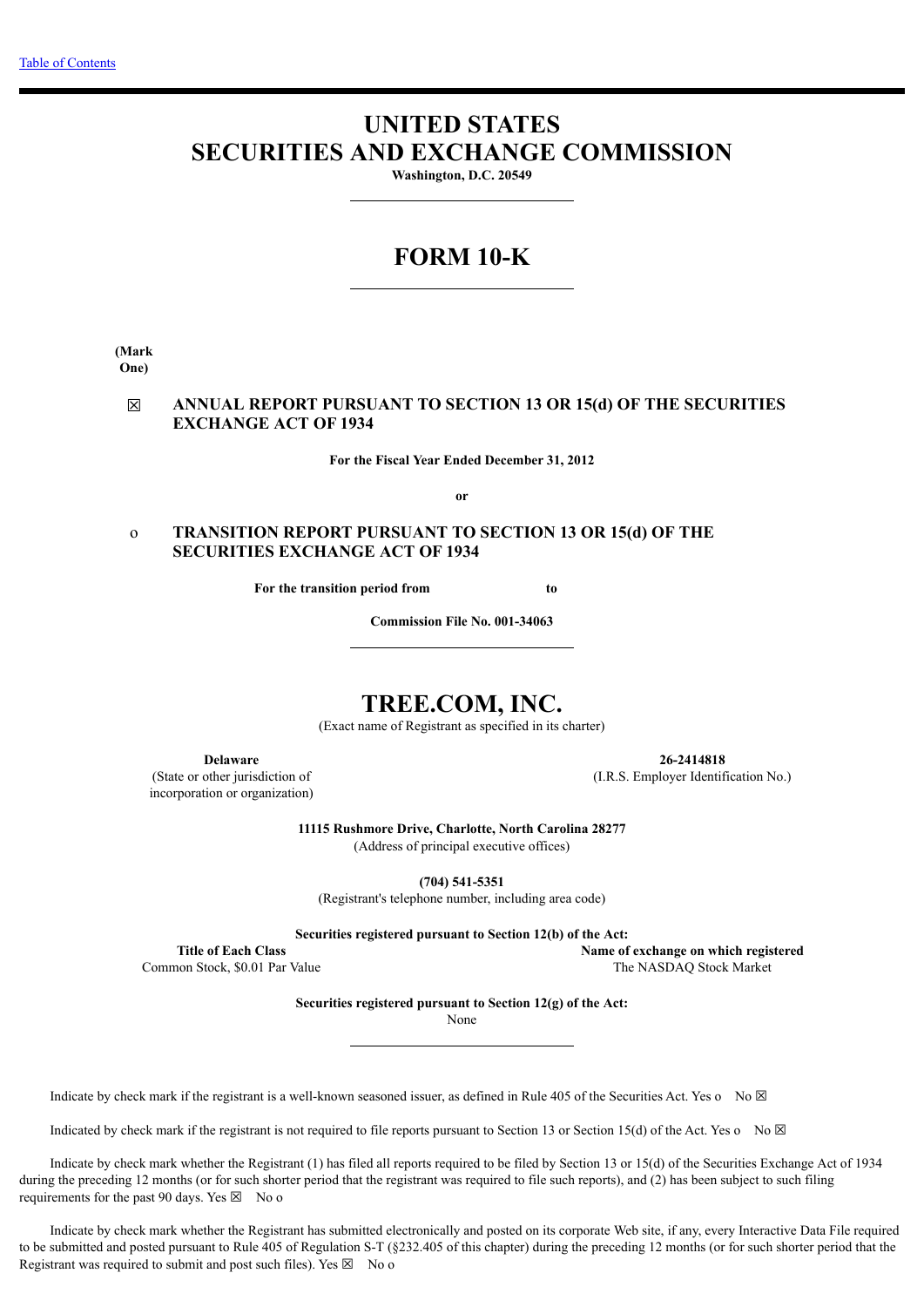Indicate by check mark if disclosure of delinquent filers pursuant to Item 405 of Regulation S-K (§229.405 of this chapter) is not contained herein, and will not be contained, to the best of Registrant's knowledge, in definitive proxy or information statements incorporated by reference in Part III of this Form 10-K or any amendment to this Form 10-K. o

 Indicate by check mark whether the Registrant is a large accelerated filer, an accelerated filer, a non-accelerated filer or a smaller reporting company. See the definitions of "large accelerated filer," "accelerated filer" and "smaller reporting company" in Rule 12b-2 of the Exchange Act.

| Large accelerated filer o | Accelerated filer o | Non-accelerated filer o                       | Smaller reporting company $\boxtimes$ |
|---------------------------|---------------------|-----------------------------------------------|---------------------------------------|
|                           |                     | (Do not check if a smaller reporting company) |                                       |
|                           |                     |                                               |                                       |

Indicate by check mark whether the Registrant is a shell company (as defined in Rule 12b-2 of the Act). Yes o No  $\boxtimes$ 

 The aggregate market value of the voting common stock held by non-affiliates of the Registrant as of June 29, 2012 was \$71,208,274. For the purposes of the forgoing calculation only, all directors and executive officers of the Registrant and third parties that own 10% or more of the voting common stock are assumed to be affiliates of the Registrant.

As of March 28, 2013, there were 11,638,457 shares of the Registrant's common stock, par value \$.01 per share, outstanding.

### **Documents Incorporated By Reference:**

Portions of the Registrant's proxy statement for its 2013 Annual Meeting of Stockholders are incorporated by reference into Part III herein.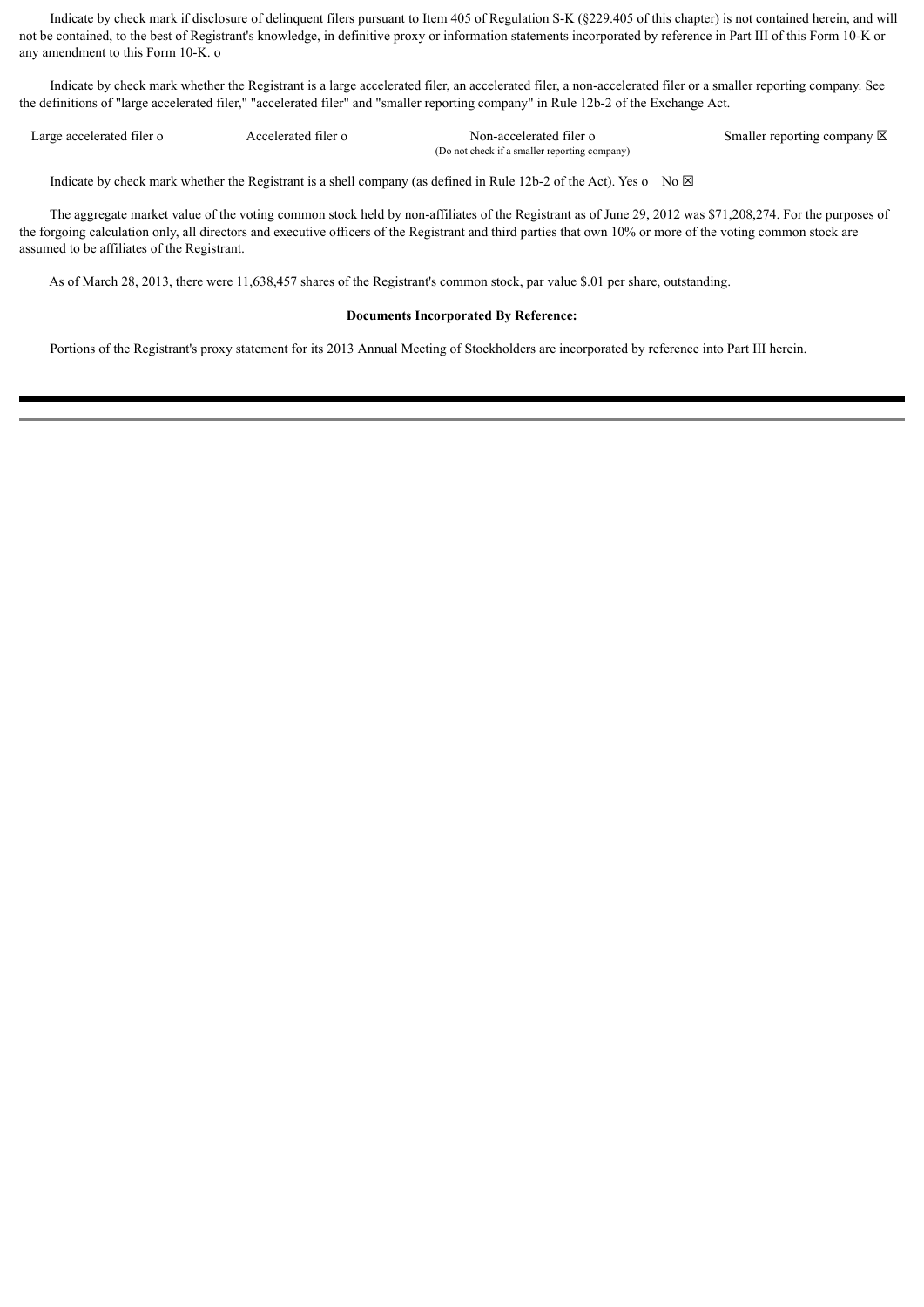# **TABLE OF CONTENTS**

**Page**

<span id="page-2-0"></span>

|                | <b>PART I</b>                    | $1$ age |
|----------------|----------------------------------|---------|
| Item 1.        | <b>Business</b>                  |         |
| Item 1A.       | <b>Risk Factors</b>              | 8       |
| Item 1B.       | <b>Unresolved Staff Comments</b> | 20      |
| Item 2.        | <b>Properties</b>                | 20      |
| <u>Item 3.</u> | <b>Legal Proceedings</b>         | 21      |
| Item 4.        | <b>Mine Safety Disclosures</b>   | 22      |
|                | <b>PART II</b>                   |         |

| <u>Item 5.</u>  | <b>Market for Registrant's Common Equity, Related Stockholder Matters and Issuer Purchases of Equity</b> |                                 |
|-----------------|----------------------------------------------------------------------------------------------------------|---------------------------------|
|                 | <b>Securities</b>                                                                                        |                                 |
| <u>Item 6.</u>  | <b>Selected Financial Data</b>                                                                           | $\frac{23}{24}$                 |
| Item 7.         | <b>Management's Discussion and Analysis of Financial Condition and Results of Operations</b>             |                                 |
| Item 7A.        | <b>Quantitative and Qualitative Disclosures about Market Risk</b>                                        | $\frac{24}{37}$                 |
| <u>Item 8.</u>  | <b>Financial Statements and Supplementary Data</b>                                                       |                                 |
| Item 9.         | <u><b>Changes in and Disagreements With Accountants on Accounting and Financial Disclosure</b></u>       | 85                              |
| Item 9A.        | <b>Controls and Procedures</b>                                                                           | 85                              |
| Item 9B.        | <b>Other Information</b>                                                                                 | 86                              |
|                 | <b>PART III</b>                                                                                          |                                 |
| <b>Item 10.</b> | <b>Directors, Executive Officers and Corporate Governance</b>                                            |                                 |
| <b>Item 11.</b> | <b>Executive Compensation</b>                                                                            | $\frac{87}{87}$ $\frac{87}{87}$ |
| <u>Item 12.</u> | <b>Security Ownership of Certain Beneficial Owners and Management and Related Stockholder Matters</b>    |                                 |
| <u>Item 13.</u> | <b>Certain Relationships and Related Transactions, and Director Independence</b>                         |                                 |
| <b>Item 14.</b> | <b>Principal Accounting Fees and Services</b>                                                            |                                 |
|                 | <b>PART IV</b>                                                                                           |                                 |
| <b>Item 15.</b> | <b>Exhibits, Financial Statement Schedules</b>                                                           | 88                              |
|                 |                                                                                                          |                                 |

i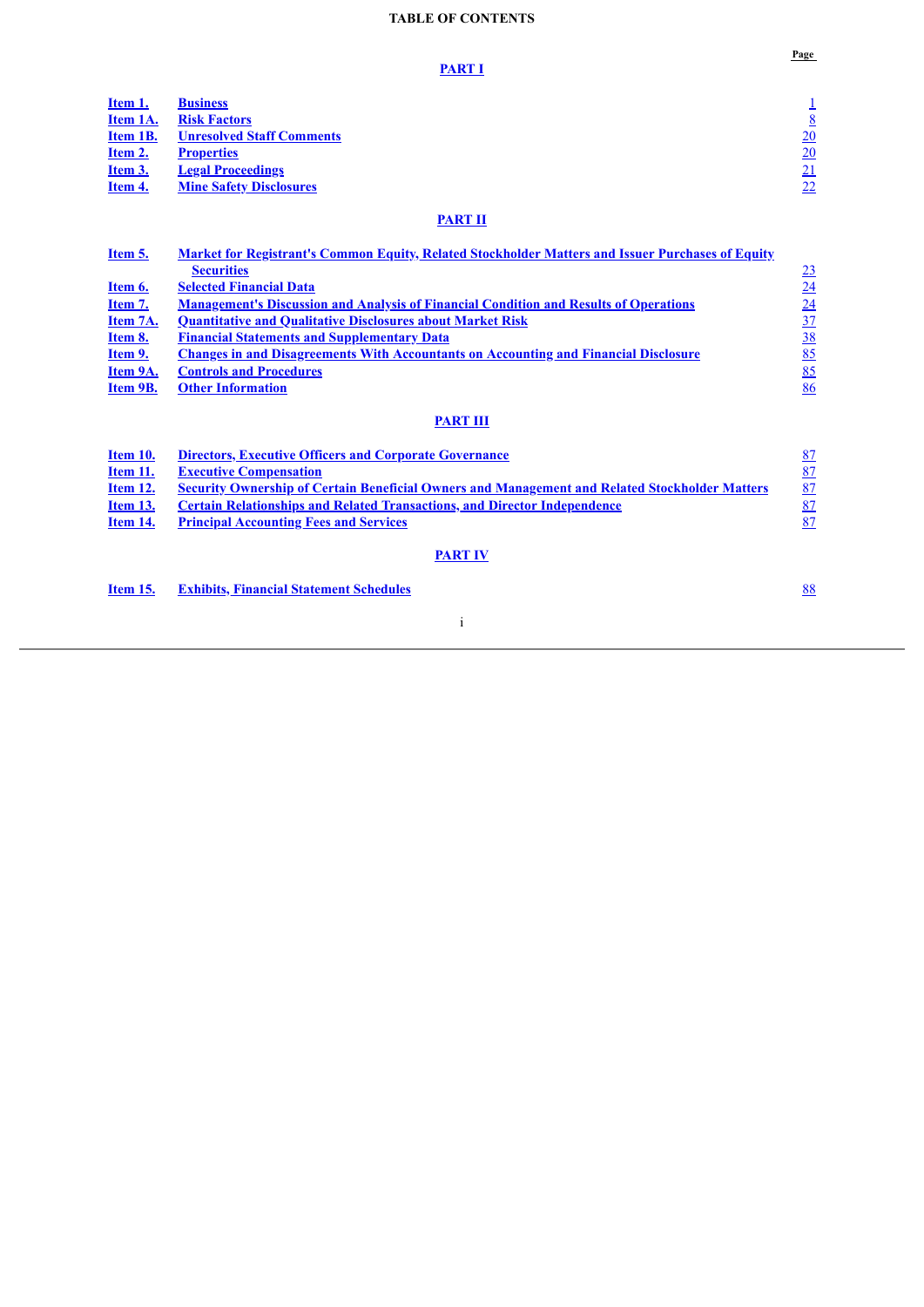#### <span id="page-3-0"></span>**Cautionary Statement Regarding Forward-Looking Information**

 This annual report on Form 10-K contains "forward-looking statements" within the meaning of the Securities Act of 1933 and the Securities Exchange Act of 1934, as amended by the Private Securities Litigation Reform Act of 1995. These forward-looking statements also include statements related to our anticipated financial performance, business prospects and strategy; anticipated trends and prospects in the various industries in which our businesses operate; new products, services and related strategies; and other similar matters. These forward-looking statements are based on management's current expectations and assumptions about future events, which are inherently subject to uncertainties, risks and changes in circumstances that are difficult to predict. The use of words such as "anticipates," "estimates," "expects," "projects," "intends," "plans" and "believes," among others, generally identify forward-looking statements.

 Actual results could differ materially from those contained in the forward-looking statements. Factors currently known to management that could cause actual results to differ materially from those in forward-looking statements include those matters discussed below.

 Other unknown or unpredictable factors that could also adversely affect our business, financial condition and results of operations may arise from time to time. In light of these risks and uncertainties, the forward-looking statements discussed in this report may not prove to be accurate. Accordingly, you should not place undue reliance on these forward-looking statements, which only reflect the views of Tree.com management as of the date of this report. We undertake no obligation to update or revise forward-looking statements to reflect changed assumptions, the occurrence of unanticipated events or changes to future operating results or expectations, except as required by law.

#### <span id="page-3-1"></span>**Item 1.** *Business*

#### **History and Overview**

 Tree.com is the parent of LendingTree, LLC and is the parent of several companies owned by LendingTree, LLC. LendingTree, Inc. was incorporated in the state of Delaware in June 1996 and commenced nationwide operations in July 1998. LendingTree, Inc. was acquired by IAC/InterActiveCorp in 2003 and converted to a Delaware limited liability company (LendingTree, LLC) in December 2004. On August 20, 2008, Tree.com, Inc. (along with its subsidiary, LendingTree, LLC) was spun off from IAC/InterActiveCorp into a separate publicly-traded company. We refer to the separation transaction as the "spin-off" in this report. Tree.com was incorporated as a Delaware corporation in April 2008 in anticipation of the spin-off.

 Tree.com is the owner of several brands and businesses that provide information, tools, advice, products and services for critical transactions in consumers' lives. Our family of brands includes: LendingTree®, GetSmart®, DegreeTree®, LendingTreeAutos, DoneRight®, ServiceTree<sup>SM</sup> and InsuranceTree®. Together, these brands serve as an ally for consumers who are looking to comparison-shop for loans, educational programs, home services providers and other services from multiple businesses and professionals who will compete for their business.

 Over the past two years, as further discussed below, we have made several strategic changes to our business, including exiting and divesting our real estate business in 2011 and completing the sale of substantially all of the operating assets of our former mortgage origination business in 2012. We took these steps in an effort to tighten our business focus on what we believe to be our core competency as a branded performance marketer.

 On March 10, 2011, our management made the decision and finalized a plan to close all of the field offices of the proprietary full-service real estate brokerage business known as RealEstate.com,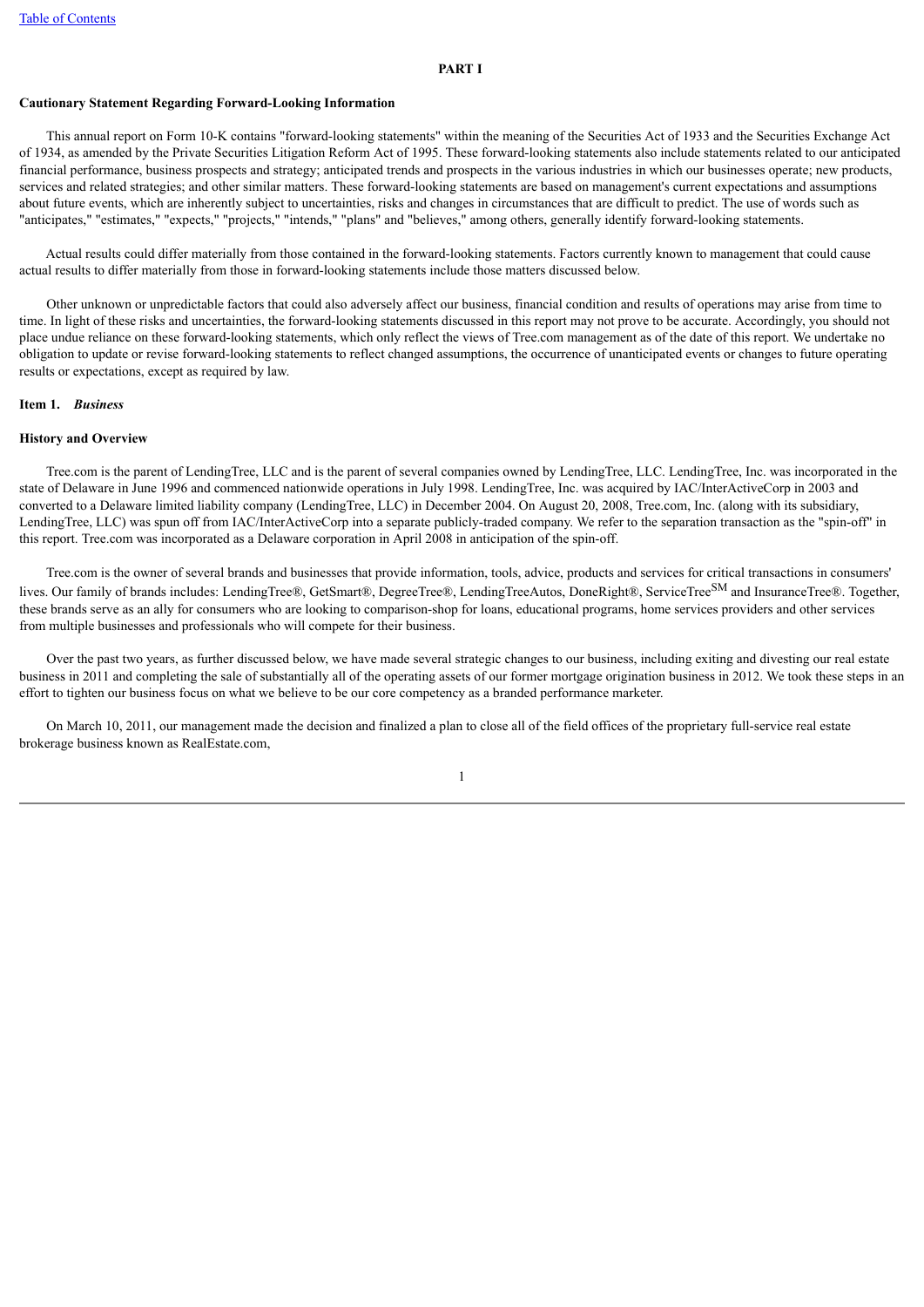REALTORS®. We exited all markets by March 31, 2011. In September 2011, we sold the remaining assets of RealEstate.com, which consisted primarily of internet domain names and trademarks, for \$8.3 million and recognized a gain on sale of \$7.8 million. Accordingly, the businesses of RealEstate.com and RealEstate.com, REALTORS® are presented as discontinued operations in our consolidated financial statements for all periods.

 On May 12, 2011, we entered into an asset purchase agreement with Discover Bank, a wholly-owned subsidiary of Discover Financial Services, providing for the sale of substantially all of the operating assets related to our mortgage origination business to Discover Bank. We operated our former mortgage origination business through our wholly-owned subsidiary Home Loan Center, Inc., dba LendingTree Loans®, which we refer to in this report as HLC or LendingTree Loans. We refer to Discover Financial Services and/or any of its affiliates, including Discover Bank and Discover Home Loans, Inc., in this report as Discover. Through HLC, we processed, approved and funded various consumer mortgage loans on a principal basis. On June 6, 2012, we completed the asset sale transaction.

 The asset purchase agreement, as amended on February 7, 2012, provided for a purchase price of approximately \$55.9 million in cash for the assets, subject to certain conditions. Of this total purchase price, \$8.0 million was paid prior to the closing, \$37.9 million was paid at the closing and \$10.0 million is due on the first anniversary of the closing, subject to certain conditions. Discover generally did not assume liabilities of the LendingTree Loans business that arose before the closing date, except for certain liabilities directly related to assets Discover acquired. Of the initial purchase price payment, \$17.1 million is being held in escrow pending the resolution of certain actual and/or contingent liabilities that remain our responsibility following such sale. The escrowed amount is recorded as restricted cash at December 31, 2012.

 We also agreed to perform certain services for Discover over a term ending approximately seventeen months following the closing, or such earlier point as the agreed-upon services are satisfactorily completed. Discover has participated as a lender on our lender network since the closing of the transaction.

#### **Segment Reporting**

 Effective December 31, 2012, we expanded our reportable segments from one to two, consisting of mortgage and non-mortgage. The change was made as the convergence of economic similarities associated with our mortgage and non-mortgage operating segments was no longer expected. This decision was made in connection with the update of our annual budget and forecast, which occurs in the fourth quarter each year. The non-mortgage reportable segment consists of our auto, education and home services operating segments, which are not yet mature businesses, and have been aggregated. Prior period results have been reclassified to conform with the change in reportable segments.

#### **Business Overview**

 We operate as a branded performance marketer. In this capacity, we serve as an ally to consumers who are looking to make informed purchase decisions and comparison-shop for loans and other important transactions. We do so by providing consumers with a broad array of information and tools free of charge, conveniently located on our various websites. In addition, we provide consumers with access to offers from multiple providers that can compete for their business, usually through a single inquiry form. We also serve as a valued partner to businesses seeking customer acquisition support services with directly measurable benefits, by matching the consumer inquiries we generate with these businesses.

 Through our strategically designed and executed advertising and marketing campaigns promoting our various brands and offerings, we attract consumers to our websites and toll-free telephone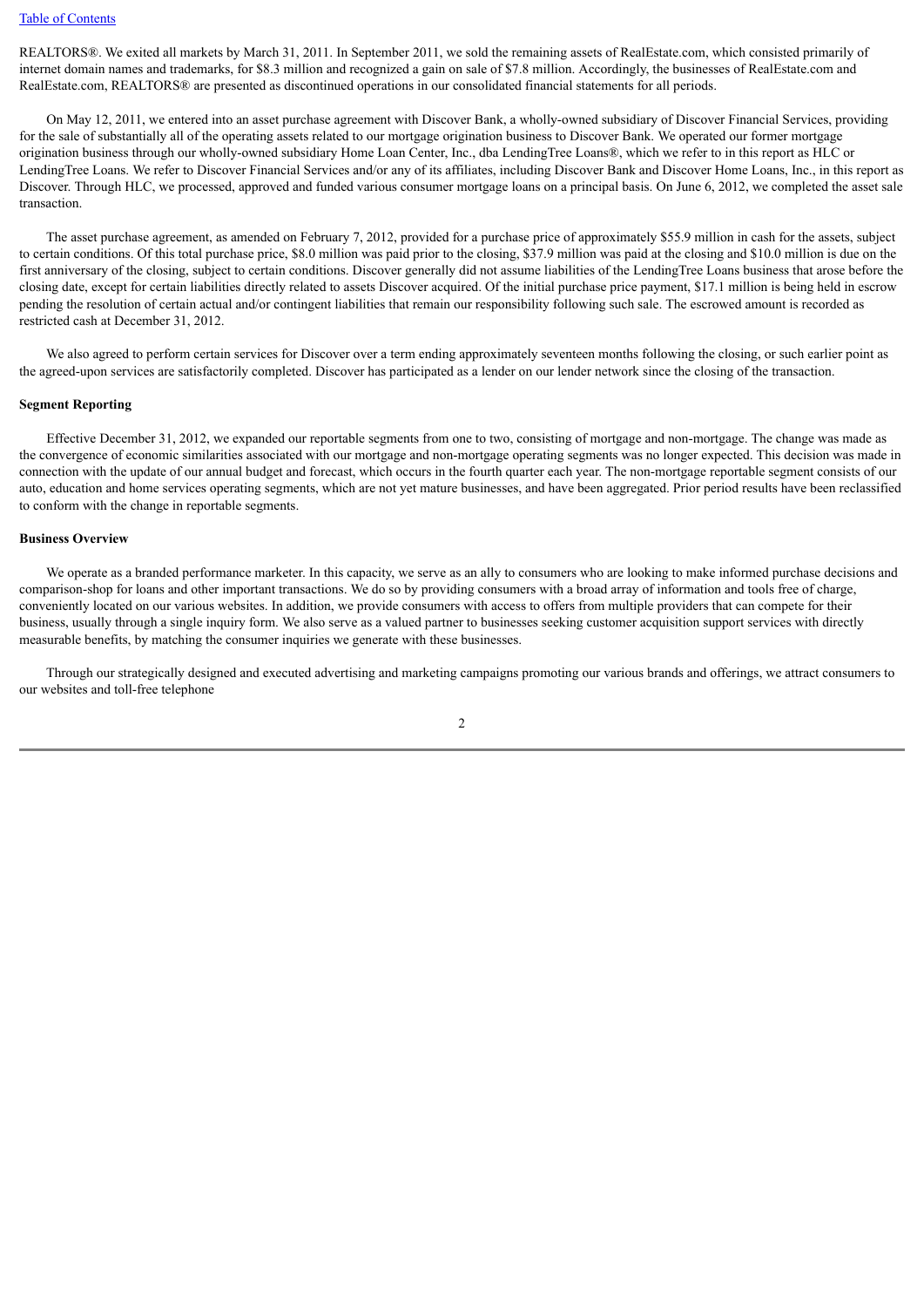numbers. Many consumers complete inquiry questions, providing detailed information about themselves and the products or services they are seeking. We refer to such consumer inquiries as leads. We then match these leads with businesses seeking to serve these consumers' needs, in a forum we refer to as an exchange. In so doing, we generate revenue from these businesses, generally at the time of transmitting a lead to them.

 At its inception, our original business was to serve consumers seeking home mortgage loans by matching them with various lenders. We launched the LendingTree brand nationally in 1998 and, over the last fifteen years, we believe this brand has gained widespread consumer recognition.

 Beginning in 2009, we sought to expand the range of services we provided by leveraging the "Tree" element of the LendingTree brand to attract consumer inquiries for products and services in other industries. Currently, in addition to mortgage, we are focused primarily on the the automotive industry, where we promote our LendingTreeAutos brand, education industry, where we promote our DegreeTree® brand and the home services industry, where we promote our DoneRight!® and ServiceTreeSM brands. We believe that consumers will have a higher propensity to utilize our various services by virtue of their Tree-branded associations than those of other providers whose brands consumers may not recognize.

 Going forward, in addition to operating our core mortgage business, we intend to focus increasingly on growing our existing non-mortgage businesses, seeking to penetrate new industries and developing new product offerings and enhancements to improve the experiences that consumers and businesses have as they interact with us. We intend to capitalize on our expertise in performance marketing, product development and technology, and leverage the LendingTree brand and related extensions to pursue this strategy.

#### **Mortgage Segment**

 Consumers seeking home mortgage loans can access our nationwide network of more than 200 banks, lenders and loan brokers online (via *www.lendingtree.com* or *www.getsmart.com*) or by calling 1-800-555-TREE. We refer to these banks, lenders and loan brokers as our network lenders. Loan products offered by network lenders consist primarily of home mortgages (in connection with refinancings and purchases) and home equity loans.

 We select lenders throughout the country in an effort to provide full geographic lending coverage and to offer a complete suite of loan offerings available in the market. Typically, before a lender joins our network, we perform credit and financial reviews on the lender. In addition, as a further quality assurance measure, we check new lenders against a national anti-fraud database maintained by the Mortgage Asset Research Institute. All network lenders are required to enter into a contract that generally may be terminated upon notice by either party. For the year ended December 31, 2012, one customer accounted for revenue representing 14% of total revenue and another accounted for 11% of total revenue. No customer accounted for more than 10% of total revenue for the year ended December 31, 2011.

 Consumers seeking mortgage loans through our lender network can receive multiple conditional loan offers from network lenders in response to a single loan request form.

We refer to the process by which we match consumers and network lenders as the matching process. This matching process consists of the following steps:

• **Credit Request.** Consumers complete a single loan request form with information regarding the type of home they are seeking to finance, loan preferences and other data. Consumers also consent to an inquiry regarding their credit report.

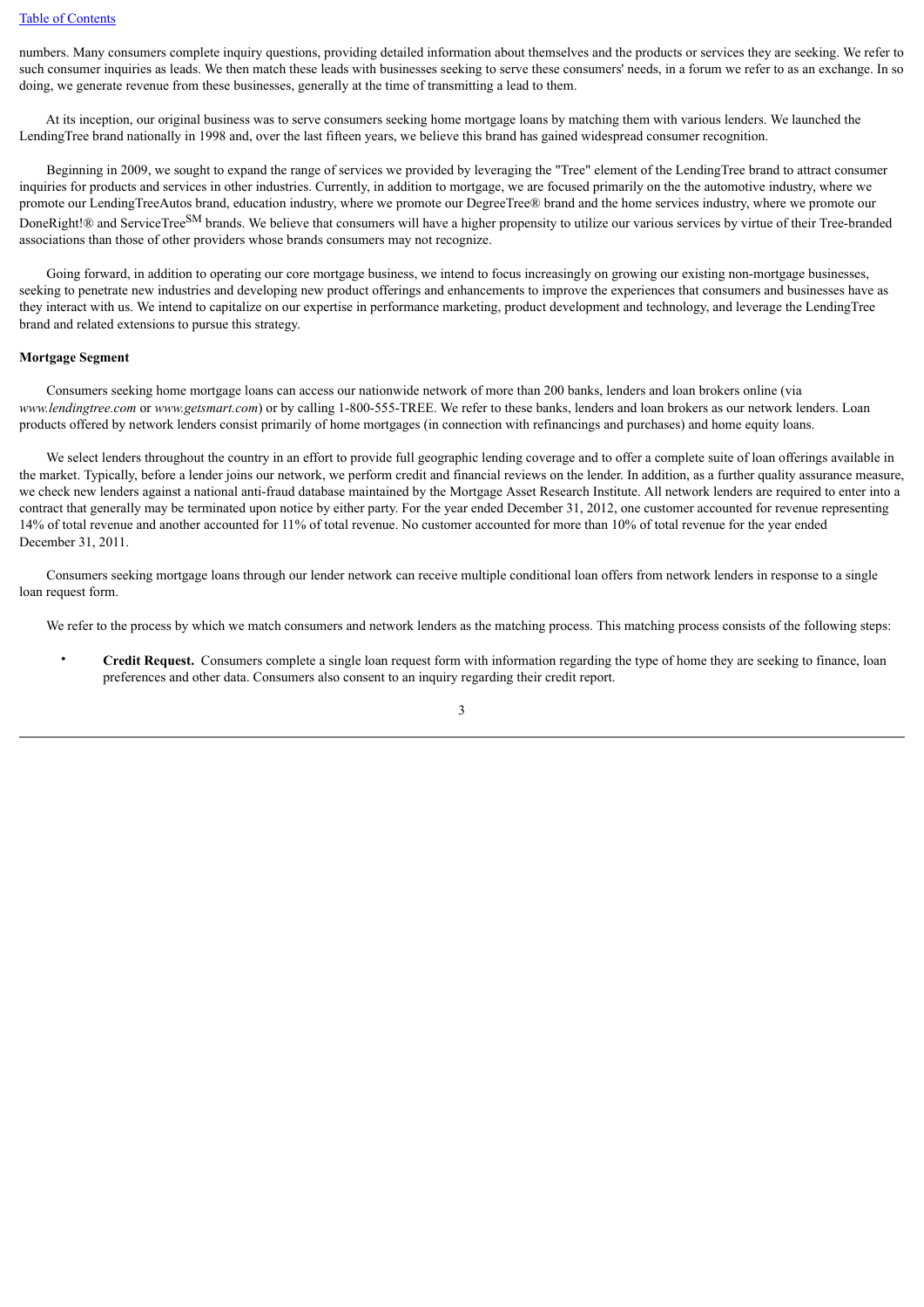- **Loan Request Form Matching and Transmission.** Our proprietary systems and technology match a given consumer's loan request form data, self-reported credit profile and geographic location against certain pre-established criteria of network lenders, which may be modified from time to time. Once a given loan request passes through the matching process, the loan request is automatically transmitted to up to five available network lenders.
- Lender Evaluation and Response. Network lenders that receive a loan request form evaluate the information contained in it to determine whether to make a conditional loan offer. If a given number of network lenders do not respond with a conditional loan offer, the loan request form is directed through the matching process a second time in an attempt to match the consumer with another network lender.
- **Communication of a Conditional Offer.** If one or more network lenders make a conditional offer, the consumer is automatically notified via email to return to our website and log in to a web page that presents the customized loan offers (My Account). Through the My Account web page, consumers may access and compare the proposed terms of each conditional offer, including interest rates, closing costs, monthly payment amounts, lender fees and other information. If a consumer does not have access to e-mail, conditional offers are provided to the consumer by phone or fax.
- **Loan Processing.** Consumers may then elect to work offline with relevant network lenders to provide property information and additional information bearing on their creditworthiness. If a network lender approves a consumer's application, it may then underwrite and originate a loan.
- **Ongoing Consumer and Lender Support.** Active e-mail and telephone follow-up and support are provided to both network lenders and consumers during the loan transaction process. This follow-up and support is designed to provide technical assistance and increase overall satisfaction of network lenders and consumers.

 Our lender network also offers a short-form matching process which provides consumers with lender contact information rather than conditional offers from network lenders. This short-form process typically requires consumers to submit less data than required in connection with the matching process described above.

 Our lender network does not charge fees to consumers. Substantially all revenues from our lender network are derived from up-front matching fees paid by network lenders that receive a lead. Previously, network lenders also paid closing fees when they closed a transaction with a consumer, but this closing fee was eliminated in 2011 for all mortgage products, with the exception of home equity loans. The closing fee on home equity loan products was eliminated in January 2013. Because a given loan request form can be matched with more than one network lender, up to five match fees may be generated from a single loan request form.

#### **Non-Mortgage Segment**

Our non-mortgage segment consists of the following businesses:

#### *Auto*

We offer a variety of resources to consumers seeking loans for purchasing new and used automobiles and for refinancing existing auto loans, in order to generate loan inquiries from them and then match those inquiries with a national platform of banks, brokers and credit unions seeking to serve these consumers. Beginning in September 2011, we began to offer prospective automobile buyers the opportunity to search for new and used automobiles through access to more than 3,000 dealerships. We do not charge fees to consumers for use of our auto services; rather, substantially all revenues from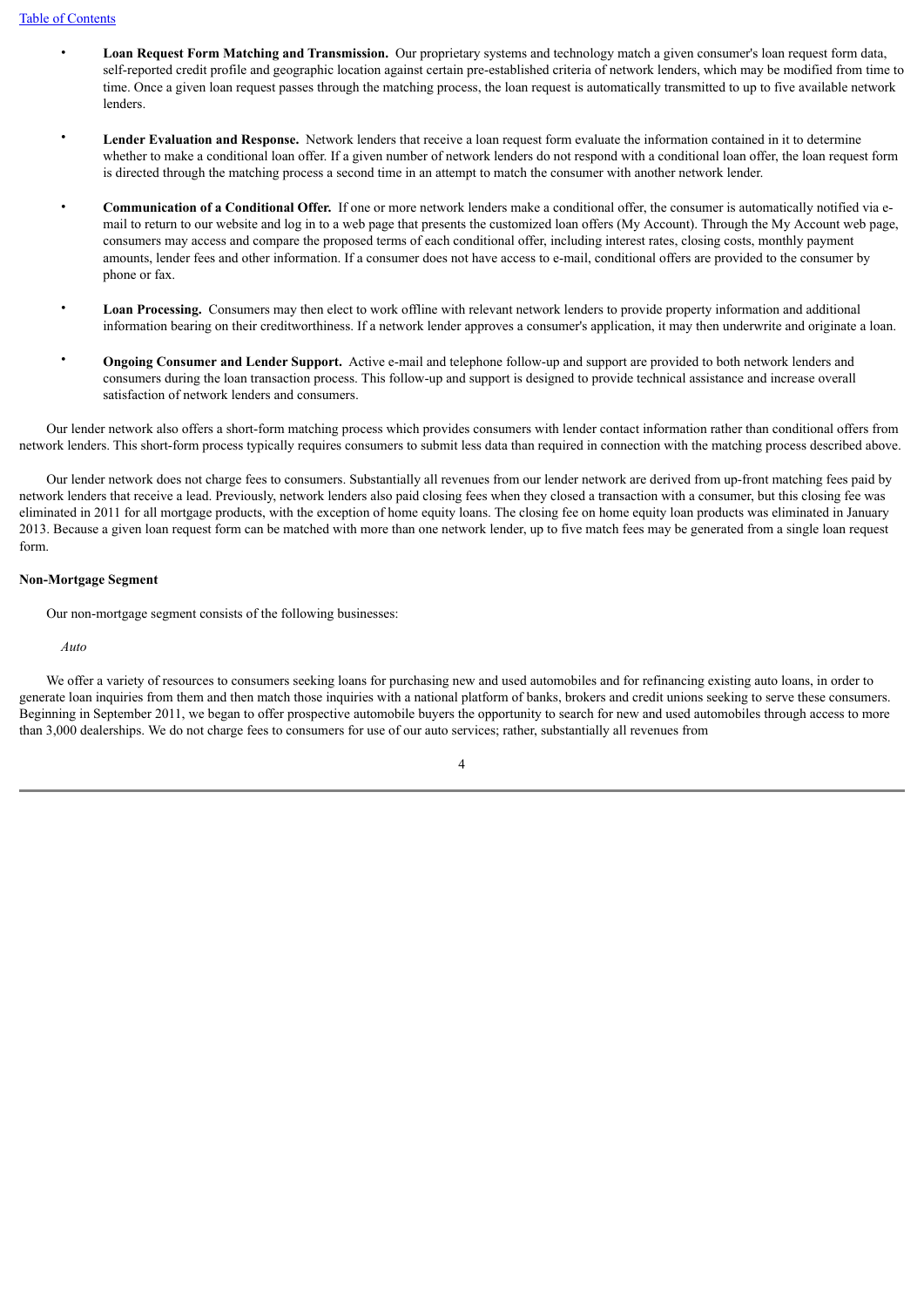our auto customers—banks, credit unions, dealerships and dealer groups—are derived from up-front matching fees, closed loan and closed sale fees.

#### *Education*

 We offer referrals to more than 40 top-tier institutions and agencies for prospective students seeking institutions of higher education. Supported programs include Associates, Bachelors and Masters degrees across a broad range of subject categories including Business, Education, Healthcare, Nursing, Psychology and Technology, among others. Our education websites provide information and a variety of resources related to educational opportunities for prospective students. We do not charge fees to prospective students for use of our education services; rather, substantially all revenues from our education customers educational institutions and agencies to whom we refer prospective students—are derived from up-front matching fees.

#### *Home Services*

We offer consumers opportunities to research and find home improvement professional services through our network of both national and local contractors. We have national coverage in the top-30 most popular home improvement categories and a network of more than 650 local professionals. Through our alliances with third parties, we are able to connect consumers with home services professionals in nearly 2,000 locations across the United States. Historically, we sought to generate awareness of our home services offerings with consumers through the distribution our printed DoneRight! Directory® of pre-screened home services professionals, which was distributed periodically in select geographic markets, as well as through digital marketing efforts. In fall 2012, we determined to discontinue the distribution of the printed DoneRight! Directory® and focus exclusively on digital marketing channels. We do not charge fees to consumers for use of our home services offerings; rather, substantially all revenues from our home services customers—independent contractors, national home services and home improvement chains, other lead aggregators and other home services marketing services providers—are derived from up-front matching fees.

#### *Other Products*

Our non-mortgage segment also includes information, tools and access to:

- unsecured personal loans, through which consumers are matched with multiple lenders using a network-based process similar to the mortgage loan matching process described above;
- various consumer insurance products, including home and automobile, through which consumers are linked with licensed insurance agents and insurance lead aggregators to obtain insurance offers;
- personal credit data, through which consumers can gain insights into how prospective lenders and other third parties view their credit profiles;
- credit repair and debt consolidation services, through which consumers can obtain assistance improving their credit profiles, in order to expand and improve loan opportunities available to them; and
- real estate brokerage services, through which consumers are matched with local realtors who can assist them in their home purchase or sale efforts.

We refer to the various purchasers of leads from our non-mortgage exchanges as lead purchasers.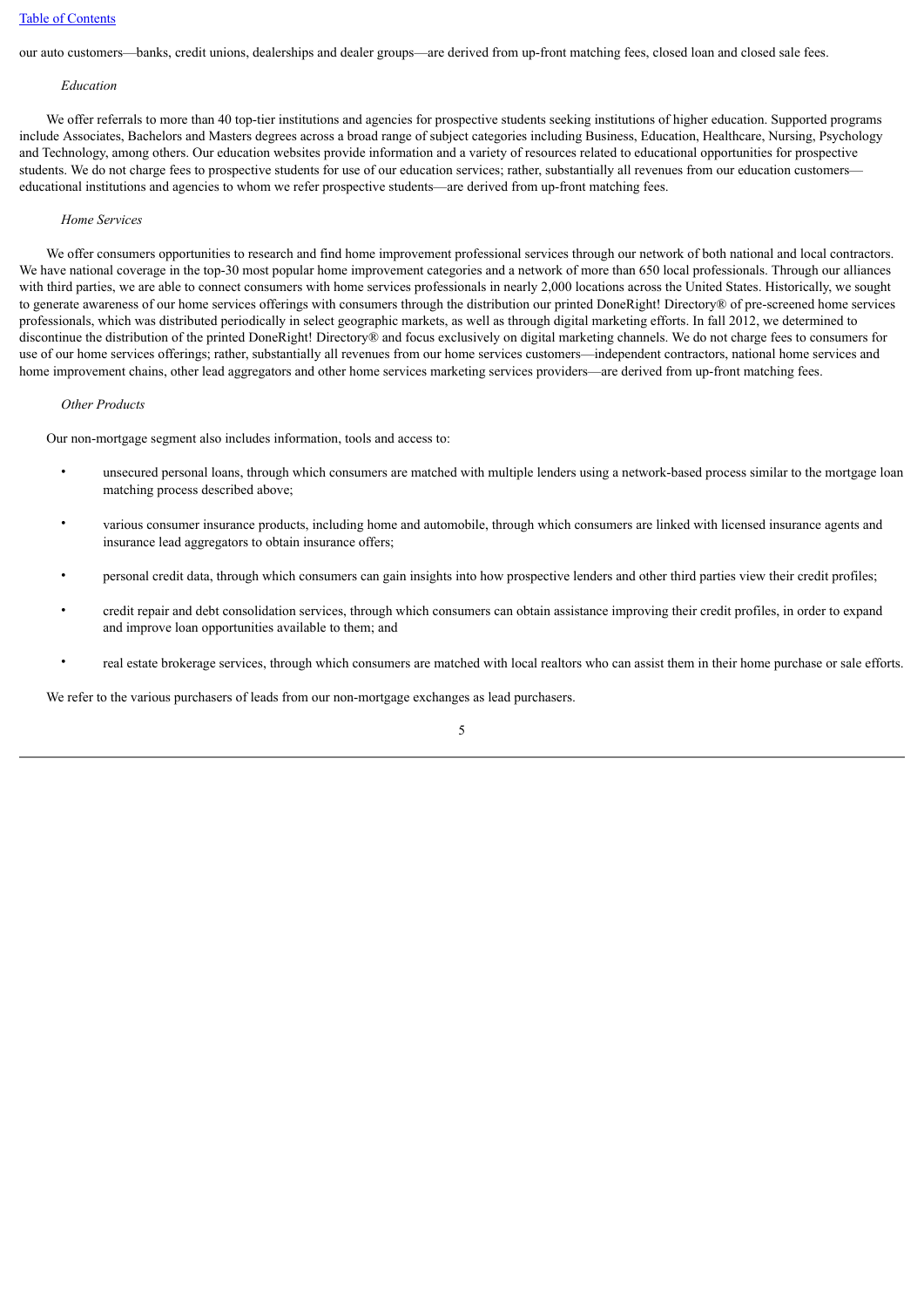## **Competition**

 Our mortgage and non-mortgage businesses compete with other lead aggregators, including online intermediaries that operate network-type arrangements. We also face competition from lenders that source consumer loan originations directly through their owned and operated websites or by phone. These companies typically operate consumer-branded websites and attract consumers via online banner ads, keyword placement on search engines, partnerships with affiliates and business development arrangements with other properties, including major online portals.

#### **Regulation and Legal Compliance**

 Our businesses market and provide services in heavily regulated industries through a number of different online and offline channels across the United States (see "Risk Factors—Failure to comply with past, existing or new laws, rules and regulations, or to obtain and maintain required licenses, could adversely affect our business, financial condition and results of operations"). As a result, they are subject to a variety of statutes, rules, regulations, policies and procedures in various jurisdictions in the United States, including:

- Restrictions on the amount and nature of fees or interest that may be charged in connection with a loan, such as state usury and fee restrictions;
- Restrictions imposed by the Dodd-Frank Wall Street Reform and Consumer Protection Act and current or future rules promulgated thereunder, including, but not limited to, limitations on fees charged by mortgage lenders, mortgage broker disclosures and rules promulgated by the Consumer Financial Protection Bureau, or CFPB, which was created under the Dodd-Frank Act;
- Restrictions on the manner in which consumer loans are marketed and originated, including the making of required consumer disclosures, such as the Federal Trade Commission's Mortgage Advertising Practices (MAP) Rules, federal Truth-in-Lending Act, the federal Equal Credit Opportunity Act, the federal Fair Credit Reporting Act, the federal Fair Housing Act, the federal Real Estate Settlement Procedures Act (RESPA), and similar state laws;
- Restrictions on the amount and nature of fees that may be charged to lenders and real estate professionals for providing or obtaining consumer leads, such as RESPA;
- Restrictions on the amount and nature of fees that may be charged to consumers for real estate brokerage transactions, including any incentives and rebates that may be offered to consumers by our businesses;
- Federal and State laws relating to the implementation of the Secure and Fair Enforcement of Mortgage Licensing Act of 2008 (SAFE Act) that require us to be licensed in all States and the District of Columbia (licensing requirements are applicable to both individuals and/or businesses engaged in the solicitation of or the brokering of residential mortgage loans and/or the brokering of real estate transactions);
- State and federal restrictions on the marketing activities conducted by telephone, mail, email, mobile device or the internet, including the Telemarketing Sales Rule (TSR), Telephone Consumer Protection Act (TCPA), state telemarketing laws, federal and state privacy laws, the CAN-SPAM Act, and the Federal Trade Commission Act and their accompanying regulations and guidelines; and
- Restrictions imposed by regulations promulgated by the Department of Education with respect to marketing activities and compensation and incentive payments in connection the recruitment and enrollment of students in higher education programs.

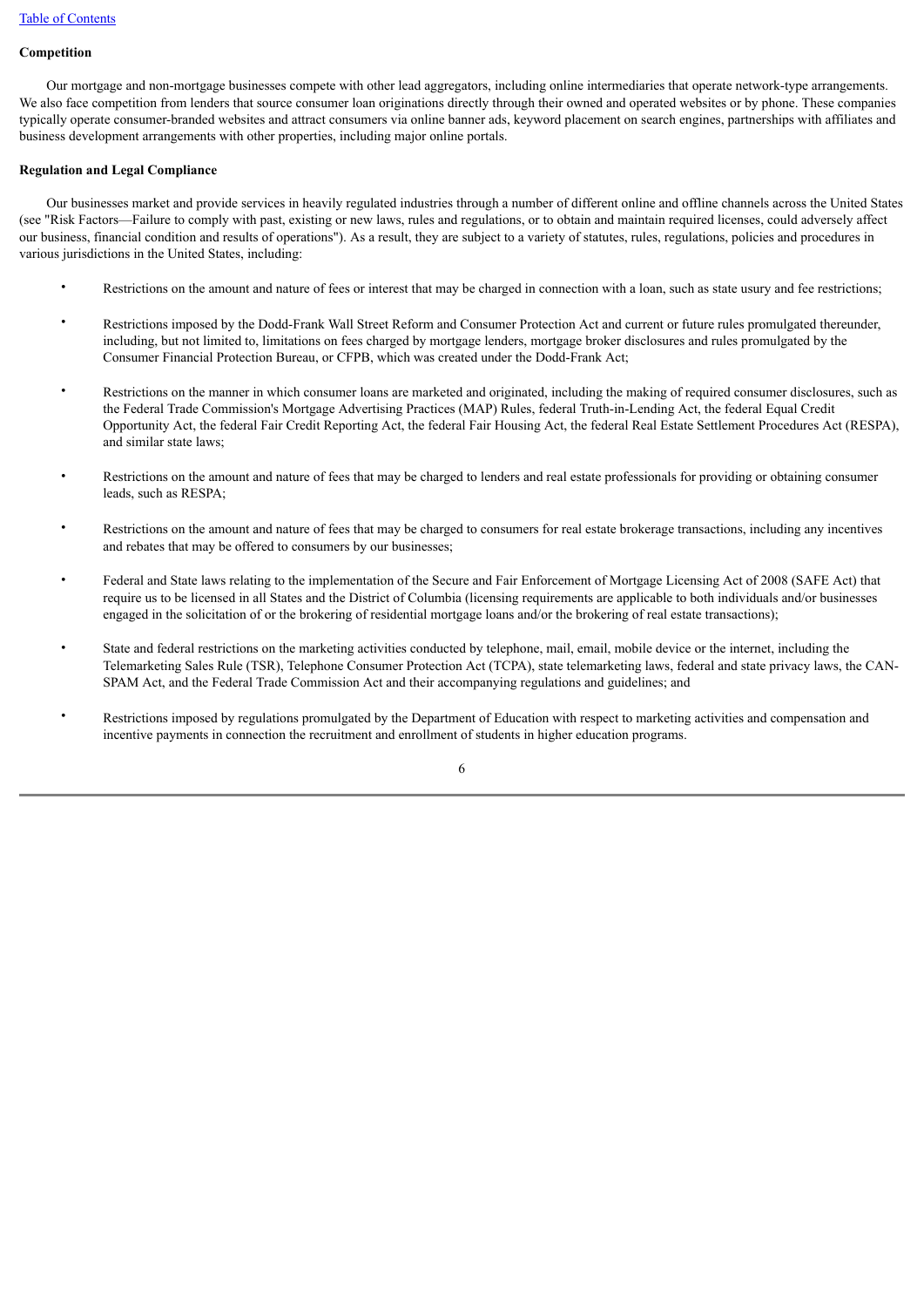## **Intellectual Property**

We believe that our intellectual property rights are vital to our success. To protect our intellectual property rights in our technology, products, improvements and inventions, we rely on a combination of patents, trademarks, trade secret and other laws, and contractual restrictions on disclosure, including confidentiality agreements with strategic partners, employees, consultants and other third parties. As new or improved proprietary technologies are developed or inventions are identified, we seek patent protection in the United States and abroad, as appropriate. We have two issued U.S. patents relating to our technologies, including those relating to the method and network for coordinating a loan over the internet. Our various patents expire in 2018. We also have four pending U.S. patent applications.

 Many of our services are offered under proprietary trademarks and service marks. We generally apply to register or secure by contract our principal trademarks and service marks as they are developed and used. We have 37 trademarks and service marks registered with the United States Patent and Trademark Office. These registrations can typically be renewed at 10-year intervals. We reserve and register domain names when and where we deem appropriate and we currently have approximately 1,600 registered domain names. We also have agreements with third parties that provide for the licensing of patented and proprietary technology used in our business.

 From time to time, we are subjected to legal proceedings and claims, or threatened legal proceedings or claims, including allegations of infringement of third-party trademarks, copyrights, patents and other intellectual property rights of third parties. In addition, the use of litigation may be necessary for us to enforce our intellectual property rights, protect trade secrets or to determine the validity and scope of proprietary rights claimed by others. Any litigation of this nature, regardless of outcome or merit, could result in substantial costs and diversion of management and technical resources, any of which could adversely affect our business, financial condition and results of operations. See Item 3 "Legal Proceedings" below.

#### **Employees**

 As of December 31, 2012, we had approximately 174 employees, of which approximately 153 are full-time and 21 are temporary or part-time. None of our employees are represented under collective bargaining agreements and we consider our relations with employees and independent contractors to be good.

#### **Seasonality**

 Revenue in our mortgage business is subject to the cyclical and seasonal trends of the U.S. housing market. Home sales typically rise during the spring and summer months and decline during the fall and winter months, while refinancing and home equity activity is principally driven by mortgage interest rates as well as real estate values. However, these trends are not absolute and there have been exceptions to them.

In our non-mortgage businesses:

- our auto business tends to have a seasonal increase in the spring;
- our education business tends to increase preceding the commencement of new semesters; and
- our home improvement services business tends to increase during the summer.

However, these trends are not absolute and there have been exceptions to them.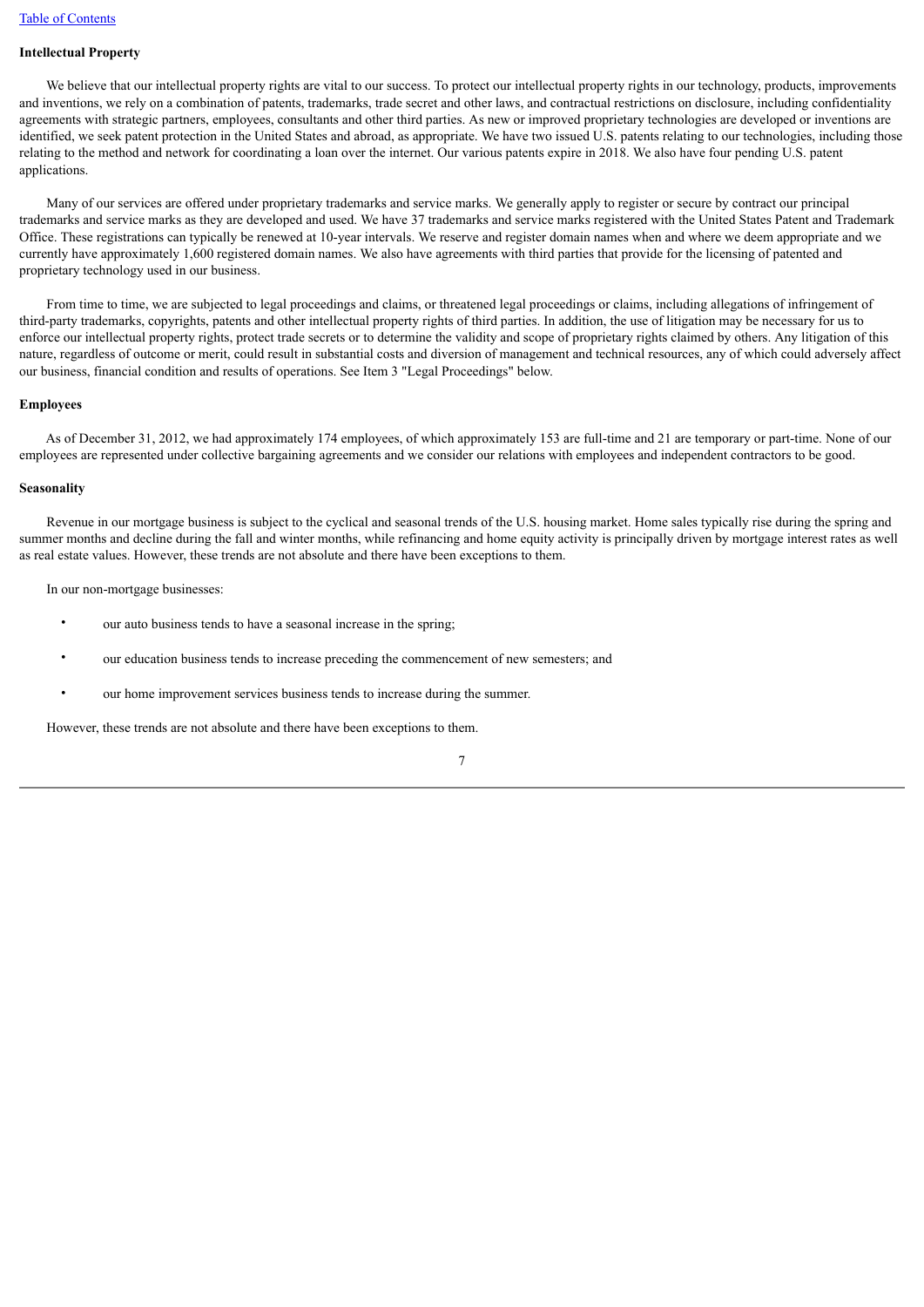## **Additional Information**

#### *Website and Public Filings*

 We maintain a corporate website at *www.tree.com* and an investor relations website at *www.investor-relations.tree.com*. None of the information on our website is incorporated by reference in this report, or in any other filings with, or in any information furnished or submitted to, the SEC.

We make available, free of charge through our website, our annual reports on Form 10-K, quarterly reports on Form 10-O, current reports on Form 8-K, proxy statement for the annual shareholders' meeting and beneficial ownership reports on Forms 3, 4 and 5 as soon as reasonably practicable after they have been electronically filed with, or furnished to, the SEC.

## *Code of Business Conduct and Ethics*

 Our code of business conduct and ethics, which applies to all employees, including all executive officers and senior financial officers and directors, is posted on our website at *investor-relations.tree.com/governance.cfm*. This is our code of ethics pursuant to Item 406 of SEC Regulation S-K and the rules of The NASDAQ Stock Market. Any amendments to or waivers of the code of business conduct and ethics that are of the type described in Item 406(b) and (d) of Regulation S-K, will be disclosed on our website.

#### <span id="page-10-0"></span>**Item 1A.** *Risk Factors*

Our business, financial condition and results of operations are subject to certain risks that are described below.

## *We have incurred significant operating losses in the past and we may not be able to generate sufficient revenue to be profitable over the long term.*

We incurred significant operating losses during 2011 and for the first half of 2012, and as of December 31, 2012, we had an accumulated deficit of \$811.5 million. If we fail to maintain or grow our revenue and manage our expenses, we may incur significant losses in the future and not be able to maintain profitability.

## *Adverse conditions in the primary and secondary mortgage markets, as well as the economy generally, could materially and adversely affect our business, financial condition and results of operations.*

 The primary and secondary mortgage markets have been experiencing continued constraints, which have in the past had, and may in the future have, an adverse effect on our business, financial condition and results of operations. These conditions, coupled with economic conditions that are still recovering and residential real estate prices which, despite recent improvements, are still at substantially reduced levels from their last peak in 2006, have resulted in and are expected to continue to result in decreased demand for purchase loans and greater difficulty qualifying for refinance and home equity loans. Generally, increases in interest rates adversely affect the ability of our network lenders to close loans, and adverse economic trends limit the ability of our network lenders to offer home loans other than low-margin conforming loans. Our businesses may experience a decline in demand for their offerings due to decreased consumer demand as a result of the conditions described above, now or in the future. Conversely, during periods with decreased interest rates, network lenders have less incentive to use our networks, or in the case of sudden increases in consumer demand, our network lenders may lack the ability to support sudden increases in volume.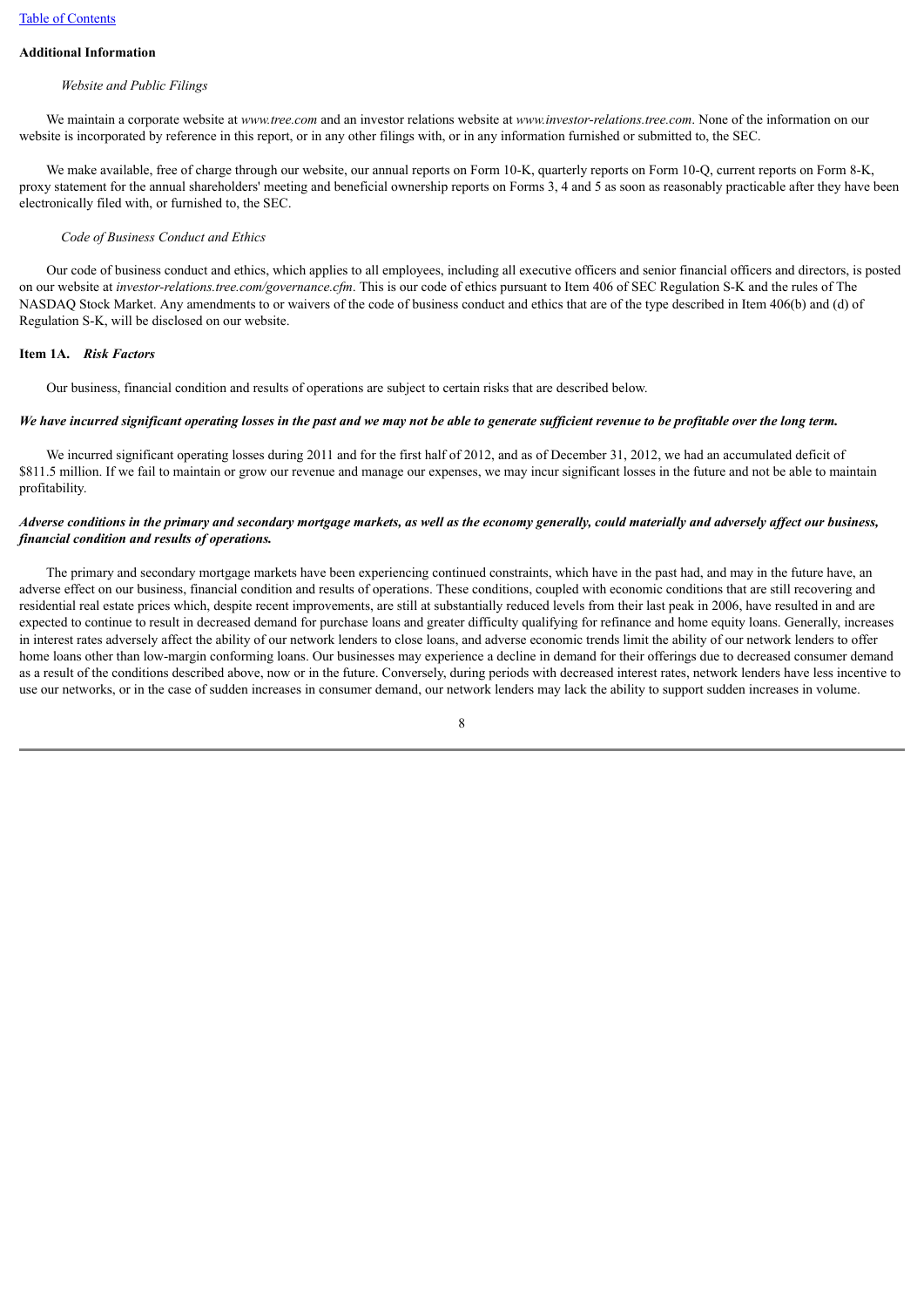#### *Difficult market conditions have adversely affected the mortgage industry.*

 Declines in the housing market since 2006, with falling home prices and increasing foreclosures, unemployment and under-employment, have negatively impacted the credit performance of mortgage loans and resulted in significant write-downs of asset values by financial institutions, including governmentsponsored entities as well as major commercial and investment banks. These write-downs, initially of mortgage-backed securities but spreading to other assetbacked securities, credit default swaps and other derivative and cash securities, in turn, caused many financial institutions to seek additional capital, merge with larger and stronger institutions and, in some cases, to fail.

 Reflecting concern about the stability of the housing markets generally and the strength of counterparties, many lenders and institutional investors reduced or ceased providing funding to borrowers, including to other financial institutions. This market disruption and tightening of credit led to an increased level of commercial and consumer delinquencies, lack of consumer confidence and increased market volatility. The resulting economic pressure on consumers and lack of confidence in the financial markets has had in the past and may have in the future an adverse effect on our business, financial condition and results of operations.

While conditions in the housing markets have generally improved in the last twelve months, the failure to sustain such improvements and, thereby, a worsening of these conditions could have adverse effects on us and our network lenders. Further, our business could be adversely affected by the actions and commercial soundness of other businesses in the financial services sector. As a result, defaults by, or even rumors or questions about, one or more of these entities, or the financial services industry generally, have in the past led to market-wide liquidity problems and could lead to disruptions in the mortgage industry. Any such disruption could have an adverse effect on our business, financial condition and results of operations.

## *Our financial results fluctuate as a result of seasonality, which may make it difficult to predict our future performance and may adversely affect our common stock price.*

 Our mortgage business is historically subject to seasonal trends. These trends reflect the general patterns of housing sales, which typically peak in the spring and summer seasons. In recent periods, broader cyclical trends in interest rates, as well as the mortgage and real estate markets, have upset the customary seasonal trends. However, seasonal trends may resume and our quarterly operating results may fluctuate. Our non-mortgage businesses have various seasonality trends which may create further uncertainty in our quarterly operating results if these business become more significant components of our total revenue. Any of these seasonal trends, or the combination of them, may negatively impact the price of our common stock.

## *Litigation and indemnification of secondary market purchasers could have a material adverse effect on our business, financial condition, results of operations and liquidity. If we cannot settle any then-existing and certain future contingent liabilities to secondary market purchasers, a substantial portion of the purchase price for the sale of LendingTree Loans' assets will remain in escrow indefinitely.*

 In connection with the sale of loans to secondary market purchasers, HLC may be liable for certain indemnification, repurchase and premium repayment obligations. In connection with the sale of loans to secondary market purchasers, HLC made certain representations regarding related borrower credit information, loan documentation and collateral. To the extent that these representations were incorrect, HLC may be required to repurchase loans or indemnify secondary market purchasers for losses due to borrower defaults. HLC also agreed to repurchase loans or indemnify secondary market purchasers for losses due to early payment defaults (*i.e.,* late payments during a limited time period immediately following HLC's origination of the loan). Further, HLC agreed to repay all or a portion of the initial premiums paid by secondary market purchasers in instances where the borrower prepays the

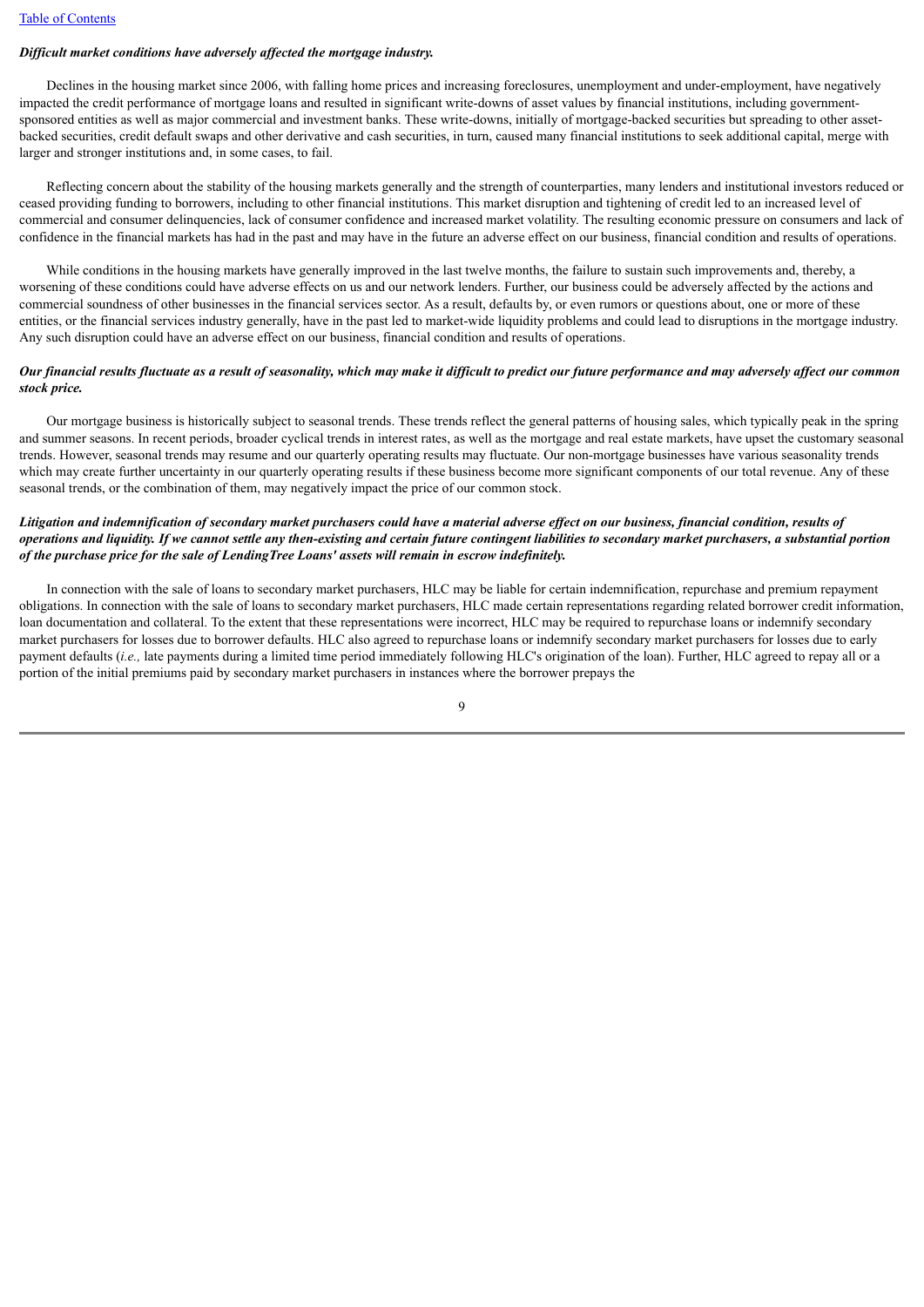loan within a specified period of time. HLC has made payments for these liabilities in the past and expects to make payments for these liabilities in the future.

We continue to be liable for these indemnification obligations, repurchase obligations and premium repayment obligations following the sale of substantially all of the operating assets of our LendingTree Loans business. Approximately \$17.1 million of the purchase price paid at closing is being held in escrow pending resolution of certain of these contingent liabilities. We plan to negotiate with secondary market purchasers to settle any then-existing and future contingent liabilities, but we cannot assure you we will be able to do so on terms acceptable to us, or at all. The occurrence of indemnification claims, repurchase obligations or premium repayments beyond our reserves for these contingencies, or our inability to settle with secondary market purchasers, may have a material adverse effect on our business, financial condition and results of operations.

## *The asset purchase agreement for the sale of substantially all of the operating assets of our LendingTree Loans business may expose us to contingent liabilities.*

 Under the asset purchase agreement, we have agreed to indemnify Discover for a breach or inaccuracy of any representation, warranty or covenant made by us in the asset purchase agreement, for any liability of ours that was not assumed, for any claims by our stockholders against Discover and for our failure to comply with any applicable bulk sales law, subject to certain limitations. Discover has submitted a claim for indemnification relating to our sale prior to the closing of certain loans that were listed in the asset purchase agreement as to be conveyed to Discover at closing. See Note 7—Discontinued Operations to the consolidated financial statements included in this report.

#### *We cannot compete in the business of originating, funding or selling of mortgages until June 2015.*

 Subject to specified exceptions, we have agreed we will not establish, own, manage, operate, control, invest in or otherwise engage in the business of origination, funding or sales of mortgages within the United States for three years from the closing of the sale of substantially all of the operating assets of our LendingTree Loans business. Should market conditions or our strategic direction change, we will not be able to re-establish mortgage lending as part of our business during the restricted period.

## *We depend on relationships with network lenders and any adverse changes in these relationships could adversely affect our business, financial condition and results of operations.*

 Our success depends in significant part on the financial strength of lenders participating in our networks. Network lenders could, for any reason, experience financial difficulties and cease participating on our lender network, fail to pay matching and/or closing fees when due and/or drop the quality of their services to consumers. The occurrence of one or more of these events with a significant number of network lenders could, alone or in combination, have a material adverse effect on our business, financial condition and results of operations.

## *Network lenders affiliated with our networks are not precluded from offering products and services outside of our exchanges.*

 Because our businesses do not have exclusive relationships with network lenders, consumers may obtain loans directly from these third-party service providers without having to use our exchanges. Network lenders can offer loans directly to consumers through marketing campaigns or other traditional methods of distribution, such as referral arrangements, physical store-front operations or broker agreements. Network lenders may also offer loans and services to prospective customers online directly, through one or more online competitors of our businesses, or both. If a significant number of consumers seek loans and services directly from network lenders as opposed to through our exchanges, our business, financial condition and results of operations would be adversely affected.

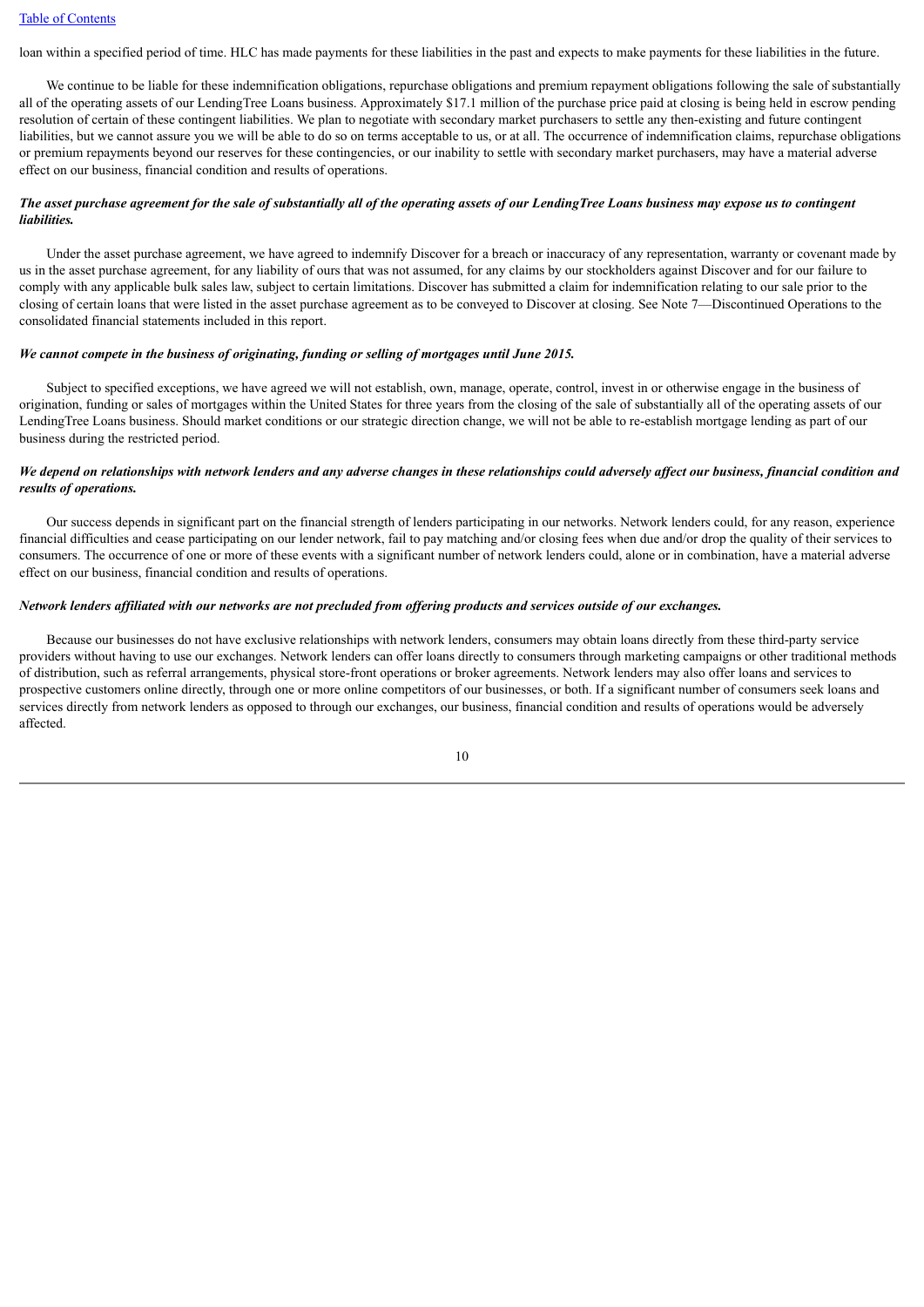## *Our non-mortgage businesses (other than our automobile business) are new to the market, have lower margins and may fail to achieve or maintain customer acceptance and profitability.*

 We introduced our education business in 2009 and our home services business in 2009. We do not have as much experience with these businesses as with the mortgage business. Accordingly, these businesses may be subject to greater risks than our more mature mortgage exchange. As a result, we expect our nonmortgage segment to experience lower margins than our mortgage segment for the foreseeable future.

The success of our non-mortgage businesses and other new products we may offer will depend on a number of factors, including:

- implementing at an acceptable cost product features expected by consumers and lead purchasers;
- market acceptance by consumers and lead purchasers;
- offerings by current and future competitors;
- our ability to attract and retain management and other skilled personnel for these businesses;
- our ability to develop successful and cost-effective marketing campaigns; and
- our ability to timely adjust marketing expenditures in relation to changes in demand for the underlying products and services offered by our lead purchasers.

Our results of operations may suffer if we fail to successfully anticipate and manage these issues associated with our non-mortgage segment.

## *We rely on the performance of highly skilled personnel and if we are unable to attract, retain and motivate well-qualified employees, our business could be harmed.*

We believe our success has depended, and continues to depend, on the efforts and talents of our management team and our highly skilled employees, including our software engineers, statisticians, marketing professionals and sales staff. Our future success depends on our continuing ability to attract, develop, motivate and retain highly qualified and skilled employees. The loss of any of our senior management or key employees could materially adversely affect our ability to build on the efforts they have undertaken and to execute our business plan, and we may not be able to find adequate replacements. We cannot ensure that we will be able to retain the services of any members of our senior management or other key employees. If we do not succeed in attracting well-qualified employees or retaining and motivating existing employees, our business and results of operations could be harmed.

## *Network lenders and lead purchasers on our exchanges may not provide competitive levels of service to consumers, which could adversely affect our brands and businesses and their ability to attract consumers.*

 The ability of our businesses to provide consumers with a high-quality experience depends, in part, on consumers receiving competitive levels of convenience, customer service, price and responsiveness from network lenders and lead purchasers participating on our other exchanges with whom they are matched. If these providers do not provide consumers with competitive levels of convenience, customer service, price and responsiveness, the value of our various brands may be harmed, the ability of our businesses to attract consumers to our websites may be limited and the number of consumers matched through our exchanges may decline, which could have a material adverse effect on our business, financial condition and results of operations.

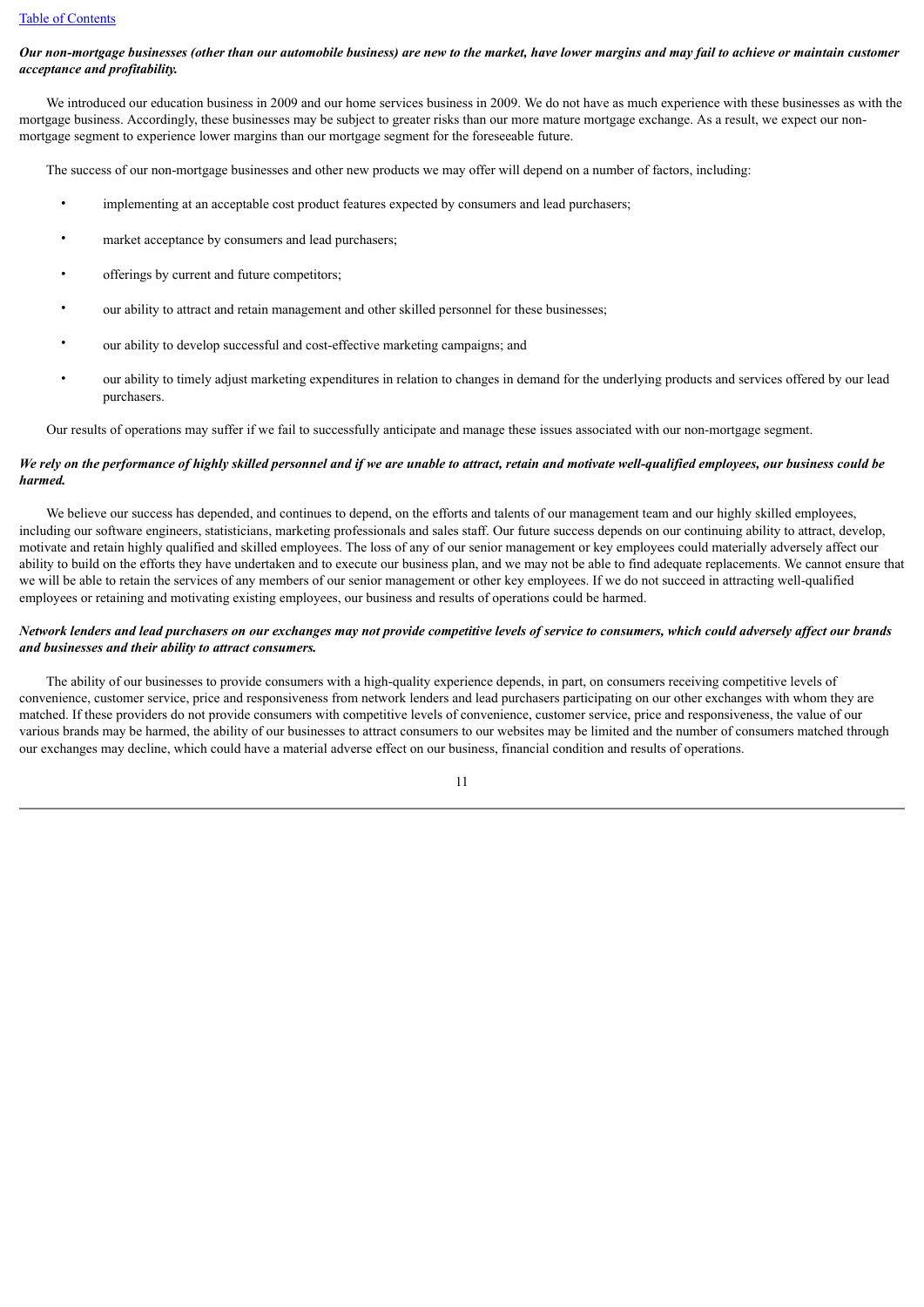## *Failure to maintain brand recognition and attract and retain customers in a cost-effective manner could adversely affect our business, financial condition and results of operations.*

 In order to attract visitors to our websites, convert these visitors into leads for our network lenders and lead purchasers and generate repeat visits from consumers, our businesses must promote and maintain their various brands successfully. Brand promotion and maintenance requires the expenditure of considerable money and resources for online and offline advertising, marketing and related efforts, as well as the continued provision and introduction of highquality products and services.

 Brand recognition is a key differentiating factor among providers of online services. We believe that continuing to build and maintain the recognition of our various brands is critical to achieving increased demand for the services provided by our businesses. Accordingly, we have spent, and expect to continue to spend, significant amounts of operating capital on, and devote significant resources to, branding, advertising and other marketing initiatives, which may not be successful or cost-effective. The failure of our businesses to maintain the recognition of their respective brands and attract and retain customers in a cost-effective manner could adversely affect our business, financial condition and results of operations.

 Adverse publicity from legal proceedings against us or our businesses, including governmental proceedings and consumer class action litigation, or from the disclosure of information security breaches, could negatively impact our various brands, which could adversely affect our business, financial condition and results of operations. In addition, the actions of our third-party marketing partners who engage in advertising on our behalf could negatively impact our various brands.

## *We depend on search engines and other online sources to attract visitors to our websites, and if we are unable to attract these visitors and convert them into leads for our network lenders and lead purchasers in a cost-effective manner, our business and financial results may be harmed.*

 Our success depends on our ability to attract online consumers to our websites and convert them into customers in a cost-effective manner. We depend, in part, on search engines and other online sources for our website traffic. We are included in search results as a result of both paid search listings, where we purchase specific search terms that result in the inclusion of our listing, and algorithmic searches that depend upon the searchable content on our sites. Search engines and other online sources revise their algorithms from time to time in an attempt to optimize their search results.

 If one or more of the search engines or other online sources on which we rely for website traffic were to modify its general methodology for how it displays our websites, resulting in fewer consumers clicking through to our websites, our business, could suffer. If any free search engine on which we rely begins charging fees for listing or placement, or if one or more of the search engines or other online sources on which we rely for purchased listings, modifies or terminates its relationship with us, our expenses could rise, we could lose customers and traffic to our websites could decrease, all of which could have a material adverse effect on our business, financial condition and results of operations.

## *If we are unable to continually enhance our products and services and adapt them to technological changes and consumer and customer needs, including the emergence of new computing devices and more sophisticated online services, we may lose market share and revenue and our business could suffer.*

 We need to anticipate, develop and introduce new products, services and applications on a timely and cost-effective basis that keep pace with technological developments and changing consumer and customer needs. For example, the number of individuals who access the internet through devices other than a personal computer, such as personal digital assistants, mobile telephones, televisions and set-top box devices has increased significantly and this trend is likely to continue. Because each manufacturer or distributor may establish unique technical standards for its devices, our websites may not be functional or viewable on these devices. Additionally, new devices and new platforms are continually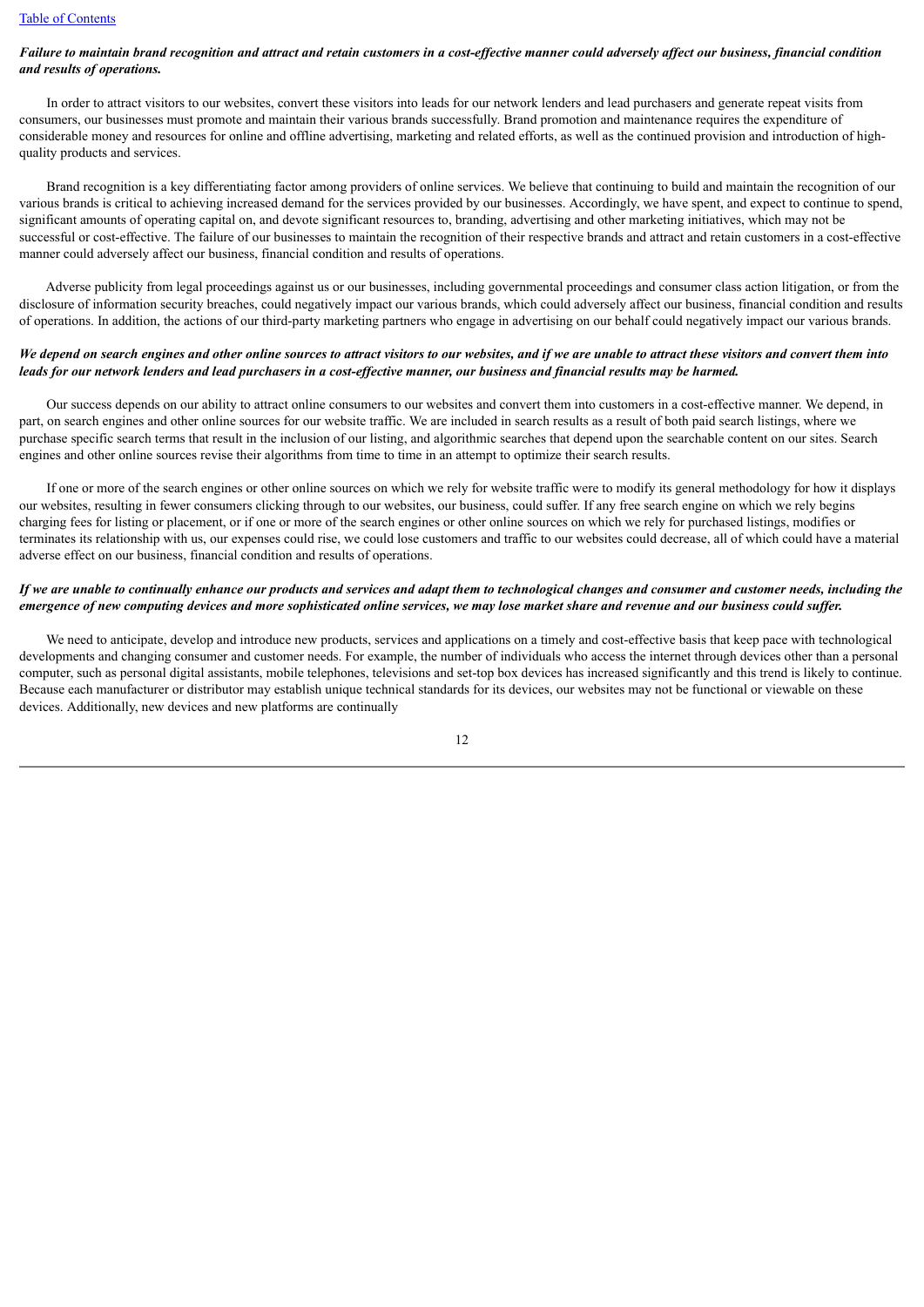## [Table of Contents](#page-2-0)

being released. Consumers access many traditional web services on mobile devices through applications, or apps. We do not currently offer apps on any mobile platform.

 It is difficult to predict the problems we may encounter in improving our websites' functionality with these alternative devices or developing apps for mobile platforms. If we fail to develop our websites or apps to respond to these or other technological developments and changing consumer and customer needs cost effectively, we may lose market share, which could adversely affect our business, financial condition and results of operations.

## *Failure to comply with past, existing or new laws, rules and regulations, or to obtain and maintain required licenses, could adversely affect our business, financial condition and results of operations.*

 We market and provide services in heavily regulated industries through a number of different channels across the United States. As a result, our businesses have been and remain subject to a variety of statutes, rules, regulations, policies and procedures in various jurisdictions in the United States, which are subject to change at any time. The failure of our businesses to comply with past, existing or new laws, rules and regulations, or to obtain and maintain required licenses, could result in administrative fines and/or proceedings against us or our businesses by governmental agencies and/or litigation by consumers, which could adversely affect our business, financial condition and results of operations and our brand.

 Our businesses conduct marketing activities via the telephone, the mail and/or through online marketing channels, which general marketing activities are governed by numerous federal and state regulations, such as the Telemarketing Sales Rule, state telemarketing laws, federal and state privacy laws, the CAN-SPAM Act, and the Federal Trade Commission Act and its accompanying regulations and guidelines, among others.

 Additional federal, state and in some instances, local, laws regulate residential lending activities. These laws generally regulate the manner in which lending and lending-related activities are marketed or made available, including advertising and other consumer disclosures, payments for services and record keeping requirements; these laws include the Real Estate Settlement Procedures Act (RESPA), the Fair Credit Reporting Act, the Truth in Lending Act, the Equal Credit Opportunity Act, the Fair Housing Act and various state laws. State laws often restrict the amount of interest and fees that may be charged by a lender or mortgage broker, or otherwise regulate the manner in which lenders or mortgage brokers operate or advertise.

 Failure to comply with applicable laws and regulatory requirements may result in, among other things, revocation of or inability to renew required licenses or registrations, loss of approval status, termination of contracts without compensation, administrative enforcement actions and fines, private lawsuits, including those styled as class actions, cease and desist orders and civil and criminal liability.

 Most states require licenses to solicit, broker or make loans secured by residential mortgages and other consumer loans to residents of those states, as well as to operate real estate referral and brokerage services, and in many cases require the licensure or registration of individual employees engaged in aspects of these businesses. In 2008, Congress mandated that all states adopt certain minimum standards for the licensing of individuals involved in mortgage lending or loan brokering, and many state legislatures and state agencies are in the process of adopting or implementing additional licensing, continuing education and similar requirements on mortgage lenders, brokers and their employees. Compliance with these new requirements may render it more difficult to operate or may raise our internal costs. While our businesses have endeavored to comply with applicable requirements, the application of these requirements to persons operating online is not always clear. Moreover, any of the licenses or rights currently held by our businesses or our employees may be revoked prior to, or may not be renewed upon, their expiration. In addition, our businesses or our employees may not be granted new licenses or rights for which they may be required to apply from time to time in the future.

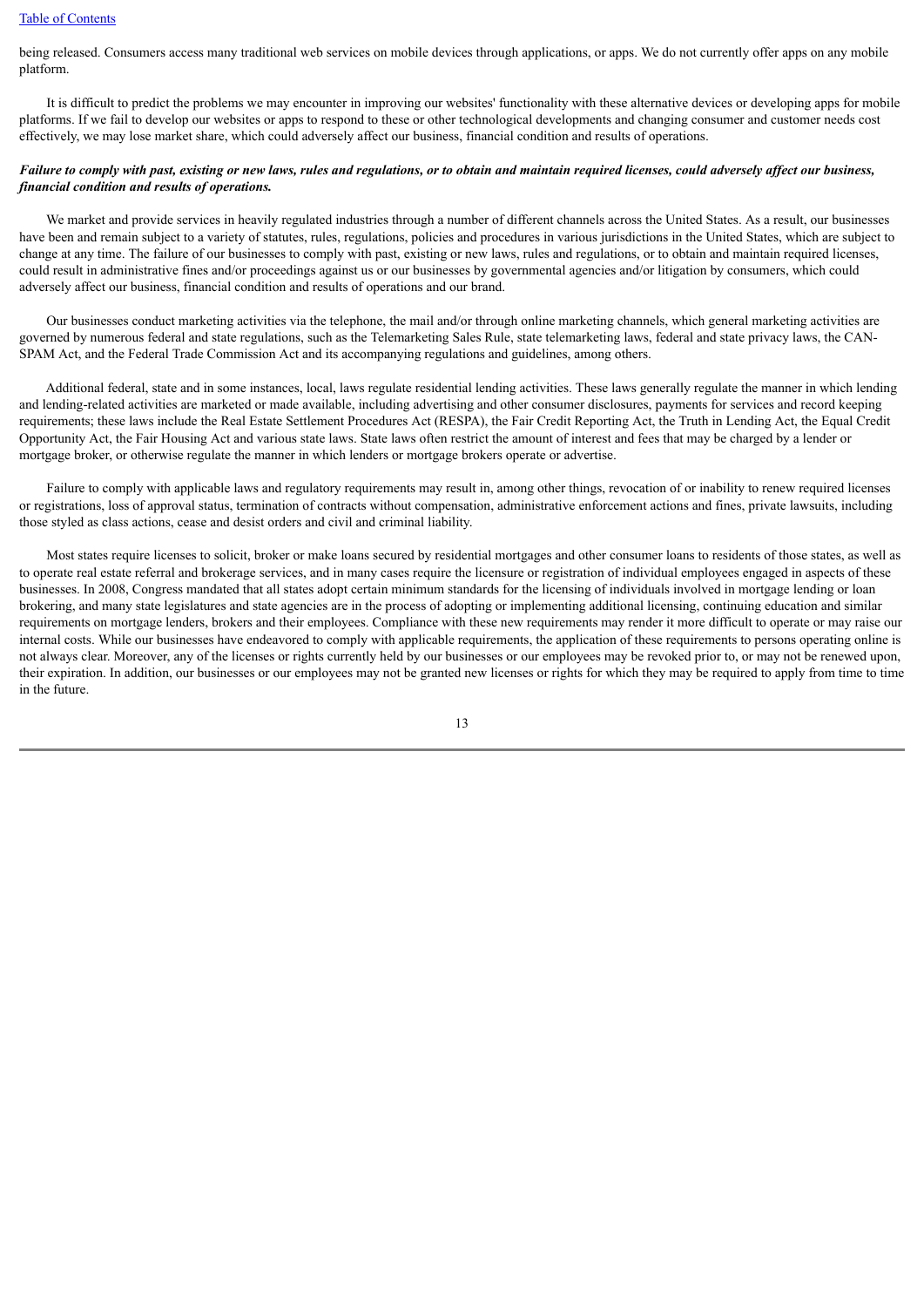Likewise, states or municipalities may adopt statutes or regulations making it unattractive, impracticable or infeasible for our businesses to continue to conduct business in such jurisdictions. The withdrawal from any jurisdiction due to emerging legal requirements could adversely affect our business, financial condition and results of operations.

 Our businesses are also subject to various state, federal and/or local laws, rules and regulations that regulate the amount and nature of fees that may be charged for transactions and incentives, such as rebates, that may be offered to consumers by our businesses, as well as the manner in which these businesses may offer, advertise or promote transactions. For example, RESPA generally prohibits the payment or receipt of referral fees and fee shares or splits in connection with residential mortgage loan transactions, subject to certain exceptions. The applicability of referral fee and fee sharing prohibitions to lenders and real estate providers, including online networks, may have the effect of reducing the types and amounts of fees that may be charged or paid in connection with real estatesecured loan offerings or activities, including mortgage brokerage, lending and real estate brokerage services, or otherwise limiting the ability to conduct marketing and referral activities.

 Various federal, state and in some instances, local, laws also prohibit unfair and deceptive sales practices. We have adopted appropriate policies and procedures to address these requirements (such as appropriate consumer disclosures and call scripting, call monitoring and other quality assurance and compliance measures), but it is not possible to ensure that all employees comply with our policies and procedures at all times.

 Compliance with these laws, rules and regulations is a significant component of our internal costs, and new laws, rules and regulations are frequently proposed and adopted, requiring us to adopt new procedures and practices.

 Parties through which our businesses conduct business similarly may be subject to federal and state regulation. These parties typically act as independent contractors and not as agents in their solicitations and transactions with consumers. We cannot ensure that these entities will comply with applicable laws and regulations at all times. Failure on the part of a lender, secondary market purchaser, website operator or other third party to comply with these laws or regulations could result in, among other things, claims of vicarious liability or a negative impact on our reputation and business.

 Regulatory authorities and private plaintiffs may allege that we failed to comply with applicable laws, rules and regulations where we believe we have complied. These allegations may relate to past conduct and/or past business operations, such as our discontinued real estate brokerage operation (which was subject to various state and local laws, rules and regulations). Even allegations that our activities have not complied or do not comply with all applicable laws and regulations may have an adverse effect on our business, financial condition and results of operations. Such allegations typically require legal fee expenditures to defend. We have in the past and may in the future decide to settle allegations of non-compliance with laws, rules and regulations when we determine that the cost of settlement is less than the cost and risk of continuing to defend against an allegation. Settlements may require us to pay monetary fines and may require us to adopt new procedures and practices, which may render it more difficult to operate or may raise our internal costs. The future occurrence of one or more of these events could have an adverse effect on our business, financial condition and results of operations.

## *The Dodd-Frank Wall Street Reform and Consumer Protection Act and related legislative and regulatory actions may have a significant impact on our business, results of operations and financial condition.*

 In July 2010, the President signed into law the Dodd-Frank Act, which contains a comprehensive set of provisions designed to govern the practices and oversight of financial institutions and other participants in the financial markets. The Dodd-Frank Act requires various federal agencies to adopt a broad range of new rules and regulations, and to prepare numerous studies and reports for Congress,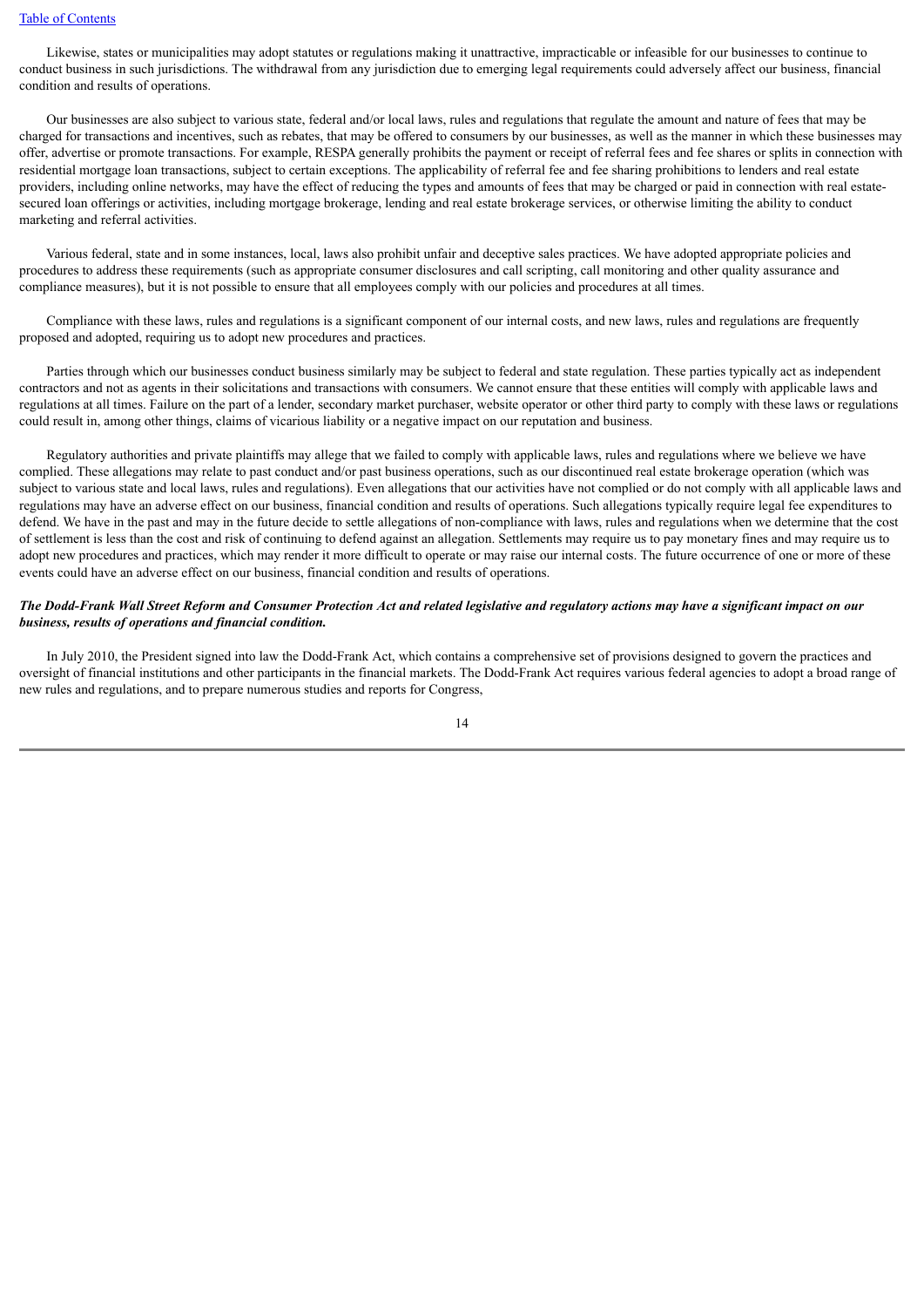which could result in additional legislative or regulatory action. The federal agencies are given significant discretion in drafting the rules and regulations and, consequently, many of the details and much of the impact of the Dodd-Frank Act may not be known for many months or years.

 The Dodd-Frank Act, as well as other legislative and regulatory changes, could have a significant impact on us by, for example, requiring us to change our business practices, limiting our ability to pursue business opportunities, imposing additional costs on us, limiting fees we can charge, impacting the value of our assets, or otherwise adversely affecting our businesses. Among other things, the Dodd-Frank Act established the Bureau of Consumer Financial Protection to regulate consumer financial services and products, including credit, savings and payment products. The effect of the Dodd-Frank Act on our business and operations could be significant, depending upon final implementing regulations, the actions of our competitors and the behavior of other marketplace participants. In addition, we may be required to invest significant management time and resources to address the various provisions of the Dodd-Frank Act and the numerous regulations that are required to be issued under it.

 In light of recent conditions in the U.S. financial markets and economy, as well as a heightened regulatory and Congressional focus on consumer lending, regulators have increased their scrutiny of the financial services industry, the result of which has included new regulations and guidance. We are unable to predict the long-term impact of this enhanced scrutiny. We are also unable to predict whether any additional or similar changes to statutes or regulations, including the interpretation or implementation thereof, will occur in the future.

## *If network lenders fail to produce required documents for examination by, or other affiliated parties fail to make certain filings with, state regulators, we may be subject to fines, forfeitures and the revocation of required licenses.*

 Some of the states in which our businesses maintain licenses require them to collect various loan documents from network lenders and produce these documents for examination by state regulators. While network lenders are contractually obligated to provide these documents upon request, these measures may be insufficient. Failure to produce required documents for examination could result in fines, as well as the revocation of our licenses to operate in certain states, which could have a material adverse effect on our business, financial condition and results of operations.

 Regulations promulgated by some states may impose compliance obligations on directors, executive officers, large customers and any person who acquires a certain percentage (for example, 10% or more) of our common stock, including requiring such persons to periodically file financial and other personal and business information with state regulators. If any such person refuses or fails to comply with these requirements, we may be unable to obtain certain licenses and existing licensing arrangements may be jeopardized. The inability to obtain, or the loss of, required licenses could have a material adverse effect on our business, financial condition and results of operations.

## *Our success depends, in part, on the integrity of our systems and infrastructures. System interruption and the lack of integration and redundancy in these systems and infrastructures may have an adverse impact on our business, financial condition and results of operations.*

 Our success depends, in part, on our ability to maintain the integrity of our systems and infrastructures, including websites, information and related systems, call centers and distribution and fulfillment facilities. System interruption and the lack of integration and redundancy in our information systems and infrastructures may adversely affect our ability to operate websites, process and fulfill transactions, respond to customer inquiries and generally maintain costefficient operations. We may experience occasional system interruptions that make some or all systems or data unavailable or prevent our businesses from efficiently providing services or fulfilling orders. We also rely on affiliate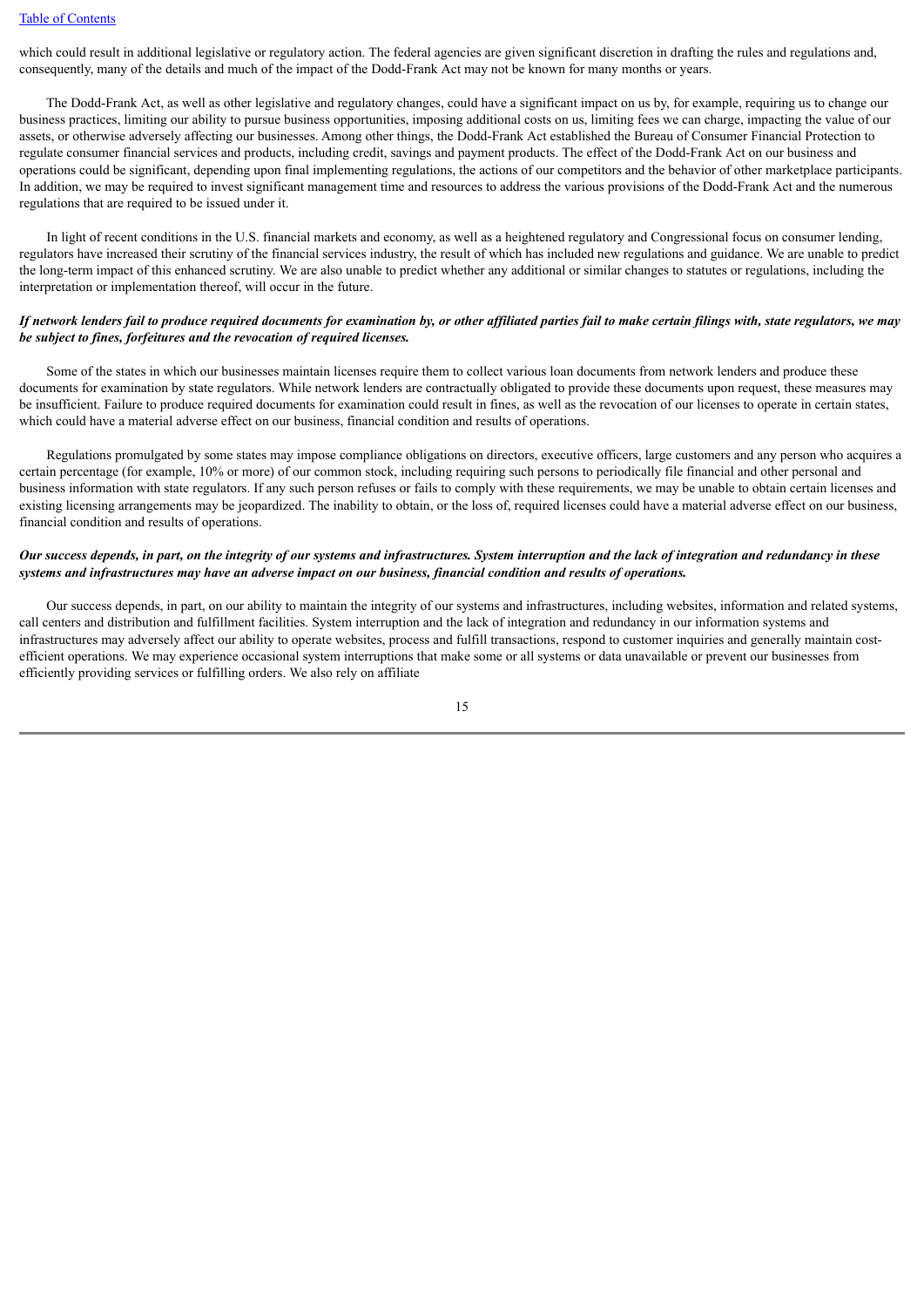and third-party computer systems, broadband and other communications systems and service providers in connection with the provision of services generally, as well as to facilitate, process and fulfill transactions. Any interruptions, outages or delays in our systems and infrastructures, our businesses, our affiliates and/or third parties, or deterioration in the performance of these systems and infrastructures, could impair the ability of our businesses to provide services, fulfill orders and/or process transactions. Fire, flood, power loss, telecommunications failure, hurricanes, tornadoes, earthquakes, acts of war or terrorism, acts of God, unauthorized intrusions or computer viruses, and similar events or disruptions may damage or interrupt computer, broadband or other communications systems and infrastructures at any time. Any of these events could cause system interruption, delays and loss of critical data, and could prevent our businesses from providing services, fulfilling orders and/or processing transactions. While our businesses have backup systems for certain aspects of their operations, these systems are not fully redundant and disaster recovery planning is not sufficient for all eventualities. In addition, we may not have adequate insurance coverage to compensate for losses from a major interruption. If any of these adverse events were to occur, it could adversely affect our business, financial condition and results of operations.

## *A breach of our network security or the misappropriation or misuse of personal consumer information may have an adverse impact on our business, financial condition and results of operations.*

 Any penetration of network security or other misappropriation or misuse of personal consumer information maintained by us or our third-party marketing partners could cause interruptions in the operations of our businesses and subject us to increased costs, litigation and other liabilities. Claims could also be made against us or our third-party marketing partners for other misuse of personal information, such as for unauthorized purposes or identity theft, which could result in litigation and financial liabilities, as well as administrative action from governmental authorities. Security breaches could also significantly damage our reputation with consumers and third parties with whom we do business. In that regard, in 2008, we announced that several mortgage companies had gained unauthorized access to our customer information database and had used the information to solicit mortgage loans directly from our customers. We promptly reported the situation to the Federal Bureau of Investigation and have been cooperating fully with the FBI's investigation. While we do not believe this situation resulted in any fraud on the consumer or identity theft, we notified affected consumers as required by applicable law. Notwithstanding the foregoing, following our announcement, several putative class action lawsuits were filed against us, seeking to recover damages for consumers allegedly injured by this incident. All of these lawsuits have been dismissed or withdrawn (see "Legal Proceedings" in our 2011 Form 10-K).

 We may be required to expend significant capital and other resources to protect against and remedy any potential or existing security breaches and their consequences. We also face risks associated with security breaches affecting third parties with whom we are affiliated or otherwise conduct business with online. Consumers are generally concerned with security and privacy of the Internet, and any publicized security problems affecting our businesses and/or those of third parties may discourage consumers from doing business with us, which could have an adverse effect on our business, financial condition and results of operations.

## *The collection, processing, storage, use and disclosure of personal data could give rise to liabilities as a result of governmental regulation, conflicting legal requirements or differing views of personal privacy rights.*

 In the processing of consumer transactions, our businesses receive, transmit and store a large volume of personally identifiable information and other user data. The collection, sharing, use, disclosure and protection of this information are governed by the privacy and data security policies maintained by us and our businesses. Moreover, there are federal, state and international laws regarding privacy and the storing, sharing, use, disclosure and protection of personally identifiable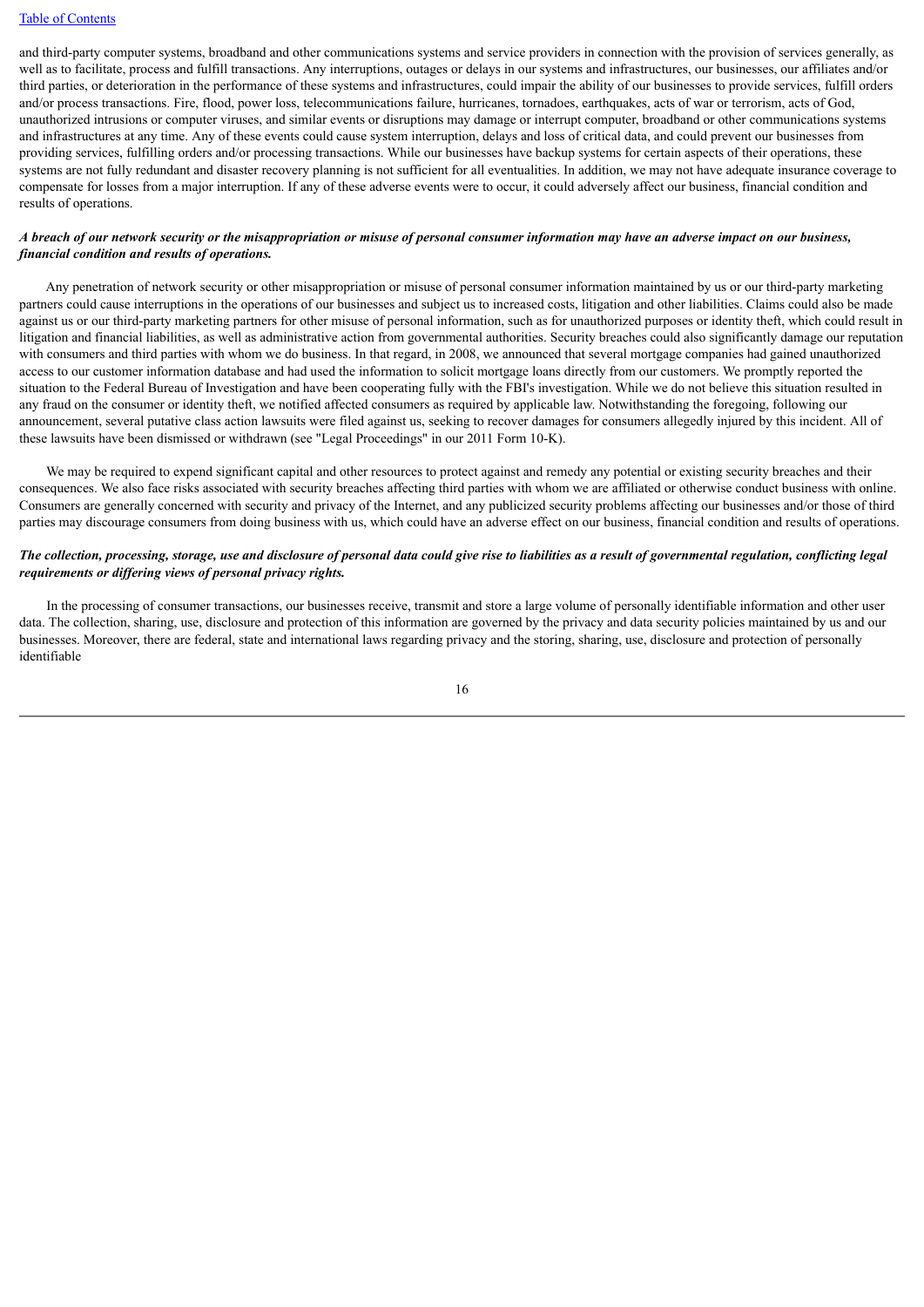information and user data. Specifically, personally identifiable information is increasingly subject to legislation and regulations in numerous jurisdictions around the world, the intent of which is to protect the privacy of personal information that is collected, processed and transmitted in or from the governing jurisdiction. We could be adversely affected if legislation or regulations are expanded to require changes in business practices or privacy policies, or if governing jurisdictions interpret or implement their legislation or regulations in ways that negatively affect our business, financial condition and results of operations.

 Our businesses may also become exposed to potential liabilities as a result of differing views on the privacy of consumer and other user data collected by these businesses. Our failure, and/or the failure by the various third-party vendors and service providers with whom we do business, to comply with applicable privacy policies or federal, state or similar international laws and regulations or any compromise of security that results in the unauthorized release of personally identifiable information or other user data could damage the reputation of these businesses, discourage potential users from our products and services and/or result in fines and/or proceedings by governmental agencies and/or consumers, one or all of which could adversely affect our business, financial condition and results of operations.

## *We may fail to adequately protect our intellectual property rights or may be accused of infringing intellectual property rights of third parties.*

We regard our intellectual property rights, including patents, service marks, trademarks and domain names, copyrights, trade secrets and similar intellectual property (as applicable), as critical to our success. Our businesses also rely heavily upon software codes, informational databases and other components that make up their products and services.

 We rely on a combination of laws and contractual restrictions with employees, customers, suppliers, affiliates and others to establish and protect these proprietary rights. Despite these precautions, it may be possible for a third party to copy or otherwise obtain and use trade secrets or copyrighted intellectual property without authorization which, if discovered, might require legal action to correct. In addition, third parties may independently and lawfully develop substantially similar intellectual properties.

We have generally registered and continue to apply to register, or secure by contract when appropriate, our principal trademarks and service marks as they are developed and used, and reserve and register domain names when and where we deem appropriate. We generally consider the protection of our trademarks to be important for purposes of brand maintenance and reputation. While we vigorously protect our trademarks, service marks and domain names, effective trademark protection may not be available or may not be sought in every country in which products and services are made available, and contractual disputes may affect the use of marks governed by private contract. Similarly, not every variation of a domain name may be available or be registered, even if available. Our failure to protect our intellectual property rights in a meaningful manner or challenges to related contractual rights could result in erosion of brand names and limit our ability to control marketing on or through the Internet using our various domain names or otherwise, which could adversely affect our business, financial condition and results of operations.

 We have been granted patents and we have patent applications pending with the United States Patent and Trademark Office and various foreign patent authorities for various proprietary technologies and other inventions. The status of any patent involves complex legal and factual questions, and the breadth of claims allowed is uncertain. Accordingly, any patent application filed may not result in a patent being issued or existing or future patents may not be adjudicated valid by a court or be afforded adequate protection against competitors with similar technology. In addition, third parties may create new products or methods that achieve similar results without infringing upon patents that we own.

 Likewise, the issuance of a patent to us does not mean that our processes or inventions will be found not to infringe upon patents or other rights previously issued to third parties.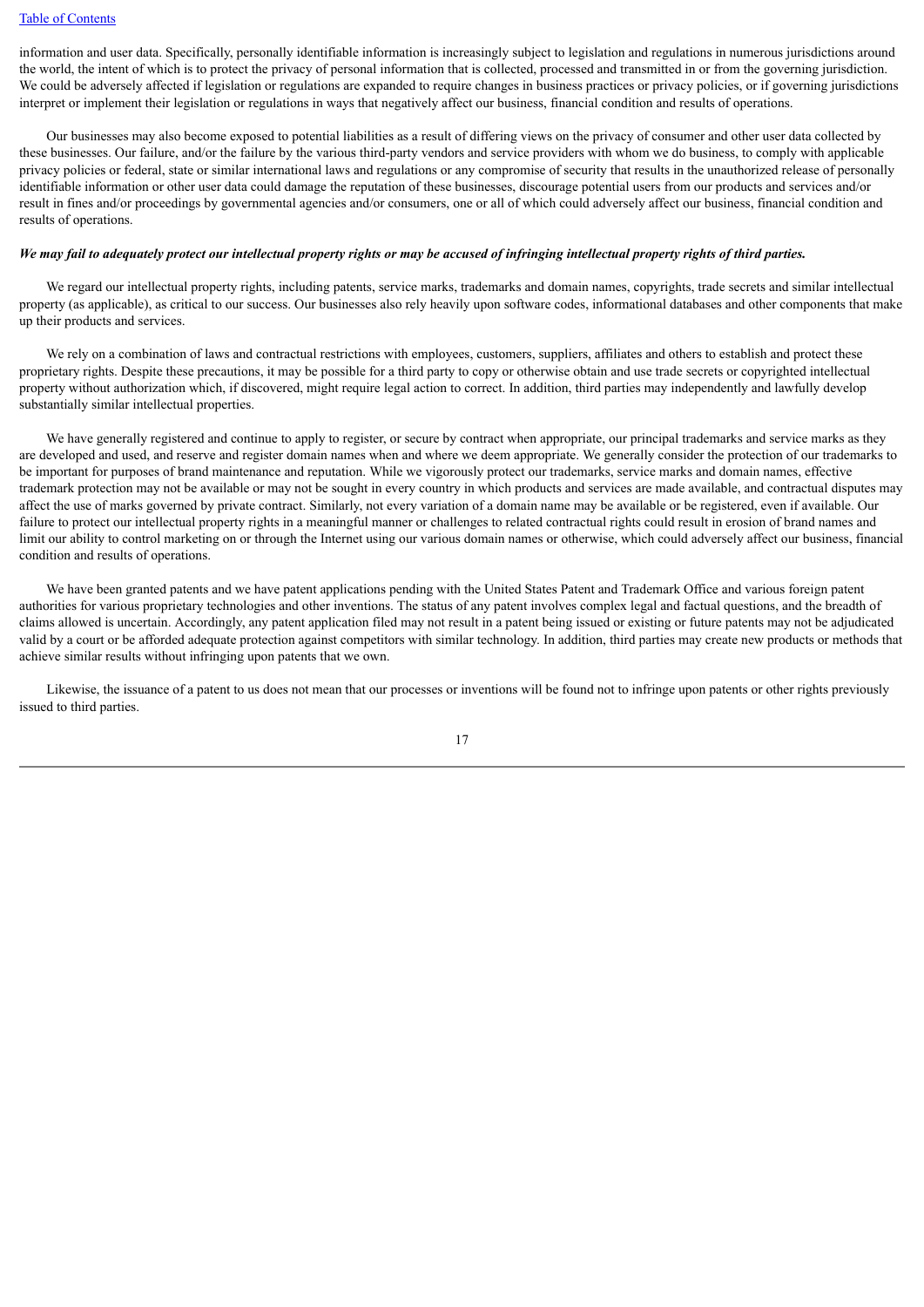#### [Table of Contents](#page-2-0)

 From time to time, in the ordinary course of business we are subjected to legal proceedings, claims and counterclaims, or threatened legal proceedings, claims or counterclaims, including allegations of infringement of the trademarks, copyrights, patents and other intellectual property rights of third parties. In addition, litigation may be necessary in the future to enforce our intellectual property rights, protect trade secrets or to determine the validity and scope of proprietary rights claimed by others. Any litigation of this nature, regardless of outcome or merit, could result in substantial costs and diversion of management and technical resources, any of which could adversely affect our business, financial condition and results of operations. Patent litigation tends to be particularly protracted and expensive.

#### *Our framework for managing risks may not be effective in mitigating our risk of loss.*

 Our risk management framework seeks to mitigate risk and appropriately balance risk and return. We have established processes and procedures intended to identify, measure, monitor and report the types of risk to which we are subject, including credit risk, market risk, liquidity risk, operational risk, legal and compliance risk, and strategic risk. We seek to monitor and control our risk exposure through a framework of policies, procedures and reporting requirements. Management of our risks in some cases depends upon the use of analytical and/or forecasting models. If the models that we use to mitigate these risks are inadequate, we may incur increased losses. In addition, there may be risks that exist, or that develop in the future, that we have not appropriately anticipated. identified or mitigated. If our risk management framework does not effectively identify or mitigate our risks, we could suffer unexpected losses and could be materially adversely affected.

#### *Acquisitions or strategic investments that we pursue may not be successful and could disrupt our business and harm our financial condition.*

We may consider or undertake strategic acquisitions of, or material investments in, businesses, products or technologies. We may not be able to identify suitable acquisition or investment candidates, or even if we do identify suitable candidates, they may be difficult to finance, expensive to fund and there is no guarantee that we can obtain any necessary regulatory approvals or complete such transactions on terms that are favorable to us. To the extent we pay the purchase price of any acquisition or investment in cash, it would reduce our cash balances, which may have an adverse effect on our business and financial condition. If the purchase price is paid with our stock, it would be dilutive to our stockholders. In addition, we may assume liabilities associated with a business acquisition or investment, including unrecorded liabilities that are not discovered at the time of the transaction, and the repayment of those liabilities may have an adverse effect on our financial condition.

We may not be able to successfully integrate the personnel, operations, businesses, products or technologies of an acquisition or investment. Integration may be particularly challenging if we enter into a line of business in which we have limited experience and the business operates in a difficult legal, regulatory or competitive environment. We may find that we do not have adequate operations or expertise to manage the new business. The integration of any acquisition or investment may divert management's time and resources from our core business, which could impair our relationships with our current employees, customers and strategic partners and disrupt our operations. Acquisitions and investments also may not perform to our expectations for various reasons, including the loss of key personnel or customers. If we fail to integrate acquisitions or investments or realize the expected benefits, we may lose the return on these acquisitions or investments or incur additional transaction costs and our business and financial condition may be harmed as a result.

#### *If our goodwill or amortizable intangible assets become impaired we may be required to record a significant charge to earnings.*

 Under GAAP, we review the carrying value of goodwill and indefinite-lived intangible assets on an annual basis as of October 1 or more frequently if an event occurs or circumstances change that would more likely than not reduce the fair value of a reporting unit below its carrying value. Factors that may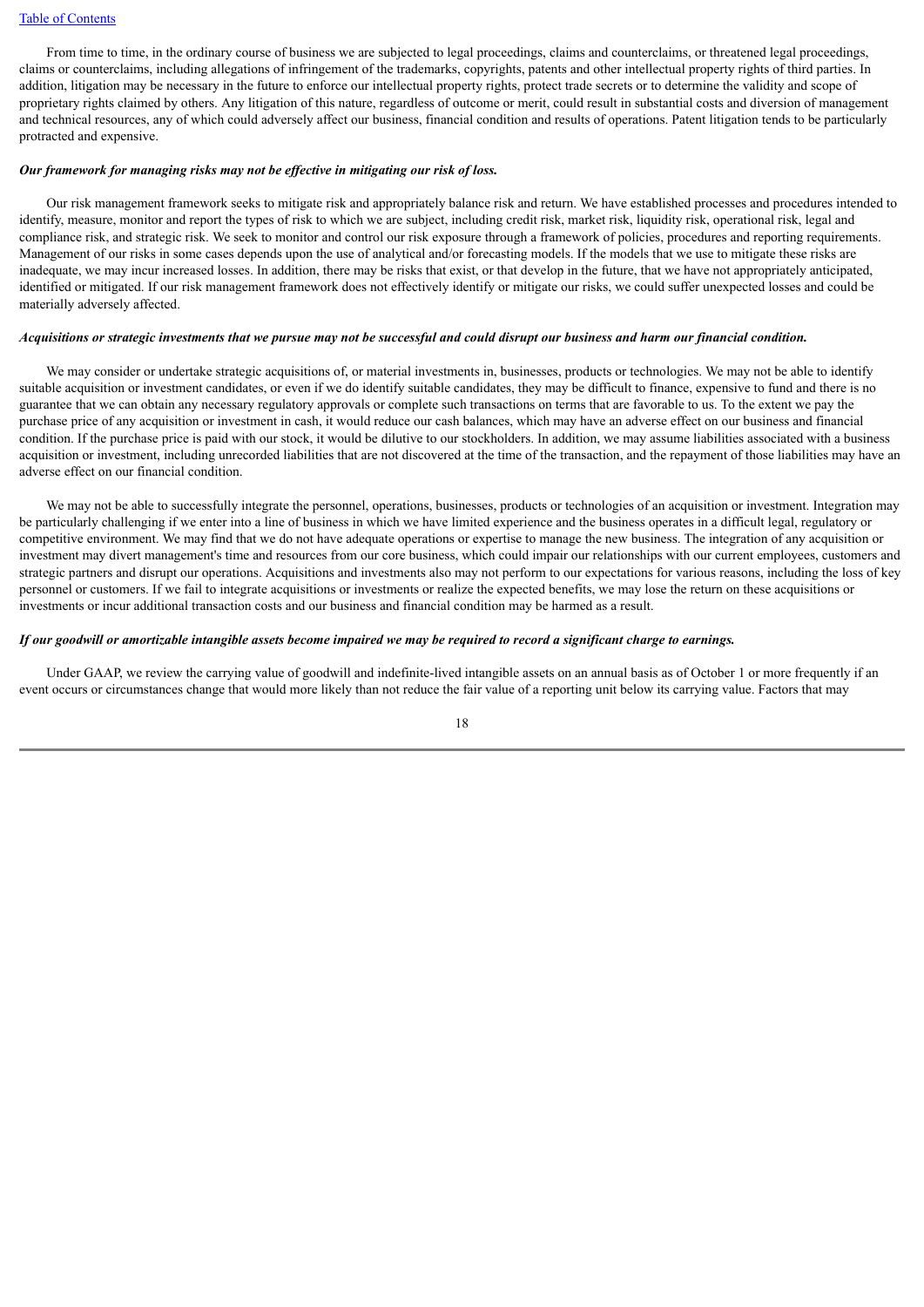be considered a change in circumstances, indicating that the carrying value of our goodwill or indefinite-lived intangible assets may not be recoverable, include a decline in stock price and market capitalization, reduced future cash flow estimates and slower growth rates in our industry or our customers' industries. We may be required to record a significant charge in our financial statements during the period in which any impairment of our goodwill or indefinite-lived intangible assets is determined, negatively impacting our results of operations.

#### *The market price and trading volume of our common stock may be volatile and may face negative pressure.*

 The market price for our common stock has been volatile since our spin-off. The market price for our common stock could continue to fluctuate significantly for many reasons, including the risks identified in this report or reasons unrelated to our performance. These factors may result in short- or long-term negative pressure on the value of our common stock.

## *If securities or industry analysts do not publish research or publish inaccurate or unfavorable research about our business, our stock price and trading volume could decline.*

 The trading market for internet lead-generation companies depends in part on the research and reports that securities or industry analysts publish about the industry and specific companies. If one or more analysts covering us currently or in the future fail to publish reports on us regularly, demand for our common stock could decline, which could cause our stock price and trading volume to decline. If one or more recognized securities or industry analysts that cover our company or our industry in the future downgrades our common stock or publishes inaccurate or unfavorable research about our business or industry, our stock price would likely decline.

## *We have identified a material weakness in our internal control over financial reporting and we may be unable to develop, implement and maintain appropriate controls in future periods. If the material weakness is not remediated, then it could result in a material misstatement to the financial statements.*

 We have identified a material weakness in our internal control over financial reporting and, as a result of such weakness, our management, with the participation of our principal executive officer and principal financial officer, concluded that our disclosure controls and procedures and internal control over financial reporting were not effective as of December 31, 2012. The material weakness related to the maintenance of effective controls over the application and monitoring of our accounting for income taxes.

With respect to our controls over the application and monitoring of our accounting for income taxes, we did not have controls designed and in place to ensure effective oversight of the work performed by, and the accuracy of, financial information provided by third-party tax advisors. This material weakness was identified in connection with our assessment of the effectiveness of internal control over financial reporting as of December 31, 2010, and was determined not to have been remediated as of December 31, 2012.

 Until remediated, this material weakness could result in material misstatements to our interim or annual consolidated financial statements and disclosures that may not be prevented or detected on a timely basis. In addition, we may be unable to meet our reporting obligations or comply with SEC rules and regulations, which could result in delisting actions by the NASDAQ Stock Market and investigation and sanctions by regulatory authorities. Any of these results could adversely affect our business and the trading price of our common stock.

## *Two holders of our common stock own a substantial portion of our outstanding common stock, which concentrates voting control and limits your ability to influence corporate matters.*

 As of March 28, 2013, Douglas Lebda, our Chairman and Chief Executive Officer, and Liberty Interactive Corporation beneficially owned approximately 23% and 24%, respectively, of our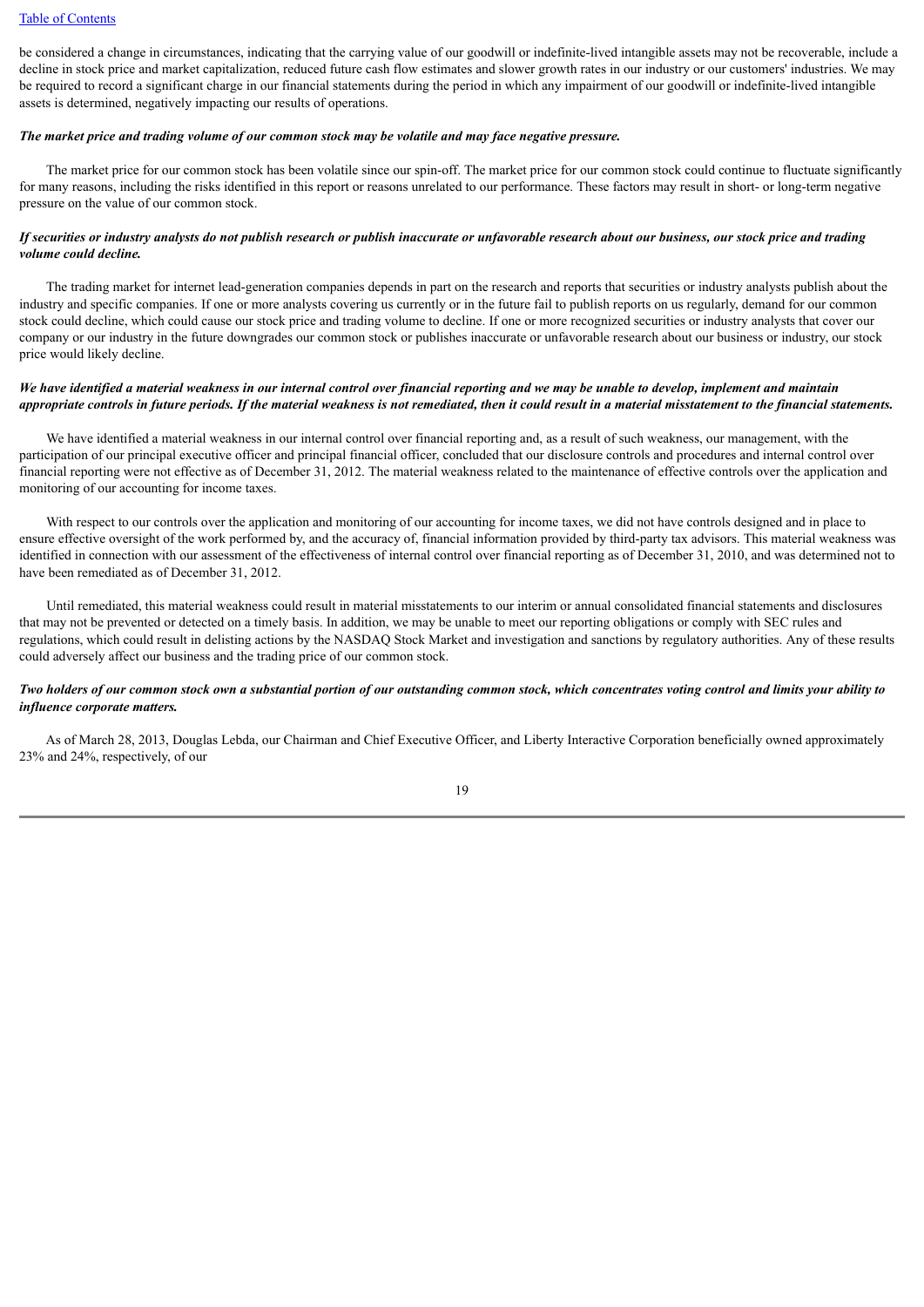outstanding common stock. Liberty Interactive also has the right to nominate 20% of the total number of directors serving on the board, rounded up. Liberty Interactive has nominated one director, Mark Sanford, and presently has the right to nominate a second director if it chooses to do so.

 Therefore, for the foreseeable future, Mr. Lebda and Liberty Interactive will each have influence over our management and affairs and all matters requiring shareholder approval, including the election or removal (with or without cause) of directors and approval of any significant corporate transaction, such as a merger or other sale of us or our assets. This concentrated control could delay, defer or prevent a change of control, merger, consolidation, takeover or other business combination involving us that other stockholders may otherwise support. This concentrated control could also discourage a potential investor from acquiring our common stock and might harm the market price of our common stock.

## *Anti-takeover provisions in our charter documents and under Delaware law could make an acquisition of us more difficult, limit attempts by shareholders to replace or remove our management and affect the market price of our common stock.*

 Provisions in our certificate of incorporation and bylaws, as amended and restated, may have the effect of delaying or preventing a change of control or changes in our management. Our amended and restated articles of incorporation and/or amended and restated bylaws include provisions that:

- authorize our board of directors to issue, without further action by our shareholders, up to five million shares of undesignated preferred stock;
- prohibit cumulative voting in the election of directors;
- provide that vacancies on our board of directors may be filled only by the affirmative vote of a majority of directors then in office or by the sole remaining director;
- provide that only our board of directors may change the size of our board of directors;
- specify that special meetings of our stockholders may be called only by or at the direction of our board of directors or by a person specifically designated with such authority by the board; and
- prohibit stockholders from taking action by written consent.

 The provisions described above may frustrate or prevent any attempts by our stockholders to replace or remove our current management by making it more difficult for stockholders to replace members of our board of directors, which is responsible for appointing our management. In addition, because we are incorporated in the State of Delaware, we are governed by the provisions of the Delaware General Corporation Law, which prohibits certain business combinations between us and certain significant shareholders unless specified conditions are met. These provisions may also have the effect of delaying or preventing a change of control of our company, even if stockholders support such a change of control.

## <span id="page-22-0"></span>**Item 1B.** *Unresolved Staff Comments*

Not applicable.

## <span id="page-22-1"></span>**Item 2.** *Properties*

 Our principal executive offices are currently located in approximately 37,800 square feet of office space in Charlotte, North Carolina under a lease that expires in July 2015. Personnel for both our mortgage and non-mortgage segments are located in our office space in Charlotte, North Carolina as well as approximately 6,100 square feet of office space in Burlingame, California under a lease that expires in March 2015.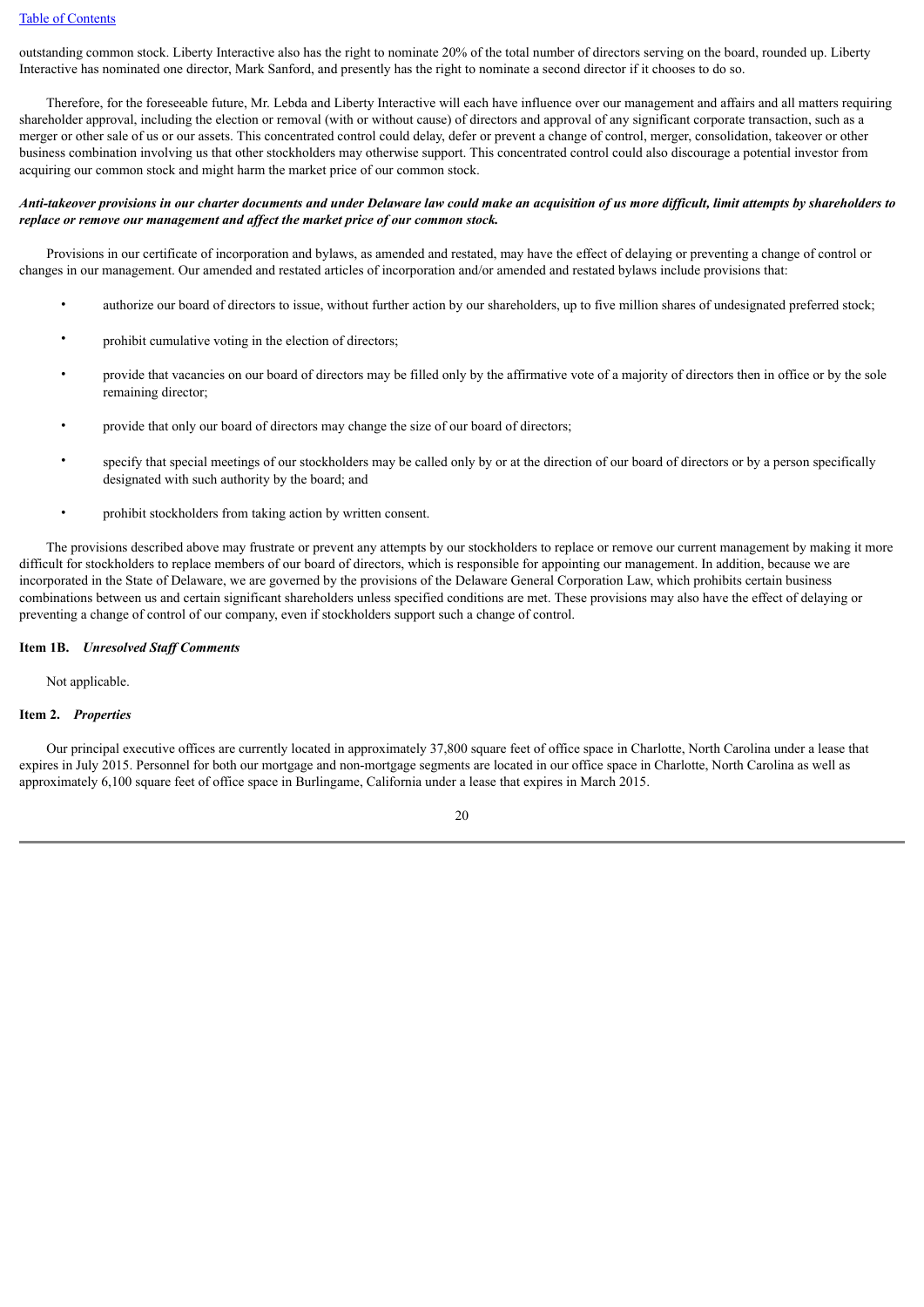# <span id="page-23-0"></span>**Item 3.** *Legal Proceedings*

 In the ordinary course of business, we are party to litigation involving property, contract, intellectual property and a variety of other claims. The amounts that may be recovered in such matters may be subject to insurance coverage.

#### **Intellectual Property Litigation**

 *LendingTree v. Zillow, Inc., et al. Civil Action No. 3:10-cv-439.* On September 8, 2010, we filed an action for patent infringement in the US District Court for the Western District of NC against Zillow, Inc., Nextag, Inc., Quinstreet, Inc., Quinstreet Media, Inc., and Adchemy, Inc. The complaint was amended to include Leadpoint, Inc. d/b/a Securerights on September 24, 2010. The complaint alleges that each of the defendants infringe one or both of U.S. Patent No. 6,385,594, entitled "Method and Computer Network for Co-Ordinating a Loan over the Internet," and U.S. Patent No. 6,611,816, entitled "Method and Computer Network for Co-Ordinating a Loan over the Internet." Collectively, the asserted patents cover computer hardware and software used in facilitating business between computer users and multiple lenders on the internet. The defendants in this action asserted various counterclaims against us, including the assertion by certain of the defendants of counterclaims alleging illegal monopolization via our maintenance of the asserted patents. In July 2011, we reached a settlement agreement with Leadpoint, Inc. On July 20, 2011, all claims against Leadpoint, Inc. and all counter-claims against us by Leadpoint, Inc. were dismissed. In November 2012, we reached a settlement agreement with Quinstreet, Inc. and Quinstreet Media, Inc. (collectively, the Quinstreet Parties); all claims against the QuinStreet Parties and all counterclaims against us by the Quinstreet Parties were dismissed. The remaining parties are presently involved in discovery. Trial is currently expected in early 2014. We intend to vigorously defend all remaining counterclaims.

#### **Other Litigation**

 *Boschma v. Home Loan Center, Inc., No. SACV07-613 (U.S. Dist. Ct., C.D. Cal.).* On May 25, 2007, Plaintiffs filed this putative class action against HLC in the U.S. District Court for the Central District of California. Plaintiffs allege that HLC sold them an option "ARM" (adjustable-rate mortgage) loan but failed to disclose in a clear and conspicuous manner, among other things, that the interest rate was not fixed, that negative amortization could occur and that the loan had a prepayment penalty. Based upon these factual allegations, Plaintiffs asserted violations of the federal Truth in Lending Act, violations of the Unfair Competition Law, breach of contract, and breach of the covenant of good faith and fair dealing. Plaintiffs purport to represent a class of all individuals who between June 1, 2003 and May 31, 2007 obtained through HLC an option ARM loan on their primary residence located in California, and seek rescission, damages, attorneys' fees and injunctive relief. Plaintiffs have not yet filed a motion for class certification. Plaintiffs have filed a total of eight complaints in connection with this lawsuit. Each of the first seven complaints has been dismissed by the federal and state courts. Plaintiffs filed the eighth complaint (a Second Amended Complaint) in Orange County (California) Superior Court on March 4, 2010 alleging only the fraud and Unfair Competition Law claims. As with each of the seven previous versions of Plaintiffs' complaint, the Second Amended Complaint was dismissed in April 2010. Plaintiffs appealed the dismissal and on August 10, 2011, the appellate court reversed the trial court's dismissal and directed the trial court to overrule the demurrer. The case has been remanded to superior court and the parties are presently involved in discovery. The class certification hearing is currently scheduled for September 2013. We believe Plaintiffs' allegations lack merit and we intend to defend against this action vigorously.

 *Mortgage Store, Inc. v. LendingTree Loans d/b/a Home Loan Center, Inc., No. 06CC00250 (Cal. Super. Ct., Orange Cty.).* On November 30, 2006, The Mortgage Store, Inc. and Castleview Home Loans, Inc. filed this putative class action against HLC in the California Superior Court for Orange County. Plaintiffs, two former network lenders, alleged that HLC interfered with LendingTree's contracts with

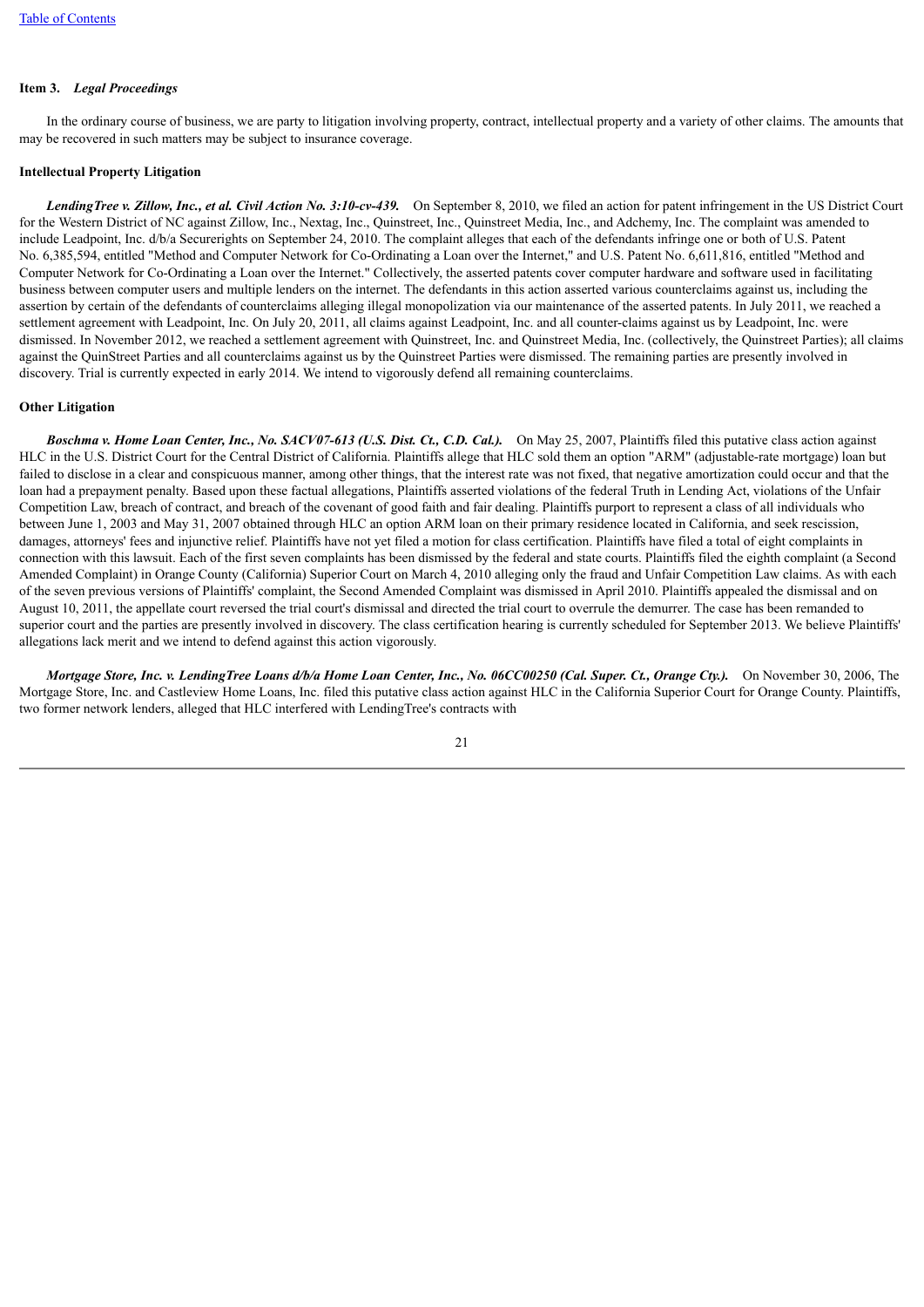#### [Table of Contents](#page-2-0)

network lenders by taking referrals from LendingTree without adequately disclose the relationship between them and that HLC charged Plaintiffs higher rates and fees than they otherwise would have been charged. Based upon these factual allegations, Plaintiffs assert claims for intentional interference with contractual relations, intentional interference with prospective economic advantage, and violation of the California Unfair Competition Law and California Business and Professions Code § 17500. Plaintiffs purport to represent all network lenders from December 14, 2004 to date, and seek damages, restitution, attorneys' fees and punitive damages.

 Plaintiffs' motion for class certification was granted April 29, 2010. On October 17, 2011, the Court granted HLC's motion for summary judgment. Judgment was entered in favor of HLC on April 9, 2012. On June 15, 2012, Plaintiffs filed a Notice of Appeal. Plaintiffs filed their opening appellate brief on December 17, 2012. We believe Plaintiffs' allegations lack merit and we intend to defend against this action vigorously.

 *Lijkel Dijkstra v. Harry Carenbauer, Home Loan Center, Inc. et al., No. 5:11-cv-152-JPB (U.S. Dist. Ct., N.D.WV).* On November 7, 2008 Plaintiff filed this putative class action in Circuit Court of Ohio County, West Virginia against Harry Carenbauer, Home Loan Center, Inc., HLC Escrow, Inc. et al. The complaint alleges that HLC engaged in the unauthorized practice of law in West Virginia by permitting persons who were neither admitted to the practice of law in West Virginia nor under the direct supervision of a lawyer admitted to the practice of law in West Virginia to close mortgage loans. Plaintiffs assert claims for declaratory judgment, contempt, injunctive relief, conversion, unjust enrichment, breach of fiduciary duty, intentional misrepresentation or fraud, negligent misrepresentation, violation of the West Virginia Consumer Credit and Protection Act (CCPA), violation of the West Virginia Lender, Broker & Services Act, civil conspiracy, outrage and negligence. The claims against all defendants other than Mr. Carenbauer, HLC and HLC Escrow, Inc. have been dismissed. The case was removed to federal court in October 2011. On January 3, 2013, the court granted a conditional class certification only with respect to the declaratory judgment, contempt, unjust enrichment and CCPA claims. The conditional class includes consumers with mortgage loans in effect any time after November 8, 2007 who obtained such loans through HLC, and whose loans were closed by persons not admitted to the practice of law in West Virginia or by persons not under the direct supervision of a lawyer admitted to the practice of law in West Virginia. Discovery in this matter is ongoing. We believe Plaintiff's allegations lack merit and we intend to defend against this action vigorously.

## *Massachusetts Division of Banks*

 The Massachusetts Division of Banks (the "Division") delivered to LendingTree, LLC on February 11, 2011 a Report of Examination/Inspection which identified various alleged violations of Massachusetts and federal laws, including the alleged insufficient delivery by LendingTree, LLC of various disclosures to its customers. On October 14, 2011, the Division provided a proposed Consent Agreement and Order to settle the Division's allegations, which the Division had shared with other state mortgage lending regulators. Thirty-four of such state mortgage lending regulators (the "Joining Regulators") indicated that if LendingTree, LLC would enter into the Consent Agreement and Order, they would agree not to pursue any analogous allegations that they otherwise might assert. As of the date of this report, none of the Joining Regulators have asserted any such allegations.

 The proposed Consent Agreement and Order calls for a fine to be allocated among the Division and the Joining Regulators and for LendingTree, LLC to adopt various new procedures and practices. LendingTree and the Joining Regulators have commenced negotiations toward an acceptable Consent Agreement and Order. We do not believe our mortgage business violates any federal or state mortgage lending laws; nor do we believe that any past operations of the mortgage business have resulted in a material violation of any such laws. Should the Division or any Joining Regulator bring any actions relating to the matters alleged in the February 2011 Report of Examination/Inspection, we intend to defend against such actions vigorously.

#### <span id="page-24-0"></span>**Item 4.** *Mine Safety Disclosures*

Not applicable.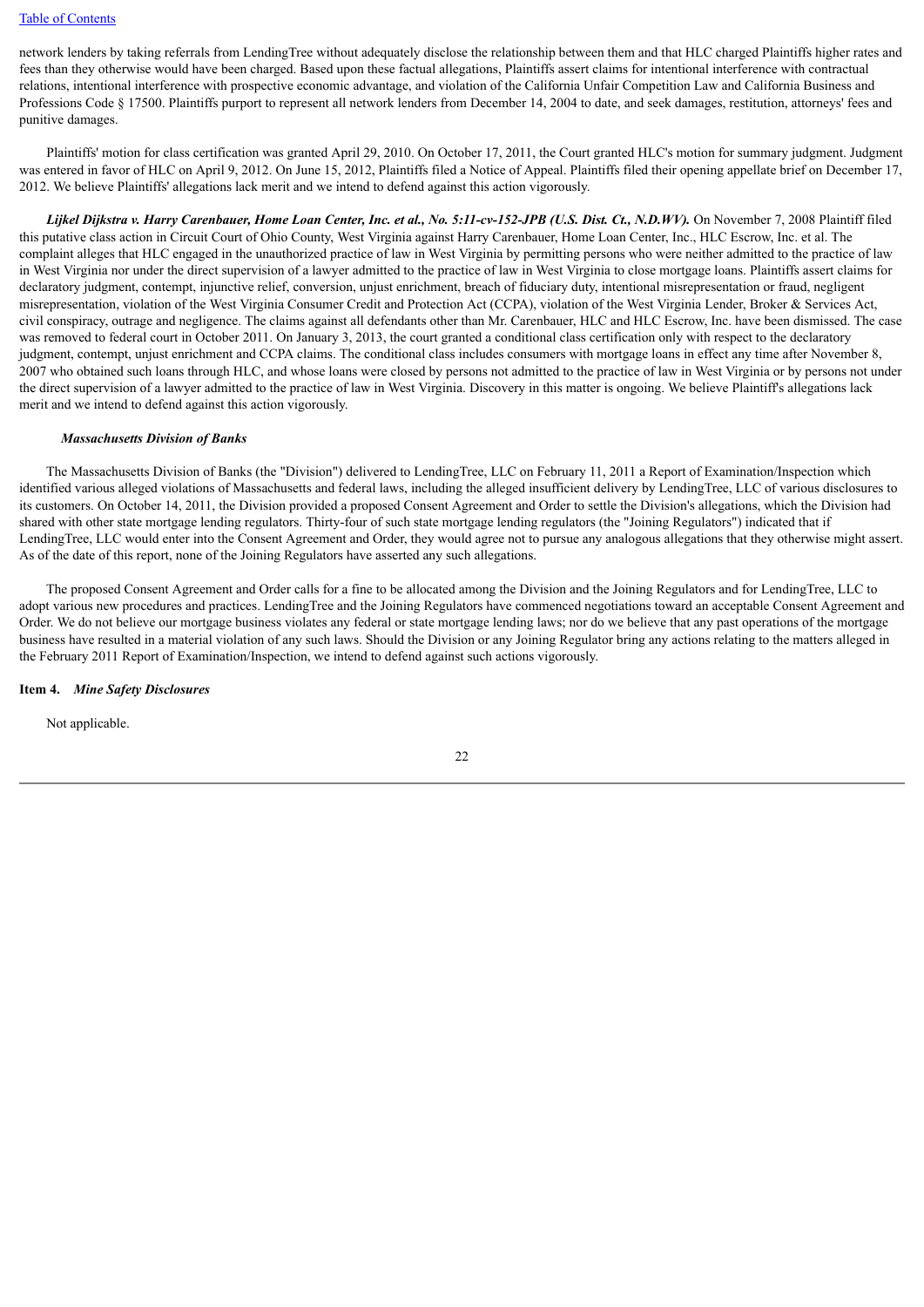## **PART II**

#### <span id="page-25-1"></span><span id="page-25-0"></span>**Item 5.** *Market for Registrant's Common Equity, Related Stockholder Matters and Issuer Purchases of Equity Securities*

### **Market for Registrant's Common Equity and Related Stockholder Matters**

 Tree.com common stock is quoted on the NASDAQ Global Market under the ticker symbol "TREE." The table below sets forth, for the calendar periods indicated, the high and low sales prices per share for Tree.com common stock on the NASDAQ Global Market.

|                                     |    | High |      | Low  |
|-------------------------------------|----|------|------|------|
| <b>Year Ended December 31, 2011</b> |    |      |      |      |
| Fourth Ouarter                      | S. | 5.99 | - \$ | 4.64 |
| Third Ouarter                       |    | 6.00 |      | 4.76 |
| Second Ouarter                      |    | 7.00 |      | 4.70 |
| <b>First Quarter</b>                |    | 9.40 |      | 5.64 |
|                                     |    |      |      |      |

|                                     | High                  | Low   |
|-------------------------------------|-----------------------|-------|
| <b>Year Ended December 31, 2012</b> |                       |       |
| Fourth Quarter                      | $$18.05 \quad $13.02$ |       |
| Third Ouarter                       | 17.00                 | 11.11 |
| Second Quarter                      | 11.66                 | 7.21  |
| <b>First Quarter</b>                | 8.25                  | 5.37  |

 On December 26, 2012, we paid a special dividend of \$1.00 per share to our shareholders of record on December 17, 2012. Other than the special dividend, we have not declared or paid a cash dividend on our common stock during the two most recent fiscal years. We have no current intention to declare or pay cash dividends on our common stock in the foreseeable future. The declaration, payment and amount of future cash dividends, if any, will be at the discretion of our board of directors.

As of March 28, 2013 there were approximately 1,000 holders of record of our common stock and the closing price of the common stock was \$18.49.

 During the year ended December 31, 2012, we did not issue or sell any shares of our common stock or other equity securities in transactions that were not registered under the Securities Act of 1933.

#### **Issuer Purchases of Equity Securities**

The following table provides information about our repurchases of equity securities during the quarter ended December 31, 2012.

| Period                | Total<br>Number of<br><b>Shares</b><br>Purchased(1) | Average<br><b>Price Paid</b><br>per Share | <b>Total Number of</b><br><b>Shares Purchased as</b><br><b>Part of Publicly</b><br><b>Announced Plans or</b><br>Programs(2) | <b>Maximum Number (or</b><br><b>Approximate Dollar</b><br>Value) of Shares that<br>May Yet be Purchased<br><b>Under the Plans or</b><br>Programs<br>(in thousands) |       |  |
|-----------------------|-----------------------------------------------------|-------------------------------------------|-----------------------------------------------------------------------------------------------------------------------------|--------------------------------------------------------------------------------------------------------------------------------------------------------------------|-------|--|
| $10/01/12 - 10/31/12$ | 27,200                                              | 14.38                                     | 24,815                                                                                                                      | <sup>S</sup>                                                                                                                                                       | 3,557 |  |
| $11/01/12 - 11/30/12$ | 11.472                                              | 14.81                                     | 10.967                                                                                                                      |                                                                                                                                                                    | 3,395 |  |
| $12/01/12 - 12/31/12$ | 30.255                                              |                                           |                                                                                                                             |                                                                                                                                                                    | 3,395 |  |
| Total                 | 68,927                                              | 14.51                                     | 35,782                                                                                                                      |                                                                                                                                                                    | 3,395 |  |

(1) During the quarter ended December 31, 2012, 33,145 shares of our common stock were delivered by employees to satisfy federal and state withholding obligations upon the vesting of restricted stock awards granted to those individuals under the Third Amended and Restated Tree.com 2008

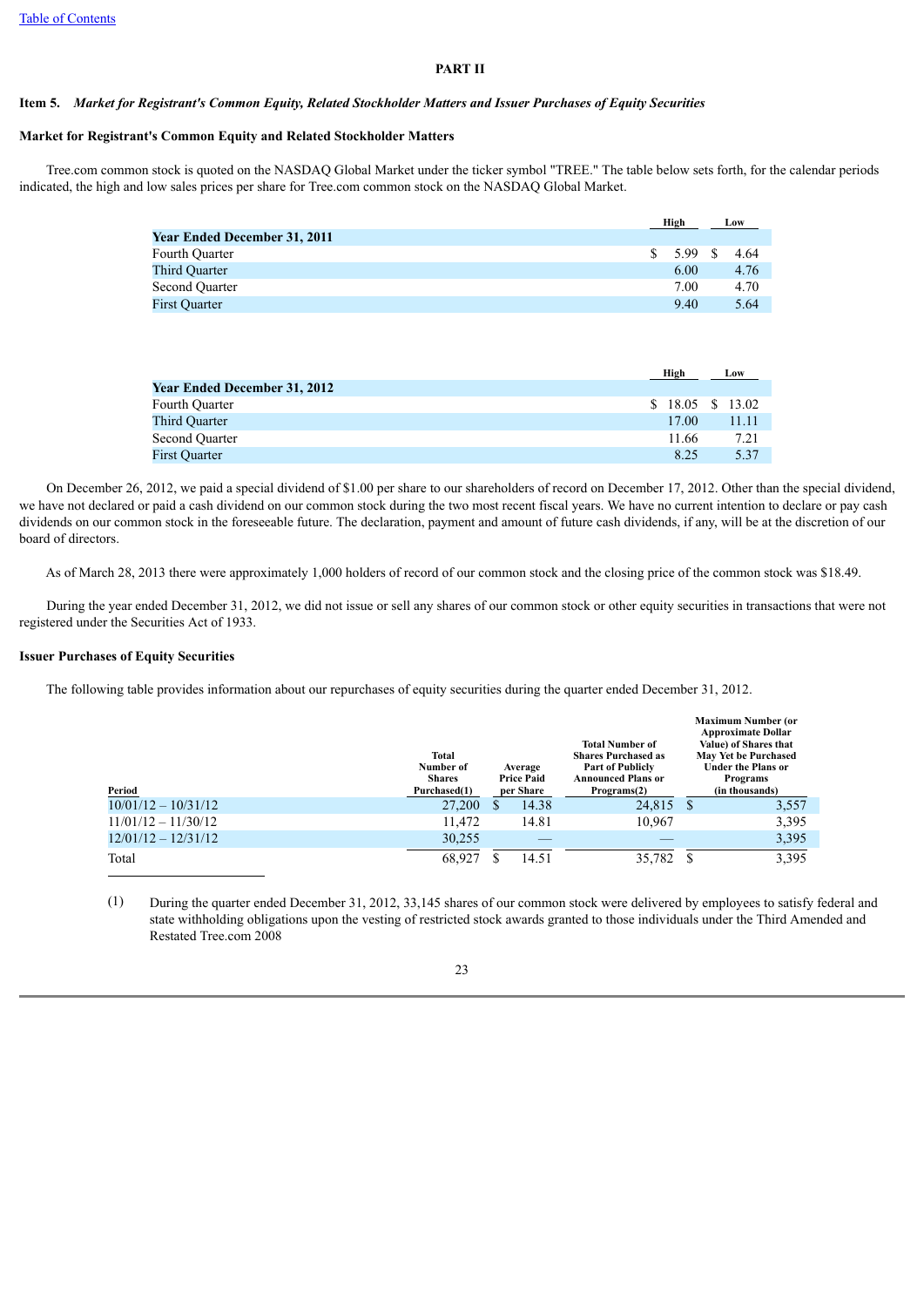Stock and Award Incentive Plan. The withholding of those shares does not affect the dollar amount or number of shares that may be purchased under the publicly announced plans or programs described in footnote (2) below.

(2) On January 11, 2010, we announced that our board of directors approved a stock repurchase program for an amount up to \$10 million. The program authorizes repurchases of common shares in the open market or through privately-negotiated transactions. We began this program in February 2010 and expect to use available cash to finance these repurchases. We will determine the timing and amount of such repurchases based on our evaluation of market conditions, applicable SEC guidelines and regulations, and other factors. This program may be suspended or discontinued at any time at the discretion of our board of directors

#### <span id="page-26-0"></span>**Item 6.** *Selected Financial Data*

Under the rules and regulations of the SEC, as a smaller reporting company we are not required to provide the information required by this item.

## <span id="page-26-1"></span>**Item 7.** *Management's Discussion and Analysis of Financial Condition and Results of Operations*

 The following Management's Discussion and Analysis of Financial Condition and Results of Operations should be read together with our consolidated financial statements and accompanying notes included elsewhere within this report. This discussion includes both historical information and forward-looking information that involves risks, uncertainties and assumptions. Our actual results may differ materially from management's expectations as a result of various factors, including but not limited to those discussed in the sections entitled "Risk Factors" and "Cautionary Statement Regarding Forward-Looking Information."

#### **Company Overview**

 Tree.com is the parent of LendingTree, LLC which owns several brands and businesses that provide information, tools, advice, products and services for critical transactions in consumers' lives. Our family of brands includes: LendingTree®, GetSmart®, DegreeTree®, LendingTreeAutos, DoneRight®, ServiceTree<sup>SM</sup> and InsuranceTree®. Together, these brands serve as an ally for consumers who are looking to comparison-shop for loans and other services from multiple businesses and professionals that will compete for their business.

#### **Segment Reporting**

 Effective December 31, 2012, we expanded our reportable segments from one to two, consisting of mortgage and non-mortgage. The change was made as the convergence of economic similarities associated with our mortgage and non-mortgage operating segments was no longer expected. This decision was made in connection with the update of our annual budget and forecast, which occurs in the fourth quarter each year. The non-mortgage reportable segment consists of our auto, education and home services operating segments, which are not yet mature businesses, and have been aggregated. Prior period results have been reclassified to conform with the change in reportable segments.

We maintain operations solely in the United States.

#### **Discontinued Operations**

 The businesses of RealEstate.com and RealEstate.com, REALTORS® and LendingTree Loans are presented as discontinued operations in the accompanying consolidated balance sheets and consolidated statements of operations and cash flows for all periods presented. The analysis within Management's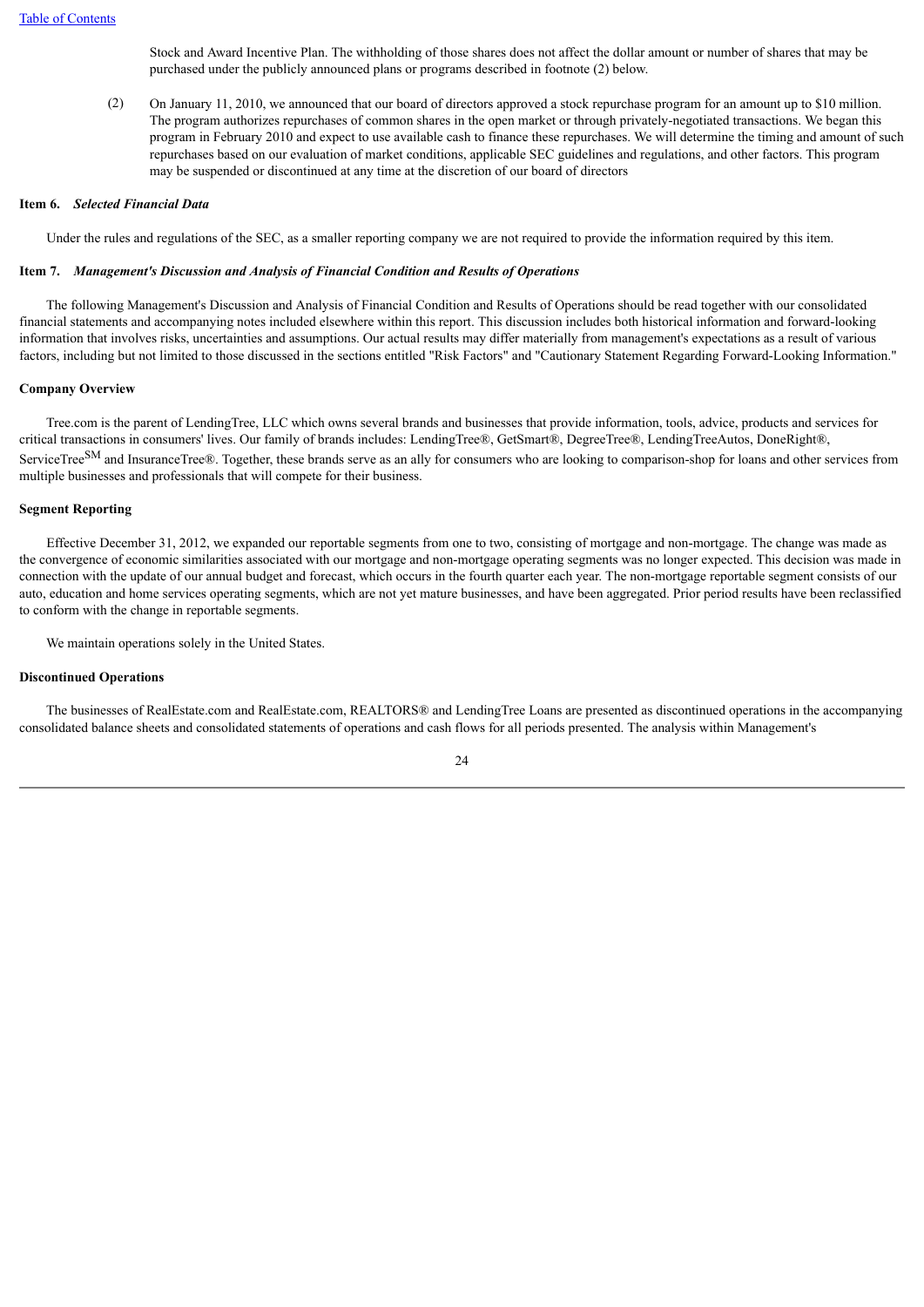#### [Table of Contents](#page-2-0)

Discussion and Analysis of Financial Condition and Results of Operations reflects our continuing operations.

#### **Management Overview**

The following discussion, unless otherwise noted, excludes information related to our discontinued operations.

#### *Recent Mortgage Interest Rate Trends*

 Interest rate and market risks can be substantial in the mortgage lead generation business. Fluctuations in interest rates affect consumer demand for new mortgages and the level of refinancing activity, which in turn affects lender demand for mortgage leads. Typically, a decline in mortgage interest rates will lead to reduced lender demand for leads from third-party sources, as there are more consumers in the marketplace seeking refinancings and, accordingly, lenders receive more organic lead volume. Conversely, an increase in mortgage interest rates will typically lead to an increase in lender demand for leads, as there are fewer consumers in the marketplace and the overall supply of mortgage leads decreases.

 According to Freddie Mac, 30-year fixed mortgage rates have experienced a relatively consistent decline since early 2011. The year 2012 began at what were then record low rates of approximately 3.9% and continued to decline throughout the year to new lows, reaching an average 3.35% in December. As a result, according to Mortgage Bankers Association data, mortgage originations are estimated to have increased by 22% during 2012 as compared with 2011. However, stringent qualification guidelines on the part of lenders and governmental agencies have made it difficult for many consumers seeking mortgage financings to obtain them, notwithstanding the favorable interest rate environment.

#### *Real Estate Market*

 In 2011, our operations, cash flows and financial position were negatively impacted by the continued deterioration in the housing market. In particular, revenue was negatively impacted by falling home prices and a continued high level of foreclosures.

 In 2012, nationwide sales of existing homes rose by 9% compared with 2011, according to the National Association of Realtors, while total housing inventory tightened. The demand for homes generally increased as mortgage rates dropped to their lowest levels in the past 60 years, whereas the number of homes for sale did not keep pace with actual sales during 2012. Prices of existing home sales increased during 2012, with the national median existing home price up 11.5% in December 2012 as compared with the year prior. However, notwithstanding recent improvements, average home prices are still down substantially from the market's peak in the summer of 2006 and, according to the S&P/Case-Schiller U.S. National Home Price Index, are currently similar to levels last seen in Fall 2003. While distressed homes continue to account for a significant portion of overall home sales, representing 24% in December 2012, this figure was down from 32% as compared with the year prior period.

#### *Expenses*

 In contemplation of the divestiture of our LendingTree Loans business, we focused on expense savings and took various initiatives to reduce costs. During the first quarter of 2011, we commenced a voluntary severance plan for certain corporate employees. In addition, we took steps during the first half of 2011 to minimize ineffective marketing expenditures and dynamically align marketing expenses with lender demand for leads on our mortgage exchange. We continue to focus on marketing efficiency.

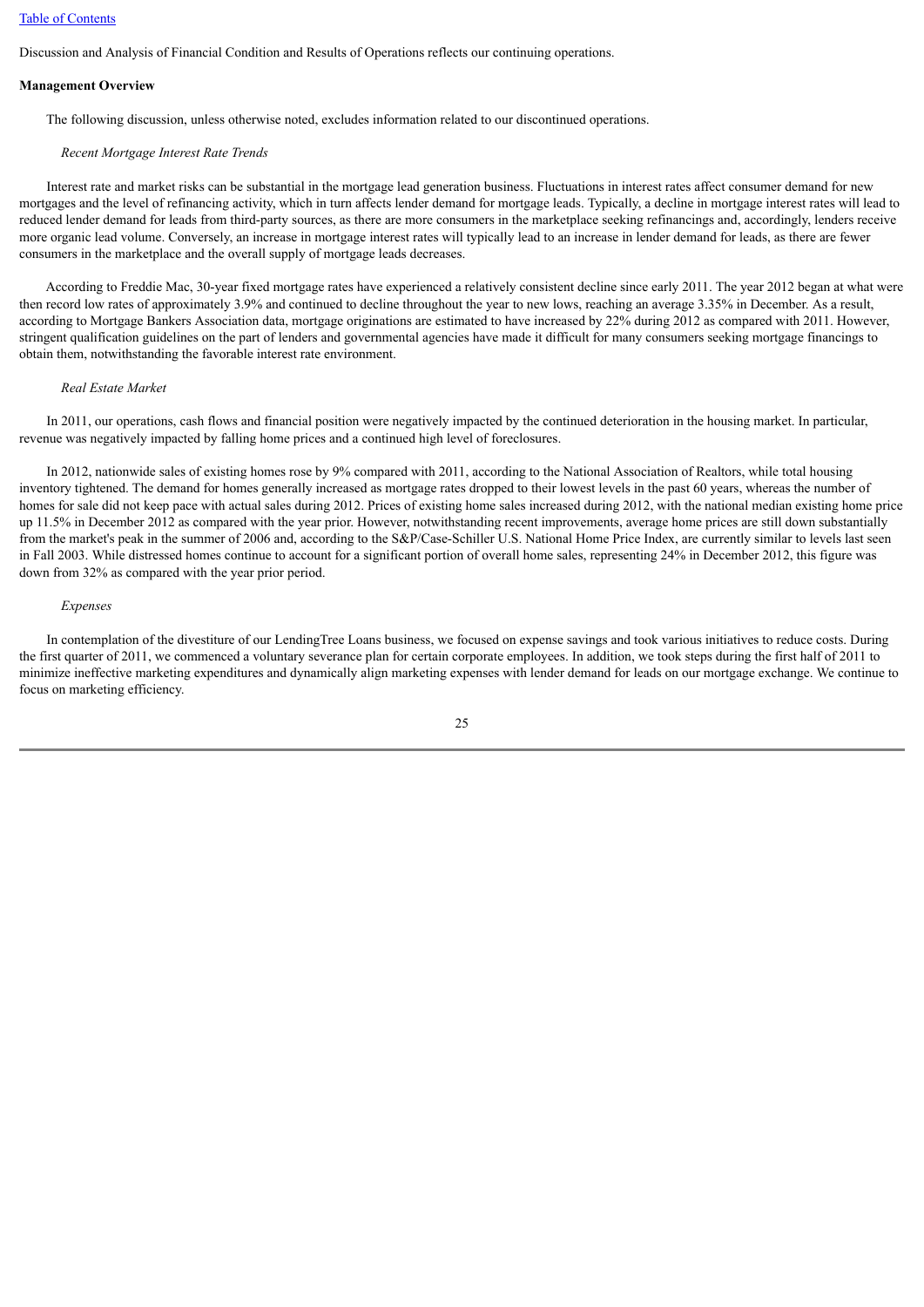## *Sale of Assets of LendingTree Loans*

 On May 12, 2011, we entered into an asset purchase agreement, which was amended on February 7, 2012, for the sale of substantially all of the operating assets of our LendingTree Loans business. We completed the sale on June 6, 2012.

 The asset purchase agreement, as amended, provided for a purchase price of approximately \$55.9 million in cash for the assets, subject to certain conditions. Of this total purchase price, \$8.0 million was paid prior to the closing, \$37.9 million was paid at the closing and \$10.0 million is due on the first anniversary of the closing, subject to certain conditions.

 Discover generally did not assume liabilities of the LendingTree Loans business that arose before the closing date, except for certain liabilities directly related to assets Discover acquired. Of the initial purchase price payment, \$17.1 million is being held in escrow pending resolution of certain actual and/or contingent liabilities that remain with us following the sale. The escrowed amount is recorded as restricted cash at December 31, 2012.

We also agreed to provide certain services to Discover over a term ending approximately seventeen months following the closing, or such earlier point as the agreed-upon services are satisfactorily completed. Discover has participated as a network lender since closing of the transaction.

#### *Real Estate*

 On March 10, 2011, management made the decision and finalized a plan to close all of the field offices of the proprietary full service real estate brokerage business known as RealEstate.com, REALTORS®. We exited all markets by March 31, 2011. In September 2011, we sold the remaining assets of RealEstate.com, which consisted primarily of internet domain names and trademarks, for \$8.3 million and recognized a gain on sale of \$7.8 million.

#### *Results of operations for the years ended December 31, 2012 and 2011:*

#### *Revenue*

|               | 2012     | <b>S</b> Change | % Change | 2011     |
|---------------|----------|-----------------|----------|----------|
| Mortgage      | \$61.176 | 20.923          | 52%      | 40,253   |
| Non-mortgage  | 14.620   | (3.035)         | (17)%    | 17,655   |
| Corporate     | 1.647    | 4.938           | NΜ       | (3,291)  |
| Total revenue | 77.443   | 22.826          | 42%      | \$54,617 |

 Following the closing of the sale on June 6, 2012, of our LendingTree Loans business to Discover, leads that would previously have been provided to LendingTree Loans became available for sale on our mortgage exchange and such leads, therefore, added to revenue in our mortgage business, with an associated increase in selling and marketing expense. Prior to the sale of our LendingTree Loans business, we did not record revenue in our mortgage business for leads provided to LendingTree Loans. Instead, we used a cost-sharing approach for marketing expenses, whereby the mortgage business and LendingTree Loans shared marketing expenses on a pro rata basis, based on the quantity of leads sold to network lenders versus matched with LendingTree Loans.

 Mortgage matched requests increased by 49% to 0.8 million in 2012, from 0.5 million in 2011. Additionally, as compared to 2011, the average match fee for mortgage matches increased by 9%. The increase in both matched requests and match fees in our mortgage business is primarily attributable to selling leads at market prices on our mortgage exchange that would formerly have been provided to LendingTree Loans.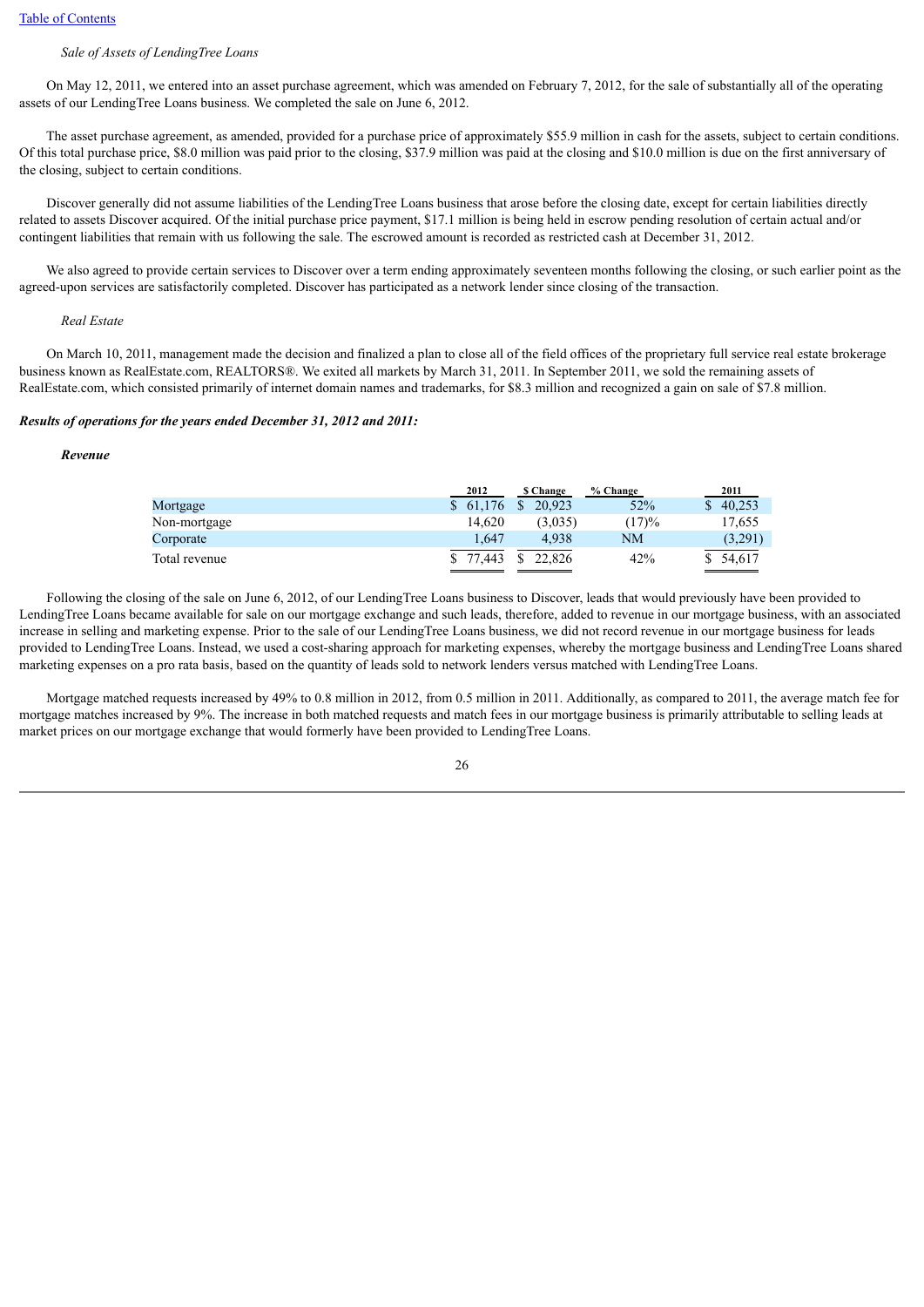As an offset to the above, we eliminated the closed loan fees in our mortgage business during 2011 for all mortgage products, with the exception of home equity loans, for which the closing fee was eliminated in January 2013. This caused a decrease in mortgage revenue of \$0.4 million during 2012.

 Revenue from our non-mortgage segment, which includes our auto, education and home services businesses, decreased in 2012. Non-mortgage matched requests decreased by 19% to 0.5 million in 2012, from 0.6 million in 2011. Additionally, as compared to 2011, the average match fee for non-mortgage matches decreased by 2%.

 Particular trends contributing to these results include the impact to our education business of increased regulation affecting its clients engaged in for-profit post-secondary education services which, in turn, affected their marketing practices. Partly offsetting this decline, our home services business benefitted from two marketing distributions of printed directories of home services providers in 2012 as compared with one in 2011, in addition to its online marketing efforts. However, we decided to discontinue printed directories in 2013 and our revenue from home services may be adversely affected.

 Corporate revenue of \$1.6 million in 2012 is primarily related to fees for certain marketing-related services provided to Discover. We have agreed to provide these services to Discover in connection with its mortgage origination business for approximately seventeen months following the closing of the LendingTree Loans sale transaction, or such earlier point as the agreed-upon services are satisfactorily completed. These marketing-related services are expected to contribute to revenue through the first half of 2013. Corporate revenue in 2011 reflects the elimination of inter-segment revenue.

#### *Cost of revenue*

 Cost of revenue consists primarily of costs associated with compensation and other employee-related costs (including stock-based compensation) relating to internally operated customer call centers, third-party customer call center fees, credit scoring fees, consumer incentive costs and website network hosting and server fees.

|                                  | 2012  | <b>S</b> Change | % Change | 2011  |
|----------------------------------|-------|-----------------|----------|-------|
| Mortgage                         | 3.238 | (541)           | (14)%    | 3,779 |
| Non-mortgage                     | 536   | 260             | 94%      | 276   |
| Corporate                        | 521   | 443             | 568%     | 78    |
| Cost of revenue                  | 4.295 | 162             | $4\%$    | 4.133 |
| As a percentage of total revenue | 6%    |                 |          | 8%    |

 Mortgage cost of revenue decreased in 2012, primarily due to a decrease of \$0.9 million in consumer incentive rebates related to fewer loan closings and the discontinuance of many of these incentive programs in 2012, partially offset by an increase of \$0.4 million in credit scoring and third-party customer service fees. The decreased mortgage cost of revenue was spread over significantly greater revenue in 2012 compared to 2011, due to our sale of leads on the mortgage exchange that were previously provided to LendingTree Loans without recognition of revenue.

Non-mortgage cost of revenue increased in 2012 from 2011, primarily due to increases in third-party customer service and lead verification service fees.

 Corporate cost of revenue increased in 2012, primarily due to costs associated with the marketing-related services provided to Discover, as discussed in the revenue section above.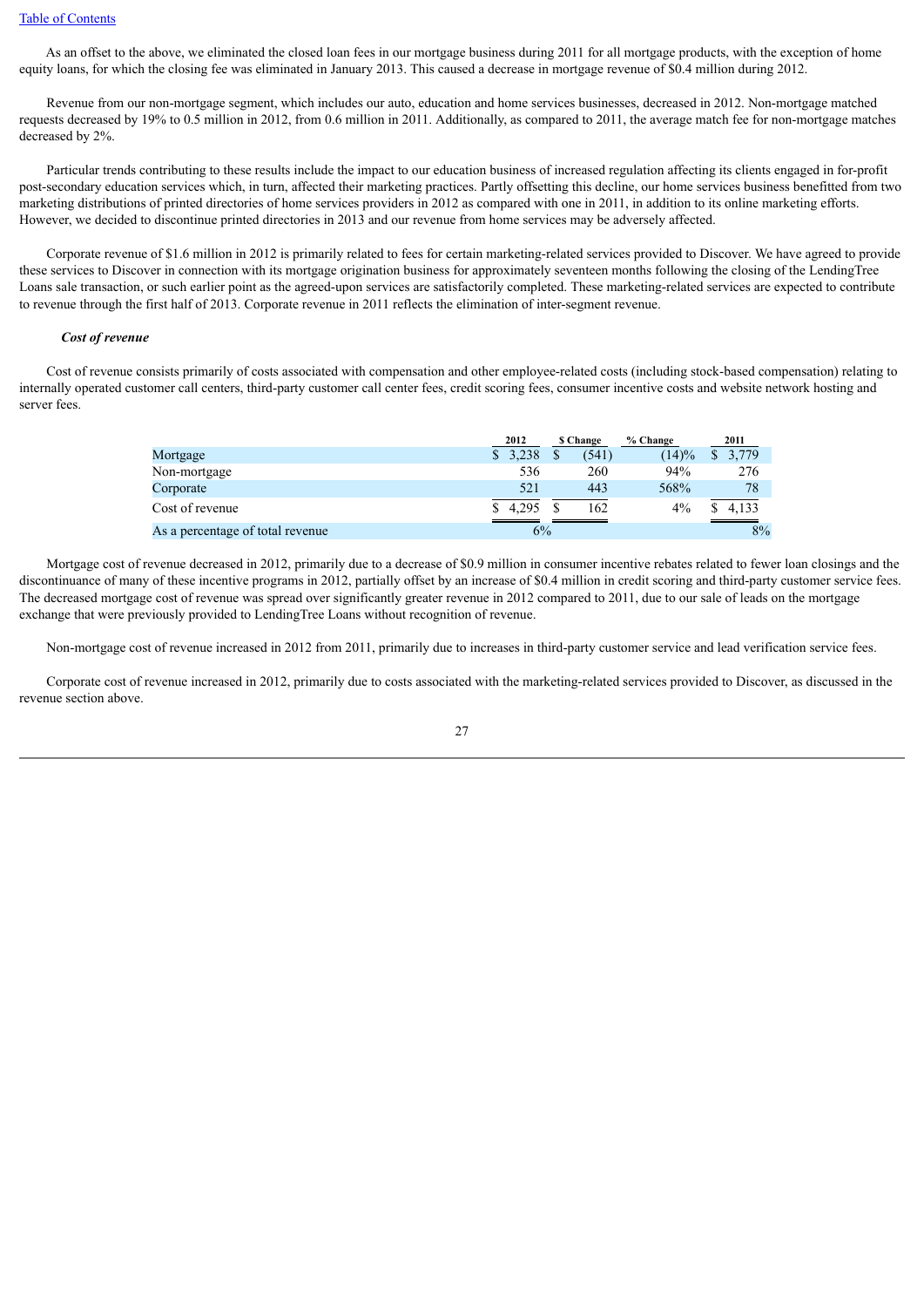# *Selling and marketing expense*

 Selling and marketing expense consists primarily of advertising and promotional expenditures, fees paid to lead sources and compensation and other employee-related costs (including stock-based compensation) for personnel engaged in sales or marketing functions. Advertising and promotional expenditures primarily include online marketing, as well as television, print and radio spending. Advertising production costs are expensed in the period the related ad is first run.

|                                  | 2012     | <b>S</b> Change | % Change | 2011   |
|----------------------------------|----------|-----------------|----------|--------|
| Mortgage                         | \$35.250 | 3.491           | 11%      | 31.759 |
| Non-mortgage                     | 13.677   | (813)           | $(6)\%$  | 14.490 |
| Corporate                        |          | (406)           | (98)%    | 413    |
| Selling and marketing expense    | \$48.934 | 2.272           | 5%       | 46.662 |
| As a percentage of total revenue | 63%      |                 |          | 85%    |

 During the first half of 2012, we significantly reduced advertising expense as compared to 2011, in response to differing interest rate environments in the two periods. Interest rates were higher through the first four months of 2011, to which we responded by increasing advertising expense in order to generate a sufficient quantity of mortgage leads. Interest rates were significantly lower in 2012, which allowed us to decrease our advertising expense compared to 2011, while still generating a sufficient quantity of mortgage leads. In a low interest rate environment, the incentive for consumers to refinance existing mortgages increases, resulting in a reduced need to drive traffic to our mortgage exchange through advertising, as well as lower network lender demand for externally-generated leads, further reducing the return on advertising expenditures.

 Mortgage selling and marketing expense increased immediately following the sale of substantially all of the operating assets of our LendingTree Loans business on June 6, 2012 and throughout the remainder of 2012, primarily due to the elimination of allocation of portions of such expenses to LendingTree Loans.

 Non-mortgage selling and marketing expense increased in 2012, primarily due to increased expense in our home services business, primarily due to an extra distribution of printed directories in 2012 as compared to 2011, partially offset by a reduction in online advertising in our education business.

Advertising expense is the largest component of selling and marketing expense and is comprised of the following:

|                           | 2012     | <b>S</b> Change | % Change | 2011     |
|---------------------------|----------|-----------------|----------|----------|
| Online                    | \$33,164 | 9.509           | 40%      | \$23,655 |
| <b>Broadcast</b>          | 3.475    | (9.262)         | (73)%    | 12.737   |
| Other                     | 4.116    | (231)           | $(5)\%$  | 4,347    |
| Total advertising expense | 40.755   | 16              | $-$ %    | 40.739   |

 Total advertising in 2012 was consistent with 2011. However, in 2012, we significantly shifted the mix of our advertising expense to online media from broadcast, to capitalize on the flexibility and measurability of these marketing channels, as well as the expertise of new marketing personnel hired during this time.

While 2012 advertising expense was consistent with 2011, total mortgage and non-mortgage matched requests increased 13%, reflecting greater efficiency in our marketing expenditures. The increase in 2012 of non-advertising and related expenses was driven primarily by the expansion and performance of our marketing and sales teams.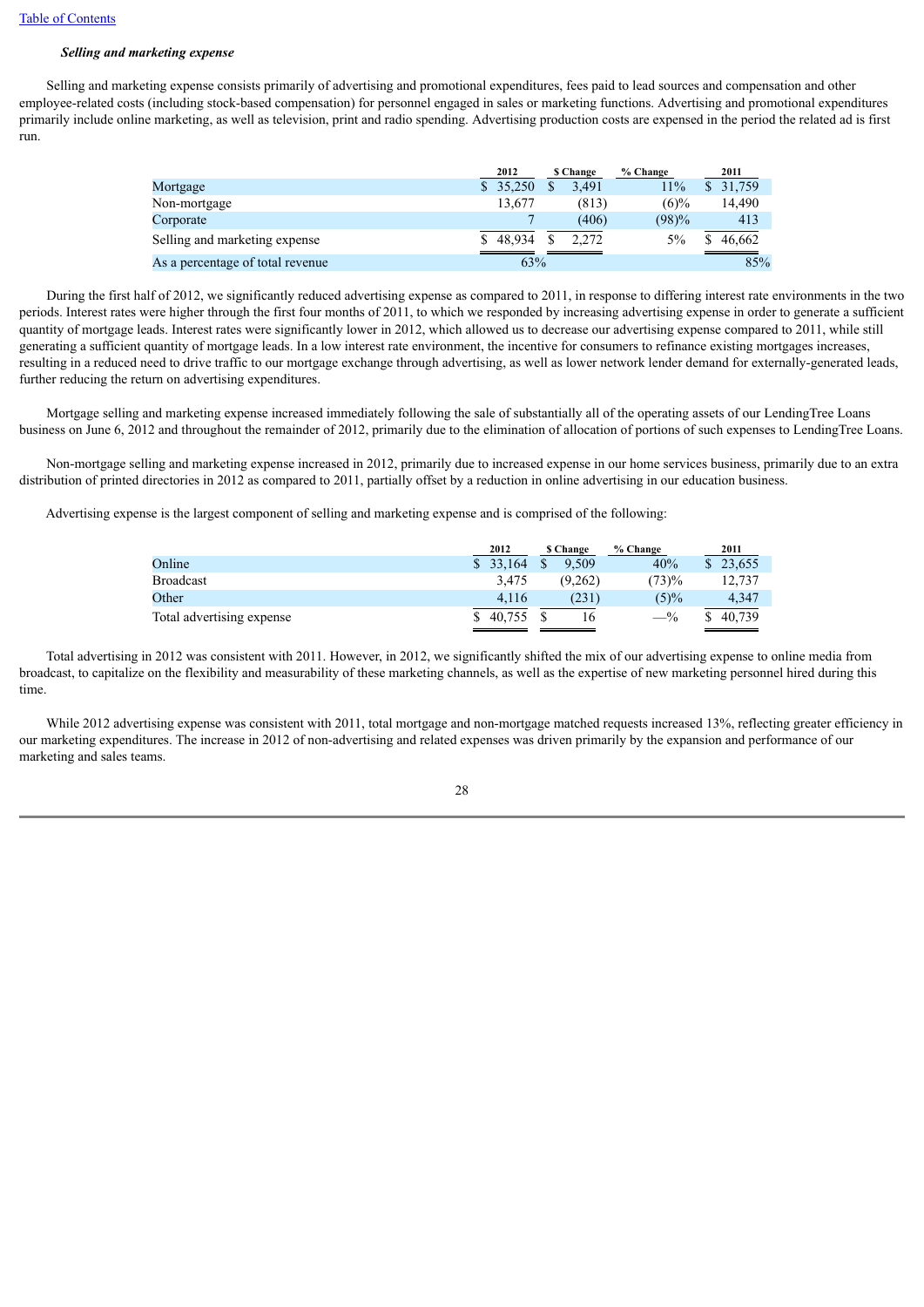As a result of the above, selling and marketing expense as a percentage of revenue declined to 63% in 2012 from 85% in 2011.

We will continue to adjust selling and marketing expenditures dynamically in relation to revenue producing opportunities.

#### *General and administrative expense*

 General and administrative expense consists primarily of compensation and other employee-related costs (including stock-based compensation) for personnel engaged in finance, legal, tax, corporate information technology, human resources and executive management functions, as well as facilities and infrastructure costs and fees for professional services.

|                                    | 2012   | \$ Change | % Change | 2011         |
|------------------------------------|--------|-----------|----------|--------------|
| Mortgage                           | 3.470  | 209       | $6\%$ \$ | 3.261        |
| Non-Mortgage                       | 2.888  | 775       | 37%      | 2.113        |
| Corporate                          | 15.873 | 1.496     | 10%      | 14.377       |
| General and administrative expense | 22.231 | 2.480     |          | 13%\$ 19,751 |
| As a percentage of total revenue   | 29%    |           |          | 36%          |

 Although our mortgage revenues increased substantially in 2012, owing to selling leads on our mortgage exchange that previously would have been provided to LendingTree Loans, our mortgage exchange had not previously shared its general and administrative costs with LendingTree Loans but, rather, fully absorbed the attendant costs of all mortgage leads generated. The increase in mortgage general and administrative expense in 2012 resulted primarily from losses on disposals of fixed assets.

 Non-mortgage general and administrative expense increased in 2012, primarily due to the absence in 2012 of a reduction of expense of \$0.7 million in 2011 representing post-acquisition adjustments, which were the result of changes in fair value of the estimated contingent consideration to be paid for business acquisitions that were completed in 2009. These adjustments are recorded as reductions of general and administrative expense, and are excluded from Adjusted EBITDA. See "Adjusted Earnings Before Interest, Taxes, Depreciation and Amortization" below. In addition, in 2012 the non-mortgage businesses had an increase in bad debt expense of \$0.4 million.

 Corporate general and administrative expense increased in 2012 primarily due to an increase in incentive compensation of \$1.8 million based on company performance.

As a result of the above, general and administrative expense as a percentage of revenue declined to 29% in 2012 from 36% in 2011.

#### *Product development*

 Product development expense consists primarily of compensation and other employee-related costs (including stock-based compensation) that are not capitalized, for personnel engaged in the design, development, testing and enhancement of technology.

|                                  | 2012    |       | <b>S</b> Change | % Change | 2011       |
|----------------------------------|---------|-------|-----------------|----------|------------|
| Mortgage                         | \$2,277 |       | 848             | 59%      | 1.429      |
| Non-mortgage                     | 1.258   |       | (186)           | (13)%    | 1.444      |
| Corporate                        | (6)     |       | (336)           | NΜ       | 330        |
| Product development              | \$3,529 |       | 326             | 10%      | 3,203<br>S |
| As a percentage of total revenue |         | $5\%$ |                 |          | 6%         |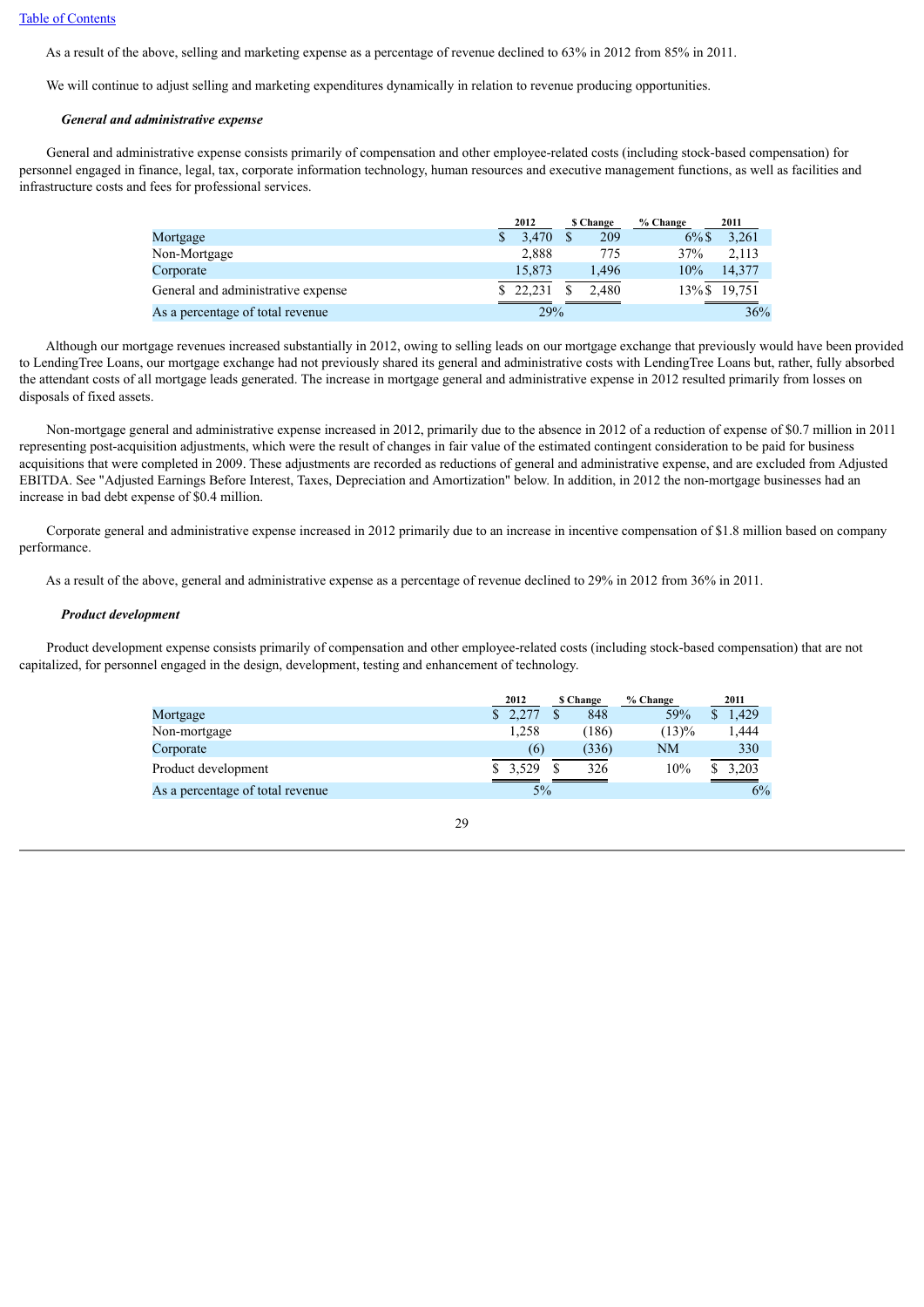Increased expense in our mortgage business for projects intended to enhance the experiences that consumers and customers have when they interact with us, as well as an expansion of offerings we provide, was offset in part by a reduction in similar efforts in our non-mortgage businesses.

As a result of the above, product development expense as a percentage of revenue declined slightly to 5% in 2012 from 6% in 2011.

#### *Depreciation*

 Depreciation expense decreased \$0.9 million to \$4.1 million in 2012 from \$5.0 million in 2011. This decrease is primarily due to certain fixed assets that fully depreciated in 2011.

#### *Restructuring and Severance*

 Restructuring and severance expense during 2011 of \$1.1 million primarily relates to severance for headcount reductions in corporate infrastructure departments.

#### *Litigation settlements and contingencies*

 During 2012 and 2011, income of \$3.1 million and expense of \$5.7 million, respectively, were reported for litigation settlements and contingencies. During 2012, we recognized net litigation income due to the settlement or our estimation of loss on various cases. The 2011 litigation expense was due primarily to the settlement of the South Carolina mortgage broker litigation.

#### *Asset impairments*

We performed an interim impairment test in the second quarter of 2011 and our annual test as of October 1, 2011, and recorded impairment charges related to indefinite-lived trade names and trademarks of \$29.0 million and definite-lived intangible assets of \$0.3 million. These impairments resulted from a lower observed market value of our common stock at June 30, 2011 and lower anticipated revenues related to our trademarks as a result of the anticipated sale of substantially all of the operating assets of LendingTree Loans. The impairment of definite-lived assets was recorded in the second quarter of 2011. See Note 4— Goodwill and Intangible Assets to the consolidated financial statements included in this report and "Controls and Procedures" below. No additional impairments were recorded as of October 1, 2011 or in 2012.

#### *Operating loss*

|                                  | 2012      | <b>S</b> Change | % Change | 2011      |
|----------------------------------|-----------|-----------------|----------|-----------|
| Mortgage                         | 15.385    | 17.851          | NΜ       | (2, 466)  |
| Non-mortgage                     | (6.099)   | (2.082)         | (52)%    | (4,017)   |
| Corporate                        | (12, 137) | 42.488          | 78%      | (54, 625) |
| Operating loss                   | (2,851)   | 58.257          | 95%      | (61, 108) |
| As a percentage of total revenue | $(4)\%$   |                 |          | (112)%    |

 Operating loss decreased significantly in 2012 compared to 2011, primarily due to the increase in revenue in 2012 of \$22.8 million, the absence of the impairment charge incurred in 2011 of \$29.3 million and the change in litigation settlements and contingencies of \$8.8 million.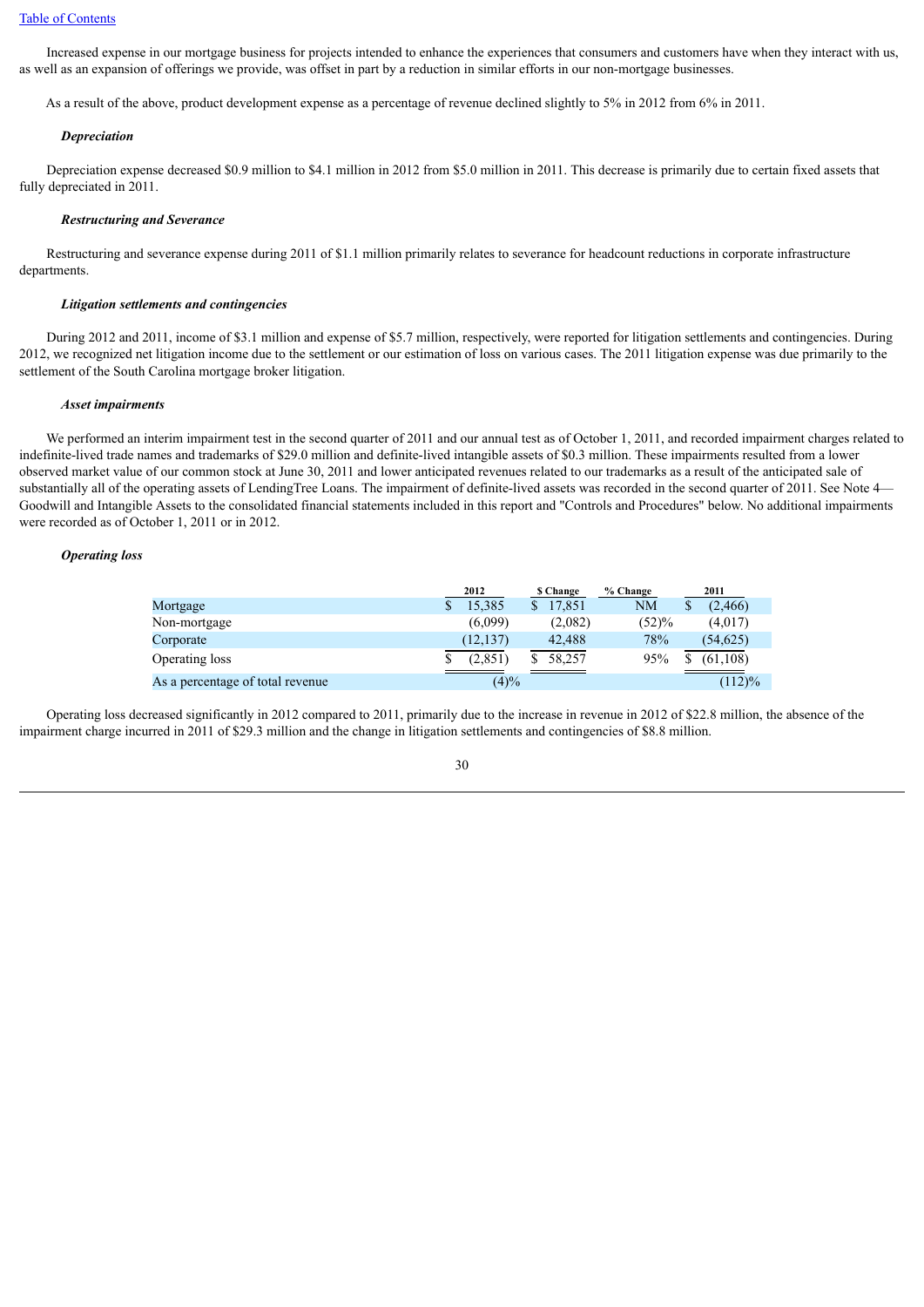## *Adjusted Earnings Before Interest, Taxes, Depreciation and Amortization*

 Adjusted Earnings Before Interest, Taxes, Depreciation and Amortization ("Adjusted EBITDA") is a non-GAAP measure and is defined in "Tree.com's Principles of Financial Reporting" below. The following table is a reconciliation of Adjusted EBITDA to net income (loss) for continuing operations by segment.

**2012:**

|                                          | Mortgage | Non-Mortgage | Corporate      | Total      |  |
|------------------------------------------|----------|--------------|----------------|------------|--|
| Adjusted EBITDA by segment               | \$18,316 | (2,887)      | (11,650)<br>-8 | 3,779<br>S |  |
| Adjustments to reconcile to net loss:    |          |              |                |            |  |
| Amortization of intangibles              |          | (358)        |                | (358)      |  |
| Depreciation                             | (1, 536) | (1,991)      | (578)          | (4,105)    |  |
| Restructuring and severance              | (20)     | (11)         | 88             | 57         |  |
| Loss on disposal of assets               | (388)    | (345)        | (5)            | (738)      |  |
| Non-cash compensation                    | (987)    | (507)        | (3,093)        | (4,587)    |  |
| Litigation settlements and contingencies |          |              | 3,101          | 3,101      |  |
| Other expense, net                       |          |              | (881)          | (881)      |  |
| Income tax benefit                       |          |              | 1,483          | 1,483      |  |
| Net loss from continuing operations.     | 15,385   | (6,099)      | (11, 535)      | (2,249)    |  |

**2011:**

|                                          | Non-Mortgage<br>Mortgage |                   | Corporate      | Total    |  |
|------------------------------------------|--------------------------|-------------------|----------------|----------|--|
| Adjusted EBITDA by segment               | 748<br>S                 | (867)             | \$<br>(15,577) | (15,696) |  |
| Adjustments to reconcile to net loss:    |                          |                   |                |          |  |
| Amortization of intangibles              | (455)                    | (423)             | (13)           | (891)    |  |
| Depreciation                             | (1, 417)                 | (2,632)           | (974)          | (5,023)  |  |
| Restructuring and severance              | (368)                    | (294)             | (418)          | (1,080)  |  |
| Asset impairments                        | (250)                    |                   | (29,000)       | (29,250) |  |
| Loss on disposal of assets               | (173)                    | (102)             | (36)           | (311)    |  |
| Non-cash compensation                    | (550)                    | (351)             | (2,876)        | (3,777)  |  |
| Litigation settlements and contingencies | (1)                      | $\hspace{0.05cm}$ | (5,731)        | (5, 732) |  |
| Post-acquisition adjustments             |                          | 652               |                | 652      |  |
| Other expense, net                       |                          | (8)               | (360)          | (368)    |  |
| Income tax benefit                       |                          |                   | 11,766         | 11,766   |  |
| Net loss from continuing operations      | $(2,466)$ \$             | (4,025)           | $(43,219)$ \$  | (49,710) |  |

#### *Income tax provision*

 For the years ended December 31, 2012 and 2011, we recorded tax benefits of \$1.5 million and \$11.8 million, which represent effective tax rates of 39.7% and 19.1%, respectively. The 2012 tax rate is higher than the federal statutory rate of 35% due principally to the effect of state taxes. The 2011 tax rate is lower than the federal statutory rate of 35% due principally to providing a full valuation allowance against our deferred tax assets.

As of December 31, 2012 and 2011 we had no material, unrecognized tax benefits and no material accruals.

We are subject to audits by federal, state and local authorities in the area of income tax. These audits include questioning the timing and the amount of deductions and the allocation of income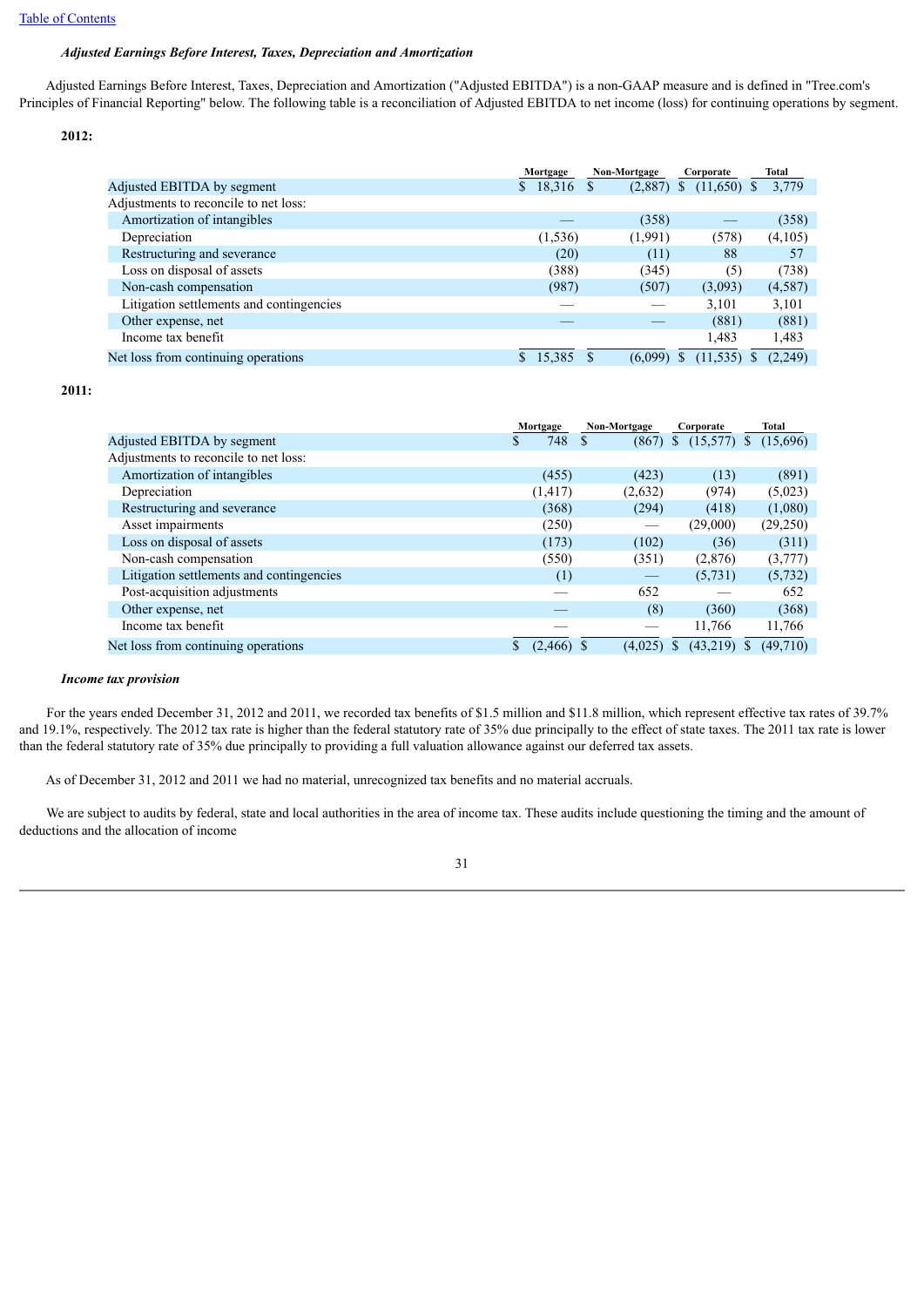among various tax jurisdictions. Income taxes payable include amounts considered sufficient to pay assessments that may result from examination of prior year returns; however, any amounts paid upon resolution of issues raised may differ from the amount provided. Differences between the reserves for tax contingencies and the amounts owed by us are recorded in the period they become known.

We are indemnified by our previous owner for any federal and/or combined state income tax liabilities resulting from years prior to the spin-off in 2008. The Internal Revenue Service has substantially completed its review of our predecessor IAC/InterActiveCorp's tax returns for the years ended December 31, 2001 through 2006. The IRS began its review of the IAC/InterActiveCorp and Tree.com federal tax returns for the years ended December 31, 2007 through 2009 in July 2011. The statute of limitations for the years 2001 through 2008 has been extended to December 31, 2012. Various state and local jurisdictions are also currently under examination, the most significant of which are California, New York and New York City for various tax years beginning with 2005.

#### **Discontinued Operations**

 During 2012, income from discontinued operations of \$48.9 million is due to the LendingTree Loans business. We completed the sale of the Lending Tree Loans business on June 6, 2012. As a result, the results of discontinued operations for 2012 include approximately five months of results of operations. In addition, we recorded a gain on the sale of the business of \$24.4 million, net of tax

 During 2011, the loss from discontinued operations of \$9.8 million is due primarily to the Real Estate business. We exited all markets by March 31, 2011. In September 2011, we sold the remaining assets of RealEstate.com, which consisted primarily of internet domain names and trademarks, for \$8.3 million and recognized a gain on sale of \$7.8 million, net of tax. During 2011, we incurred impairment charges on goodwill of \$8.0 million and trademarks of \$4.1 million in addition to a restructuring expense for \$2.6 million.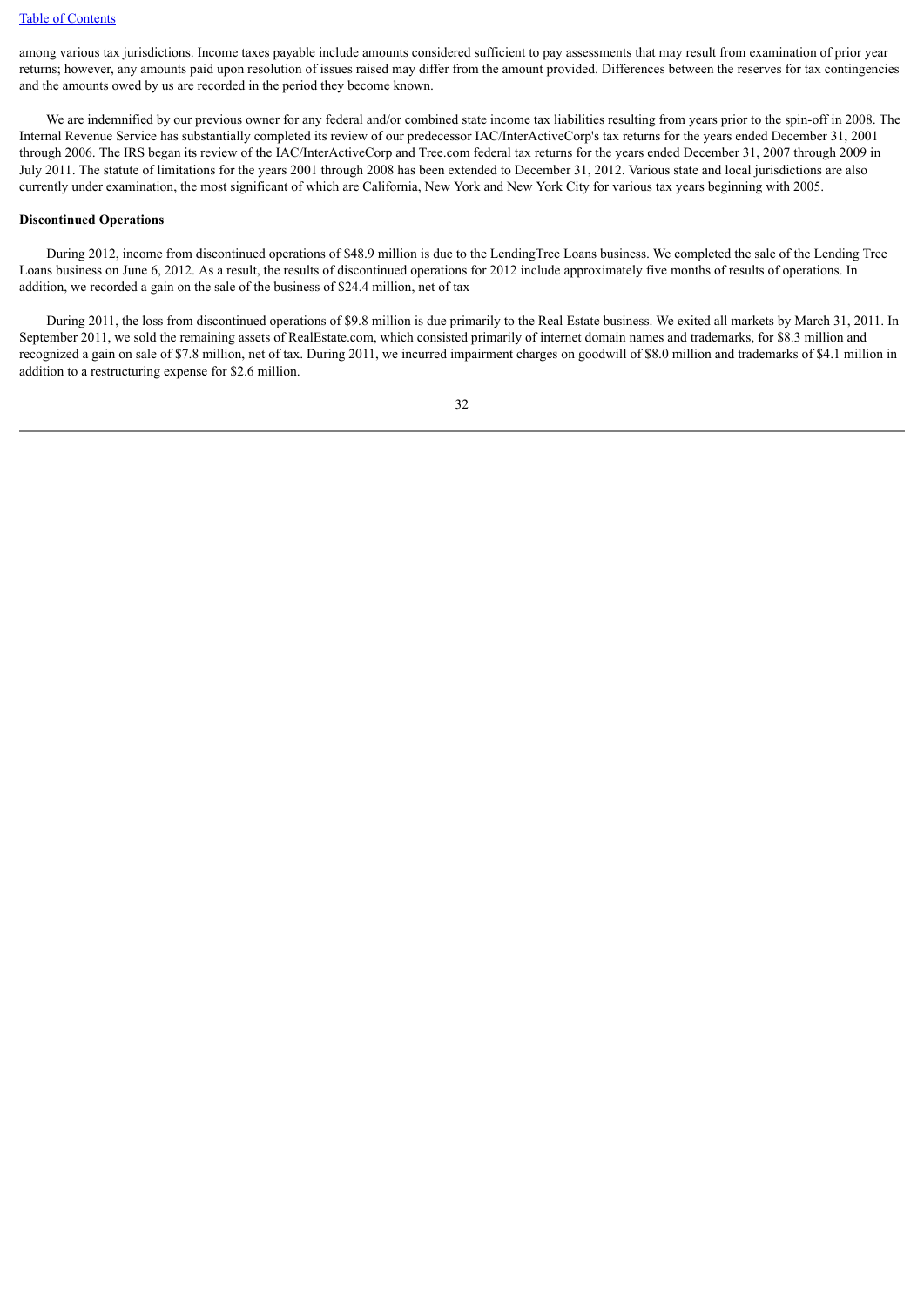## **FINANCIAL POSITION, LIQUIDITY AND CAPITAL RESOURCES**

 As of December 31, 2012, we had \$80.2 million of cash and cash equivalents and \$29.4 million of restricted cash and cash equivalents, compared to \$45.5 million of cash and cash equivalents and \$12.5 million of restricted cash and cash equivalents as of December 31, 2011. Except for cash and cash equivalents, we have no material sources of liquidity.

## *Cash Flows from Continuing Operations*

Our cash flows attributable to continuing operations are as follows:

|                                       | December 31.<br>2012 |  | December 31.<br>2011 |  |
|---------------------------------------|----------------------|--|----------------------|--|
|                                       | (In thousands)       |  |                      |  |
| Net cash used in operating activities | $(4.722)$ \$         |  | (28.052)             |  |
| Net cash used in investing activities | (3.717)              |  | (8.091)              |  |
| Net cash used in financing activities | (11.923)             |  | (3.287)              |  |

 Net cash used in operating activities attributable to continuing operations in 2012 was \$4.7 million and consisted of losses from continuing operations of \$2.2 million, positive adjustments for non-cash items of \$9.7 million and cash used for working capital of \$12.2 million. Adjustments for non-cash items primarily consisted of \$4.1 million of depreciation and \$4.6 million of non-cash compensation expense.

 Net cash used in operating activities attributable to continuing operations in 2011 was \$28.1 million and consisted of losses from continuing operations of \$49.7 million, positive adjustments for non-cash items of \$27.1 million and cash used for working capital of \$5.5 million. Adjustments for non-cash items primarily consisted of \$29.3 million of intangible impairment, \$5.0 million of depreciation and \$3.8 million of non-cash compensation expense, partially offset by \$11.6 million of deferred income taxes.

Net cash used in investing activities in 2012 of \$3.7 million primarily resulted from an increase in restricted cash of \$1.1 million and capital expenditures of \$2.6 million. Net cash used in investing activities in 2011 of \$8.1 million primarily resulted from capital expenditures of \$6.1 million, reflecting new technology platforms built for both the mortgage and non-mortgage businesses.

 Net cash used by financing activities in 2012 of \$11.9 million was primarily due to a special dividend of \$11.4 million, the purchase of treasury stock of \$0.9 million and the issuance of common stock to employees (less withholding taxes) of \$0.8 million, partially offset by a decrease in restricted cash requirements of \$1.2 million related to warehouse lines of credit. Net cash used in financing activities in 2011 of \$3.3 million was primarily due to increased restricted cash requirements of \$2.3 million related to warehouse lines of credit and the vesting and issuance of stock to employees (less withholding taxes) of \$1.0 million.

## *Warehouse Lines of Credit for LendingTree Loans*

 As a result of the closing of the sale of substantially all of the operating assets of our LendingTree Loans business on June 6, 2012, all three then-existing warehouse lines of credit expired and terminated on July 21, 2012. Borrowings under these lines of credit were used to fund, and were secured by, consumer residential loans that were held for sale. Loans under these lines of credit were repaid using proceeds from the sales of loans by LendingTree Loans.

We expect our cash and cash equivalents and cash flows from operations to be sufficient to fund our operating needs for the next twelve months and beyond.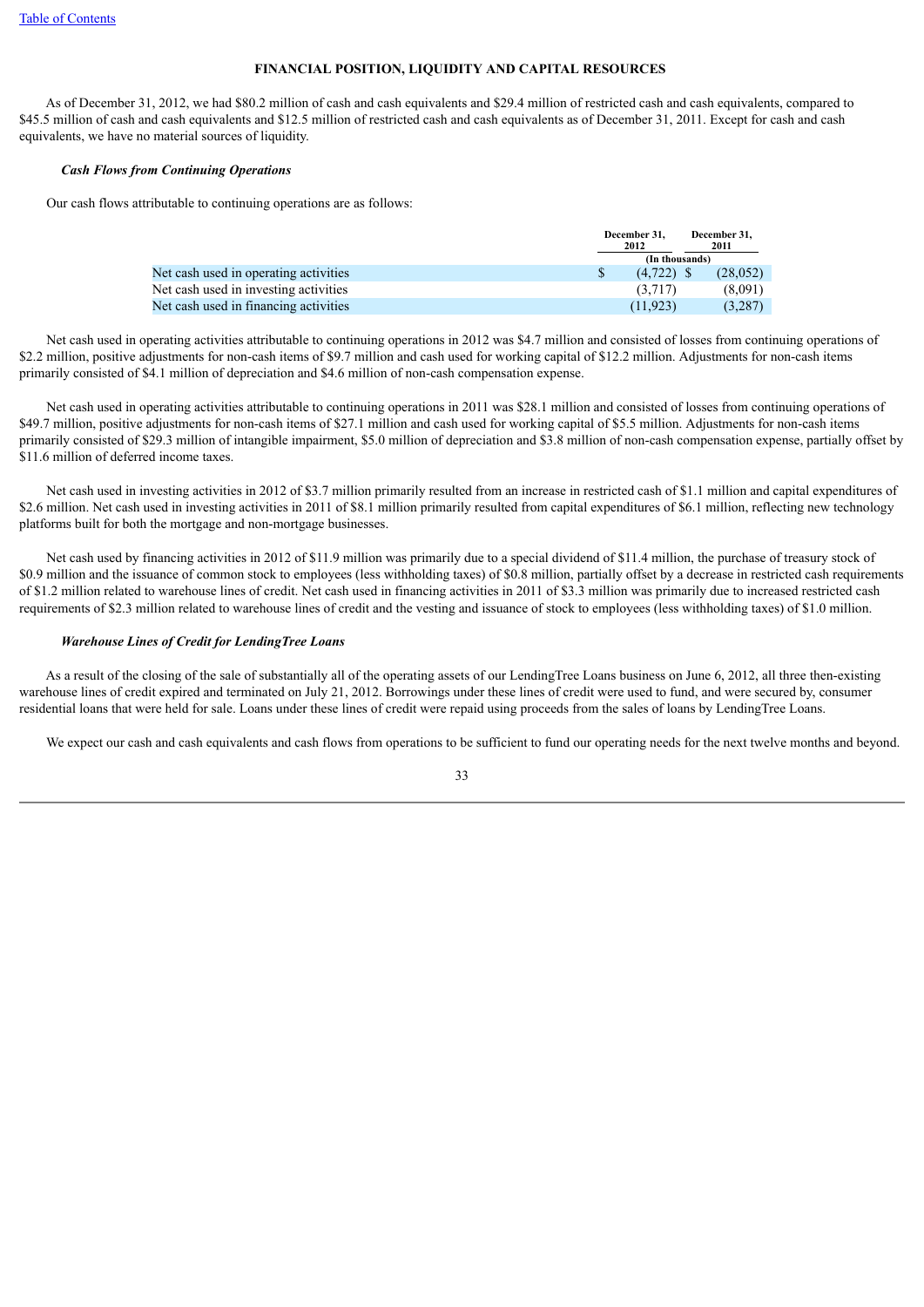As discussed in Item 9A—Controls and Procedures, we have identified a material weakness in our internal control over financial reporting related to income taxes. Until remediated, this material weakness could result in a misstatement in tax-related accounts that could result in a material misstatement to our interim or annual consolidated financial statements and disclosures that may not be prevented or detected on a timely basis. With the oversight of our management and the audit committee of our board of directors, we have begun taking steps and plan to take additional measures to remediate the underlying causes of this material weakness. We have also undertaken an evaluation of our available resources to provide effective oversight of the work performed by our third-party tax advisors and are in the process of identifying necessary changes to our processes as required. Additionally, we are evaluating the resources available and provided to us by the third-party tax advisor and identifying changes as required. However, the deficiencies have not been remediated as of the date of this filing. We do not believe this will have a significant impact on liquidity.

### **CRITICAL ACCOUNTING POLICIES AND ESTIMATES**

 The following disclosure is provided to supplement the description of our accounting policies contained in Note 2 to the consolidated financial statements in regard to significant areas of judgment. This disclosure includes accounting policies related to both continuing operations and discontinued operations. Management is required to make certain estimates and assumptions during the preparation of the consolidated financial statements in accordance with generally accepted accounting principles. These estimates and assumptions impact the reported amount of assets and liabilities and disclosures of contingent assets and liabilities as of the date of the consolidated financial statements. They also impact the reported amount of net earnings during any period. Actual results could differ from those estimates. Because of the size of the financial statement elements to which they relate, some of our accounting policies and estimates have a more significant impact on our consolidated financial statements than others. A discussion of some of our more significant accounting policies and estimates follows.

#### **Loan Loss Obligations**

 We make estimates as to our exposure related to our obligation to repurchase loans previously sold to investors or to repay premiums paid by investors in purchasing loans, and reserve for such contingencies accordingly. Such payments to investors may be required in cases where underwriting deficiencies, borrower fraud, documentation defects, early payment defaults and early loan payoffs occurred.

 Our HLC subsidiary continues to be liable for these indemnification obligations, repurchase obligations and premium repayment obligations following the sale of substantially all of the operating assets of our LendingTree Loans business in the second quarter of 2012. Approximately \$17.1 million of the purchase price paid at closing is being held in escrow pending resolution of certain of these contingent liabilities. We have been negotiating with certain secondary market purchasers to settle any existing and future contingent liabilities, but we may not be able to complete such negotiations on acceptable terms, or at all.

 The obligation for losses related to the representations and warranties and other provisions discussed above is initially recorded at its estimated fair value, which includes a projection of expected future losses as well as a market-based premium. Because we do not service the loans LendingTree Loans sold, we do not maintain nor have access to the current balances and loan performance data with respect to the individual loans previously sold to investors. Accordingly, we are unable to determine, with precision, our maximum exposure for breaches of the representations and warranties LendingTree Loans made to the investors that purchased such loans.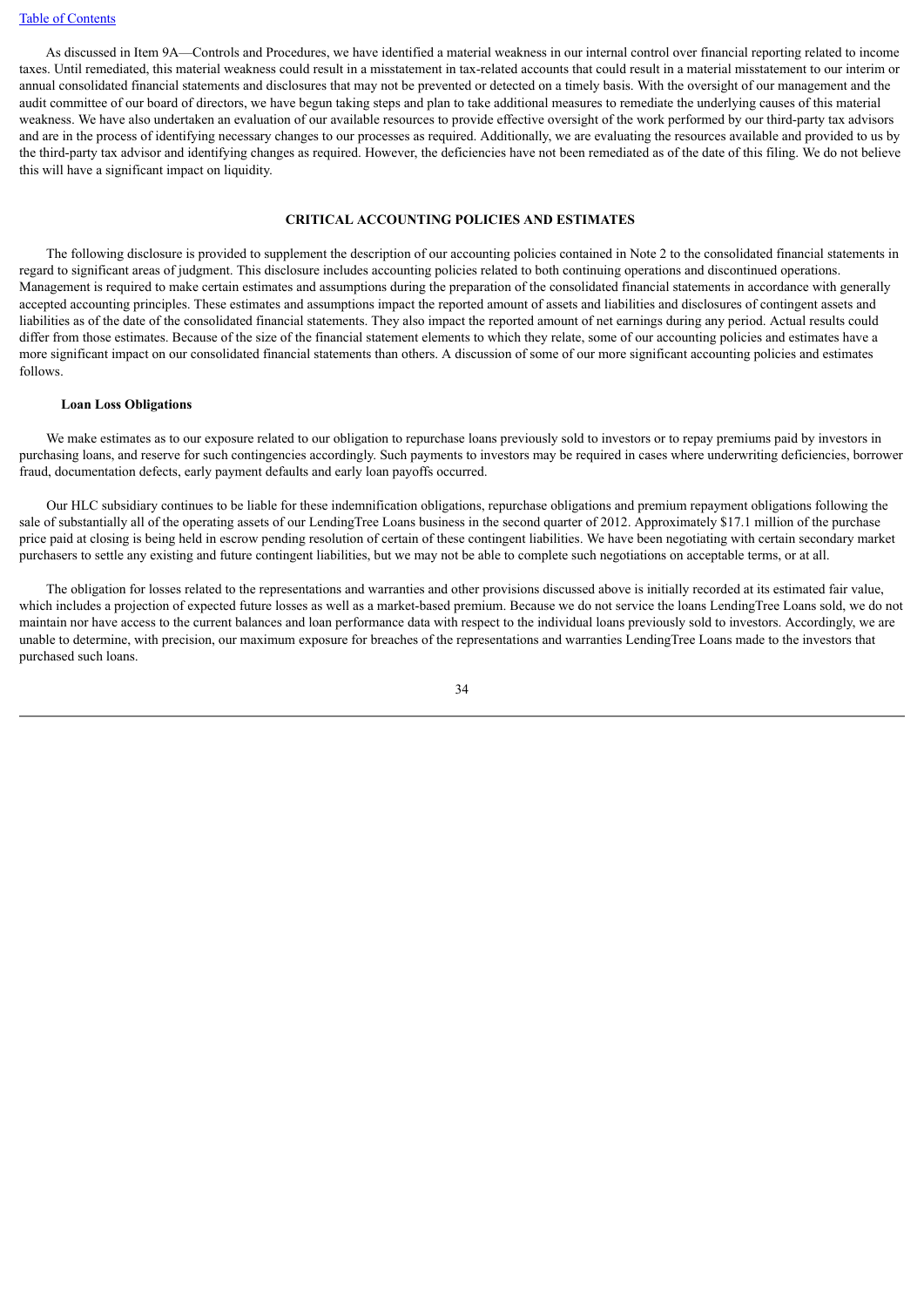#### [Table of Contents](#page-2-0)

 During 2012, in order to reflect our exit from the mortgage loan origination business and our current commercial objective to pursue bulk settlements with investors, management revised the estimation process for evaluating the adequacy of the reserve for loan losses. The revised methodology, which is described in Note 7—Discontinued Operations to the consolidated financial statements included in this report, resulted in a \$6.5 million reduction to the loss reserve on previously sold loans.

 Management has considered both objective and subjective factors in the estimation process, but given current general industry trends in mortgage loans as well as housing prices, market expectations and actual losses related to LendingTree Loans' obligations could vary significantly from the obligation recorded as of December 31, 2012 of \$27.2 million or the range of remaining loan losses disclosed in Note 7.

#### **Recoverability of Goodwill and Indefinite-Lived Intangible Assets**

We review the carrying value of goodwill and indefinite-lived intangible assets on an annual basis as of October 1, or more frequently if an event occurs or circumstances change that would more likely than not reduce the fair value of a reporting unit below its carrying value. We determine the fair value of a reporting unit based upon an evaluation of its expected discounted cash flows and market approach, with each method being equally weighted in the calculation. This discounted cash flow analysis utilizes an evaluation of historical and forecasted operating results. The determination of discounted cash flows is based upon forecasted operating results that may not occur. The assessment for 2012 did not identify any impairment charges. The assessment for 2011 identified impairment charges related to indefinite-lived intangibles of \$29.0 million. The value of goodwill and indefinite-lived intangible assets that is subject to assessment for impairment is \$3.6 million and \$10.1 million, respectively, at December 31, 2012.

 The annual goodwill impairment test as of October 1, 2012 included the following material assumptions: a discounted cash flow model utilizing a discount rate of 14%-20%, a terminal growth rate of 3% and Adjusted EBITDA (See "Tree.com's Principles of Financial Reporting" below for the definition of Adjusted EBITDA) margin rates of 13%-18% of revenue from 2013 through 2021. The material assumptions included in the annual indefinite-lived intangible assets impairment test as of October 1, 2012 were an assumed relief-from royalty model, a discount rate of 13%-20%, a terminal growth rate of 3% and a royalty rate of 3%-6%.

 The interim goodwill impairment test in the second quarter of 2011 included the following material assumptions: a discounted cash flow model utilizing a range of discount rates of 17%-23%, a range of terminal growth rates of 3%-5% and Adjusted EBITDA margin rates of 9%-15% of revenue from the second half of 2011 through 2016. The annual goodwill impairment test as of October 1, 2011 included the following material assumptions: a discounted cash flow model utilizing a range of discount rates of 14%-18%, a range of terminal growth rates of 3%-5% and Adjusted EBITDA margin rates of 14%-15% of revenue from 2012 through 2016. The material assumptions included in the interim indefinite-lived intangible assets impairment test in the second quarter of 2011 were an assumed relief-from royalty model, a range of discount rates of 17%-23%, a range of terminal growth rates of 3%-5% and a range of royalty rates of 2.3%-3.0%. The material assumptions included in the annual indefinite-lived intangible assets impairment test as of October 1, 2011 were an assumed relief-from royalty model, a range of discount rates of 14%-18%, a range of terminal growth rates of 3%-5% and a range of royalty rates of 2.6%-3.5%.

Management believes that the assumptions used in the impairment tests are reasonable.

### **Recoverability of Long-Lived Assets**

 We review the carrying value of all long-lived assets, primarily property and equipment and definite-lived intangible assets for impairment whenever events or changes in circumstances indicate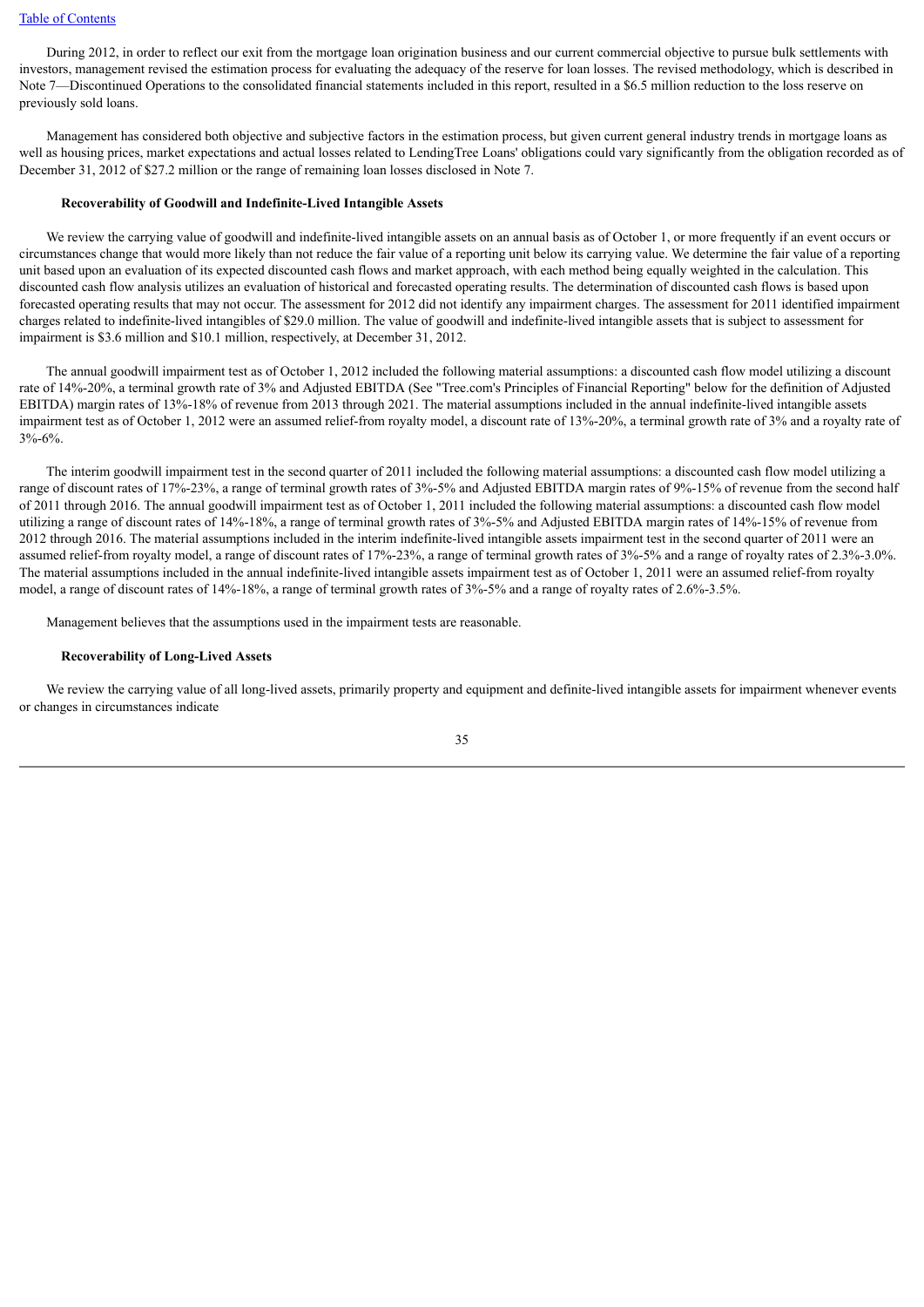#### [Table of Contents](#page-2-0)

that the carrying value of an asset may be impaired. Impairment is considered to have occurred whenever the carrying value of a long-lived asset exceeds the sum of the undiscounted cash flows that is expected to result from the use and eventual disposition of the asset. The determination of cash flows is based upon assumptions that may not occur. The assessment for 2012 did not identify any impairment charges. The assessment for 2011 identified impairment charges related to definite-lived intangibles of \$0.3 million. The value of long-lived assets that is subject to assessment for impairment is \$6.8 million at December 31, 2012.

#### **Income Taxes**

 Estimates of deferred income taxes and the significant items giving rise to the deferred assets and liabilities are shown in Note 9—Income Taxes to the consolidated financial statements, and reflect management's assessment of actual future taxes to be paid on items reflected in the consolidated financial statements, giving consideration to both timing and the probability of realization. Actual income taxes could vary from these estimates due to future changes in income tax law, state income tax apportionment or the outcome of any review of our tax returns by the IRS, as well as actual operating results that vary significantly from anticipated results. We also recognize liabilities for uncertain tax positions based on the two-step process prescribed by the accounting guidance for uncertainty in income taxes. The first step is to evaluate the tax position for recognition by determining if the weight of available evidence indicates it is more likely than not that the position will be sustained on audit, including resolution of related appeals or litigation processes, if any. The second step is to measure the tax benefit as the largest amount which is more than 50% likely of being realized upon ultimate settlement. This measurement step is inherently difficult and requires subjective estimations of such amounts to determine the probability of various possible outcomes. We consider many factors when evaluating and estimating our tax positions and tax benefits, which may require periodic adjustments and which may not accurately anticipate actual outcomes. A valuation allowance is provided on deferred tax assets if it is determined that it is more likely than not that the deferred tax asset will not be realized.

#### **Stock-Based Compensation**

 We issued restricted stock units and restricted stock, and the value of such awards is measured at their grant dates as the fair value of common stock and amortized ratably as non-cash compensation expense over the vesting term. We also issue stock options, as discussed in Note 3—Stock-Based Compensation to the consolidated financial statements, and we estimated the fair value of stock options issued using a Black-Scholes option pricing model. During 2012, we used the following assumptions in the estimate of fair value: a risk-free interest rate of 2.0%, a dividend yield of zero, a volatility factor of 45% and a weighted average expected life of options of 7 years. During 2011, we used the following assumptions in the estimate of fair value: a risk-free interest rate of 3.6%, a dividend yield of zero, a volatility factor of 44% and a weighted average expected life of options of 7.0 years.

#### **New Accounting Pronouncements**

See Note 2—Significant Accounting Policies to the consolidated financial statements for a description of recent accounting pronouncements.

## **TREE.COM'S PRINCIPLES OF FINANCIAL REPORTING**

 We report Earnings Before Interest, Taxes, Depreciation and Amortization, adjusted for certain items discussed below (Adjusted EBITDA), as a supplemental measure to GAAP. This measure is one of the primary metrics by which we evaluate the performance of our businesses, on which our internal budgets are based and by which management is compensated. We believe that investors should have access to the same set of tools that we use in analyzing our results. This non-GAAP measure should be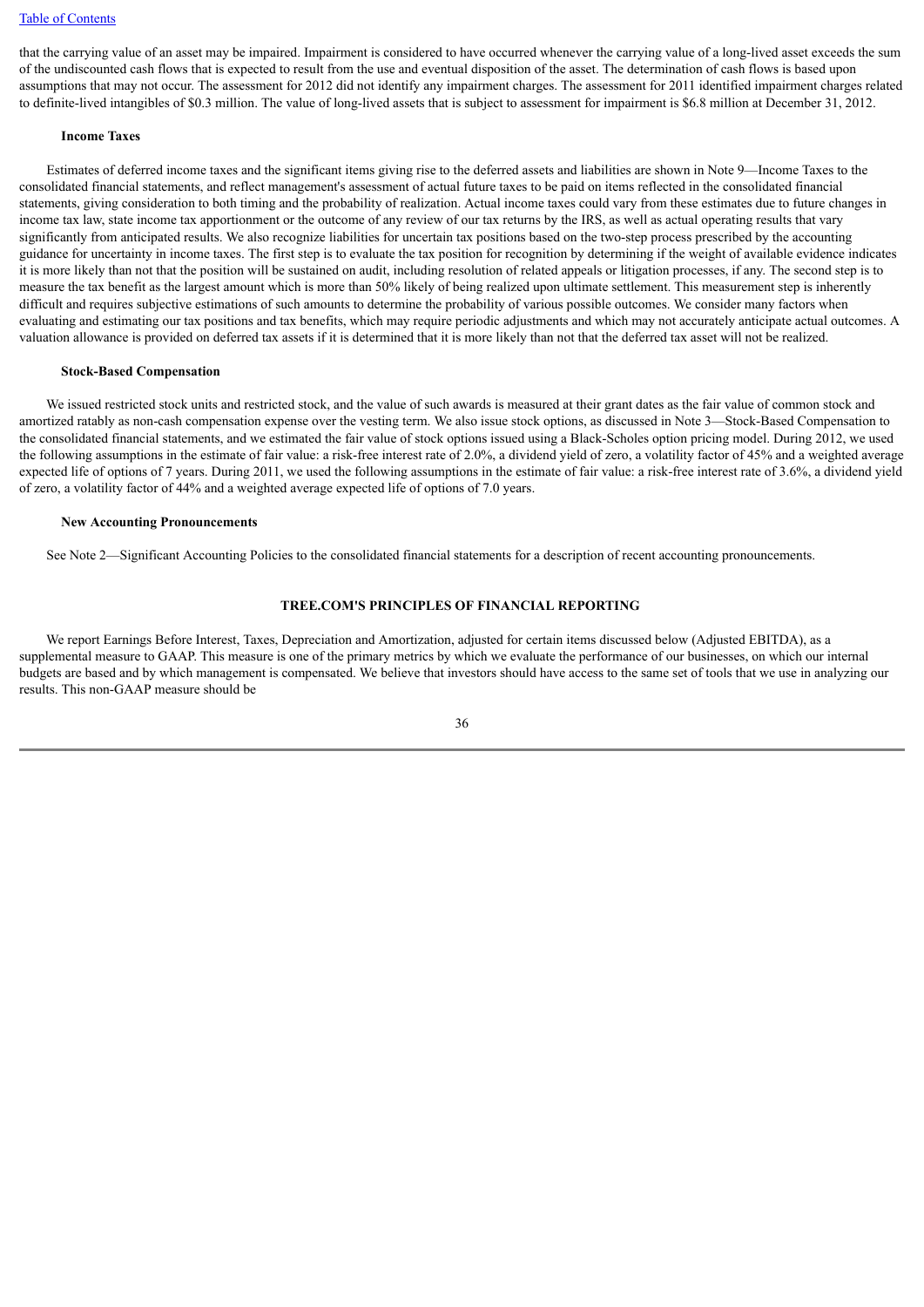considered in addition to results prepared in accordance with GAAP, but should not be considered a substitute for or superior to GAAP results. We provide and encourage investors to examine the reconciling adjustments between the GAAP and non-GAAP measure discussed below. Non-GAAP measures do not have definitions under GAAP and may be defined differently by and not be comparable to similarly titled measures used by other companies.

## **Definition of Adjusted EBITDA**

We report Adjusted EBITDA as operating income or loss (which excludes interest expense and taxes) adjusted to exclude amortization of intangibles and depreciation, and excluding (1) non-cash compensation expense, (2) non-cash intangible asset impairment charges, (3) gain/loss on disposal of assets, (4) restructuring and severance expenses, (5) litigation settlements and contingencies, (6) pro forma adjustments for significant acquisitions or dispositions, and (7) one-time items. Adjusted EBITDA has certain limitations in that it does not take into account the impact to our statement of operations of certain expenses, including depreciation, non-cash compensation and acquisition-related accounting. We endeavor to compensate for the limitations of the non-GAAP measure presented by also providing the comparable GAAP measure with equal or greater prominence and descriptions of the reconciling items, including quantifying such items, to derive the non-GAAP measure.

## **One-Time Items**

 Adjusted EBITDA is adjusted for one-time items, if applicable. Items are considered one-time in nature if they are non-recurring, infrequent or unusual, and have not occurred in the past two years or are not expected to recur in the next two years, in accordance with SEC rules. For the periods presented in this report, there are no adjustments for one-time items.

## **Non-Cash Expenses Excluded from Adjusted EBITDA**

 Non-cash compensation expense consists principally of expense associated with grants of restricted stock units and stock options. These expenses are not paid in cash, and we include the related shares in our calculations of fully diluted shares outstanding. Upon vesting of restricted stock units and the exercise of certain stock options, the awards will be settled, at our discretion, on a net basis, with us remitting the required tax withholding amount from our current funds.

 Amortization and impairment of intangibles are non-cash expenses relating primarily to intangible assets acquired through acquisitions. At the time of an acquisition, the intangible assets of the acquired company, such as purchase agreements, technology and customer relationships, are valued and amortized over their estimated lives.

### **Item 7A.** *Quantitative and Qualitative Disclosures about Market Risk*

Under the rules and regulations of the SEC, as a smaller reporting company we are not required to provide the information required by this item.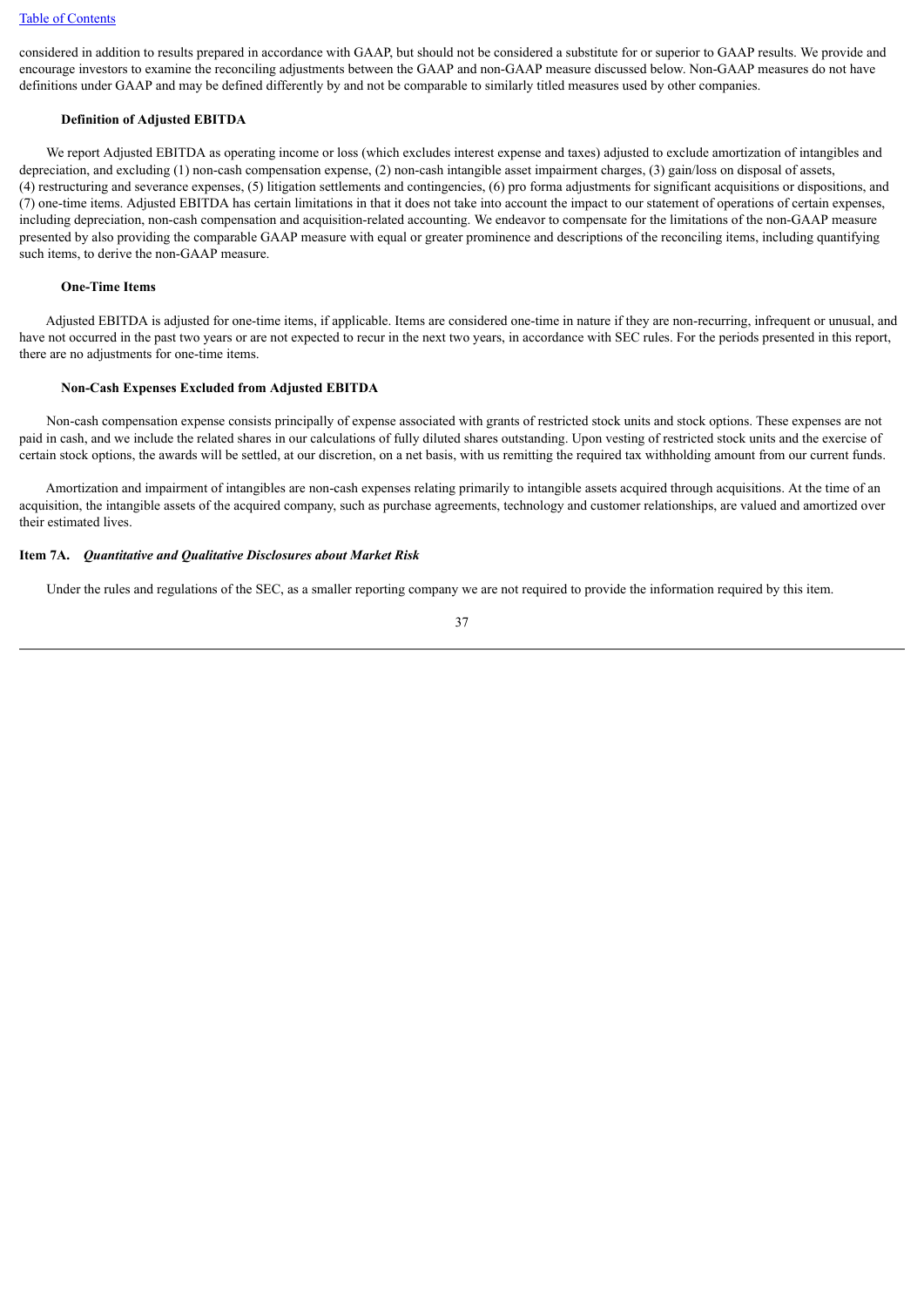## **Item 8.** *Financial Statements and Supplementary Data*

#### **Report of Independent Registered Public Accounting Firm**

To the Board of Directors and Shareholders of Tree.com, Inc.:

 In our opinion, the accompanying consolidated balance sheet and the related consolidated statements of operations, shareholders' equity and cash flows present fairly, in all material respects, the financial position of Tree.com, Inc. and its subsidiaries at December 31, 2012, and the results of their operations and their cash flows for the period ended December 31, 2012 in conformity with accounting principles generally accepted in the United States of America. In addition, in our opinion, the financial statement schedule listed in the index appearing under Item  $15(a)(2)$  presents fairly, in all material respects, the information set forth therein when read in conjunction with the related consolidated financial statements. These financial statements and the financial statement schedule are the responsibility of the Company's management. Our responsibility is to express an opinion on these financial statements and the financial statement schedule based on our audit. We conducted our audit of these statements in accordance with the standards of the Public Company Accounting Oversight Board (United States). Those standards require that we plan and perform the audit to obtain reasonable assurance about whether the financial statements are free of material misstatement. An audit includes examining, on a test basis, evidence supporting the amounts and disclosures in the financial statements, assessing the accounting principles used and significant estimates made by management, and evaluating the overall financial statement presentation. We believe that our audit provides a reasonable basis for our opinion.

/s/ PricewaterhouseCoopers LLP

Charlotte, North Carolina April 1, 2013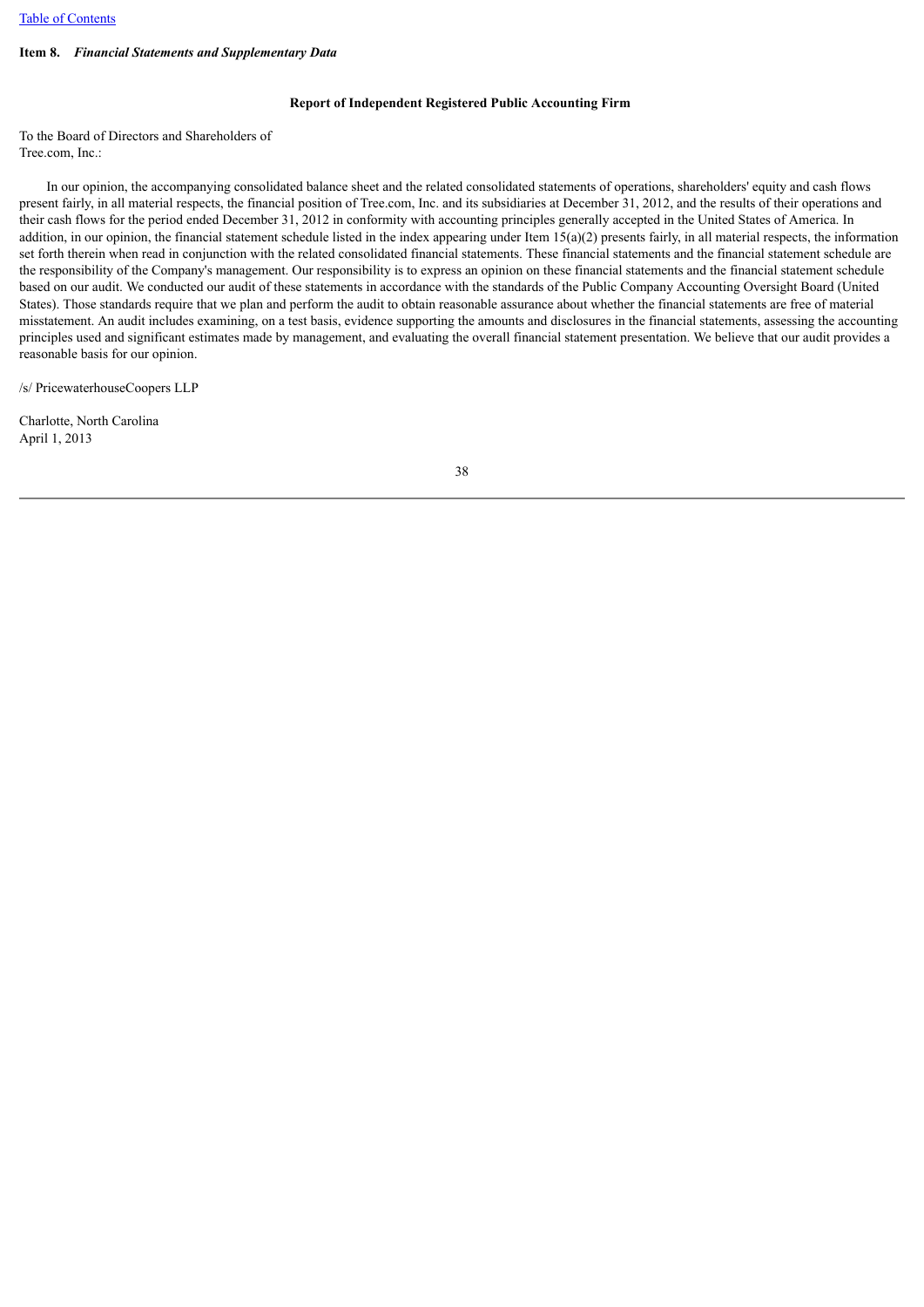### **Report of Independent Registered Public Accounting Firm**

To the Board of Directors and Shareholders of Tree.com, Inc. Charlotte, North Carolina

 We have audited the accompanying consolidated balance sheet of Tree.com, Inc. and subsidiaries (the "Company") as of December 31, 2011, and the related consolidated statements of operations, stockholders' equity, and cash flows for the year ended December 31, 2011. Our audit also included the financial statement schedule listed in the Index at Item 15(a). These financial statements and financial statement schedule are the responsibility of the Company's management. Our responsibility is to express an opinion on these financial statements and financial statement schedule based on our audit.

We conducted our audit in accordance with the standards of the Public Company Accounting Oversight Board (United States). Those standards require that we plan and perform the audit to obtain reasonable assurance about whether the financial statements are free of material misstatement. The Company is not required to have, nor were we engaged to perform, an audit of its internal control over financial reporting. Our audits included consideration of internal control over financial reporting as a basis for designing audit procedures that are appropriate in the circumstances, but not for the purpose of expressing an opinion on the effectiveness of the Company's internal control over financial reporting. Accordingly, we express no such opinion. An audit also includes examining, on a test basis, evidence supporting the amounts and disclosures in the financial statements, assessing the accounting principles used and significant estimates made by management, as well as evaluating the overall financial statement presentation. We believe that our audit provides a reasonable basis for our opinion.

 In our opinion, such 2011 consolidated financial statements, present fairly, in all material respects, the financial position of Tree.com, Inc. and subsidiaries at December 31, 2011, and the results of their operations and their cash flows for the year ended December 31, 2011, in conformity with accounting principles generally accepted in the United States of America. Also, in our opinion, such financial statement schedule, when considered in relation to the basic consolidated financial statements taken as a whole, present fairly in all material respects the information set forth therein.

 As discussed in Note 1, the Company has recast its consolidated financial statements to reflect the effects of discontinued operations and retrospectively adjusted the disclosures in the consolidated financial statements for a change in reportable segments.

/s/ Deloitte and Touche LLP

Charlotte, North Carolina April 16, 2012 (April 1, 2013 as to Note 17)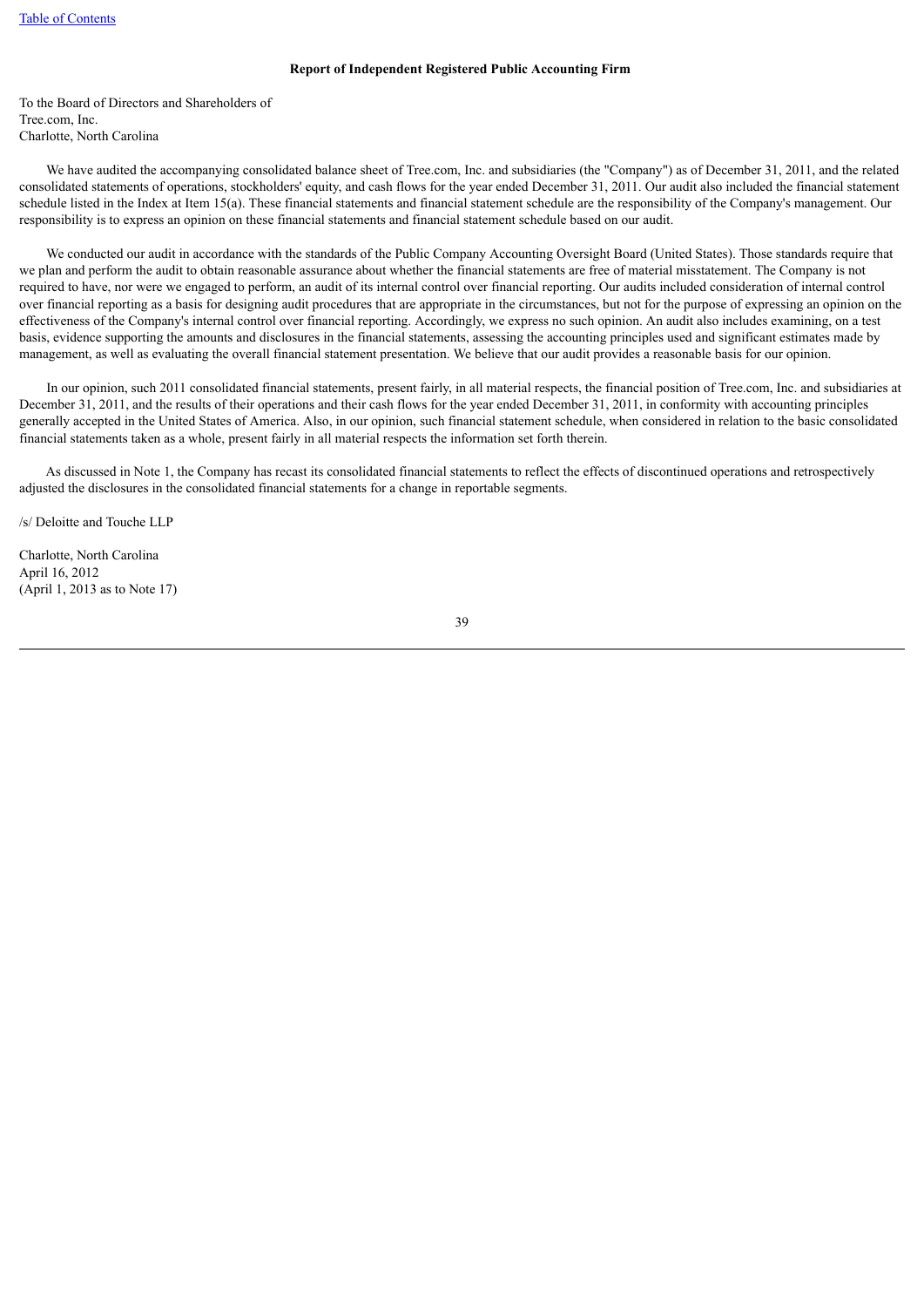## **CONSOLIDATED STATEMENTS OF OPERATIONS**

|                                                                                   | Year Ended December 31,         |                           |  |  |
|-----------------------------------------------------------------------------------|---------------------------------|---------------------------|--|--|
|                                                                                   | 2012<br>(In thousands, except   | 2011                      |  |  |
|                                                                                   | per share amounts)              |                           |  |  |
| Revenue                                                                           | \$77,443                        | S.<br>54,617              |  |  |
| Costs and expenses                                                                |                                 |                           |  |  |
| Cost of revenue (exclusive of depreciation shown separately below)                | 4,295                           | 4,133                     |  |  |
| Selling and marketing expense                                                     | 48,934                          | 46,662                    |  |  |
| General and administrative expense                                                | 22,231                          | 19,751                    |  |  |
| Product development                                                               | 3,529                           | 3,203                     |  |  |
| Depreciation                                                                      | 4,105                           | 5,023<br>891              |  |  |
| Amortization of intangibles                                                       | 358<br>(57)                     | 1,080                     |  |  |
| Restructuring and severance<br>Litigation settlements and contingencies (Note 12) | (3, 101)                        | 5,732                     |  |  |
| Asset impairments (Note 4)                                                        |                                 | 29,250                    |  |  |
| Total costs and expenses                                                          | 80,294                          | 115,725                   |  |  |
| Operating loss                                                                    | (2, 851)                        | (61, 108)                 |  |  |
| Other income (expense)                                                            |                                 |                           |  |  |
| Interest expense                                                                  | (881)                           | (368)                     |  |  |
| Total other income (expense)                                                      | (881)                           | (368)                     |  |  |
| Loss before income taxes                                                          | (3, 732)                        | (61, 476)                 |  |  |
| Income tax benefit                                                                | 1,483                           | 11,766                    |  |  |
| Net loss from continuing operations                                               | (2,249)                         | (49, 710)                 |  |  |
| Gain from sale of discontinued operations, net of tax                             | 24,373                          | 7,752                     |  |  |
| Income (loss) from operations of discontinued operations, net of tax              | 24,501                          | (17, 545)                 |  |  |
| Income (loss) from discontinued operations                                        | 48,874                          | (9,793)                   |  |  |
| Net income (loss)                                                                 | $\mathbf S$<br>46,625           | (59, 503)<br>\$           |  |  |
| Weighted average common shares outstanding                                        | 11,313                          | 10,995                    |  |  |
| Weighted average diluted shares outstanding                                       | 11,313                          | 10,995                    |  |  |
| Net loss per share from continuing operations                                     |                                 |                           |  |  |
| <b>Basic</b>                                                                      | \$<br>(0.20)                    | \$<br>(4.52)              |  |  |
| Diluted                                                                           | \$<br>(0.20)                    | \$<br>(4.52)              |  |  |
| Net income (loss) per share from discontinued operations                          |                                 |                           |  |  |
| Basic                                                                             | \$<br>4.32                      | \$<br>(0.89)              |  |  |
| Diluted                                                                           | $\overline{\mathbb{S}}$<br>4.32 | $\overline{\$}$<br>(0.89) |  |  |
| Net income (loss) per share attributable to common shareholders                   |                                 |                           |  |  |
| <b>Basic</b>                                                                      | \$<br>4.12                      | \$<br>(5.41)              |  |  |
| Diluted                                                                           | \$<br>4.12                      | \$<br>(5.41)              |  |  |

The accompanying Notes to Consolidated Financial Statements are an integral part of these statements.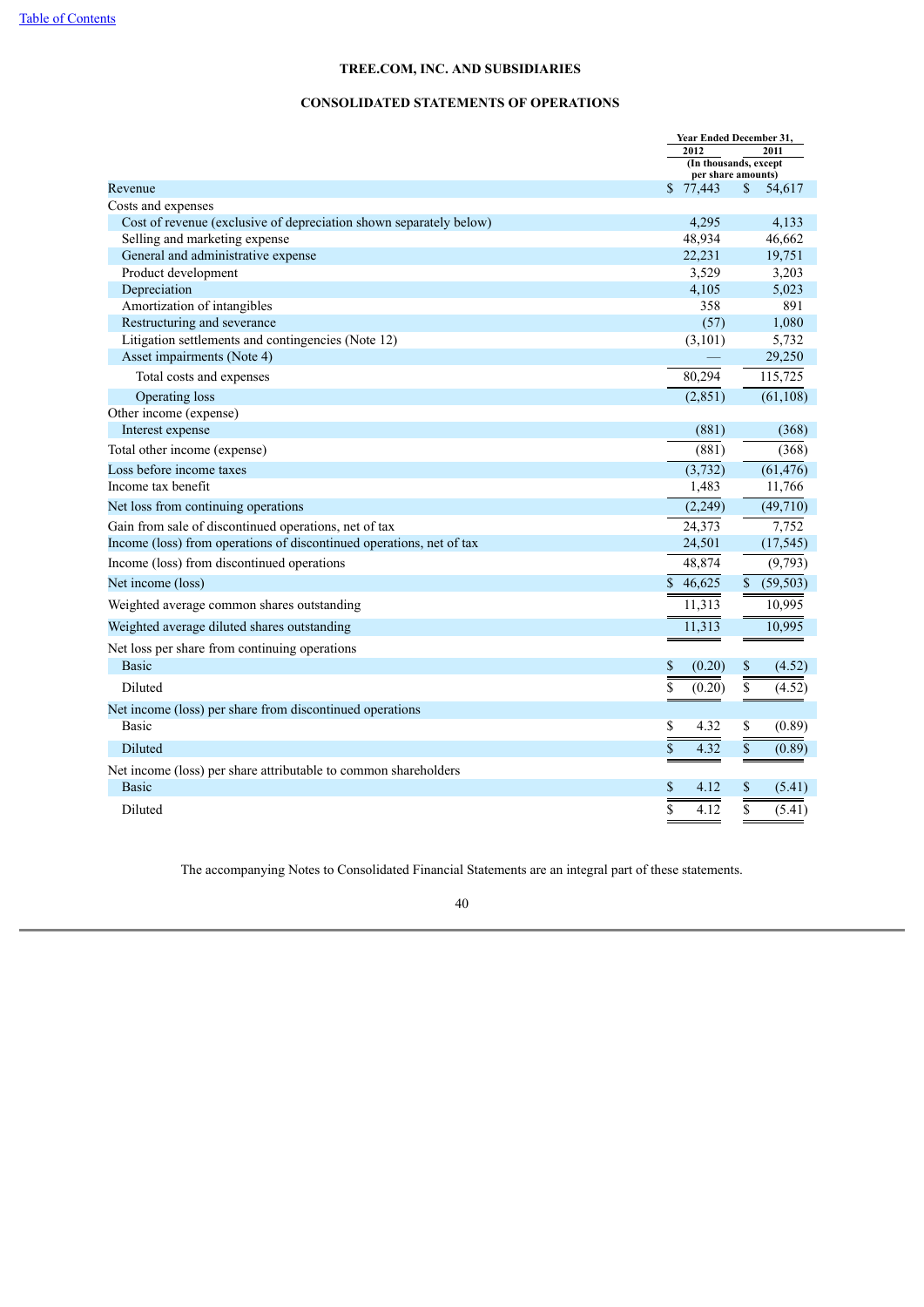## **CONSOLIDATED BALANCE SHEETS**

|                                                                                | December 31, 2012<br>December 31, 2011 |                                                       |               |            |  |
|--------------------------------------------------------------------------------|----------------------------------------|-------------------------------------------------------|---------------|------------|--|
|                                                                                |                                        | (In thousands, except par value<br>and share amounts) |               |            |  |
| <b>ASSETS:</b>                                                                 |                                        |                                                       |               |            |  |
| Cash and cash equivalents                                                      | \$                                     | 80,190                                                | \$            | 45,541     |  |
| Restricted cash and cash equivalents                                           |                                        | 29,414                                                |               | 12,451     |  |
| Accounts receivable, net of allowance of \$503 and \$86, respectively          |                                        | 11,488                                                |               | 5,474      |  |
| Prepaid and other current assets                                               |                                        | 773                                                   |               | 1,060      |  |
| Current assets of discontinued operations                                      |                                        | 407                                                   |               | 232,425    |  |
| Total current assets                                                           |                                        | 122,272                                               |               | 296,951    |  |
| Property and equipment, net                                                    |                                        | 6,155                                                 |               | 8,375      |  |
| Goodwill                                                                       |                                        | 3,632                                                 |               | 3,632      |  |
| Intangible assets, net                                                         |                                        | 10,831                                                |               | 11,189     |  |
| Other non-current assets                                                       |                                        | 152                                                   |               | 246        |  |
| Non-current assets of discontinued operations                                  |                                        | 129                                                   |               | 10,947     |  |
| Total assets                                                                   | $\mathbf S$                            | 143,171                                               | $\mathbb{S}$  | 331,340    |  |
| <b>LIABILITIES:</b>                                                            |                                        |                                                       |               |            |  |
| Accounts payable, trade                                                        | $\mathbf{\$}$                          | 2,741                                                 | <sup>\$</sup> | 9.072      |  |
| Deferred revenue                                                               |                                        | 648                                                   |               | 176        |  |
| Deferred income taxes                                                          |                                        |                                                       |               | 4,335      |  |
| Accrued expenses and other current liabilities                                 |                                        | 19,960                                                |               | 16,712     |  |
| Current liabilities of discontinued operations (Note 7)                        |                                        | 31,017                                                |               | 250,030    |  |
| Total current liabilities                                                      |                                        | 54,366                                                |               | 280,325    |  |
| Income taxes payable                                                           |                                        |                                                       |               | 7          |  |
| Other non-current liabilities                                                  |                                        | 936                                                   |               | 4,070      |  |
| Deferred income taxes                                                          |                                        | 4,694                                                 |               | 435        |  |
| Non-current liabilities of discontinued operations                             |                                        | 253                                                   |               | 1,032      |  |
| <b>Total liabilities</b>                                                       |                                        | 60,249                                                |               | 285,869    |  |
| Commitments and contingencies (Notes 11 and 12)                                |                                        |                                                       |               |            |  |
| <b>SHAREHOLDERS' EQUITY:</b>                                                   |                                        |                                                       |               |            |  |
| Preferred stock \$.01 par value; authorized 5,000,000 shares; none issued or   |                                        |                                                       |               |            |  |
| outstanding                                                                    |                                        |                                                       |               |            |  |
| Common stock \$.01 par value; authorized 50,000,000 shares; issued 12,625,678  |                                        |                                                       |               |            |  |
| and 12,169,226 shares, respectively, and outstanding 11,437,199 and 11,045,965 |                                        |                                                       |               |            |  |
| shares, respectively                                                           |                                        | 126                                                   |               | 121        |  |
| Additional paid-in capital                                                     |                                        | 903,688                                               |               | 911,987    |  |
| Accumulated deficit                                                            |                                        | (811, 480)                                            |               | (858, 105) |  |
| Treasury stock 1,188,479 and 1,123,261 shares, respectively                    |                                        | (9, 412)                                              |               | (8, 532)   |  |
| Total shareholders' equity                                                     |                                        | 82,922                                                |               | 45,471     |  |
| Total liabilities and shareholders' equity                                     | \$                                     | 143,171                                               | \$            | 331,340    |  |

The accompanying Notes to Consolidated Financial Statements are an integral part of these statements.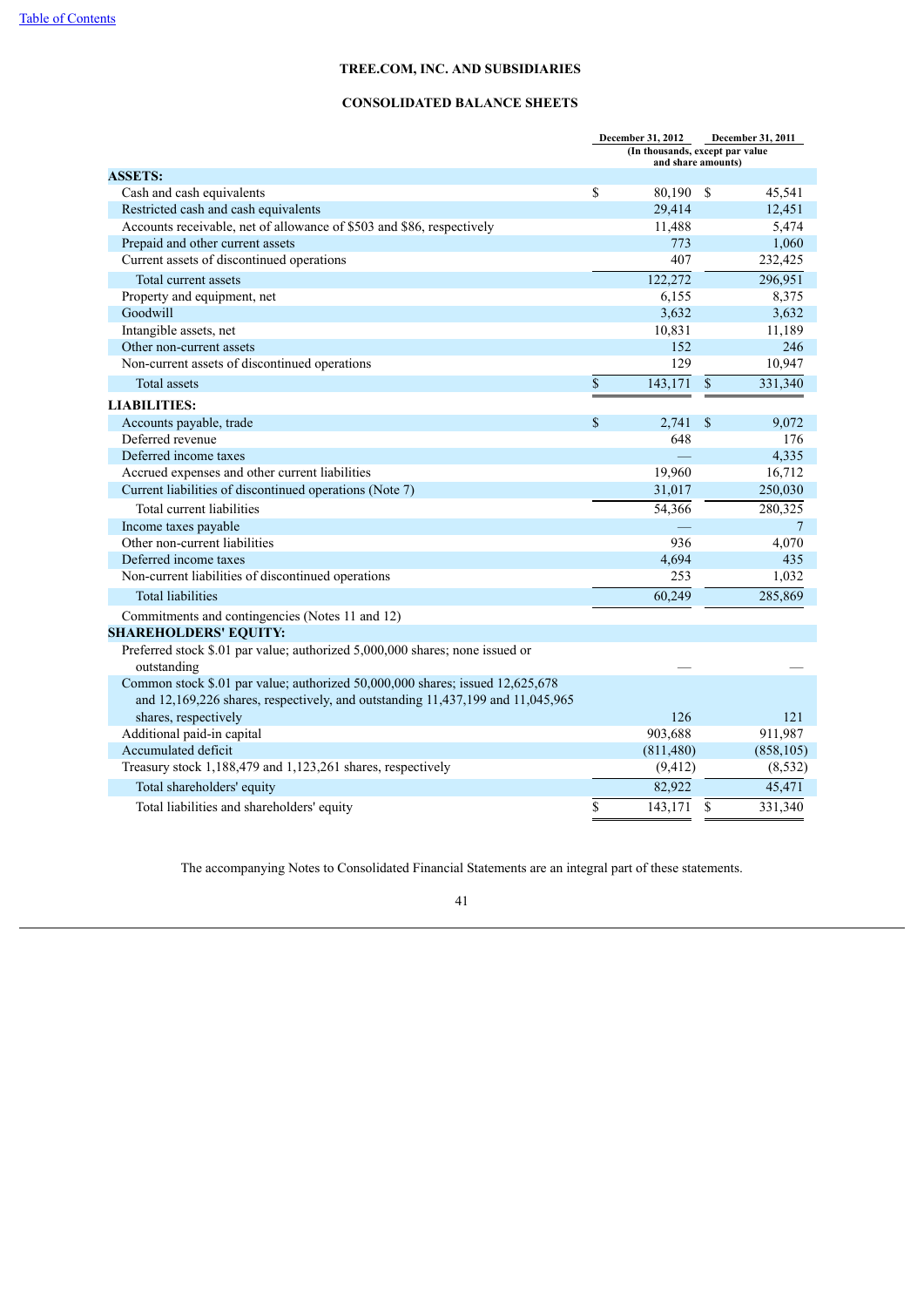# **CONSOLIDATED STATEMENTS OF SHAREHOLDERS' EQUITY**

|                                                                                                             |              | <b>Common Stock</b>        |                     |                                                           |                        | <b>Treasury Stock</b> |                         |  |
|-------------------------------------------------------------------------------------------------------------|--------------|----------------------------|---------------------|-----------------------------------------------------------|------------------------|-----------------------|-------------------------|--|
|                                                                                                             | <b>Total</b> | <b>Number</b><br>of Shares | Amount              | <b>Additional</b><br>Paid-in<br>Capital<br>(In thousands) | Accumulated<br>Deficit | Number<br>of Shares   | Amount                  |  |
| <b>Balance as of December 31, 2010</b>                                                                      | \$101,821    | 11,893                     | $\mathbf{s}$<br>118 | \$<br>908,837                                             | (798, 602)<br>\$       | 1,123                 | \$ (8,532)              |  |
| Comprehensive loss:                                                                                         |              |                            |                     |                                                           |                        |                       |                         |  |
| Net loss for the year ended                                                                                 |              |                            |                     |                                                           |                        |                       |                         |  |
| December 31, 2011                                                                                           | (59, 503)    |                            |                     |                                                           | (59, 503)              |                       |                         |  |
| Comprehensive loss                                                                                          | (59, 503)    |                            |                     |                                                           |                        |                       |                         |  |
| Stock-based compensation                                                                                    | 4,115        |                            |                     | 4,115                                                     |                        |                       |                         |  |
| Issuance of common stock upon exercise<br>of stock options and vesting of<br>restricted stock units, net of |              |                            |                     |                                                           |                        |                       |                         |  |
| withholding taxes                                                                                           | (962)        | 276                        | 3                   | (965)                                                     |                        |                       |                         |  |
| <b>Balance as of December 31, 2011</b>                                                                      | 45,471       | 12,169                     | 121                 | 911,987                                                   | (858, 105)             | 1,123                 | (8, 532)                |  |
| Comprehensive income:                                                                                       |              |                            |                     |                                                           |                        |                       |                         |  |
| Net income for the year ended                                                                               |              |                            |                     |                                                           |                        |                       |                         |  |
| December 31, 2012                                                                                           | 46,625       |                            |                     |                                                           | 46,625                 |                       |                         |  |
| Comprehensive income                                                                                        | 46,625       |                            |                     |                                                           |                        |                       |                         |  |
| Stock-based compensation                                                                                    | 4,756        |                            |                     | 4,756                                                     |                        |                       |                         |  |
| Issuance of common stock upon exercise<br>of stock options and vesting of<br>restricted stock units, net of |              |                            |                     |                                                           |                        |                       |                         |  |
| withholding taxes                                                                                           | (814)        | 456                        | 5                   | (819)                                                     |                        |                       |                         |  |
| Purchase of treasury stock                                                                                  | (880)        |                            |                     |                                                           |                        | 65                    | (880)                   |  |
| Dividends                                                                                                   | (12, 236)    |                            |                     | (12, 236)                                                 |                        |                       |                         |  |
| <b>Balance as of December 31, 2012</b>                                                                      | \$<br>82,922 | 12,625                     | $\mathbf{s}$<br>126 | 903,688<br>\$                                             | (811, 480)<br>\$       | 1,188                 | $\mathbb{S}$<br>(9,412) |  |

The accompanying Notes to Consolidated Financial Statements are an integral part of these statements.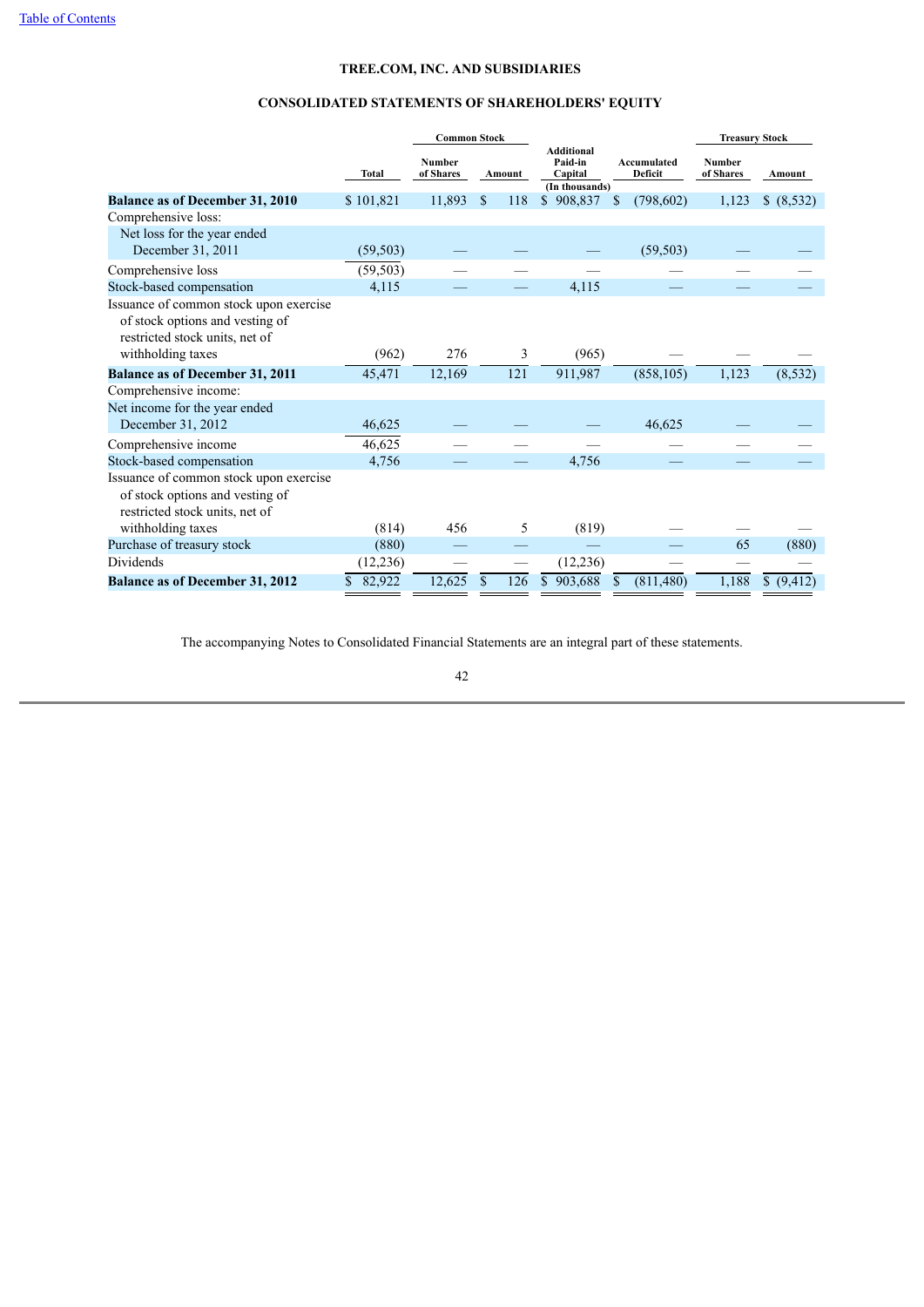## **CONSOLIDATED STATEMENTS OF CASH FLOWS**

|                                                                                                       | Year Ended December 31, |                                   |
|-------------------------------------------------------------------------------------------------------|-------------------------|-----------------------------------|
|                                                                                                       | 2012<br>(In thousands)  | 2011                              |
| Cash flows from operating activities attributable to continuing operations:                           |                         |                                   |
| Net income (loss)                                                                                     | \$<br>46,625            | \$ (59,503)                       |
| Less loss (income) from discontinued operations, net of tax                                           | (48, 874)               | 9,793                             |
| Net loss from continuing operations                                                                   | (2,249)                 | $\overline{(49,710)}$             |
| Adjustments to reconcile net loss from continuing operations to net cash used in operating activities |                         |                                   |
| attributable to continuing operations:                                                                |                         |                                   |
| Loss on disposal of fixed assets                                                                      | 747                     | 311                               |
| Amortization of intangibles                                                                           | 358                     | 891                               |
| Depreciation                                                                                          | 4,105                   | 5,023                             |
| Asset impairments                                                                                     |                         | 29,250                            |
| Non-cash compensation expense                                                                         | 4,587                   | 3,777                             |
| Non-cash contingent consideration gain                                                                |                         | (652)                             |
| Deferred income taxes                                                                                 | (92)                    | (11, 551)                         |
| Bad debt expense (benefit)                                                                            | (4)                     | 55                                |
| Changes in current assets and liabilities:                                                            |                         |                                   |
| Accounts receivable                                                                                   | (6,011)                 | (1,964)                           |
| Prepaid and other current assets                                                                      | 620                     | (148)                             |
| Accounts payable, accrued expenses and other current liabilities                                      | (6, 595)                | (4,376)                           |
| Income taxes payable                                                                                  | (98)                    | (309)                             |
| Deferred revenue                                                                                      | 472                     | (136)                             |
| Other, net                                                                                            | (562)                   | 1,487                             |
| Net cash used in operating activities attributable to continuing operations                           | (4, 722)                | (28, 052)                         |
| Cash flows from investing activities attributable to continuing operations:                           |                         |                                   |
| Capital expenditures                                                                                  | (2,632)                 | (6,110)                           |
| Decrease (increase) in restricted cash                                                                | (1,085)                 | (1,981)                           |
| Net cash used in investing activities attributable to continuing operations                           | (3,717)                 | (8,091)                           |
| Cash flows from financing activities attributable to continuing operations:                           |                         |                                   |
| Issuance of common stock, net of withholding taxes                                                    | (815)                   | (962)                             |
| Purchase of treasury stock                                                                            | (879)                   |                                   |
| Dividends                                                                                             | (11, 428)               |                                   |
| Decrease (increase) in restricted cash                                                                | 1,199                   | (2,325)                           |
| Net cash used in financing activities attributable to continuing operations                           | (11, 923)               | (3,287)                           |
| Total cash used in continuing operations                                                              | (20, 362)               | (39, 430)                         |
| Net cash provided by (used in) operating activities attributable to discontinued operations           | 226,747                 | (81, 723)                         |
| Net cash provided by investing activities attributable to discontinued operations                     | 25,923                  | 839                               |
| Net cash (used in) provided by financing activities attributable to discontinued operations           | (197, 659)              | 97,036                            |
| Total cash provided by discontinued operations                                                        | 55,011                  | 16,152                            |
| Net increase (decrease) in cash and cash equivalents                                                  | 34,649                  | (23, 278)                         |
| Cash and cash equivalents at beginning of period                                                      | 45,541                  | 68,819                            |
| Cash and cash equivalents at end of period                                                            | \$<br>80,190            | $\overline{\mathbb{S}}$<br>45,541 |

The accompanying Notes to Consolidated Financial Statements are an integral part of these statements.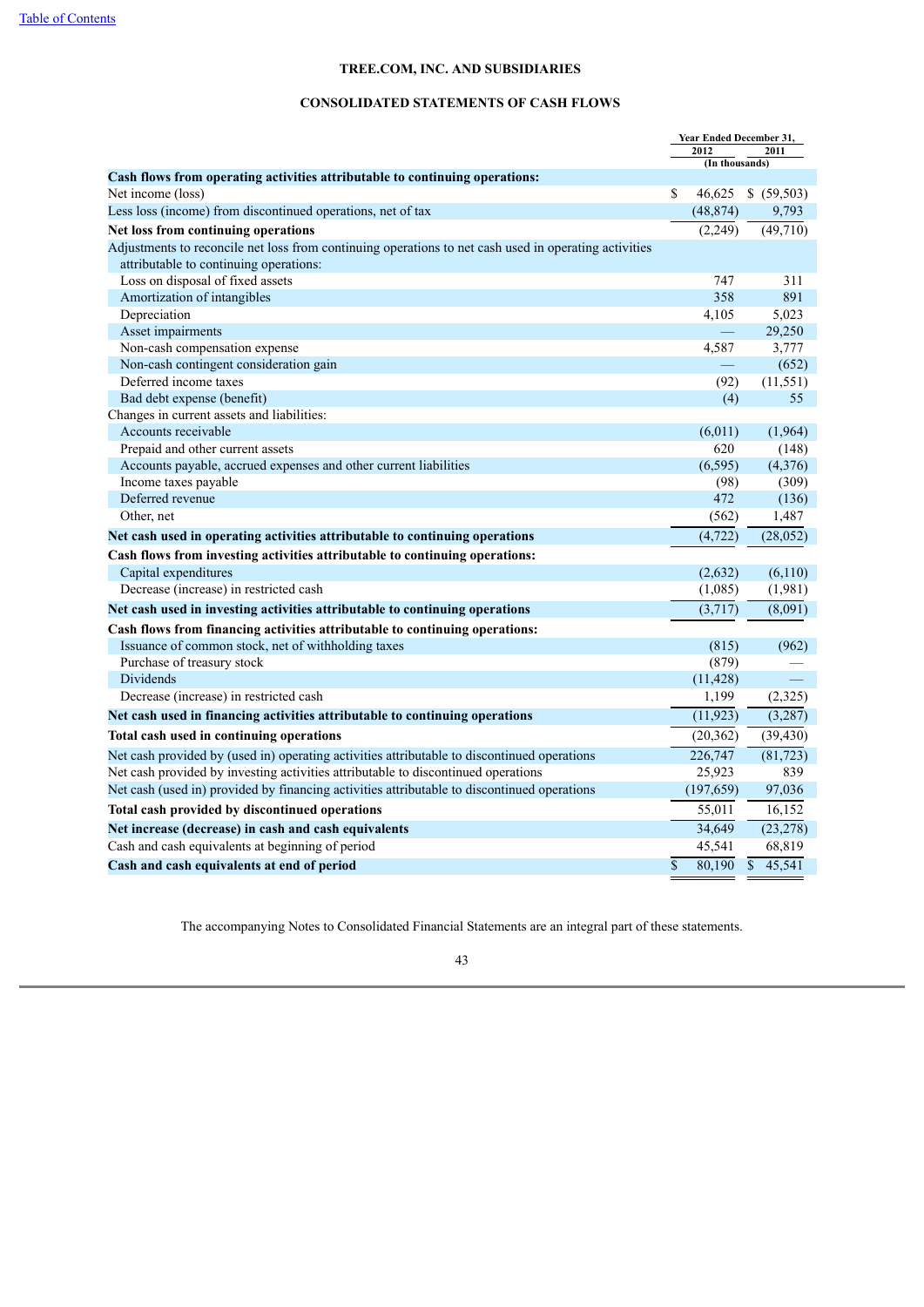## **NOTES TO CONSOLIDATED FINANCIAL STATEMENTS**

## **NOTE 1—ORGANIZATION**

#### **Company Overview**

 Tree.com, Inc. ("Tree.com" or the "Company") is the parent of LendingTree, LLC, which owns several brands and businesses that provide information, tools, advice, products and services for critical transactions in consumers' lives. Our family of brands includes: LendingTree®, GetSmart®, DegreeTree®, LendingTreeAutos, DoneRight®, ServiceTree® and InsuranceTree®. Together, these brands serve as an ally for consumers who are looking to comparison-shop for loans, education programs, home services providers and other services from multiple businesses and professionals that will compete for their business.

#### **Spin-Off**

 On August 20, 2008, Tree.com was spun off from its parent company, IAC/InterActiveCorp ("IAC") into a separate publicly traded company. In connection with the spin-off, Tree.com was incorporated as a Delaware corporation in April 2008.

## **Segment Reporting**

 Effective December 31, 2012, we expanded our reportable segments from one to two, consisting of mortgage and non-mortgage. The change was made as the convergence of economic similarities associated with our mortgage and non-mortgage operating segments was no longer expected. This decision was made in connection with the update of our annual budget and forecast, which occurs in the fourth quarter each year. The non-mortgage reportable segment consists of our auto, education and home services operating segments, which are not yet mature businesses, and have been aggregated. Prior period results have been reclassified to conform with the change in reportable segments.

## **Business Combinations: Contingent Consideration**

 In 2010, we purchased certain assets of a company for an aggregate purchase price of \$0.8 million in cash and contingent consideration. The contingent consideration amount is based on a percentage of estimated cumulative earnings over a period of thirty-six months from the date of acquisition. The minimum payout under the arrangement is zero and the maximum payout is unlimited. In 2011, there was a reduction of \$0.4 million in the amount of contingent consideration recognized since the date of acquisition, which is reflected as a reduction of general and administrative expense. The purchase was part of our strategic initiative to diversify our revenue streams outside of the mortgage and real estate industries.

 In 2009, we purchased certain assets of four separate companies, for an aggregate purchase price of \$5.7 million in cash and \$1.0 million in contingent consideration. The contingent consideration amount related to one of the purchases is based on a percentage of estimated cumulative earnings over a period of thirty-six months from the date of acquisition. The minimum payout under the arrangement is zero and the maximum payout is unlimited. In 2011, there was a reduction of \$0.3 million in the amount of contingent consideration recognized since the date of acquisition, which is reflected as a reduction of general and administrative expense. All four transactions were part of our strategic initiative to diversify our revenue streams outside of the mortgage and real estate industries.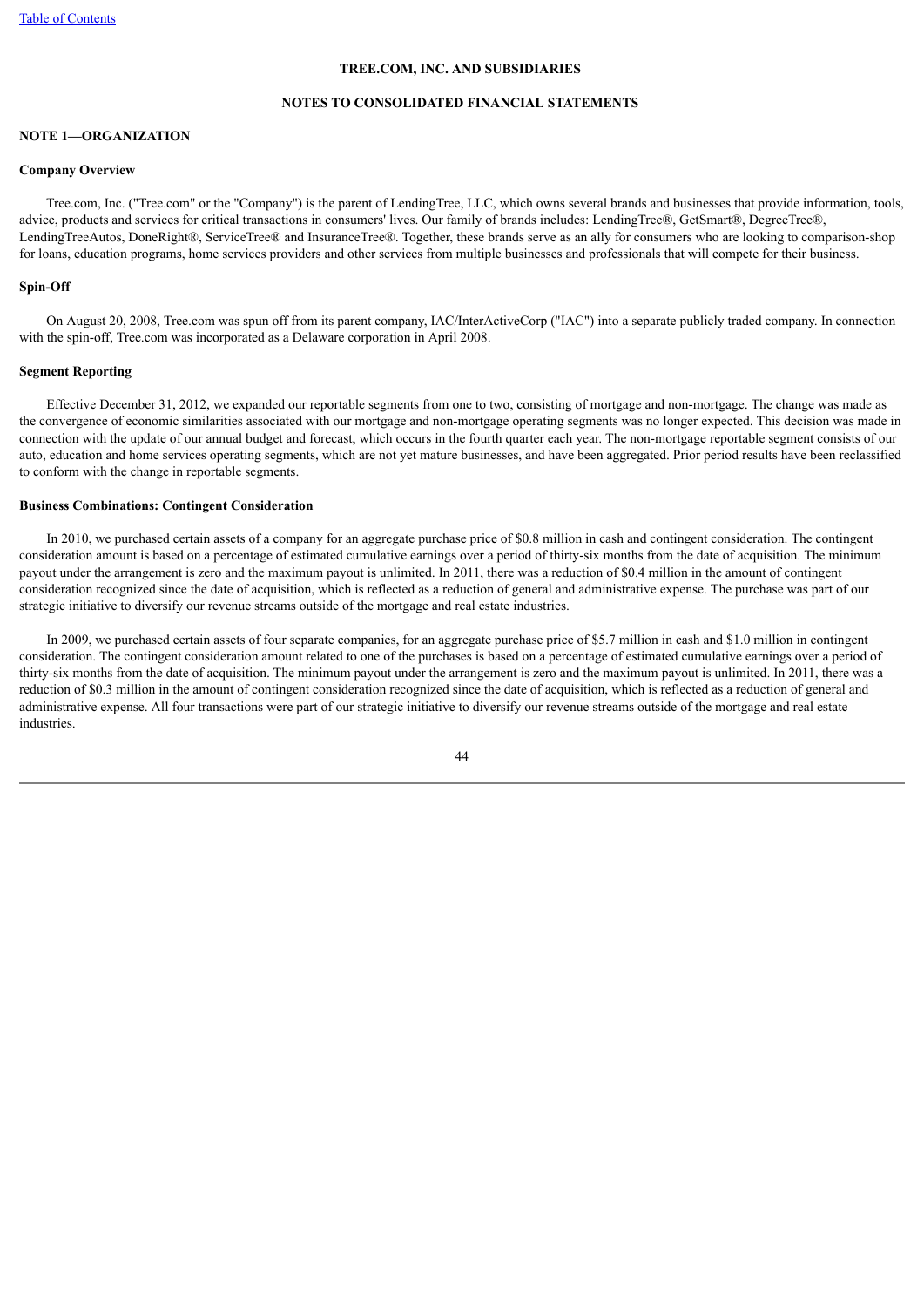## **NOTES TO CONSOLIDATED FINANCIAL STATEMENTS (Continued)**

## **NOTE 1—ORGANIZATION (Continued)**

#### **Discontinued Operations**

 The businesses of RealEstate.com and RealEstate.com, REALTORS® (which together represent the former Real Estate segment) and LendingTree Loans are presented as discontinued operations in the accompanying consolidated balance sheets and consolidated statements of operations and cash flows for all periods presented. The notes accompanying these consolidated financial statements reflect our continuing operations and, unless otherwise noted, exclude information related to the discontinued operations.

## *Real Estate*

 On March 10, 2011, management made the decision and finalized a plan to close all of the field offices of the proprietary full-service real estate brokerage business known as RealEstate.com, REALTORS®. We exited all markets in which we previously operated by March 31, 2011. In September 2011, we sold the remaining assets of RealEstate.com, which consisted primarily of internet domain names and trademarks, for \$8.3 million and recognized a gain on sale of \$7.8 million.

#### *LendingTree Loans*

 On May 12, 2011, we entered into an asset purchase agreement with Discover, as amended on February 7, 2012, for the sale of substantially all of the operating assets of our LendingTree Loans business. We completed the sale on June 6, 2012.

 The asset purchase agreement as amended provided for a purchase price of approximately \$55.9 million in cash for the assets, subject to certain conditions. Of this total purchase price, \$8.0 million was paid prior to the closing, \$37.9 million was paid upon the closing and \$10.0 million is due on the first anniversary of the closing (June 6, 2013), subject to certain conditions.

 Discover generally did not assume liabilities of the LendingTree Loans business that arose before the closing date, except for certain liabilities directly related to assets Discover acquired. Of the initial purchase price payment, \$17.1 million is being held in escrow pending resolution of certain actual and/or contingent liabilities that remain with us following the sale. The escrowed amount is recorded as restricted cash at December 31, 2012.

 Separate from the asset purchase agreement, we agreed to provide certain marketing-related services to Discover in connection with its mortgage origination business for approximately seventeen months following the closing, or such earlier point as the agreed-upon services are satisfactorily completed. Discover has been a network lender on our mortgage exchange since closing of the transaction.

### *Business Combinations*

 On March 15, 2011, our wholly-owned subsidiary, HLC, completed its acquisition of certain assets of First Residential Mortgage Network, Inc., dba SurePoint Lending, pursuant to an asset purchase agreement dated November 15, 2010. SurePoint, a LendingTree network lender for eleven years, was a fullservice residential mortgage provider licensed in 45 states and employed over 500 people, including more than 300 licensed loan officers. HLC purchased certain specified assets and assumed certain liabilities of SurePoint related to its business of originating, refinancing, processing, underwriting, funding and closing residential mortgage loans; providing title and escrow services; and providing other mortgage-related services. The acquired assets also included the equity interests of Real Estate Title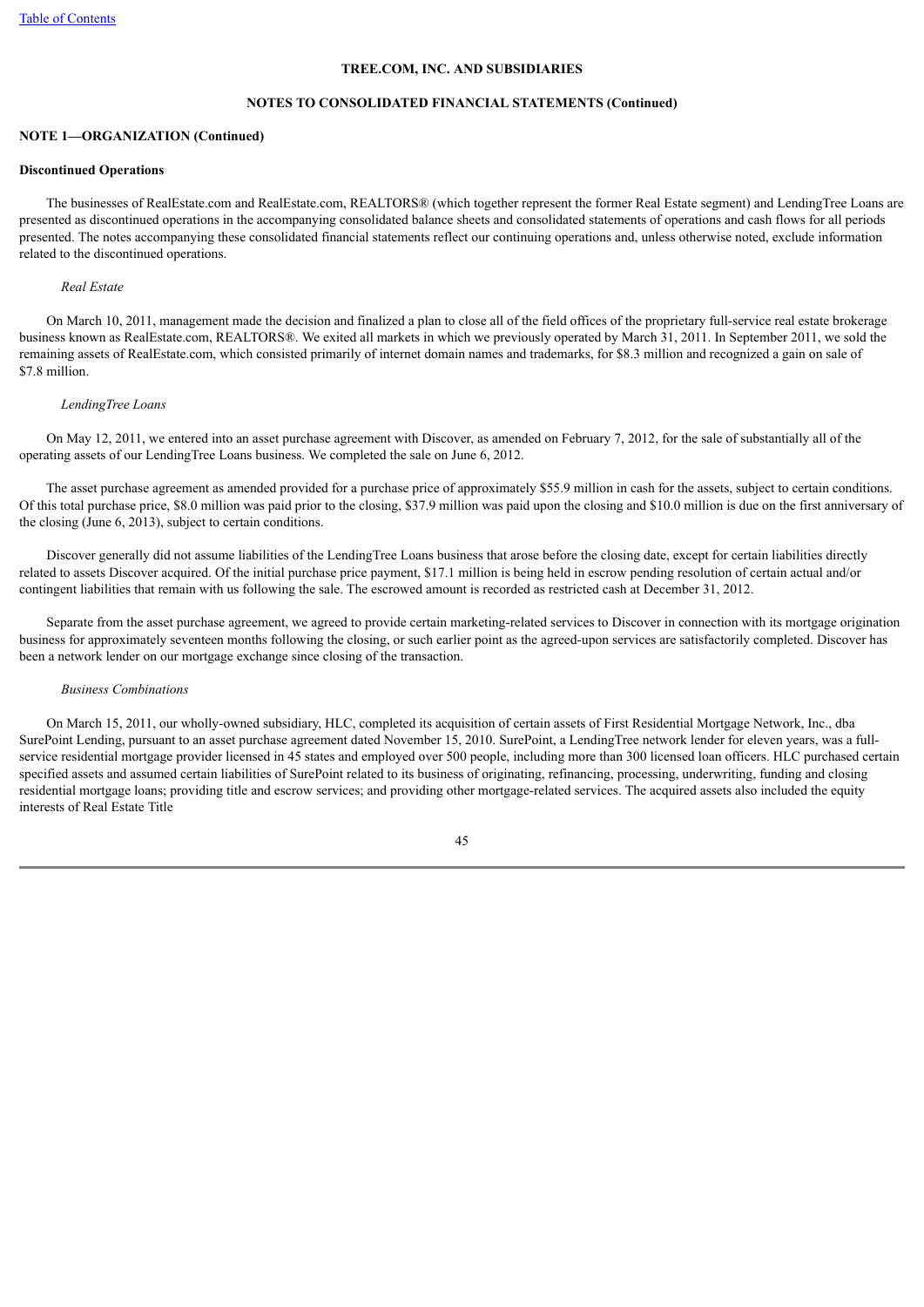## **NOTES TO CONSOLIDATED FINANCIAL STATEMENTS (Continued)**

## **NOTE 1—ORGANIZATION (Continued)**

Services, LLC. HLC paid \$8.0 million in cash upon the closing of the transaction, subject to certain adjustments as described in the asset purchase agreement, and \$0.2 million in cash for contingent consideration subsequent to the close. HLC used available cash to fund the acquisition.

 This asset purchase was accounted for under the acquisition method of accounting. Accordingly, the purchase price was allocated to the acquired assets and liabilities based on their estimated fair values at the acquisition date. The purchase price was allocated as \$5.6 million to goodwill, \$0.7 million to intangible assets with useful lives of three months to five years, and \$1.7 million to equipment and other assets. The pro forma effect of this purchase was not material to our results of operations.

#### **Out of Period Adjustment**

 The Company's results of operations for the year ended December 31, 2012 include a net reduction to net income attributable to common shareholders of approximately \$0.2 million that should have been recorded as an increase to net loss attributable to common shareholders between 2008 and 2011 related to the following: leases in restructuring, additional interest on preferred stock of a wholly-owned subsidiary, stock compensation expense and litigation expense. Because the amounts are not material to our previously issued consolidated financial statements and the cumulative amount is not material to the results of operations for the full year 2012, we recorded the cumulative effect of correcting these items during the fourth quarter of 2012.

## **NOTE 2—SIGNIFICANT ACCOUNTING POLICIES**

## **Consolidation**

 The consolidated financial statements include the accounts of Tree.com and all entities that are wholly-owned by us. Intercompany transactions and accounts have been eliminated.

## **Revenue Recognition**

 The Company derives its revenue from fees which are earned through the delivery of qualified leads that originated through one of our websites or affiliates. The Company recognizes revenue when persuasive evidence of an arrangement exists, delivery has occurred, the fee is fixed or determinable and collectability is reasonably assured. Delivery is deemed to have occurred at the time a qualified lead is delivered to our customer provided that no significant obligations remain.

 Previously, lenders also paid closing fees when they closed a transaction with a consumer. The closing fee was eliminated in 2011 for all mortgage products, with the exception of home equity loans. The closing fee on home equity loan products was eliminated in January 2013. Closed-loan fees were recognized at the time the lender reported the closed loan to us, which could have been several months after the loan request was transmitted.

 In addition, during the year ended December 31, 2012, we recognized approximately \$1.9 million of revenue from marketing-related services provided to Discover discussed above. Revenue from these services is recognized in the period the services are provided.

#### **Cash and Cash Equivalents**

Cash and cash equivalents include cash and short-term, highly liquid money market investments with original maturities of three months or less.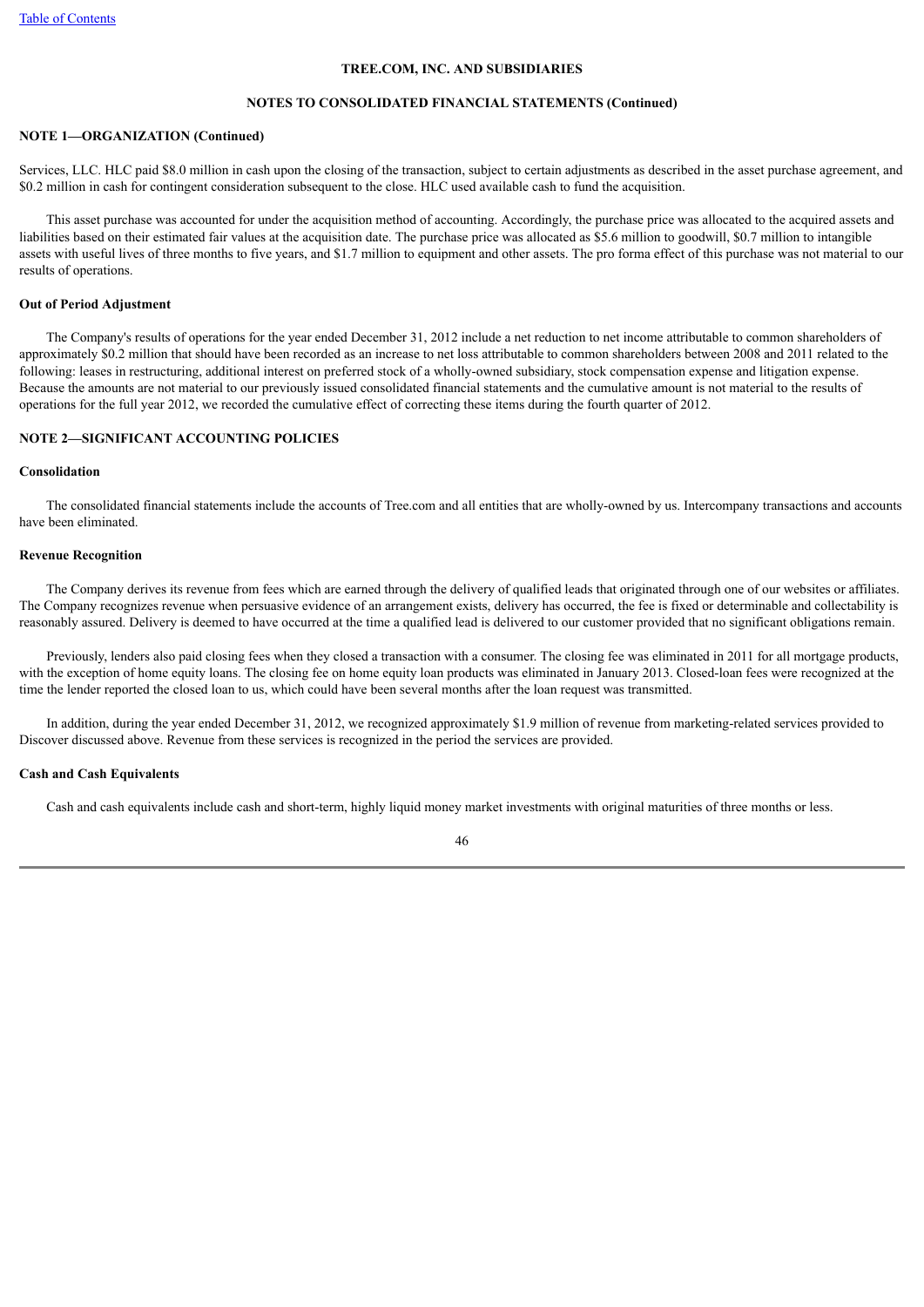## **NOTES TO CONSOLIDATED FINANCIAL STATEMENTS (Continued)**

## **NOTE 2—SIGNIFICANT ACCOUNTING POLICIES (Continued)**

#### **Restricted Cash**

Restricted cash and cash equivalents consists of the following (in thousands):

|                                                               | December 31,<br>2012 |        | December 31,<br>2011 |
|---------------------------------------------------------------|----------------------|--------|----------------------|
| Cash in escrow for surety bonds                               | S                    | 6,500  | 6,500                |
| Cash in escrow for corporate purchasing card program          |                      | 800    | 800                  |
| Cash in escrow for sale of LTL (Note 7)                       |                      | 17,077 |                      |
| Cash in escrow for earnout related to an acquisition (Note 6) |                      | 1,956  |                      |
| Cash restricted for loan loss obligations                     |                      | 3,051  |                      |
| Minimum required balances for warehouse lines of credit       |                      |        | 4.250                |
| Other                                                         |                      | 30     | 901                  |
| Total restricted cash and cash equivalents                    |                      | 29.414 | 12.451               |

 During 2012, \$3.1 million of restricted cash on deposit with a former warehouse lender to the LendingTree Loans business was redesignated as restricted cash for the settlement of loan loss obligations.

## **Accounts Receivable**

Accounts receivable are stated at amounts due from customers, net of an allowance for doubtful accounts.

 Accounts receivable outstanding longer than the contractual payment terms are considered past due. We determine our allowance for doubtful accounts by considering a number of factors, including the length of time accounts receivable are past due, our previous loss history, the specific customer's current ability to pay its obligation to us and the condition of the general economy and the customer's industry as a whole. We write off accounts receivable when management deems them uncollectible. Write-offs were \$0.0 million and \$0.1 million for the years ended December 31, 2012 and 2011, respectively. The allowance for doubtful accounts increased by \$0.3 million as a result of litigation with one customer within the non-mortgage segment.

## **Loan Loss Obligations**

 LendingTree Loans sold loans it originated to investors on a servicing-released basis and the risk of loss or default by the borrower was generally transferred to the investor. However, LendingTree Loans was required by these investors to make certain representations relating to credit information, loan documentation and collateral. To the extent LendingTree Loans did not comply with such representations or there are early payment defaults, LendingTree Loans may be required to repurchase loans or indemnify the investors for any losses from borrower defaults. LendingTree Loans maintains a liability for the estimated exposure relating to such contingent obligations and changes to the estimate are recorded in revenue in the periods they occur.

 During the third quarter of 2012, in order to reflect our exit from the mortgage loan origination business in the second quarter of 2012 and our current commercial objective to pursue bulk settlements with investors, management revised the estimation process for evaluating the adequacy of the reserve for loan losses.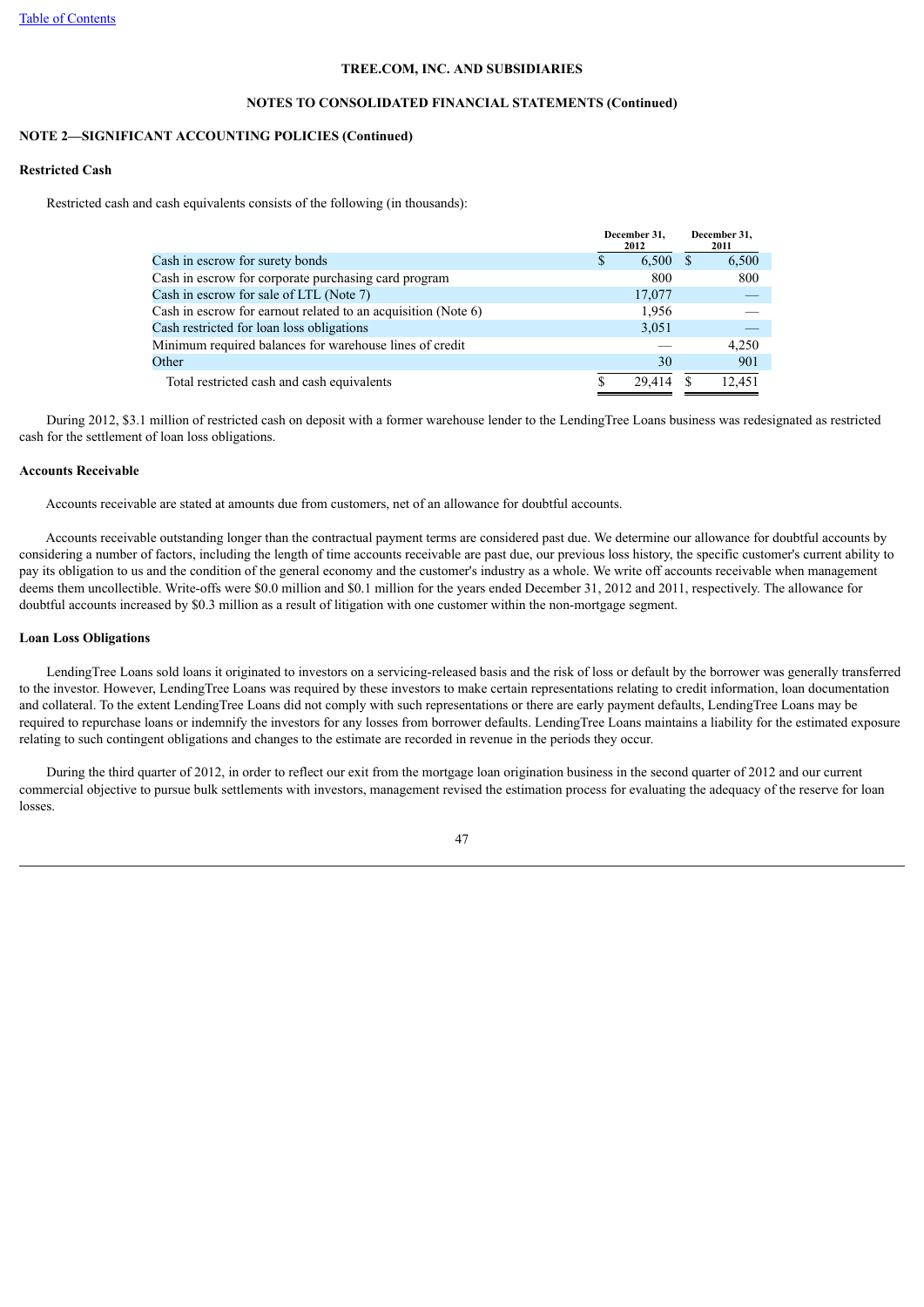## **NOTES TO CONSOLIDATED FINANCIAL STATEMENTS (Continued)**

## **NOTE 2—SIGNIFICANT ACCOUNTING POLICIES (Continued)**

 Prior to the third quarter of 2012, in estimating our exposure to losses on loans previously sold, LendingTree Loans used a model that considered the original loan balance (before it was sold to an investor), historical and projected loss frequency and loss severity ratios by loan type, as well as analyses of losses in process. Subsequent adjustments to the obligation, if any, are made once further losses are determined to be both probable and estimable. Further, LendingTree Loans segmented its loan sales into four segments, based on the extent of the documentation provided by the borrower to substantiate their income and/or assets (full or limited documentation) and the lien position of the mortgage in the underlying property (first or second position). Each of these segments typically has a different loss experience, with full documentation, first lien position loans generally having the lowest loss ratios, and limited documentation, second lien position loans generally having the highest loss ratios.

 The revised methodology uses the model described above, but also incorporates into the estimation process (a) recent bulk settlements entered into by certain of our investors with governmental agencies and other counterparties, as applied to the attributes of the loans sold by LendingTree Loans and currently held by investors and (b) our own recent investor bulk settlement experience.

## **Property and Equipment**

 Property and equipment, including significant improvements, are recorded at cost less accumulated depreciation. Repairs and maintenance and any gains or losses on dispositions are included in operations.

 Depreciation is recorded on a straight-line basis to allocate the cost of depreciable assets to operations over their estimated service lives. Amortization of assets recorded under capital leases is included in depreciation expense. The following table presents the depreciation period for each asset category:

| <b>Asset Category</b>                       | <b>Depreciation Period</b>            |
|---------------------------------------------|---------------------------------------|
| Computer equipment and capitalized software | 1 to 5 years                          |
| Leasehold improvements                      | Lesser of asset life or life of lease |
| Furniture and other equipment               | 3 to 7 years                          |

## **Software Development Costs**

 Software development costs primarily include expenses incurred to develop the software that powers our websites. Certain costs incurred during the application development stage are capitalized based on specific activities tracked on internal timesheets and external invoices (or timesheets), while costs incurred during the preliminary project stage and post-implementation/operation stage are expensed as incurred. Capitalized software development costs are amortized over estimated lives of one to three years.

## **Goodwill and Indefinite-Lived Intangible Assets**

Goodwill acquired in business combinations is assigned to the reporting units that are expected to benefit from the combination as of the acquisition date.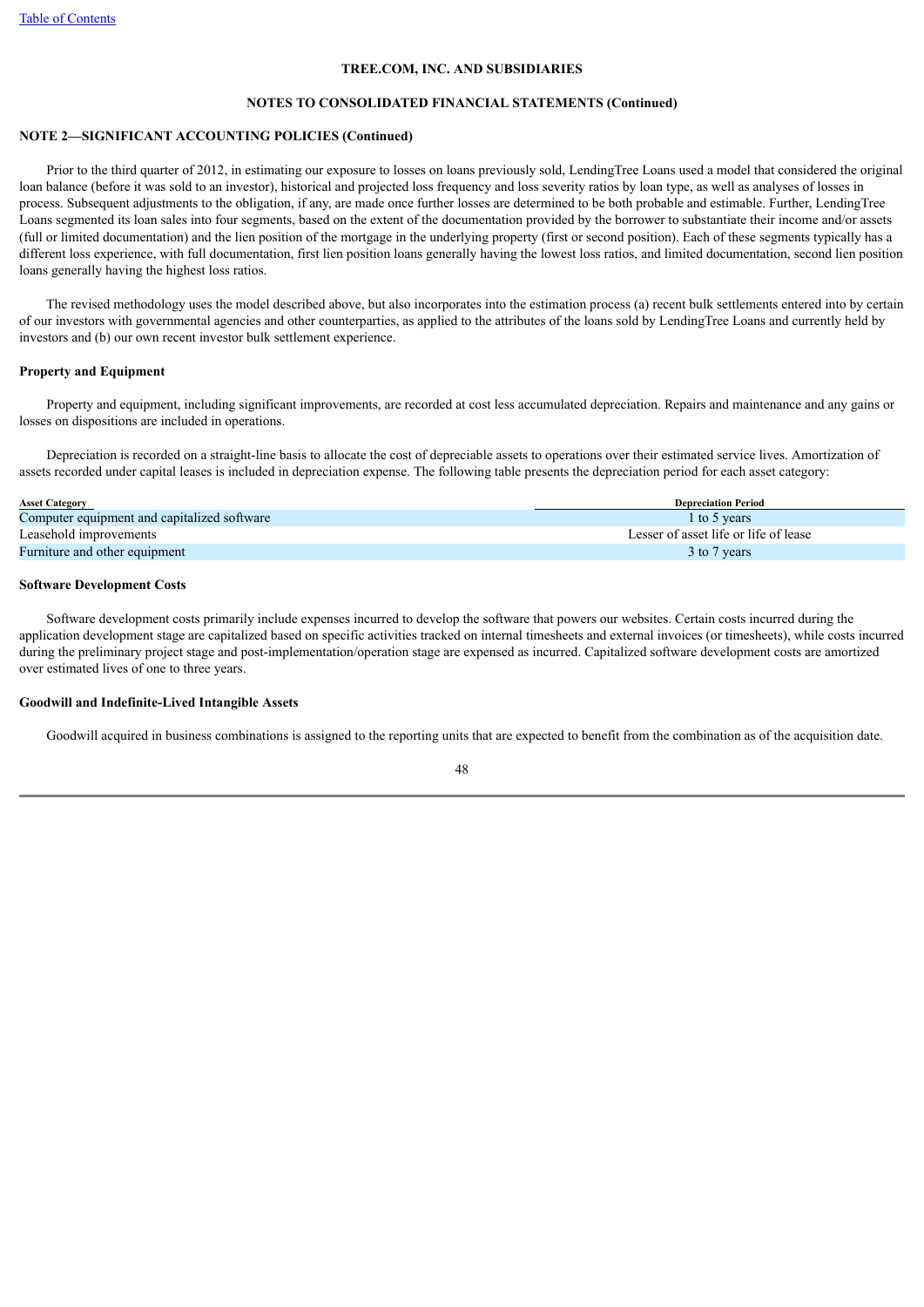#### **NOTES TO CONSOLIDATED FINANCIAL STATEMENTS (Continued)**

### **NOTE 2—SIGNIFICANT ACCOUNTING POLICIES (Continued)**

 Goodwill impairment is determined using a two-step process. The first step is to compare the fair value of a reporting unit with its carrying amount, including goodwill. In performing the first step, we determine the fair value of our reporting units by using a market approach and a discounted cash flow ("DCF") analysis. For the fiscal 2012 annual impairment test, the fair value of our mortgage reporting unit was estimated using a DCF analysis and a market comparable method, with each method being equally weighted in the calculation. Determining fair value using a DCF analysis requires the exercise of significant judgments, including judgments about appropriate discount rates, perpetual growth rates and the amount and timing of expected future cash flows. If the fair value of a reporting unit exceeds its carrying amount, goodwill of the reporting unit is not impaired and the second step of the impairment test is not required. If the carrying amount of a reporting unit exceeds its fair value, the second step of the goodwill impairment test is required to be performed to measure the amount of impairment, if any. The second step of the goodwill impairment test compares the implied fair value of the reporting unit's goodwill with the carrying amount of that goodwill. The implied fair value of goodwill is determined in the same manner as the amount of goodwill recognized in a business combination. If the carrying amount of the reporting unit's goodwill exceeds the implied fair value of that goodwill, an impairment loss is recognized in an amount equal to that excess.

 The impairment test for indefinite-lived intangible assets involves a comparison of the estimated fair value of the intangible asset with its carrying value. If the carrying value of the indefinite-lived intangible asset exceeds its estimated fair value, an impairment loss is recognized in an amount equal to that excess. The estimates of fair value of indefinite-lived intangible assets are determined using a DCF valuation analysis that employs a relief-from royalty methodology in estimating the fair value of trade names and trademarks. Significant judgments inherent in this analysis include the determination of royalty rates, discount rates, perpetual growth rates and the amount and timing of future revenues.

 Goodwill and indefinite-lived intangible assets, primarily trade names and trademarks, are tested annually for impairment as of October 1, or earlier upon the occurrence of certain events or substantive changes in circumstances. We performed interim tests as of March 31, 2011 and June 30, 2011, in addition to the annual tests on October 1, 2012 and 2011. We identified impairments in the interim tests in 2011, as described in Notes 4 and 7. No impairments were identified in 2012.

## **Long-Lived Assets and Intangible Assets with Definite Lives**

 Long-lived assets, including property and equipment and intangible assets with definite lives, are tested for recoverability whenever events or changes in circumstances indicate that their carrying amounts may not be recoverable. The carrying amount of a long-lived asset is not recoverable if it exceeds the sum of the undiscounted cash flows expected to result from the use and eventual disposition of the asset. If the carrying amount is deemed to not be recoverable, an impairment loss is recorded as the amount by which the carrying amount of the long-lived asset exceeds its fair value. Amortization of definite-lived intangible assets is recorded on a straight-line basis over their estimated lives. We did not identify any impairment related to such assets in 2012 or 2011.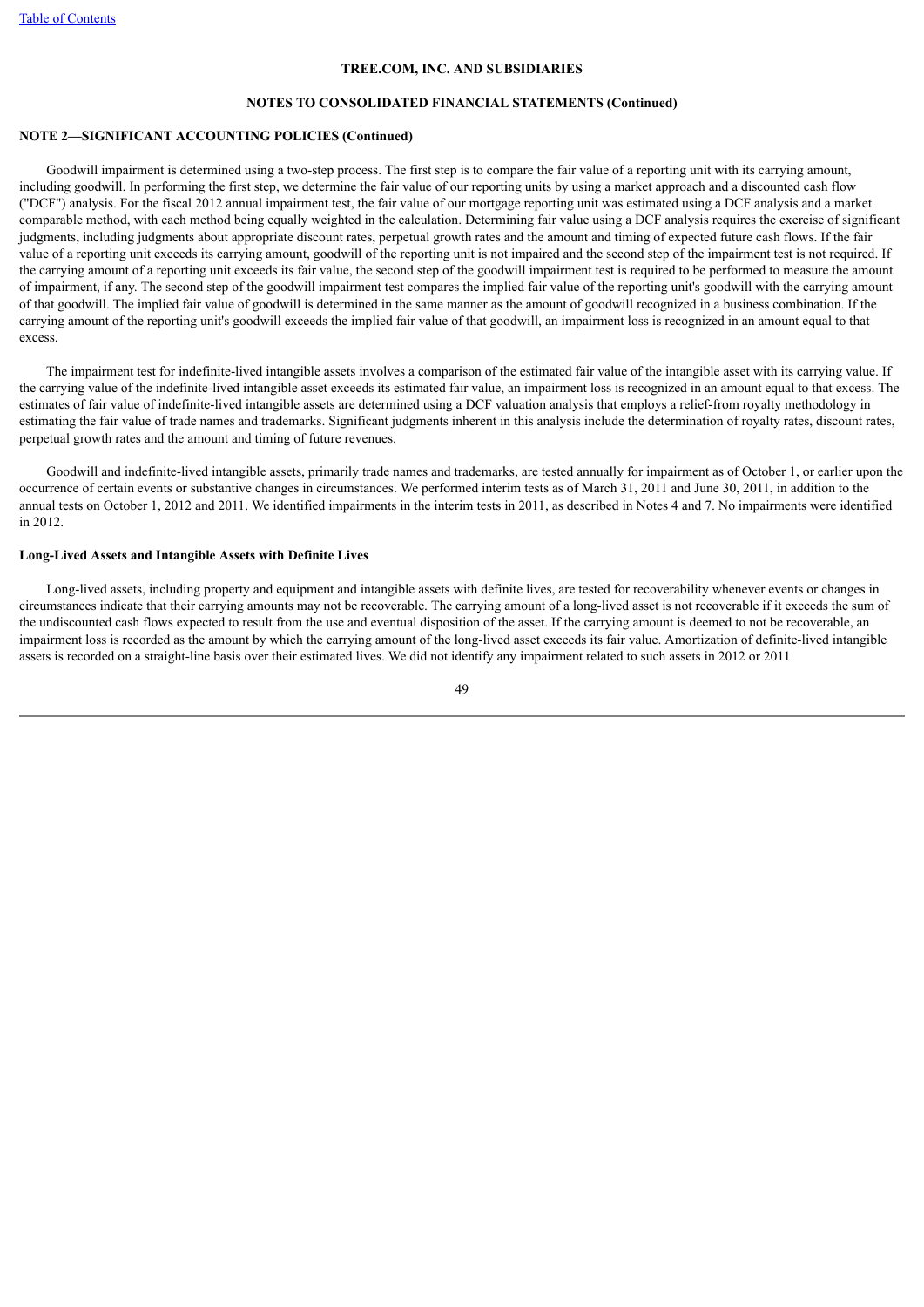#### **NOTES TO CONSOLIDATED FINANCIAL STATEMENTS (Continued)**

## **NOTE 2—SIGNIFICANT ACCOUNTING POLICIES (Continued)**

#### **Fair Value Measurements**

We categorize our assets and liabilities measured at fair value into a fair value hierarchy that prioritizes the assumptions used in pricing the asset or liability into the following three levels:

- Level 1: Observable inputs, such as quoted prices for identical assets and liabilities in active markets obtained from independent sources.
- Level 2: Other inputs that are observable directly or indirectly, such as quoted prices for similar assets or liabilities in active markets, quoted prices for identical or similar assets or liabilities in markets that are not active and inputs that are derived principally from or corroborated by observable market data.
- Level 3: Unobservable inputs for which there is little or no market data and which require us to develop our own assumptions, based on the best information available in the circumstances, about the assumptions market participants would use in pricing the asset or liability. See Note 7 for a discussion of assets measured at fair value using Level 3 inputs.

 Our non-financial assets, such as goodwill, intangible assets and property and equipment are measured at fair value when there is an indicator of impairment and recorded at fair value only when an impairment charge is recognized. Such fair value measurements are based predominantly on Level 3 inputs. See Note 4 for discussion of goodwill and intangible asset impairment charges.

## **Cost of Revenue**

 Cost of revenue consists primarily of costs associated with compensation and other employee-related costs (including stock-based compensation) related to customer call centers, credit scoring fees, consumer incentive costs, and website network hosting and server fees.

## **Consumer Promotional Costs**

 We previously offered certain consumers that utilize our services promotional incentives to complete a transaction. These included gift certificates, airline miles or other coupons in the event a transaction was completed utilizing our services. This program was terminated in 2012. The liability was estimated for these consumer promotional costs each period based on the number of consumers that were presented such offers, the cost of the item being offered, the historical trends of consumers qualifying for the offer and our payout rates. The estimated costs of consumer promotional incentives were charged to cost of revenue in each period. Consumer promotional expense was \$0.7 million for the year ended December 31, 2011. Consumer promotional costs accrued totaled \$0.2 million at December 31, 2011, and are included in accrued expenses and other current liabilities in the accompanying consolidated balance sheets.

## **Product Development**

 Product development expense consists primarily of compensation and other employee-related costs (including stock-based compensation) for personnel engaged in the design, development, testing and enhancement of technology that are not capitalized.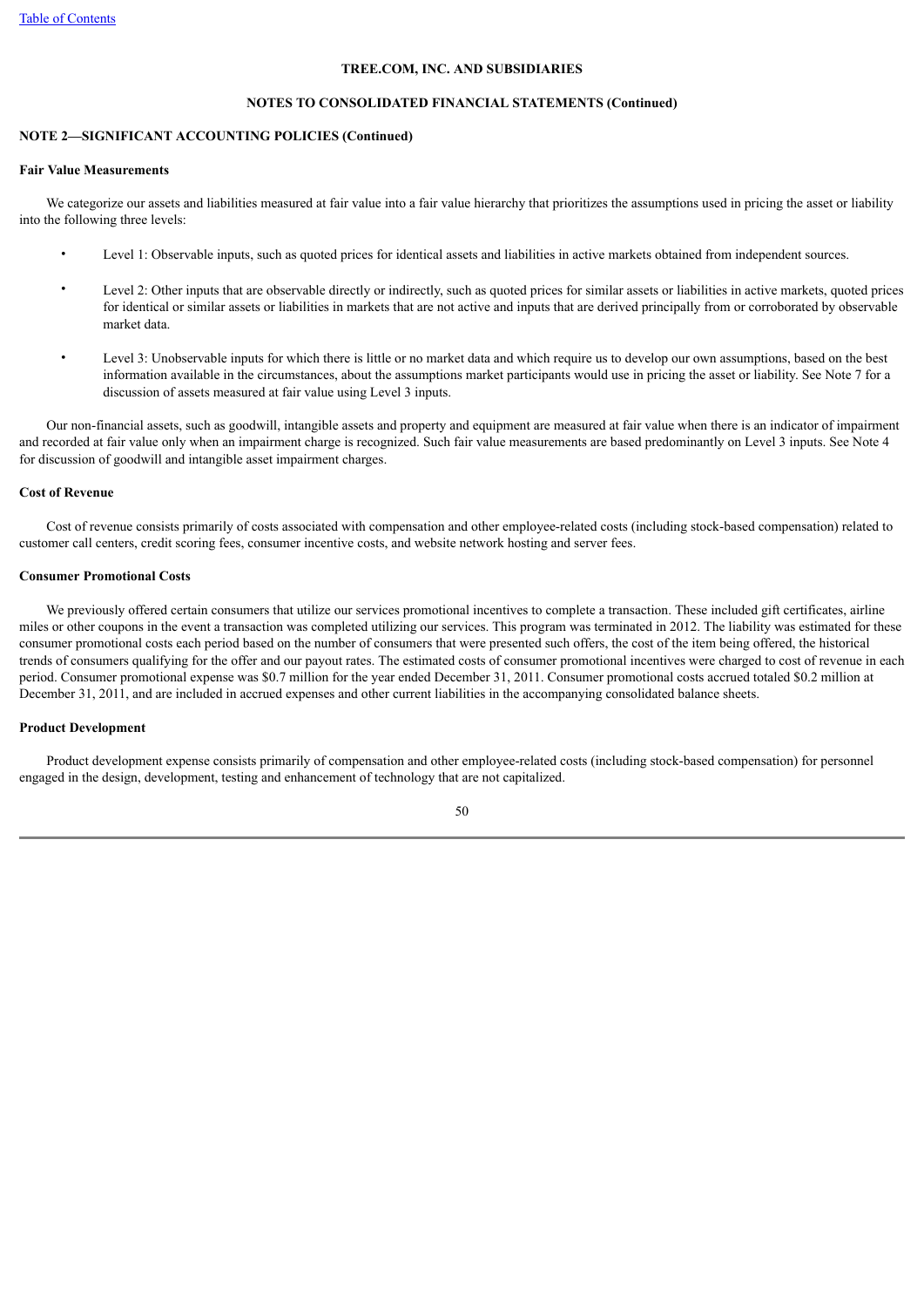## **NOTES TO CONSOLIDATED FINANCIAL STATEMENTS (Continued)**

## **NOTE 2—SIGNIFICANT ACCOUNTING POLICIES (Continued)**

#### **Advertising**

 Advertising costs are expensed in the period incurred (when the advertisement first runs for production costs that are initially capitalized) and principally represent offline costs, including television, print and radio advertising, and online advertising costs, including fees paid to search engines and distribution partners. Advertising expense was \$40.8 million and \$40.7 million for the years ended December 31, 2012 and 2011, respectively.

## **Income Taxes**

 We account for income taxes under the liability method, and deferred tax assets and liabilities are recognized for the future tax consequences attributable to differences between the financial statement carrying amounts of existing assets and liabilities and their respective tax bases. In estimating future tax consequences, all expected future events are considered. Deferred tax assets and liabilities are measured using enacted tax rates in effect for the year in which those temporary differences are expected to be recovered or settled. A valuation allowance is provided on deferred tax assets if it is determined that it is more likely than not that the deferred tax asset will not be realized. We record interest on potential tax contingencies as a component of income tax expense and record interest net of any applicable related income tax benefit. The Company reported a loss from continuing operations and income from discontinued operations during 2012. As a result, the Company has followed the accounting guidance prescribed in ASC 740-20-45-7 which provides an exception to the "with" and "without" approach to intraperiod tax allocation for determination of the amount of tax benefit to allocate to continuing operations in such circumstances.

 In accordance with the accounting standard for uncertainty in income taxes, we recognize liabilities for uncertain tax positions based on the two-step process prescribed by the accounting standards. The first step is to evaluate the tax position for recognition by determining if the weight of available evidence indicates it is more likely than not that the position will be sustained on audit, including resolution of related appeals or litigation processes, if any. The second step is to measure the tax benefit as the largest amount which is more than 50% likely of being realized upon ultimate settlement.

#### **Stock-Based Compensation**

We record stock-based compensation in accordance with the accounting standard for share-based payments. See Note 3 for further information.

## **Comprehensive Income**

 Comprehensive income consists of net income only. Total accumulated other comprehensive income (loss) is displayed as a separate component of stockholders' equity.

### **Accounting Estimates**

 Management is required to make certain estimates and assumptions during the preparation of the consolidated financial statements in accordance with U.S. generally accepted accounting principles. These estimates and assumptions impact the reported amount of assets and liabilities and disclosures of contingent assets and liabilities as of the date of the consolidated financial statements. They also impact the reported amount of net earnings during any period. Actual results could differ from those estimates.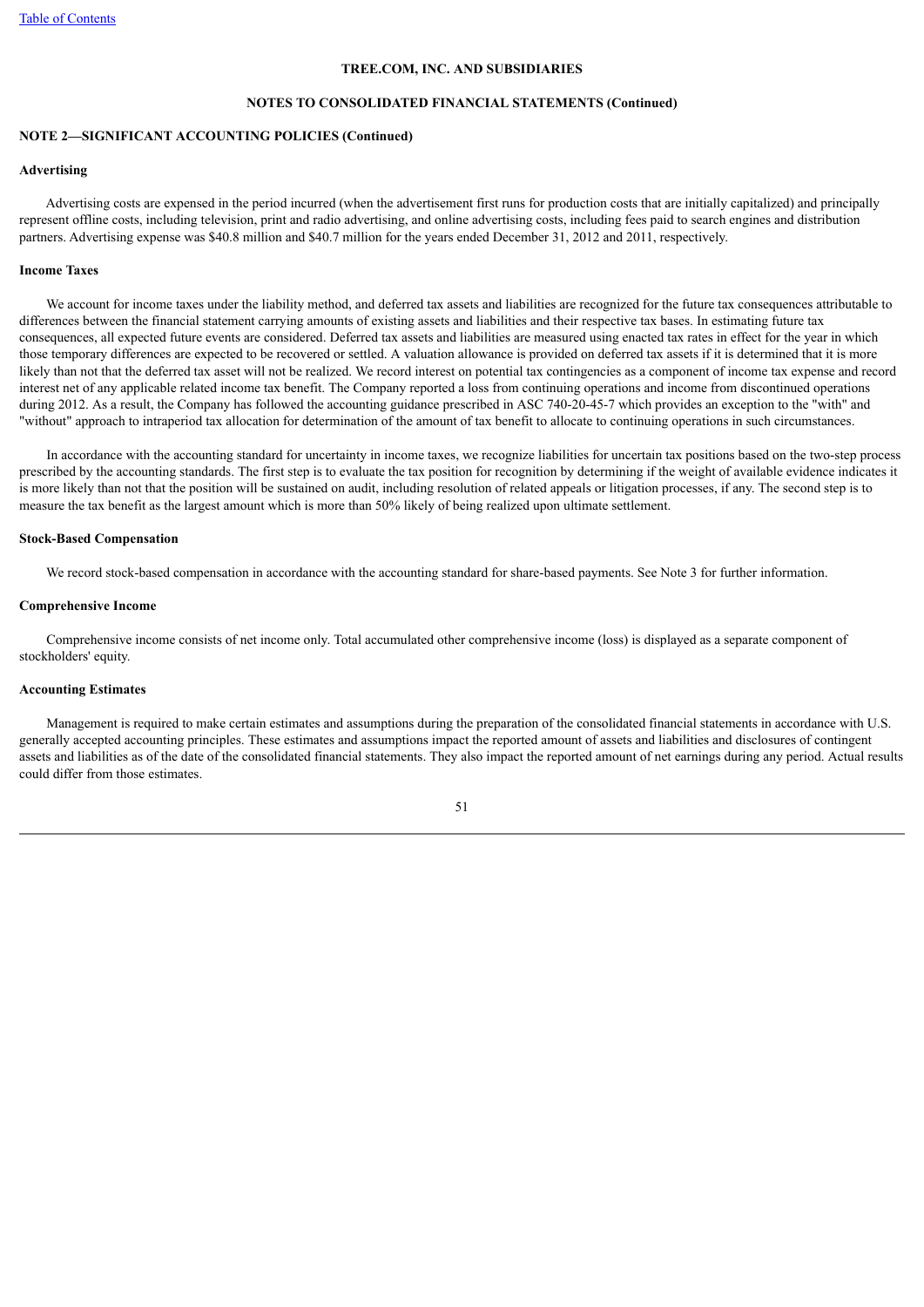#### **NOTES TO CONSOLIDATED FINANCIAL STATEMENTS (Continued)**

## **NOTE 2—SIGNIFICANT ACCOUNTING POLICIES (Continued)**

 Significant estimates underlying the accompanying consolidated financial statements, including discontinued operations, include: loan loss obligations; the recoverability of long-lived assets, goodwill and intangible assets; the determination of income taxes payable and deferred income taxes, including related valuation allowances; restructuring reserves; contingent consideration related to business combinations; various other allowances, reserves and accruals; and assumptions related to the determination of stock-based compensation.

## **Certain Risks and Concentrations**

 Our business is subject to certain risks and concentrations including dependence on third-party technology providers, exposure to risks associated with online commerce security and credit card fraud.

 Financial instruments, which potentially subject us to concentration of credit risk, consist primarily of cash and cash equivalents. Cash and cash equivalents are in excess of Federal Deposit Insurance Corporation insurance limits, but are maintained with quality financial institutions of high credit.

Due to the nature of the mortgage lending industry, interest rate increases may negatively impact future revenue from our lender network.

 For the year ended December 31, 2012, one mortgage customer accounted for revenue representing 14% of total revenue and another mortgage customer accounted for 11% of total revenue. No customer accounted for more than 10% of total revenue for the year ended December 31, 2011.

 Lenders participating on our lender network can offer their products directly to consumers through brokers, mass marketing campaigns or through other traditional methods of credit distribution. These lenders can also offer their products online, either directly to prospective borrowers, through one or more of our online competitors, or both. If a significant number of potential consumers are able to obtain loans from our participating lenders without utilizing our service, our ability to generate revenue may be limited. Because we do not have exclusive relationships with the lenders whose loan offerings are offered on our online marketplace, consumers may obtain offers and loans from these lenders without using our service.

We maintain operations solely in the United States.

### **Recent Accounting Pronouncements**

 In May 2011, the FASB issued amendments to the fair value accounting guidance. The amendments clarify the application of the highest and best use, and valuation premise concepts, preclude the application of blockage factors in the valuation of all financial instruments and include criteria for applying the fair value measurement principles to portfolios of financial instruments. The amendments additionally prescribe enhanced financial statement disclosures for Level 3 fair value measurements. The new amendments were effective on January 1, 2012. The adoption of this guidance did not have a material impact on our consolidated financial statements. See Note 7 for further information.

 In June 2011, the FASB issued new accounting guidance on the presentation of comprehensive income in financial statements. The new guidance requires entities to report components of comprehensive income in either a continuous statement of comprehensive income or two separate but consecutive statements. In December 2011, the FASB deferred certain provisions of this guidance pertaining to the presentation of reclassification adjustments. This new accounting guidance is effective for the three months ended March 31, 2012. The adoption of this guidance did not have a material impact on our consolidated financial statements.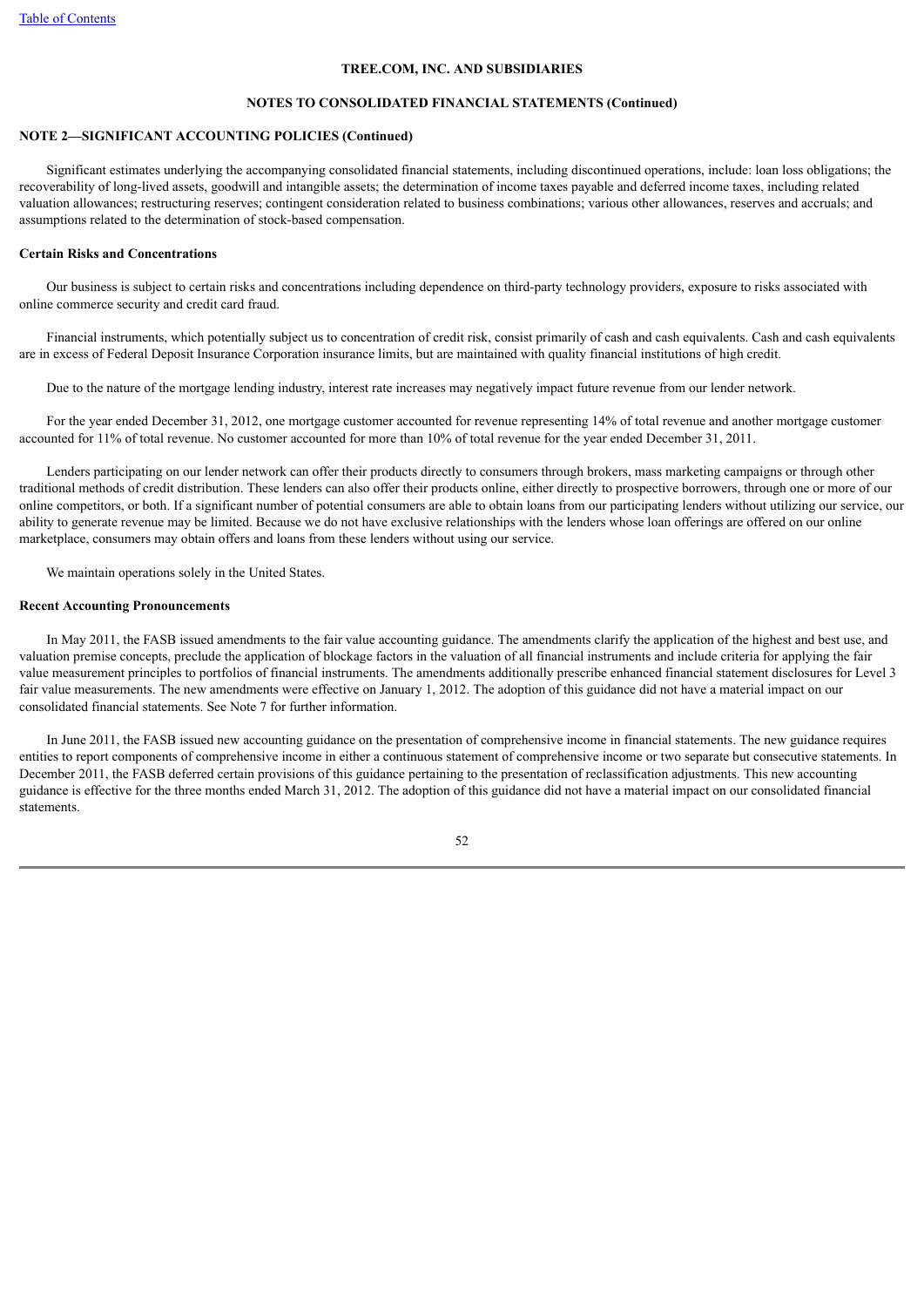#### **NOTES TO CONSOLIDATED FINANCIAL STATEMENTS (Continued)**

## **NOTE 2—SIGNIFICANT ACCOUNTING POLICIES (Continued)**

 In December 2011, the FASB issued new accounting guidance that requires additional disclosures on financial instruments and derivative instruments that are either offset in accordance with existing accounting guidance or are subject to an enforceable master netting arrangement or similar agreement. The new requirements do not change the accounting guidance on netting, but rather enhance the disclosures to more clearly show the impact of netting arrangements on a company's financial position. This new accounting guidance will be effective, on a retrospective basis for all comparative periods presented, beginning on January 1, 2013. The adoption of this guidance will not have a material impact on our consolidated financial statements.

 In July 2012, the FASB issued new guidance which allows an entity to first assess qualitative factors to determine whether the existence of events and circumstances indicates that it is more likely than not that the indefinite-lived intangible asset is impaired. This assessment should be used as a basis for determining whether it is necessary to perform the quantitative impairment test. An entity would not be required to calculate the fair value of the intangible asset and perform the quantitative test unless the entity determines, based upon its qualitative assessment, that it is more likely than not that its fair value is less than its carrying value. The update expands previous guidance by providing more examples of events and circumstances that an entity should consider in determining whether it is more likely than not that the fair value of an indefinite-lived intangible asset is less than its carrying amount. The update also allows an entity the option to bypass the qualitative assessment for any indefinite-lived intangible asset in any period and proceed directly to performing the quantitative impairment test. An entity will be able to resume performing the qualitative assessment in any subsequent period. This update is effective for annual and interim periods beginning after September 15, 2012, with early adoption permitted. The adoption of this guidance is not expected to have a material impact on our consolidated financial statements.

 In February 2013, the FASB issued ASU No. 2013-04, "Liabilities." ASU No. 2013-04 requires an entity to measure obligations resulting from joint and several liability arrangements for which the total amount of the obligation within the scope of this guidance is fixed at the reporting date, as the sum of the amount the reporting entity agreed to pay on the basis of its arrangement among its co-obligors and any additional amount the reporting entity expects to pay on behalf of its co-obligors. The guidance in this ASU also requires an entity to disclose the nature and amount of the obligation as well as other information about those obligations. The amendments in this ASU are effective for fiscal years, and interim periods within those years, beginning after December 15, 2013. We are currently evaluating the impact that the adoption will have on our consolidated financial statements in fiscal 2014.

## **NOTE 3—STOCK-BASED COMPENSATION**

We currently have one active plan, the Amended and Restated Tree.com 2008 Stock and Annual Incentive Plan, under which future awards may be granted. which currently covers outstanding stock options to acquire shares of our common stock and restricted stock units ("RSUs"), and provides for the future grant of these and other equity awards. Under the Third Amended and Restated Tree.com 2008 Stock and Annual Incentive Plan, we are authorized to grant stock options, RSUs and other equity-based awards for up to 3.35 million shares of Tree.com common stock. The active plan described above authorizes us to grant awards to employees, officers and directors. Finally, this active plan also governs certain equity awards of IAC that were converted into equity awards of Tree.com in connection with the spin-off.

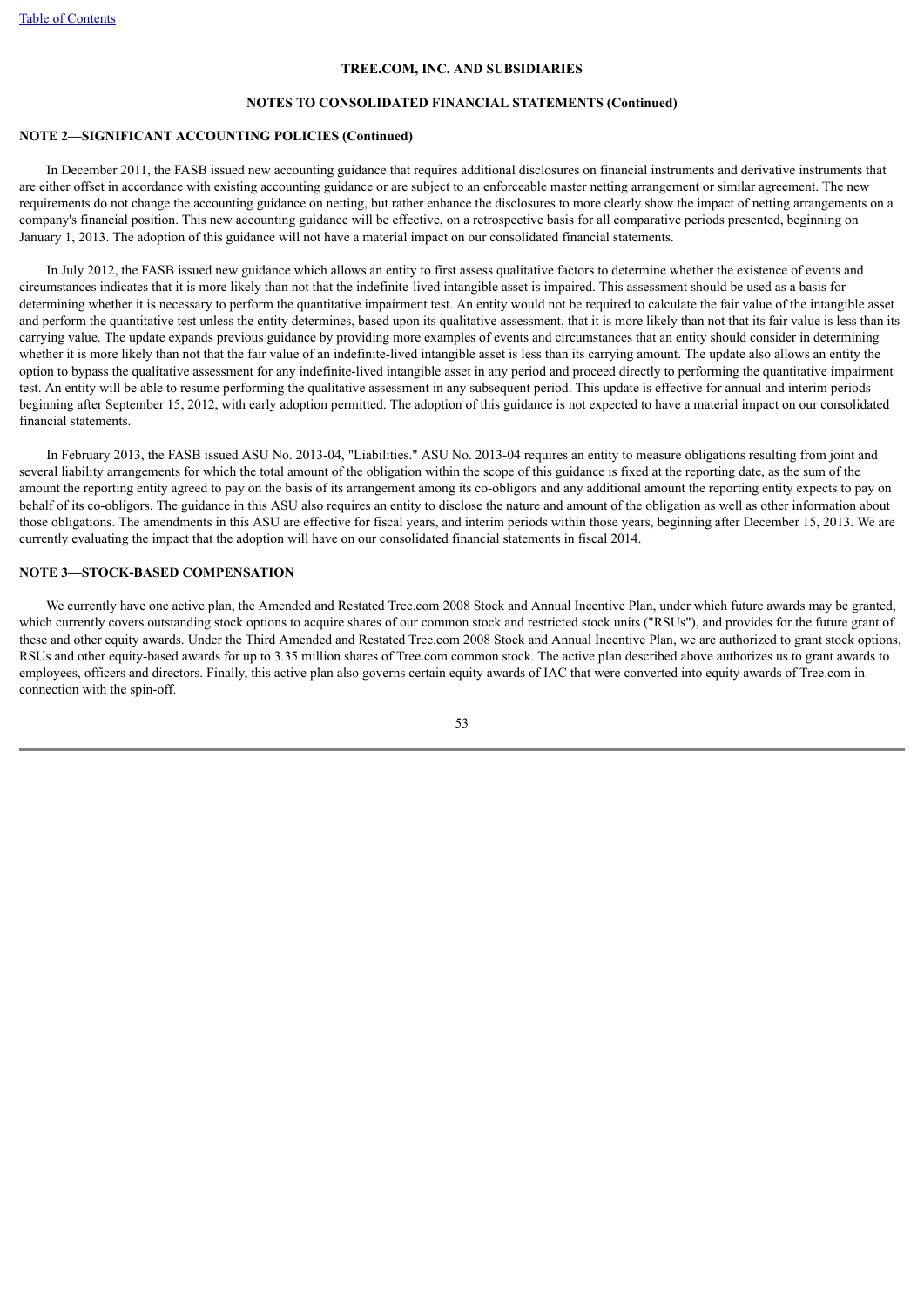#### **NOTES TO CONSOLIDATED FINANCIAL STATEMENTS (Continued)**

## **NOTE 3—STOCK-BASED COMPENSATION (Continued)**

 In addition, the plan described above has a stated term of ten years and provides that the exercise price of stock options granted will not be less than the market price of our common stock on the grant date. The plan does not specify grant dates or vesting schedules, as those determinations have been delegated to the Compensation Committee of our board of directors. Each grant agreement reflects the vesting schedule for that particular grant as determined by the Compensation Committee.

 Prior to the spin-off, our employees received equity awards that were granted under various IAC stock and annual incentive plans. Upon spin-off, these IAC awards were converted into awards of both Tree.com and other former IAC companies, which vested in 2012. We recognized non-cash compensation expense for these awards granted to our employees in 2011 and 2012.

 Non-cash stock-based compensation expense related to equity awards is included in the following line items in the accompanying consolidated statements of operations for the years ended December 31, 2012 and 2011 (in thousands):

|                                                               | 2012     | 2011     |
|---------------------------------------------------------------|----------|----------|
| Cost of revenue                                               | 6        |          |
| Selling and marketing expense                                 | 750      | 425      |
| General and administrative expense                            | 3.205    | 3,025    |
| Product development                                           | 626      | 316      |
| Non-cash stock-based compensation expense before income taxes | 4.587    | 3,777    |
| Income tax benefit                                            | (1, 812) | (1, 492) |
| Non-cash stock-based compensation expense after income taxes  | 2.775    | 2.285    |

 The forms of stock-based awards granted to Tree.com employees are principally RSUs, restricted stock and stock options. RSUs are awards in the form of units, denominated in a hypothetical equivalent number of shares of Tree.com common stock and with the value of each award equal to the fair value of Tree.com common stock at the date of grant. RSUs may be settled in cash, stock or both, as determined by the Compensation Committee at the time of grant. Each stockbased award is subject to service-based vesting, where a specific period of continued employment must pass before an award vests. Certain restricted stock awards also include performance-based vesting, where certain performance targets set at the time of grant must be achieved before an award vests. Tree.com recognizes expense for all stock-based awards for which vesting is considered probable. For stock-based awards, the accounting charge is measured at the grant date as the fair value of Tree.com common stock awarded and expensed ratably as non-cash compensation over the vesting term. For performance-based awards, the expense is measured at the grant date as the fair value of our common stock awarded and expensed as non-cash compensation using a graded vesting attribution model considering the probability of the targets being achieved.

 The amount of stock-based compensation expense recognized in the consolidated statement of operations is reduced by estimated forfeitures, as the amount recorded is based on awards ultimately expected to vest. The forfeiture rate is estimated at the grant date based on historical experience and revised, if necessary, in subsequent periods if the actual forfeiture rate differs from the estimated rate.

 Tax benefits resulting from tax deductions in excess of the stock-based compensation expense recognized in the consolidated statement of operations are reported as a component of financing cash flows. In 2012, while there were excess tax benefits from stock-based compensation, the tax benefits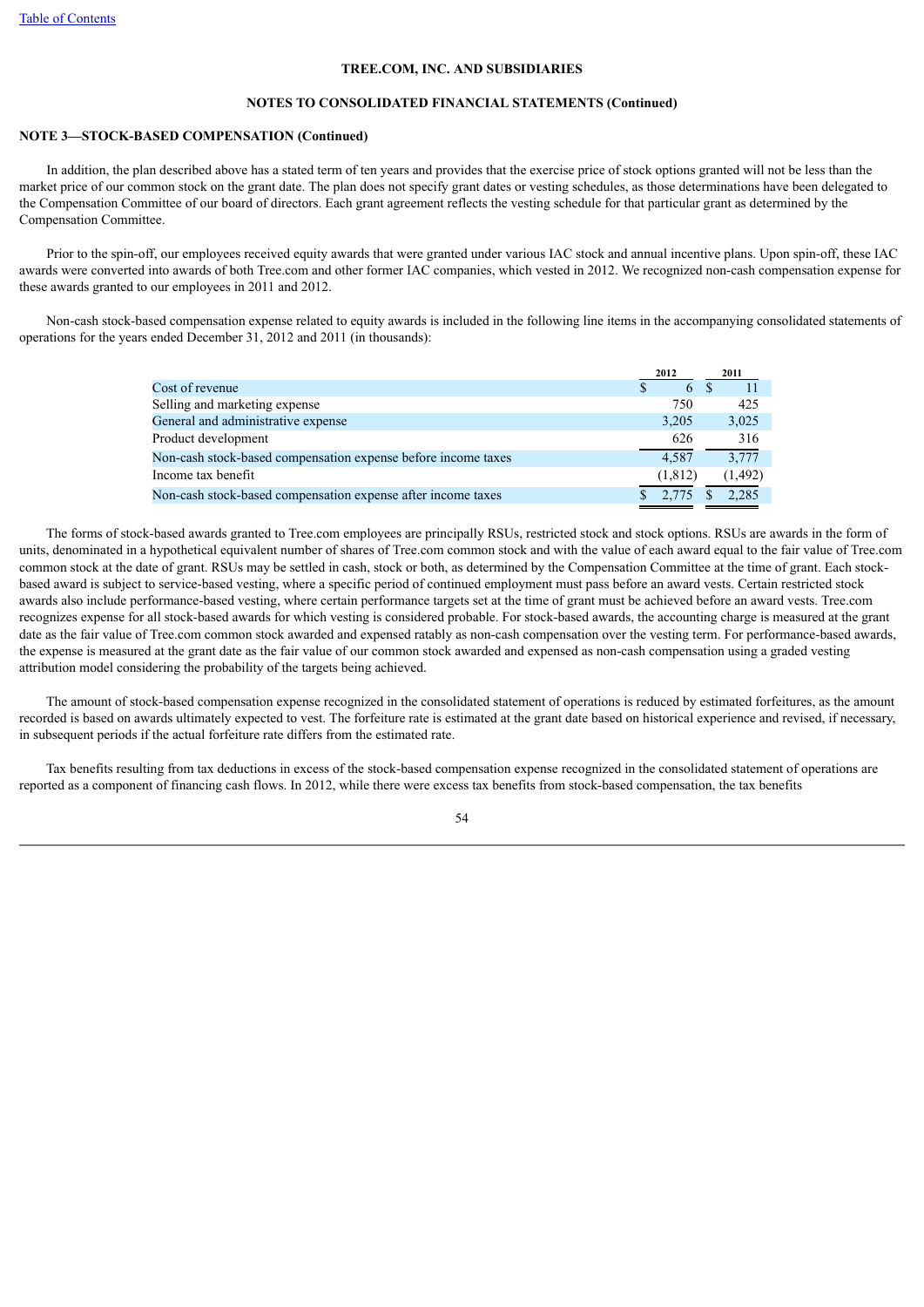## **NOTES TO CONSOLIDATED FINANCIAL STATEMENTS (Continued)**

## **NOTE 3—STOCK-BASED COMPENSATION (Continued)**

were not reflected in the consolidated statement of operations because of the utilization of NOLs. There were no excess tax benefits from stock-based compensation for the year ended December 31, 2011.

 As of December 31, 2012, there was approximately \$0.6 million, \$4.6 million and \$0.1 million of unrecognized compensation cost, net of estimated forfeitures, related to stock options, RSUs and restricted stock, respectively. These costs are expected to be recognized over a weighted-average period of approximately 1.9 years for stock options, 2.0 years for RSUs and 0.1 years for restricted stock.

## **Stock Options**

A summary of changes in outstanding stock options is as follows:

|                                  | <b>Shares</b> |     | Weighted<br>Average<br><b>Exercise</b><br>Price | Weighted<br>Average<br>Remaining<br>Contractual<br>Term<br>(In years) |              | Aggregate<br>Intrinsic<br>Value<br>(In thousands) |
|----------------------------------|---------------|-----|-------------------------------------------------|-----------------------------------------------------------------------|--------------|---------------------------------------------------|
| Outstanding at January 1, 2012   | 1,046,746     | S   | 9.09                                            |                                                                       |              |                                                   |
| Granted                          | 150.000       |     | 7.43                                            |                                                                       |              |                                                   |
| Exercised                        | (96, 987)     |     | 7.54                                            |                                                                       |              |                                                   |
| Forfeited                        |               |     |                                                 |                                                                       |              |                                                   |
| Expired                          | (27, 256)     |     | 10.35                                           |                                                                       |              |                                                   |
| Outstanding at December 31, 2012 | 1,072,503     | \$  | 8.97                                            | 5.7                                                                   | - \$         | 9,819                                             |
| Options exercisable              | 230.073       | \$. | 12.60                                           | 3.9                                                                   | <sup>S</sup> | 1,350                                             |

Substantially all options outstanding at December 31, 2012 are vested or are expected to vest over a weighted-average period of approximately 1.9 years.

 The fair value of each stock option award is estimated on the grant date using the Black-Scholes option pricing model. In 2012, a stock option to purchase 150,000 shares was granted to the Chairman and CEO, which vests over a period of three years from the grant date. The exercise price and the fair value related to this stock option grant was \$7.43 and \$3.63, respectively. In 2011, stock options to purchase 153,868 shares were granted to the Chairman and CEO, which also vest over a period of three years. The weighted average exercise price and the weighted average fair value related to these stock option grants were \$5.89 and \$2.60, respectively.

 The Black-Scholes option pricing model incorporates various assumptions, including expected volatility and expected term. For purposes of this model, no dividends have been assumed. The risk-free interest rates are based on U.S. Treasury yields for notes with comparable expected terms as the awards, in effect at the grant date. The expected term of options granted is based on analyses of historical employee termination rates and option exercise patterns, giving consideration to expectations of future employee behavior. The following are the weighted average assumptions used in the Black-Scholes option pricing model for years ended December 31, 2012 and December 31, 2011, respectively: volatility factors of 45% and 44%, risk-free interest rates of 2.0% and 3.6%, expected terms of 7.0 and 7.0 years, and a dividend yield of zero for both years.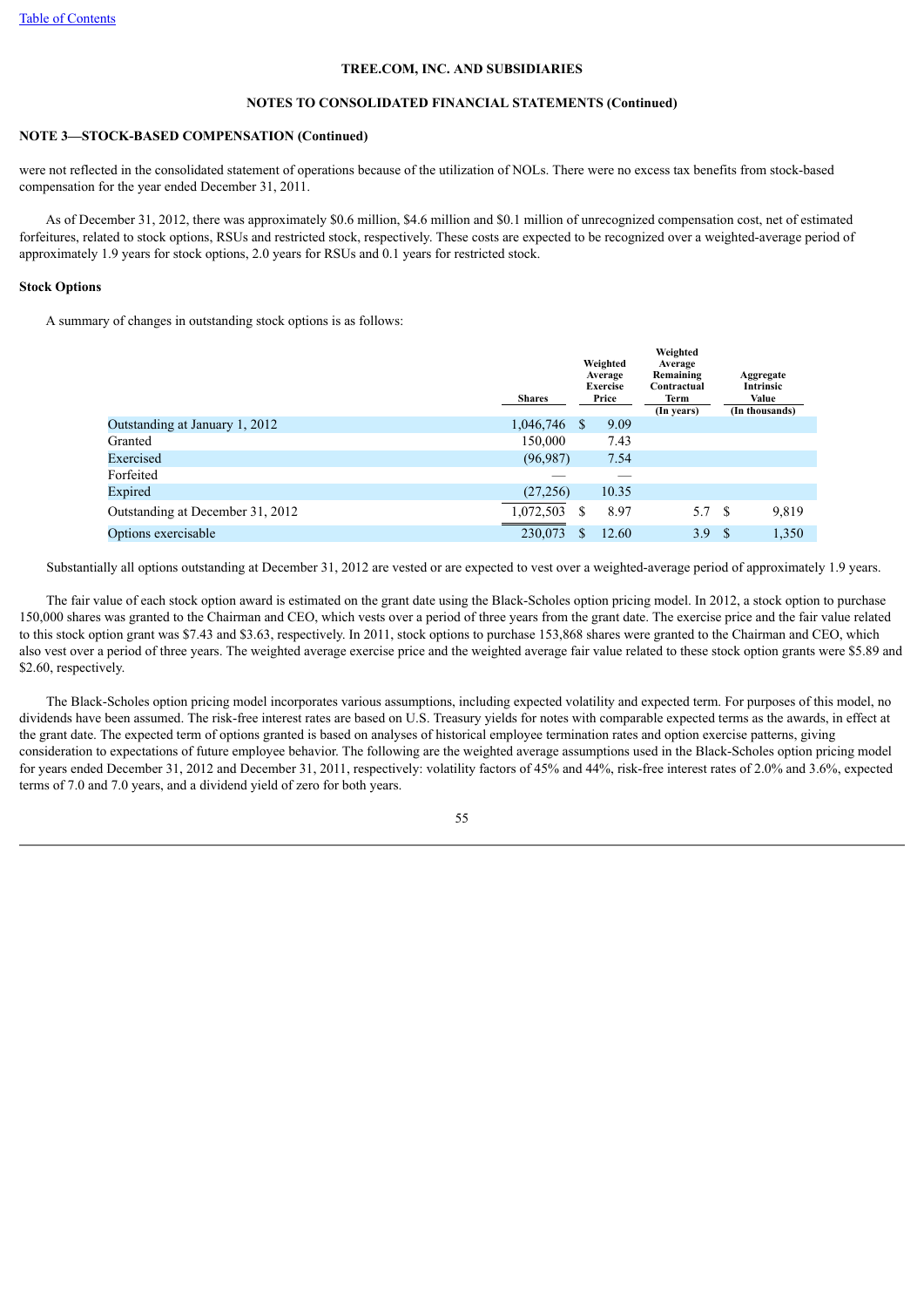### **NOTES TO CONSOLIDATED FINANCIAL STATEMENTS (Continued)**

## **NOTE 3—STOCK-BASED COMPENSATION (Continued)**

 In connection with the spin-off, our Chairman and CEO was awarded two grants of 589,950 stock options, each of which represented the right to acquire 2.5% of the fully diluted equity at exercise prices representing total equity values of the Company of \$100 million and \$300 million. These stock options all cliff vest at the end of five years. The weighted average exercise price and the weighted average fair value related to these stock option grants were \$16.95 and \$4.19, respectively. In 2009, we entered into an Option Cancellation Agreement with the Chairman and CEO, in which he surrendered for cancellation in its entirety one stock option award to purchase 589,850 shares of the Company's common stock at an exercise price of \$25.43 per share.

 The aggregate intrinsic value in the table above represents the total pre-tax intrinsic value (the difference between our closing stock price on the last trading day of 2012 and the exercise price, multiplied by the number of in-the-money options) that would have been received by the option holders had all option holders exercised their options on December 31, 2012. The intrinsic value changes based on the fair market value of our common stock. The total intrinsic value of stock options exercised during the years ended December 31, 2012 and 2011 was \$345,000 and \$17,000, respectively.

 Cash received from stock option exercises and the related actual tax benefit realized were \$731,000 and \$144,000 for the year ended December 31, 2012 and \$21,000 and \$7,000 for the year ended December 31, 2011.

The following table summarizes the information about stock options outstanding and exercisable as of December 31, 2012:

|                                 |                                            | <b>Options Outstanding</b>                                              | <b>Options Exercisable</b>                   |                                            |                                              |
|---------------------------------|--------------------------------------------|-------------------------------------------------------------------------|----------------------------------------------|--------------------------------------------|----------------------------------------------|
| <b>Range of Exercise Prices</b> | Outstanding at<br><b>December 31, 2012</b> | Weighted<br>Average<br>Remaining<br>Contractual<br><b>Life in Years</b> | Weighted<br>Average<br><b>Exercise Price</b> | <b>Exercisable at</b><br>December 31, 2012 | Weighted<br>Average<br><b>Exercise Price</b> |
| \$.01 to \$4.99                 | 4,228                                      | 0.81                                                                    | 3.27<br>S                                    | 4,228                                      | 3.27                                         |
| \$5.00 to \$7.45                | 306,685                                    | 8.65                                                                    | 6.65                                         | 54,105                                     | 5.92                                         |
| \$7.46 to \$9.99                | 619,045                                    | 5.01                                                                    | 8.44                                         | 29,195                                     | 7.60                                         |
| \$10,00 to \$14.99              | 15.087                                     | 1.72                                                                    | 12.40                                        | 15,087                                     | 12.40                                        |
| \$15.00 to \$19.99              | 80,795                                     | 2.42                                                                    | 15.02                                        | 80,795                                     | 15.02                                        |
| \$20,00 to \$24.99              | 46,663                                     | 2.43                                                                    | 20.19                                        | 46,663                                     | 20.19                                        |
|                                 | 1,072,503                                  | 5.68                                                                    | 8.97<br>-S                                   | 230,073                                    | 12.60                                        |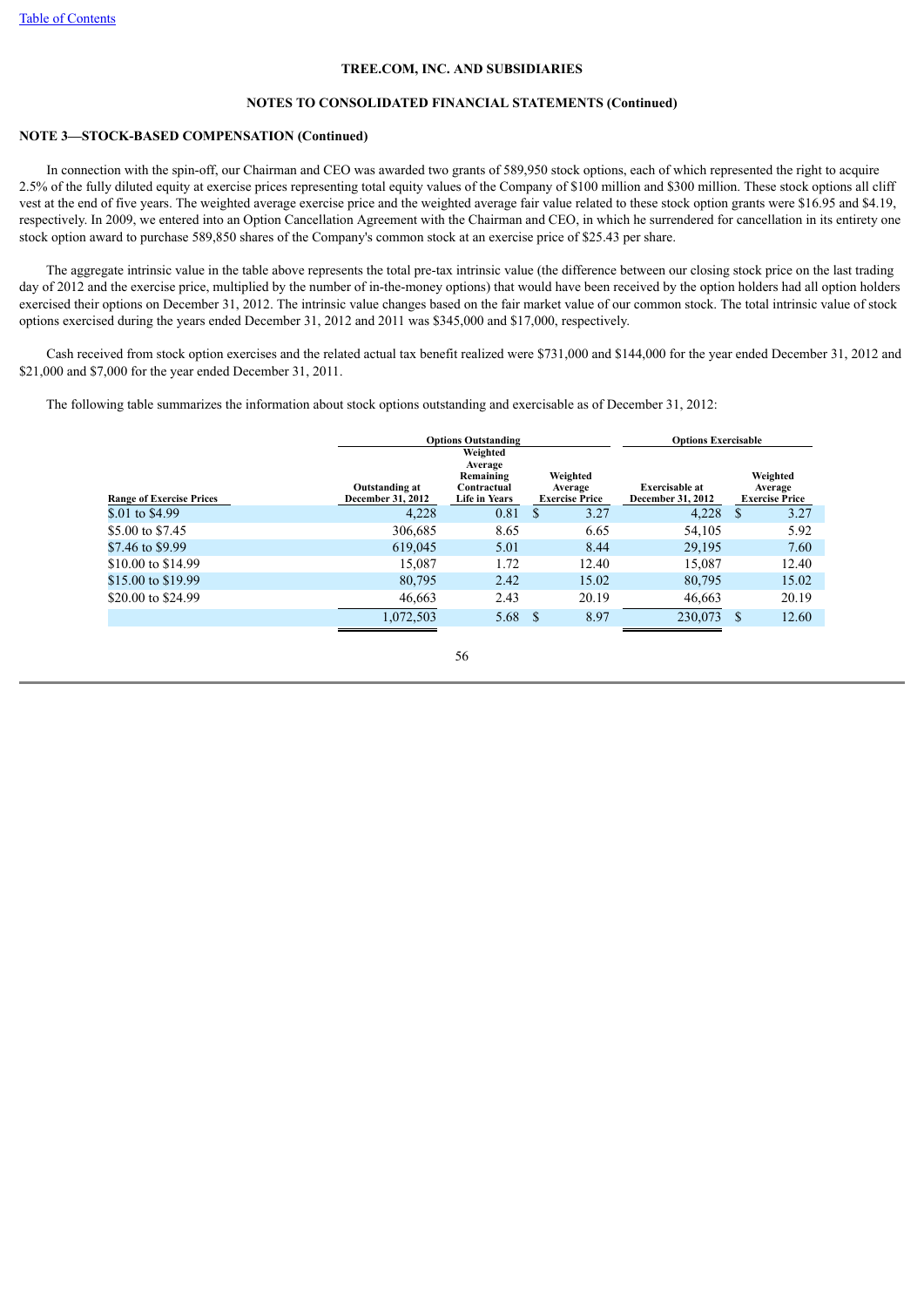## **NOTES TO CONSOLIDATED FINANCIAL STATEMENTS (Continued)**

## **NOTE 3—STOCK-BASED COMPENSATION (Continued)**

## **Restricted Stock Units and Restricted Stock**

Nonvested RSUs and restricted stock outstanding as of December 31, 2012 and changes during the year ended December 31, 2012 were as follows:

|                                | <b>RSUs</b>                |                                                    | <b>Restricted Stock</b>    |                                                    |
|--------------------------------|----------------------------|----------------------------------------------------|----------------------------|----------------------------------------------------|
|                                | Number of<br><b>Shares</b> | Weighted<br>Average<br>Grant<br>Date Fair<br>Value | Number of<br><b>Shares</b> | Weighted<br>Average<br>Grant<br>Date Fair<br>Value |
| Nonvested at January 1, 2012   | 933,051                    | 6.48<br>S                                          | 299,642                    | 6.70<br>S                                          |
| Granted                        | 364,868                    | 12.56                                              |                            |                                                    |
| <b>Vested</b>                  | (424, 530)                 | 7.07                                               | (112, 141)                 | 5.45                                               |
| Forfeited                      | (116, 278)                 | 6.75                                               |                            |                                                    |
| Nonvested at December 31, 2012 | 757,111                    | 9.09                                               | 187,501                    | 7.44<br>\$                                         |

 The weighted average grant date fair value of RSUs granted during the years ended December 31, 2012 and 2011 at market prices equal to Tree.com's common stock on the grant date was \$12.56 and \$6.17, respectively.

The total fair value of RSUs that vested during the years ended December 31, 2012 and 2011 was \$4.3 million and \$1.9 million, respectively.

 Our Chairman and CEO was granted 350,000 shares of restricted stock in 2009, which was treated as a modification of the cancelled stock option award of 589,850 shares discussed above. These shares of restricted stock had a weighted average grant date fair value of \$5.42. The incremental non-cash compensation expense for this modification is \$0.7 million, which is being recognized over the vesting period of four years. During the year ended December 31, 2010, our Chairman and CEO was granted 150,000 shares of restricted stock. These shares of restricted stock had a weighted average grant date fair value of \$8.27 and a total fair value of \$1.2 million. During the year ended December 31, 2011, our Chairman and CEO was granted 24,642 shares of restricted stock. The shares of restricted stock had a weighted average grant date fair value of \$5.55 and a total fair value of \$0.1 million. There were no restricted stock awards granted in 2012.

During February of 2013, 100,000 shares of restricted stock that were previously granted to our Chairman and CEO vested.

## **NOTE 4—GOODWILL AND INTANGIBLE ASSETS**

The balance of goodwill and intangible assets, net is as follows (in thousands):

|                                            | December 31, 2012 | <b>December 31, 2011</b> |        |  |
|--------------------------------------------|-------------------|--------------------------|--------|--|
| Goodwill                                   | 3.632             |                          | 3.632  |  |
| Intangible assets with indefinite lives    | 10.142            |                          | 10.142 |  |
| Intangible assets with definite lives, net | 689               |                          | 1.047  |  |
| Total intangible assets, net               | 10.831            |                          | 11.189 |  |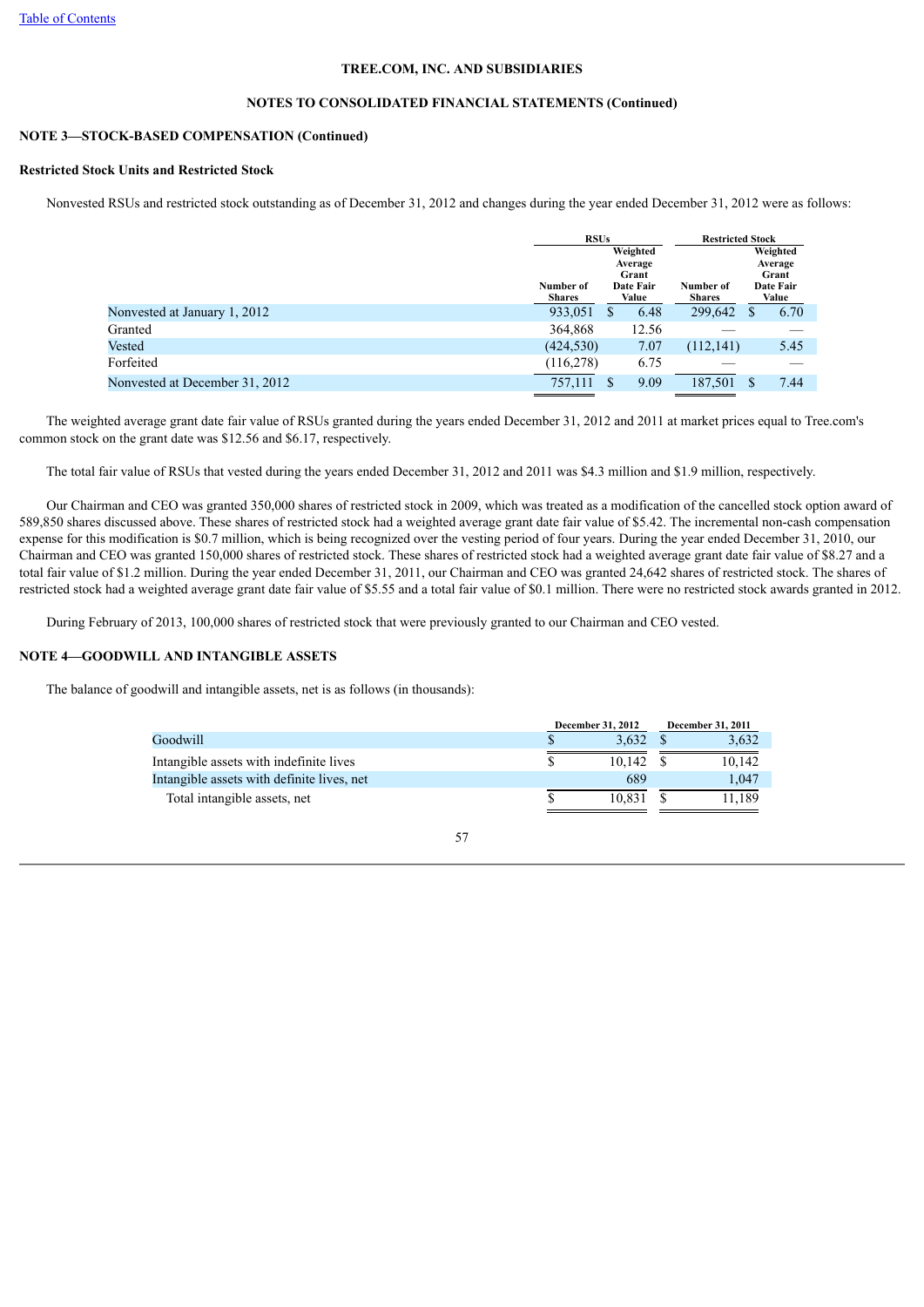## **NOTES TO CONSOLIDATED FINANCIAL STATEMENTS (Continued)**

## **NOTE 4—GOODWILL AND INTANGIBLE ASSETS (Continued)**

 Intangible assets with indefinite lives relate principally to our trademarks. At December 31, 2012, intangible assets with definite lives relate to the following (\$ in thousands):

|                     | Cost   | Accumulated<br><b>Amortization</b> | <b>Net</b> | <b>Weighted Average</b><br><b>Amortization Life</b><br>(Years) |
|---------------------|--------|------------------------------------|------------|----------------------------------------------------------------|
| Purchase agreements | 236    | (165)                              | 71         | 5.0                                                            |
| Technology          | 25,194 | (25, 158)                          | 36         | 3.0                                                            |
| Customer lists      | 6,682  | (6,106)                            | 576        | 4.2                                                            |
| Other               | 1,517  | (1,511)                            | O          | 2.5                                                            |
| Total               | 33,629 | \$<br>(32,940)                     | 689        |                                                                |

At December 31, 2011, intangible assets with definite lives relate to the following (\$ in thousands):

| <b>Amortization Life</b><br>(Years) |
|-------------------------------------|
| 5.0                                 |
| 3.0                                 |
| 4.2                                 |
| 2.5                                 |
|                                     |
|                                     |

 Amortization of intangible assets with definite lives is computed on a straight-line basis and, based on balances as of December 31, 2012, such amortization is estimated to be as follows (in thousands):

|                               | Amount |
|-------------------------------|--------|
| Year ending December 31, 2013 | 147    |
| Year ending December 31, 2014 | 86     |
| Year ending December 31, 2015 | 60     |
| Year ending December 31, 2016 | 60     |
| Year ending December 31, 2017 | 60     |
| Thereafter                    | 276    |
| Total                         | 689    |

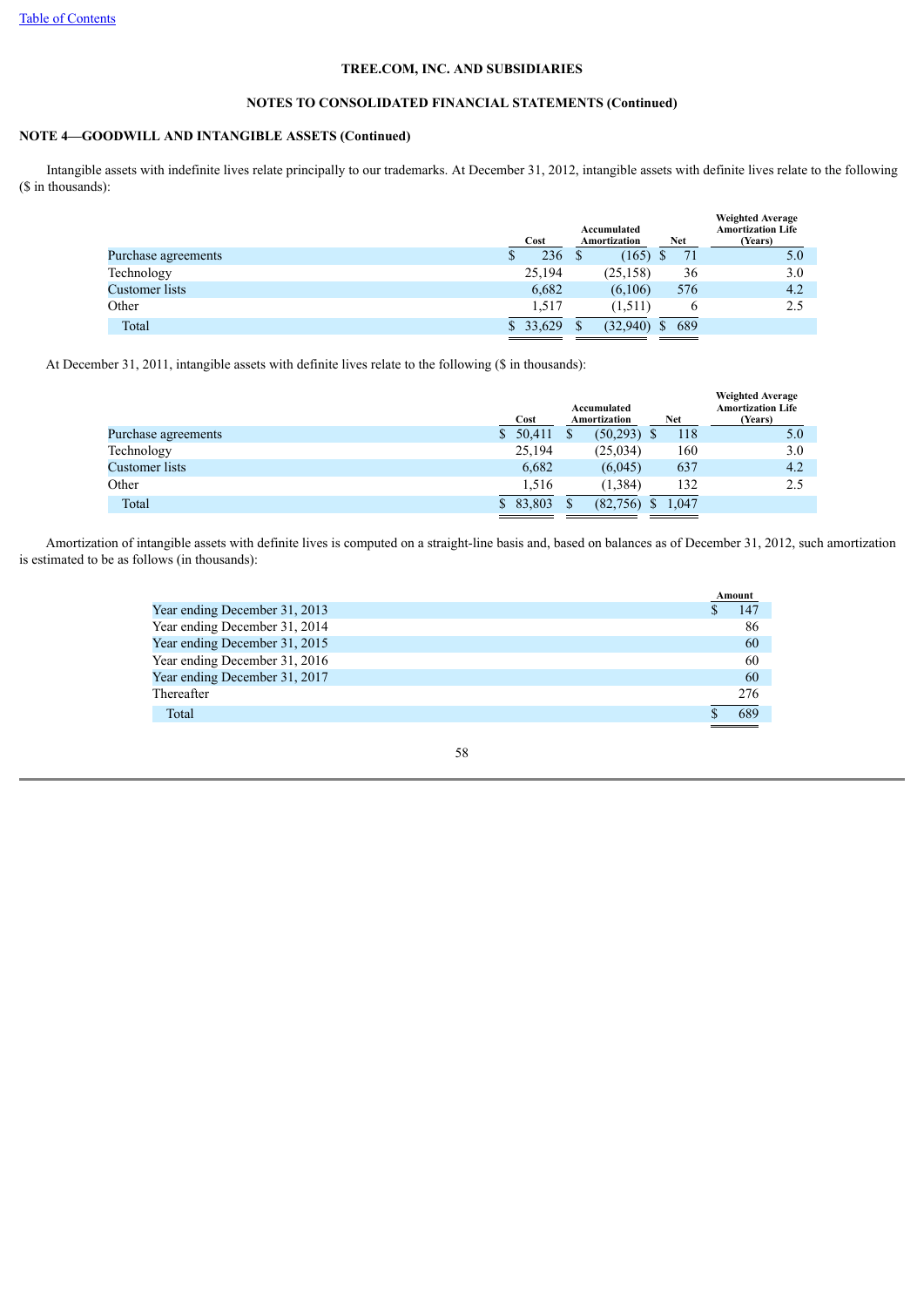## **NOTES TO CONSOLIDATED FINANCIAL STATEMENTS (Continued)**

## **NOTE 4—GOODWILL AND INTANGIBLE ASSETS (Continued)**

 The following table presents the balance of goodwill, including changes in the carrying amount of goodwill, for the years ended December 31, 2012 and 2011 (in thousands):

|                                        | <b>Total</b>  |
|----------------------------------------|---------------|
| <b>Balance as of January 1, 2011</b>   |               |
| Goodwill                               | \$<br>486,720 |
| Accumulated impairment losses          | (483,088)     |
|                                        | 3,632         |
| Goodwill acquired during the year      |               |
| Impairment losses                      |               |
| Other deductions                       |               |
| <b>Balance as of December 31, 2011</b> |               |
| Goodwill                               | 486,720       |
| Accumulated impairment losses          | (483,088)     |
|                                        | 3,632         |
| Goodwill acquired during the year      |               |
| <b>Impairment</b> losses               |               |
| Other deductions                       |               |
| <b>Balance as of December 31, 2012</b> |               |
| Goodwill                               | 486,720       |
| Accumulated impairment losses          | (483,088)     |
|                                        | S<br>3,632    |

We performed our annual impairment test as of October 1, 2012 but recorded no impairments for 2012.

 We performed an interim impairment test in the second quarter of 2011 and our annual test as of October 1, 2011 and recorded impairment charges related to trade names and trademarks of \$29.0 million and definite-lived intangible assets of \$0.3 million. These impairments resulted from a lower observed market value of our common stock at June 30, 2011 and lower anticipated revenues related to our trade names and trademarks as a result of the anticipated sale of substantially all of the operating assets of LendingTree Loans. No additional impairments were recorded as of October 1, 2011.

## **NOTE 5—PROPERTY AND EQUIPMENT**

The balance of property and equipment, net is as follows (in thousands):

|                                                 | December 31, 2012 |           |  | December 31, 2011 |
|-------------------------------------------------|-------------------|-----------|--|-------------------|
| Computer equipment and capitalized software     | S                 | 25,592 \$ |  | 24,940            |
| Leasehold improvements                          |                   | 2,055     |  | 2,042             |
| Furniture and other equipment                   |                   | 1,302     |  | 1,450             |
| Projects in progress                            |                   | 500       |  | 826               |
|                                                 |                   | 29,449    |  | 29,258            |
| Less: accumulated depreciation and amortization |                   | (23, 294) |  | (20, 883)         |
| Total property and equipment, net               |                   | 6,155     |  | 8,375             |
|                                                 |                   |           |  |                   |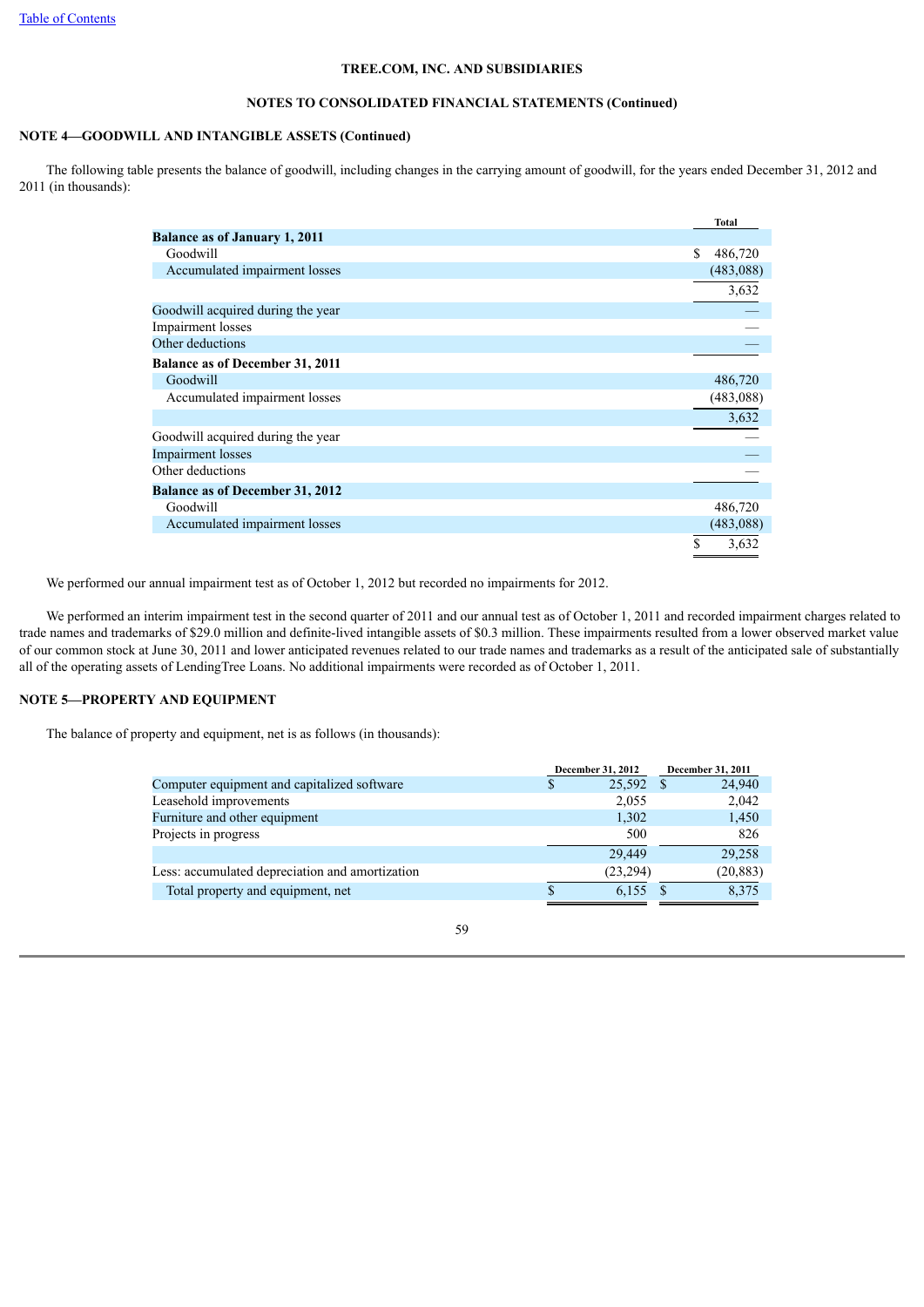## **NOTES TO CONSOLIDATED FINANCIAL STATEMENTS (Continued)**

## **NOTE 5—PROPERTY AND EQUIPMENT (Continued)**

 Unamortized capitalized software development costs were \$4.8 million and \$6.4 million at December 31, 2012 and 2011, respectively. Capitalized software development amortization expense was \$3.1 million and \$2.7 million for the years ended December 31, 2012 and 2011, respectively.

## **NOTE 6—ACCRUED EXPENSES AND OTHER CURRENT LIABILITIES**

Accrued expenses and other current liabilities consist of the following (in thousands):

|                                                      | December 31, 2012 | December 31, 2011 |
|------------------------------------------------------|-------------------|-------------------|
| Litigation accruals                                  | 535 \$<br>S       | 3,077             |
| Accrued advertising expense                          | 6,638             | 2,659             |
| Accrued compensation and benefits                    | 2,603             | 624               |
| Accrued professional fees                            | 1,399             | 635               |
| Accrued restructuring costs                          | 364               | 439               |
| Customer deposits and escrows                        | 2,101             | 2,211             |
| Deferred rent                                        | 217               | 186               |
| Other                                                | 6,103             | 6,881             |
| Total accrued expenses and other current liabilities | 19,960<br>\$      | 16.712            |

 The other category above reflects an estimated earnout payable related to an acquisition, franchise taxes, self-insured health claims and other miscellaneous accrued expenses.

 An additional \$0.5 million and \$0.9 million of accrued restructuring liability is classified in other long term liabilities at December 31, 2012 and December 31, 2011, respectively.

## **NOTE 7—DISCONTINUED OPERATIONS**

 On March 10, 2011, management made the decision and finalized a plan to close all of the field offices of the proprietary full-service real estate brokerage business known as RealEstate.com, REALTORS®. We exited all markets by March 31, 2011. In September 2011, we sold the remaining assets of RealEstate.com, which consisted primarily of internet domain names and trademarks. Accordingly, these real estate businesses are presented as discontinued operations in the accompanying consolidated balance sheets and consolidated statements of operations and cash flows for all periods presented. No significant future cash flows are anticipated from the disposition of this business.

 On May 12, 2011, we entered into an asset purchase agreement that provided for the sale of substantially all of the operating assets of our LendingTree Loans business to Discover. On February 7, 2012, we entered into an amendment to the asset purchase agreement. We completed the sale on June 6, 2012. Discover has participated as a network lender since closing of the transaction. We have evaluated the facts and circumstances of the transaction and the applicable accounting guidance for discontinued operations, and have concluded that the LendingTree Loans business should be reflected as discontinued operations in the accompanying consolidated balance sheets and consolidated statements of operations and cash flows for all periods presented. The continuing cash flows related to this transaction are not significant and, accordingly, are not deemed to be direct cash flows of the divested business.

We have agreed to indemnify Discover for a breach or inaccuracy of any representation, warranty or covenant made by us in the asset purchase agreement, for any liability of ours that was not assumed, for any claims by our stockholders against Discover and for our failure to comply with any applicable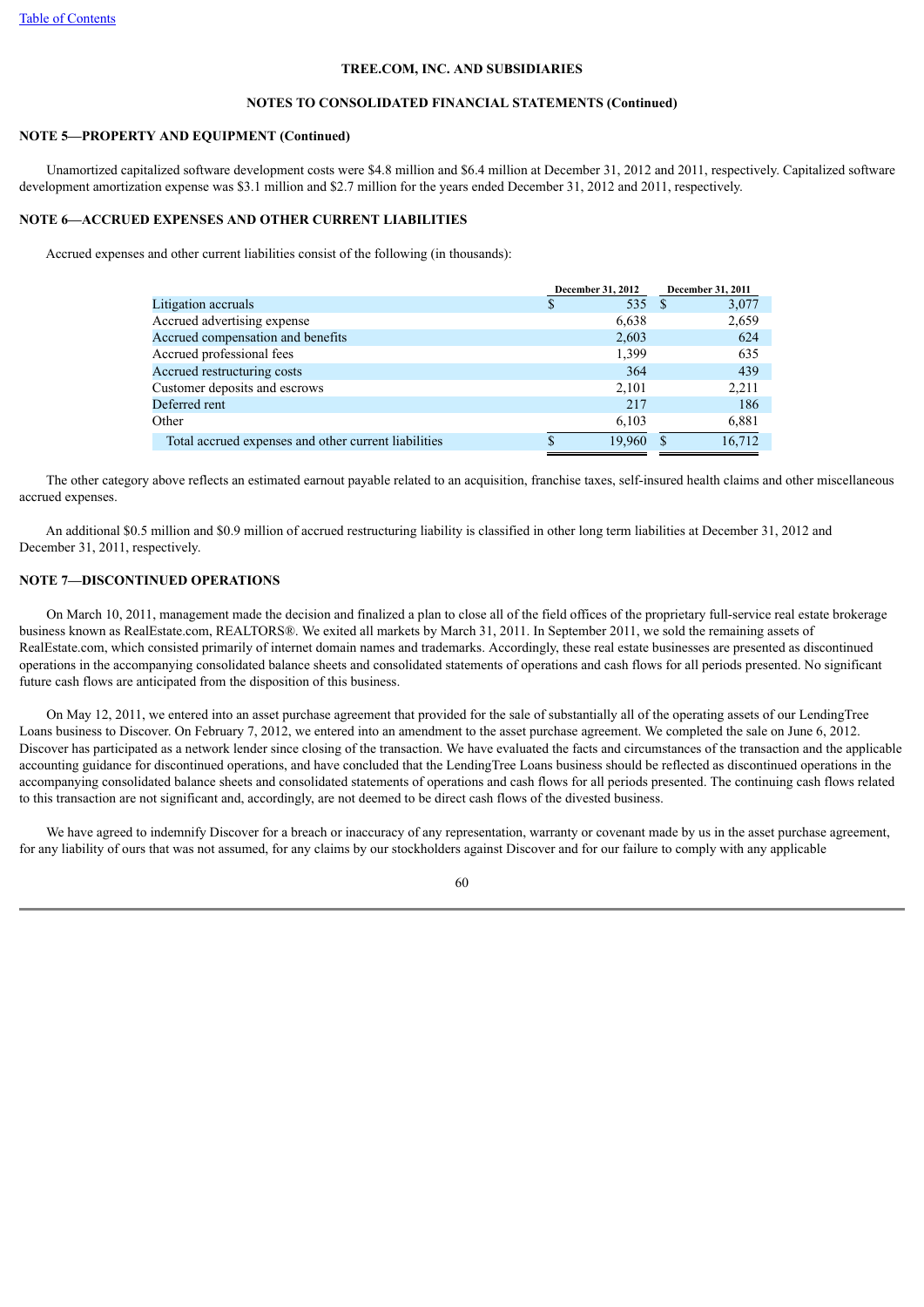## **NOTES TO CONSOLIDATED FINANCIAL STATEMENTS (Continued)**

## **NOTE 7—DISCONTINUED OPERATIONS (Continued)**

bulk sales law, subject to certain limitations. Discover has submitted a claim for indemnification relating to our sale prior to the closing of certain loans that were listed in the asset purchase agreement as to be conveyed to Discover at closing. We have evaluated this matter as a potential loss contingency, and have determined that it is probable that a loss could be incurred. We also evaluated a range of potential losses, and a reserve of \$1.6 million has been established for this matter, which is reflected as a reduction in gain from sale of discontinued operations and in current liabilities of discontinued operations.

 The revenue and net loss for the Real Estate businesses that are reported as discontinued operations for the years ended December 31, 2012 and 2011 were as follows (in thousands):

|                                                       | <b>Year Ended</b><br>December 31, |           |  |
|-------------------------------------------------------|-----------------------------------|-----------|--|
|                                                       | 2012                              | 2011      |  |
| Revenue                                               | 93                                | 3,857     |  |
| Loss before income taxes                              | (410)<br>S                        | (16, 804) |  |
| Income tax expense                                    |                                   |           |  |
| Gain from sale of discontinued operations, net of tax |                                   | 7,752     |  |
| Net loss                                              | (410)                             | (9.052)   |  |

Net loss for the year ended December 31, 2012 includes restructuring expense of \$0.2 million.

 Net loss for the year ended December 31, 2011 includes goodwill disposal charges totaling \$8.0 million, trademark impairment charges of \$4.1 million and restructuring expense totaling \$2.6 million.

 The revenue and net income (loss) for LendingTree Loans that are reported as discontinued operations for the years ended December 31, 2012 and 2011 were as follows (in thousands):

| <b>Year Ended</b><br>December 31. |                    |  |
|-----------------------------------|--------------------|--|
| 2012                              | 2011               |  |
| 86,740                            | 117,509<br>S       |  |
| 26,160                            | (741)              |  |
| (1,249)                           |                    |  |
| 24,373                            |                    |  |
| 49.284                            | (741)              |  |
|                                   | <sup>S</sup><br>S. |  |

 Net income for year ended December 31, 2012 includes intangible asset impairment charges of \$1.4 million and restructuring expense totaling \$0.1 million. Net loss for the year ended December 31, 2011 includes restructuring expense totaling \$4.0 million.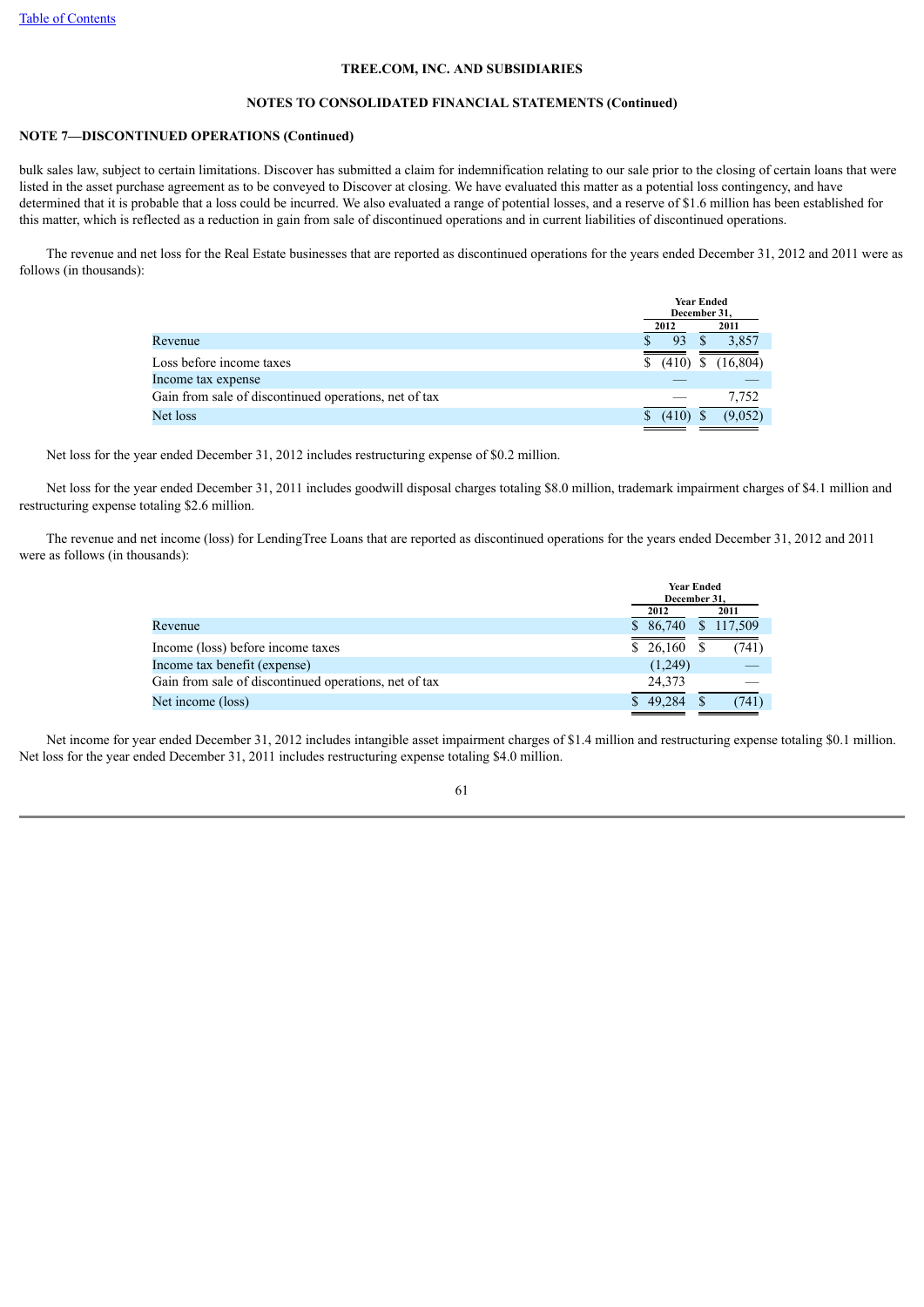## **NOTES TO CONSOLIDATED FINANCIAL STATEMENTS (Continued)**

## **NOTE 7—DISCONTINUED OPERATIONS (Continued)**

 The assets and liabilities of Real Estate that are reported as discontinued operations as of December 31, 2012 and December 31, 2011 were as follows (in thousands):

|                          | December 31,<br>2012 |       | December 31,<br>2011 |
|--------------------------|----------------------|-------|----------------------|
| Current assets           |                      |       |                      |
| Current liabilities      |                      | 206   | 702                  |
| Non-current liabilities  |                      |       | 54                   |
| Net assets (liabilities) |                      | (206) | (723)                |

 The assets and liabilities of LendingTree Loans that are reported as discontinued operations as of December 31, 2012 and December 31, 2011 were as follows (in thousands):

|                           |    | December 31.<br>2012 |               | December 31.<br>2011 |
|---------------------------|----|----------------------|---------------|----------------------|
| Loans held for sale       | \$ |                      | <sup>\$</sup> | 217,467              |
| Other current assets      |    | 407                  |               | 14,925               |
| Current assets            |    | 407                  |               | 232,392              |
| Property and equipment    |    |                      |               | 4,181                |
| Goodwill                  |    |                      |               | 5,579                |
| Other non-current assets  |    | 129                  |               | 1,187                |
| Non-current assets        |    | 129                  |               | 10,947               |
| Warehouse lines of credit |    |                      |               | 197,659              |
| Other current liabilities |    | 30,811               |               | 51,669               |
| Current liabilities       |    | 30,811               |               | 249,328              |
| Non-current liabilities   |    | 253                  |               | 978                  |
| Net assets (liabilities)  | S  | (30, 528)            |               | (6,967)              |

## **Significant Assets and Liabilities of LendingTree Loans**

 Upon closing of the sale of substantially all of the operating assets of our LendingTree Loans business on June 6, 2012, LendingTree Loans ceased to originate consumer loans. The remaining operations are being wound down. These wind-down activities have included, among other things, selling the balance of loans held for sale to investors, which is substantially complete, paying off and then terminating the warehouse lines of credit, which occurred on July 21, 2012, and settling derivative obligations. Liability for losses on previously sold loans will remain with LendingTree Loans. Below is a discussion of these significant items.

## *Loans Held for Sale*

 LendingTree Loans originated all of its residential real estate loans with the intent to sell them in the secondary market. Loans held for sale consisted primarily of residential first mortgage loans that were secured by residential real estate throughout the United States.

 Loans held for sale were recorded at fair value, with the exception of any loans that had been repurchased from investors or loans originated prior to January 1, 2008 on which we did not elect the fair value option. The fair value of loans held for sale was determined using current secondary market prices for loans with similar coupons, maturities and credit quality.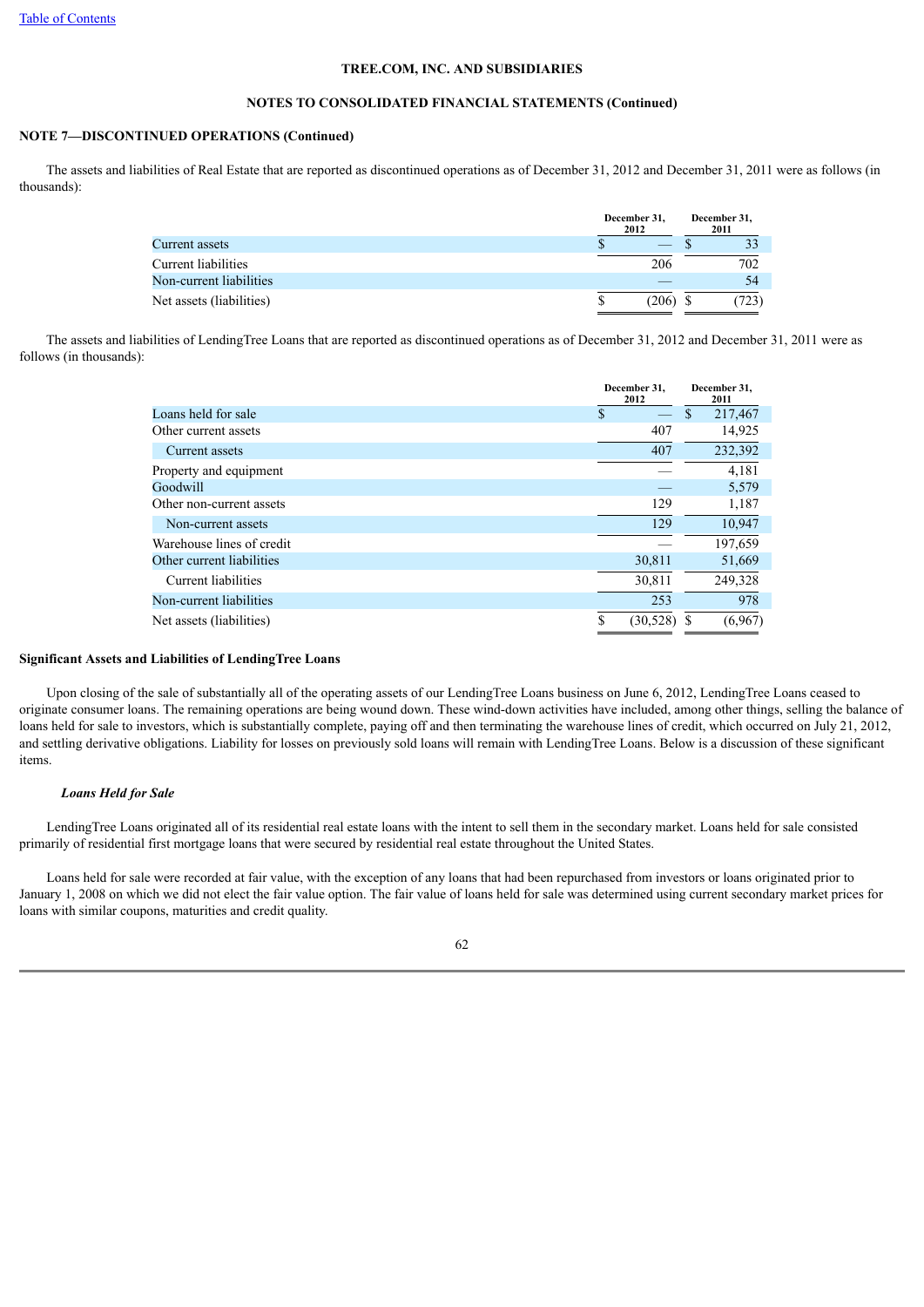#### **NOTES TO CONSOLIDATED FINANCIAL STATEMENTS (Continued)**

## **NOTE 7—DISCONTINUED OPERATIONS (Continued)**

 Interest on mortgage loans held for sale was recognized as earned and was only accrued if deemed collectible. Interest was generally deemed uncollectible when a loan became three months or more delinquent or when a loan had a defect affecting its salability. Delinquency was calculated based on the contractual due date of the loan. Loans were written off when deemed uncollectible.

The following table represents the loans held for sale by type of loan as of December 31, 2011 (\$ amounts in thousands):

|               | December 31,<br>2011 |               |
|---------------|----------------------|---------------|
|               | Amount               | $\frac{9}{6}$ |
| Conforming    | \$\$171,375          | 79%           |
| FHA and Alt-A | 40,433               | 18%           |
| Jumbo         | 5,659                | 3%            |
| <b>Total</b>  | \$217,467            | 100%          |

 The following presents the difference between the aggregate principal balance of loans on nonaccrual status for which the fair value option has been elected and for loans measured at lower of cost or market valuation as of December 31, 2012 and December 31, 2011 (in thousands):

|                                                              | As of December 31, 2012 |                                                             |  |                                                        |  |                                     |
|--------------------------------------------------------------|-------------------------|-------------------------------------------------------------|--|--------------------------------------------------------|--|-------------------------------------|
|                                                              |                         | Loans on<br>Nonaccrual-<br>Measured at<br><b>Fair Value</b> |  | Loans on<br>Nonaccrual-<br>Measured at<br><b>LOCOM</b> |  | <b>Total Loans on</b><br>Nonaccrual |
| Aggregate unpaid principal balance                           |                         | 412                                                         |  |                                                        |  | 412                                 |
| Difference between fair value and aggregate unpaid principal |                         |                                                             |  |                                                        |  |                                     |
| balance                                                      |                         | (412)                                                       |  |                                                        |  | (412)                               |
| Loans on nonaccrual                                          |                         |                                                             |  |                                                        |  |                                     |

|                                                              | As of December 31, 2011 |                                                                                                                              |  |  |  |                                     |
|--------------------------------------------------------------|-------------------------|------------------------------------------------------------------------------------------------------------------------------|--|--|--|-------------------------------------|
|                                                              |                         | Loans on<br>Loans on<br>Nonaccrual—<br>Nonaccrual-<br><b>Measured at</b><br>Measured at<br><b>Fair Value</b><br><b>LOCOM</b> |  |  |  | <b>Total Loans on</b><br>Nonaccrual |
| Aggregate unpaid principal balance                           |                         | 539                                                                                                                          |  |  |  | 539                                 |
| Difference between fair value and aggregate unpaid principal |                         |                                                                                                                              |  |  |  |                                     |
| balance                                                      |                         | (244)                                                                                                                        |  |  |  | (244)                               |
| Loans on nonaccrual                                          |                         | 295                                                                                                                          |  |  |  | 295                                 |

 During the year ended December 31, 2012, LendingTree Loans repurchased two loans with a total unpaid principal balance of \$0.7 million. During the year ended December 31, 2011, LendingTree Loans did not repurchase any loans, but sold fifteen loans on nonaccrual status for \$1.2 million, which approximated the net book value.

## *Fair Value Measurements*

 A financial instrument's categorization within the fair value hierarchy is based upon the lowest level of input that is significant to the fair value measurement. Transfers in and out of Level 1, 2 or 3 are recorded at fair value at the beginning of the reporting period.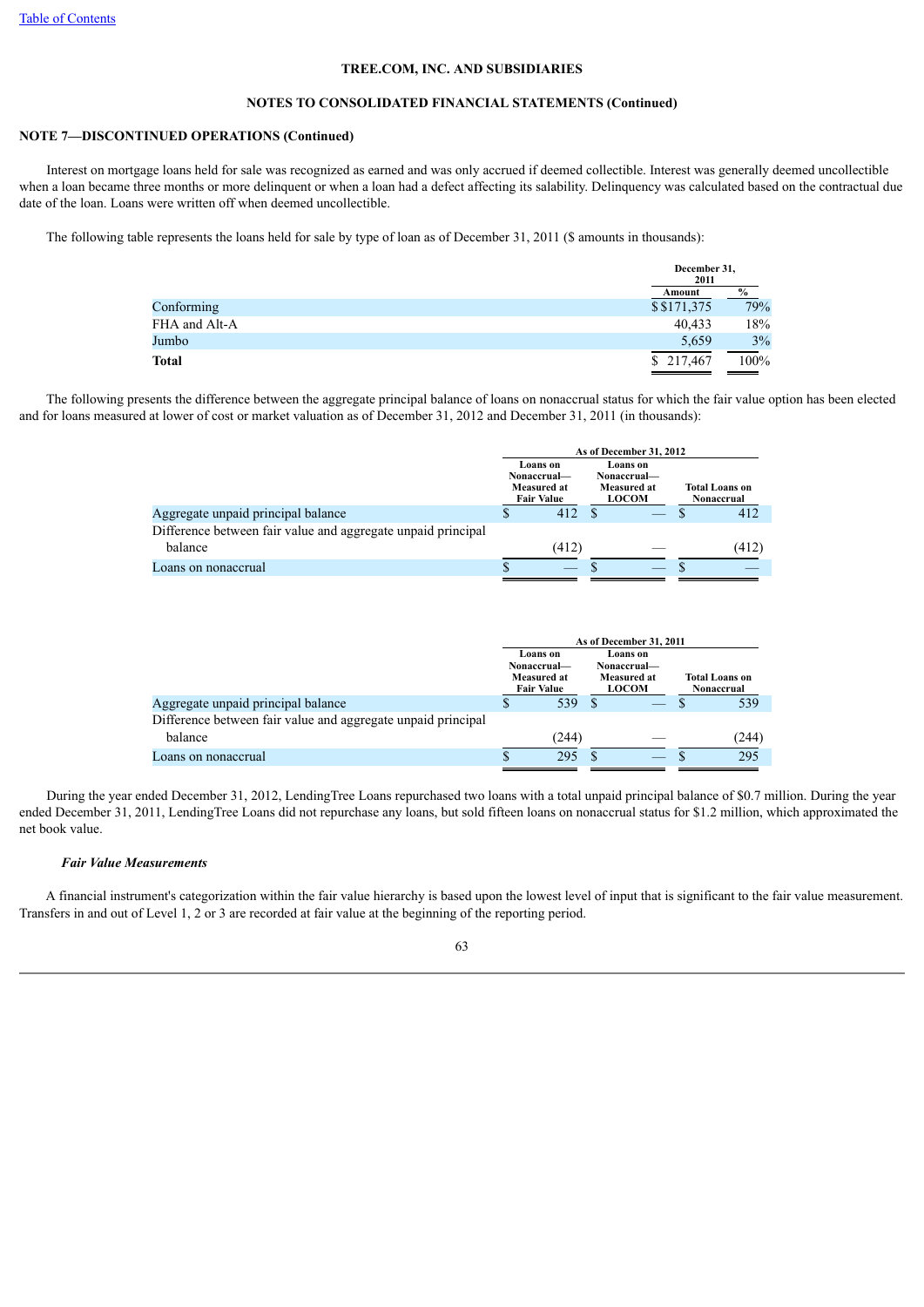### **NOTES TO CONSOLIDATED FINANCIAL STATEMENTS (Continued)**

## **NOTE 7—DISCONTINUED OPERATIONS (Continued)**

 Following is a description of valuation methodologies used for instruments measured at fair value, as well as the general classification of such instruments pursuant to the fair value hierarchy.

 LendingTree Loans entered into commitments with consumers to originate loans at specified interest rates (interest rate lock commitments—"IRLCs"). We reported IRLCs as derivative instruments at fair value, with changes in fair value being recorded in discontinued operations. IRLCs for loans to be sold to investors using a mandatory or assignment of trade ("AOT") method were hedged using "to be announced mortgage-backed securities" ("TBA MBS") and were valued using quantitative risk models. The IRLCs derive their base value from an underlying loan type with similar characteristics using the TBA MBS market, which is actively quoted and easily validated through external sources. The most significant data inputs used in this valuation included, but were not limited to, loan type, underlying loan amount, note rate, loan program and expected sale date of the loan. IRLCs for loans sold to investors on a best-efforts basis were hedged using best-efforts forward delivery commitments and were valued on an individual loan basis using a proprietary database program prior to January 1, 2012. These valuations were based on investor pricing tables stratified by product, note rate and term. The valuations were adjusted at the loan level to consider the servicing-release premium and loan pricing adjustments specific to each loan. Effective January 1, 2012, LendingTree Loans began valuing IRLCs for loans sold to investors on a best-efforts basis using quantitative risk models on a loan level basis. The decision to modify the valuation calculation for IRLCs for loans sold on a best-efforts basis evolved from a desire to achieve principally two goals: 1) to include this portion of the IRLCs into the main operating system we used for fair value (known as QRM), allowing us to improve our estimate of loan funding probability and 2) to include elements of the all-in fair value that we could not previously calculate in the previous models. The most significant data inputs used in the valuation of these IRLCs included, but were not limited to, investor pricing tables stratified by product, note rate and term, adjusted for current market conditions. These valuations were adjusted at the loan level to consider the servicing-release premium and loan pricing adjustments specific to each loan. LendingTree Loans applied an anticipated loan funding probability based on its own experience to value IRLCs, which resulted in the classification of these derivatives as Level 3. The value of the underlying loans and the anticipated loan funding probability were the most significant assumptions affecting the valuation of IRLCs. A significant change in the unobservable inputs could have resulted in a significant change in the ending fair value measurement. At December 31, 2012, there were no IRLCs outstanding. At December 31 2011, there were \$363.8 million of IRLCs notional value outstanding.

 Loans held for sale measured at fair value and sold to investors using a mandatory or AOT method were also hedged using TBA MBS and valued using quantitative risk models. The valuation was based on the loan amount, note rate, loan program and expected sale date of the loan. Loans held for sale measured at fair value and sold to investors on a best-efforts basis were hedged using best-efforts forward delivery commitments and were valued using a proprietary database program prior to January 1, 2012. The best-efforts valuations prior to that date were based on daily investor pricing tables stratified by product, note rate and term. These valuations were adjusted at the loan level to consider the servicing-release premium and loan pricing adjustments specific to each loan. Effective January 1, 2012, LendingTree Loans began valuing the loans held for sale and sold to investors on a best-efforts basis using quantitative risk models. The most significant data inputs used in the valuation of these loans included investor pricing tables stratified by product, note rate and term, adjusted for current market conditions. Loans held for sale, excluding impaired loans, were classified as Level 2. Loans held for sale measured at fair value that become impaired were transferred from Level 2 to Level 3, as the estimate of fair value was based on LendingTree Loans' experience considering lien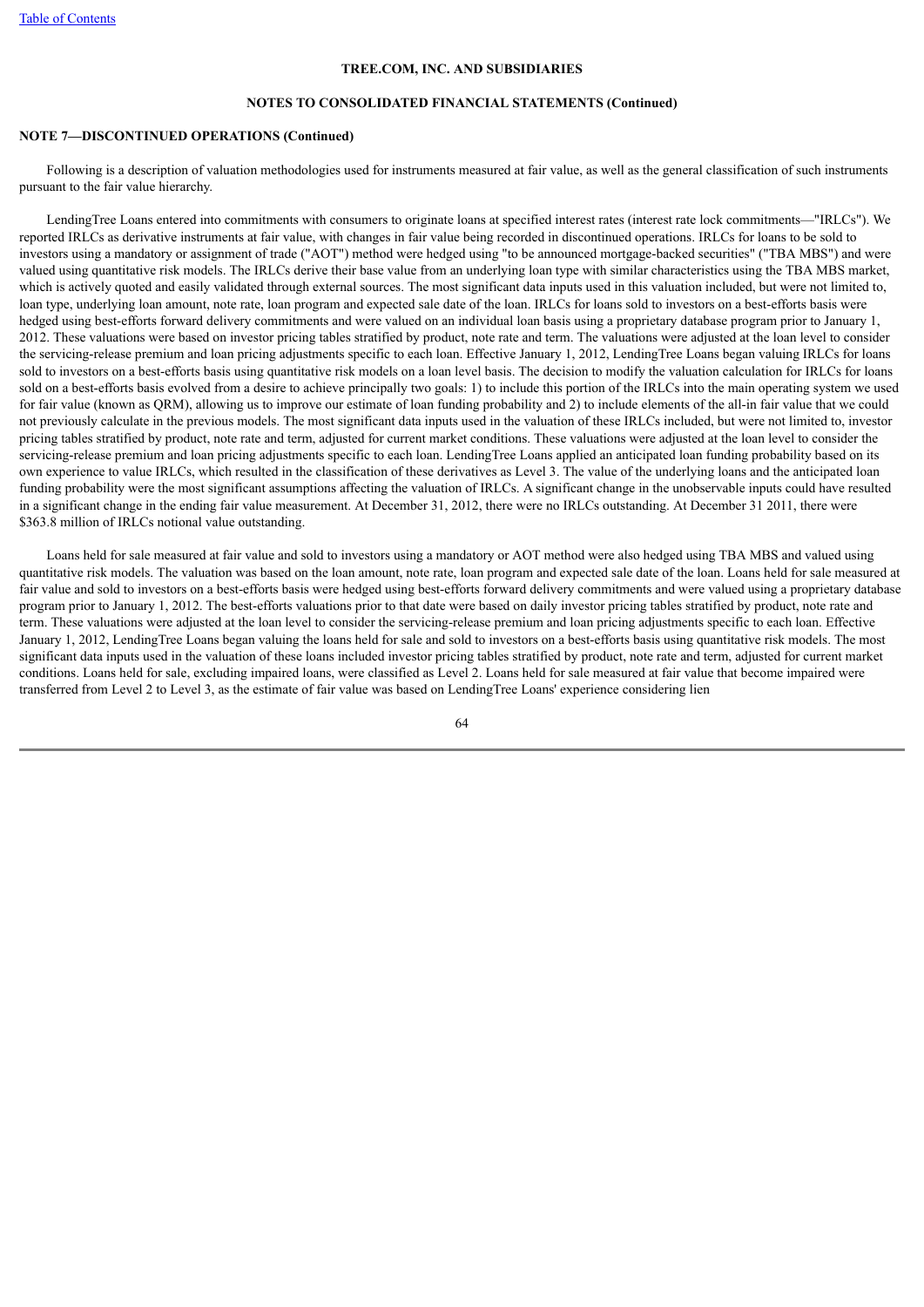## **NOTES TO CONSOLIDATED FINANCIAL STATEMENTS (Continued)**

## **NOTE 7—DISCONTINUED OPERATIONS (Continued)**

position and current status of the loan. A significant change in the unobservable inputs could have resulted in a significant change in the ending fair value measurement. LendingTree Loans recognized interest income separately from other changes in fair value.

 Under LendingTree Loans' risk management policy, LendingTree Loans economically hedged the changes in fair value of IRLCs and loans held for sale caused by changes in interest rates by using TBA MBS and entering into best-efforts forward delivery commitments. These hedging instruments were recorded at fair value with changes in fair value recorded in current earnings as a component of revenue from the origination and sale of loans. TBA MBS used to hedge both IRLCs and loans were valued using quantitative risk models based primarily on inputs related to characteristics of the MBS stratified by product, coupon and settlement date. These derivatives were classified as Level 2. Prior to January 1, 2012, best-efforts forward delivery commitments were valued using a proprietary database program using investor pricing tables considering the current base loan price. Effective January 1, 2012, best-efforts forward delivery commitments were valued using quantitative risk models based on investor pricing tables stratified by product, note rate and term, adjusted for current market conditions. An anticipated loan funding probability was applied to value best-efforts commitments hedging IRLCs, which resulted in the classification of these contracts as Level 3. The current base loan price and the anticipated loan funding probability were the most significant assumptions affecting the value of the best-efforts commitments. A significant change in the unobservable inputs could have resulted in a significant change in the ending fair value measurement. The best-efforts forward delivery commitments hedging loans held for sale were classified as Level 2, so such contracts were transferred from Level 3 to Level 2 at the time the underlying loan was originated. For the purposes of the tables below, we refer to TBA MBS and best-efforts forward delivery commitments collectively as "Forward Delivery Contracts".

#### **Assets and liabilities measured at fair value on a recurring basis**

The following presents our assets and liabilities that are measured at fair value on a recurring basis at December 31, 2011 (in thousands):

| As of December 31, 2011<br><b>Recurring Fair Value Measurements Using</b> |    |                                                                                                                  |                                                                  |                                                    |   |                                                |
|---------------------------------------------------------------------------|----|------------------------------------------------------------------------------------------------------------------|------------------------------------------------------------------|----------------------------------------------------|---|------------------------------------------------|
|                                                                           |    | <b>Ouoted Market</b><br><b>Prices in Active</b><br><b>Markets</b> for<br>Identical<br><b>Assets</b><br>(Level 1) | Significant<br>Other<br><b>Observable</b><br>Inputs<br>(Level 2) | Significant<br>Unobservable<br>Inputs<br>(Level 3) |   | <b>Total Fair Value</b><br><b>Measurements</b> |
| Loans held for sale                                                       | S  | $\hspace{0.05cm}$                                                                                                | 217,172<br><sup>S</sup>                                          | 295<br>- \$                                        | S | 217,467                                        |
| Interest rate lock commitments ("IRLCs")                                  |    |                                                                                                                  |                                                                  | 9,122                                              |   | 9,122                                          |
| Forward delivery contracts                                                |    |                                                                                                                  | (4,107)                                                          | 19                                                 |   | (4,088)                                        |
| Total                                                                     |    | $\overline{\phantom{m}}$                                                                                         | 213,065<br>S.                                                    | 9,436                                              | S | 222,501                                        |
|                                                                           | 65 |                                                                                                                  |                                                                  |                                                    |   |                                                |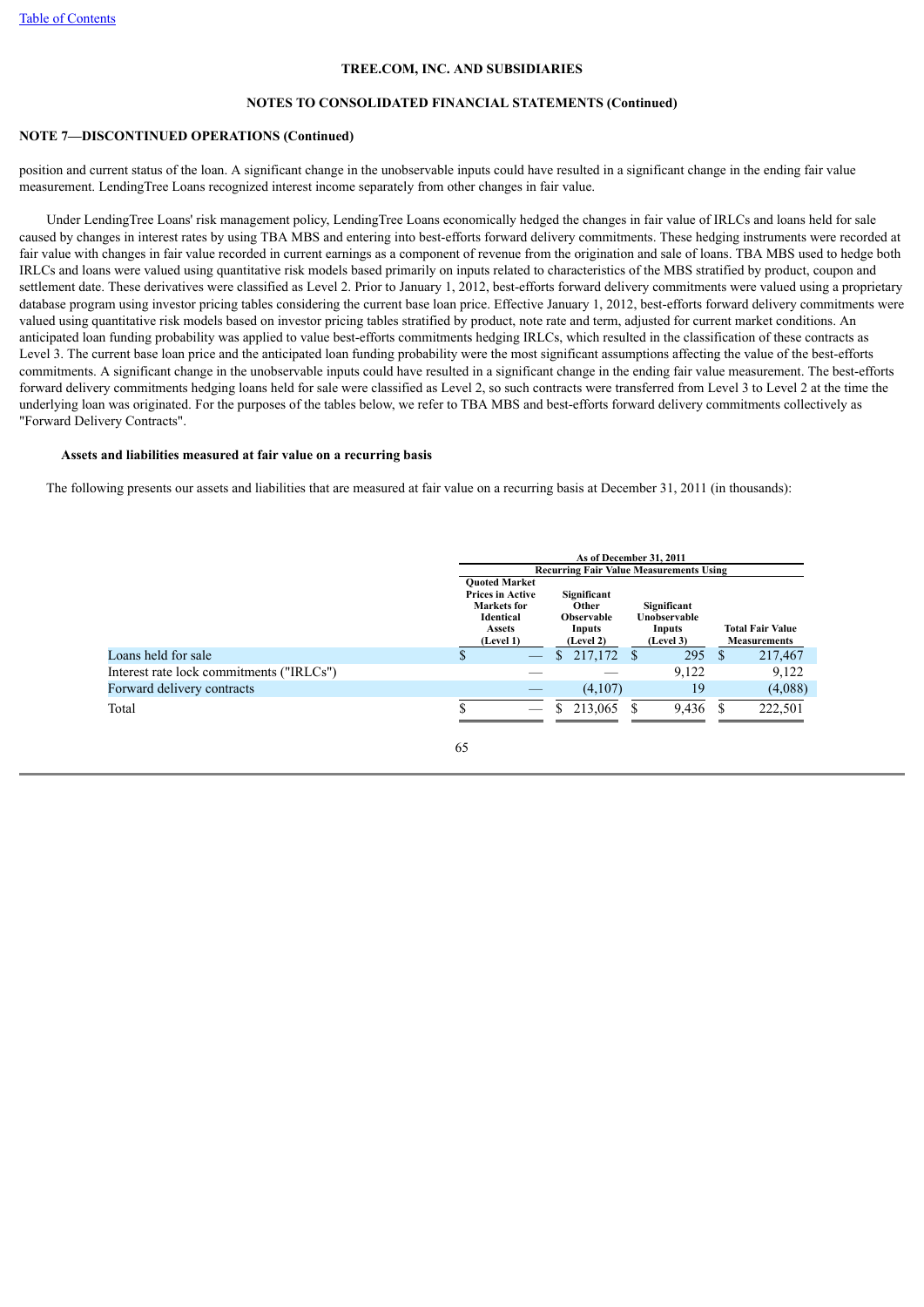# **NOTES TO CONSOLIDATED FINANCIAL STATEMENTS (Continued)**

## **NOTE 7—DISCONTINUED OPERATIONS (Continued)**

 The following presents the changes in our assets and liabilities that are measured at fair value on a recurring basis using significant unobservable inputs (Level 3) for the years ended December 31, 2012 and 2011 (in thousands):

|                                                                            |                                                 | December 31, 2012                    |                               |
|----------------------------------------------------------------------------|-------------------------------------------------|--------------------------------------|-------------------------------|
|                                                                            | <b>Interest Rate Lock</b><br><b>Commitments</b> | <b>Forward Delivery</b><br>Contracts | <b>Loans Held</b><br>for Sale |
| Balance at January 1, 2012                                                 | 9,122                                           | 19<br>$\mathbf{\hat{s}}$             | 295<br>\$                     |
| Transfers into Level 3                                                     |                                                 |                                      | 564                           |
| Transfers out of Level 3                                                   |                                                 | (845)                                |                               |
| Total net gains (losses) included in earnings (realized<br>and unrealized) | 73.378                                          | 846                                  | (147)                         |
| Purchases, sales, and settlements                                          |                                                 |                                      |                               |
| Purchases                                                                  |                                                 |                                      |                               |
| <b>Sales</b>                                                               | (5,640)                                         | (20)                                 | (491)                         |
| <b>Settlements</b>                                                         | (3,401)                                         |                                      | (221)                         |
| Transfers of IRLCs to closed loans                                         | (73, 459)                                       |                                      |                               |
| Balance at December 31, 2012                                               |                                                 |                                      |                               |

|                                                         |                                                 |            | December 31, 2011                    |       |    |                               |
|---------------------------------------------------------|-------------------------------------------------|------------|--------------------------------------|-------|----|-------------------------------|
|                                                         | <b>Interest Rate Lock</b><br><b>Commitments</b> |            | <b>Forward Delivery</b><br>Contracts |       |    | <b>Loans Held</b><br>for Sale |
| Balance at January 1, 2011                              | \$.                                             | 5,986      | $\mathcal{S}$                        | 3     | \$ | 884                           |
| Transfers into Level 3                                  |                                                 |            |                                      |       |    | 859                           |
| Transfers out of Level 3                                |                                                 |            |                                      | (285) |    |                               |
| Total net gains (losses) included in earnings (realized |                                                 |            |                                      |       |    |                               |
| and unrealized)                                         |                                                 | 114.889    |                                      | 359   |    | (87)                          |
| Purchases, sales, and settlements                       |                                                 |            |                                      |       |    |                               |
| Purchases $(a)$                                         |                                                 | 970        |                                      | (58)  |    |                               |
| <b>Sales</b>                                            |                                                 |            |                                      |       |    | (1,041)                       |
| <b>Settlements</b>                                      |                                                 | (11, 977)  |                                      |       |    | (320)                         |
| Transfers of IRLCs to closed loans                      |                                                 | (100, 746) |                                      |       |    |                               |
| Balance at December 31, 2011                            |                                                 | 9,122      |                                      | 19    | S  | 295                           |

(a) Purchased in conjunction with the acquisition of certain assets of SurePoint.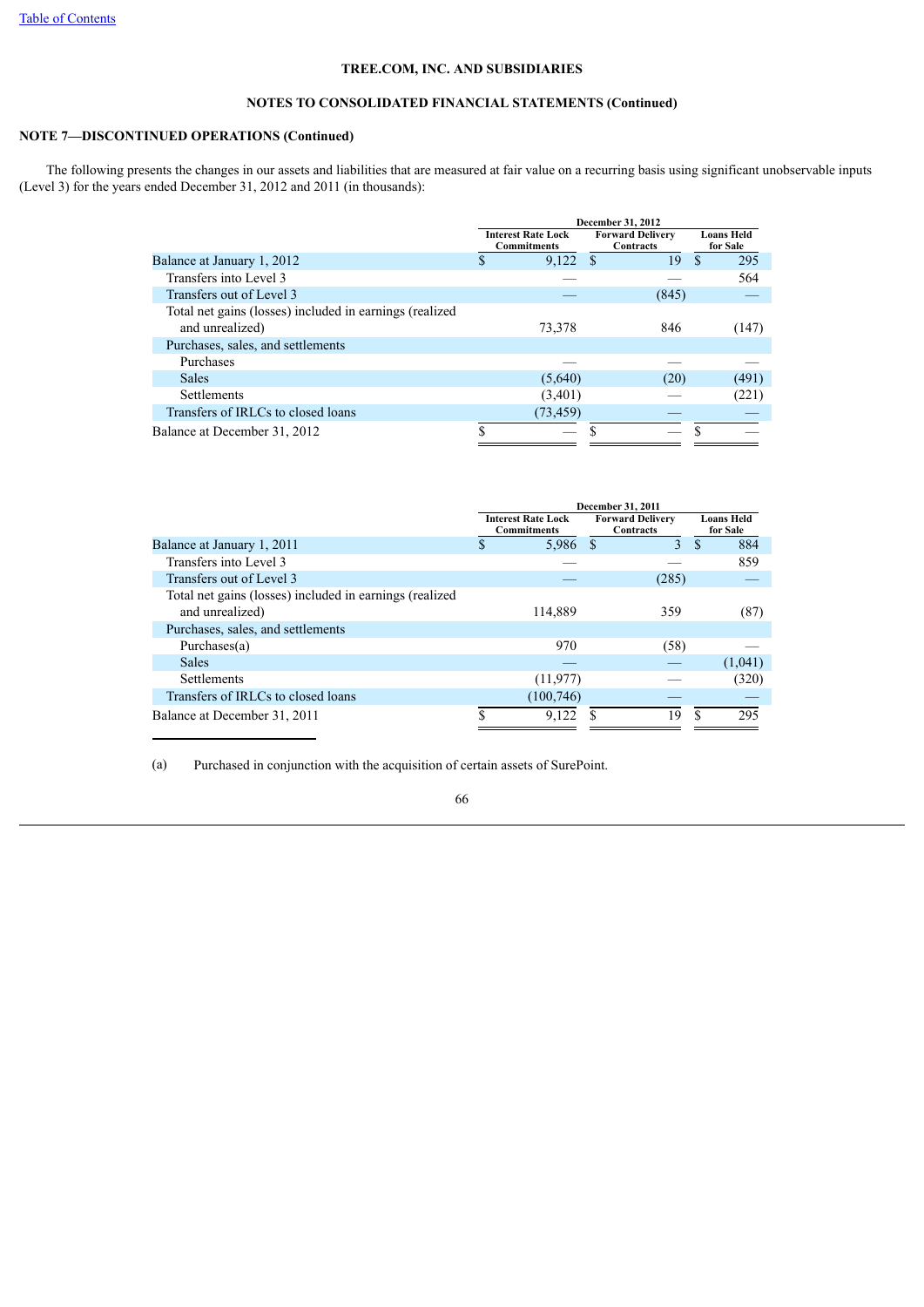## **NOTES TO CONSOLIDATED FINANCIAL STATEMENTS (Continued)**

# **NOTE 7—DISCONTINUED OPERATIONS (Continued)**

 The following presents the gains (losses) included in earnings for the years ended December 31, 2012 and 2011 relating to our assets and liabilities that are measured at fair value on a recurring basis using significant unobservable inputs (Level 3) (in thousands):

|                                                                                                                                  | Year Ended December 31, 2012 |                                             |  |                                         | Year Ended December 31, 2011 |  |                                             |  |                                         |  |                           |
|----------------------------------------------------------------------------------------------------------------------------------|------------------------------|---------------------------------------------|--|-----------------------------------------|------------------------------|--|---------------------------------------------|--|-----------------------------------------|--|---------------------------|
|                                                                                                                                  |                              | <b>Interest Rate</b><br>Lock<br>Commitments |  | Forward<br><b>Delivery</b><br>Contracts | Loans<br>Held<br>for Sale    |  | <b>Interest Rate</b><br>Lock<br>Commitments |  | Forward<br><b>Delivery</b><br>Contracts |  | Loans<br>Held<br>for Sale |
| Total net gains (losses) included in earnings,<br>which are included in discontinued operations                                  |                              | 73.378                                      |  | 846                                     | $(147)$ S                    |  | 114.889                                     |  | 359                                     |  | (87)                      |
| Change in unrealized gains (losses) relating to<br>assets and liabilities still held at<br>December 31, 2012 and 2011, which are |                              |                                             |  |                                         |                              |  |                                             |  |                                         |  |                           |
| included in discontinued operations                                                                                              |                              |                                             |  |                                         | $(412)$ S                    |  | 9.122                                       |  | 19.                                     |  | (38)                      |

The following table summarizes our derivative instruments not designated as hedging instruments as of December 31, 2011 (in thousands):

|                                       | December 31, 2011                              |                   |
|---------------------------------------|------------------------------------------------|-------------------|
|                                       | <b>Balance Sheet</b>                           |                   |
|                                       | Location                                       | <b>Fair Value</b> |
| Interest Rate Lock Commitments        | Current assets of discontinued operations      | 9,282             |
| Forward Delivery Contracts            | Current assets of discontinued operations      | 480               |
| <b>Interest Rate Lock Commitments</b> | Current liabilities of discontinued operations | (160)             |
| Forward Delivery Contracts            | Current liabilities of discontinued operations | (4,568)           |
| <b>Total Derivatives</b>              |                                                | 5.034             |

 The gain (loss) recognized in the consolidated statements of operations for derivatives for the periods ended December 31, 2012 and 2011 was as follows (in thousands):

|                                   | Location of Gain (Loss) Recognized in Income on Derivative | <b>Year Ended</b><br>December 31.<br>2012 | <b>Year Ended</b><br>December 31,<br>2011 |
|-----------------------------------|------------------------------------------------------------|-------------------------------------------|-------------------------------------------|
| Interest Rate Lock Commitments    | Discontinued operations                                    | 73.378                                    | 114.889                                   |
| <b>Forward Delivery Contracts</b> | Discontinued operations                                    | 4.244                                     | (4.938)                                   |
| Total                             |                                                            | 77.622                                    | 109.951                                   |

## **Assets and liabilities under the fair value option**

 LendingTree Loans elected to account for loans held for sale originated on or after January 1, 2008 at fair value. Electing the fair value option allowed a better offset of the changes in fair values of the loans and the forward delivery contracts used to economically hedge them, without the burden of complying with the requirements for hedge accounting.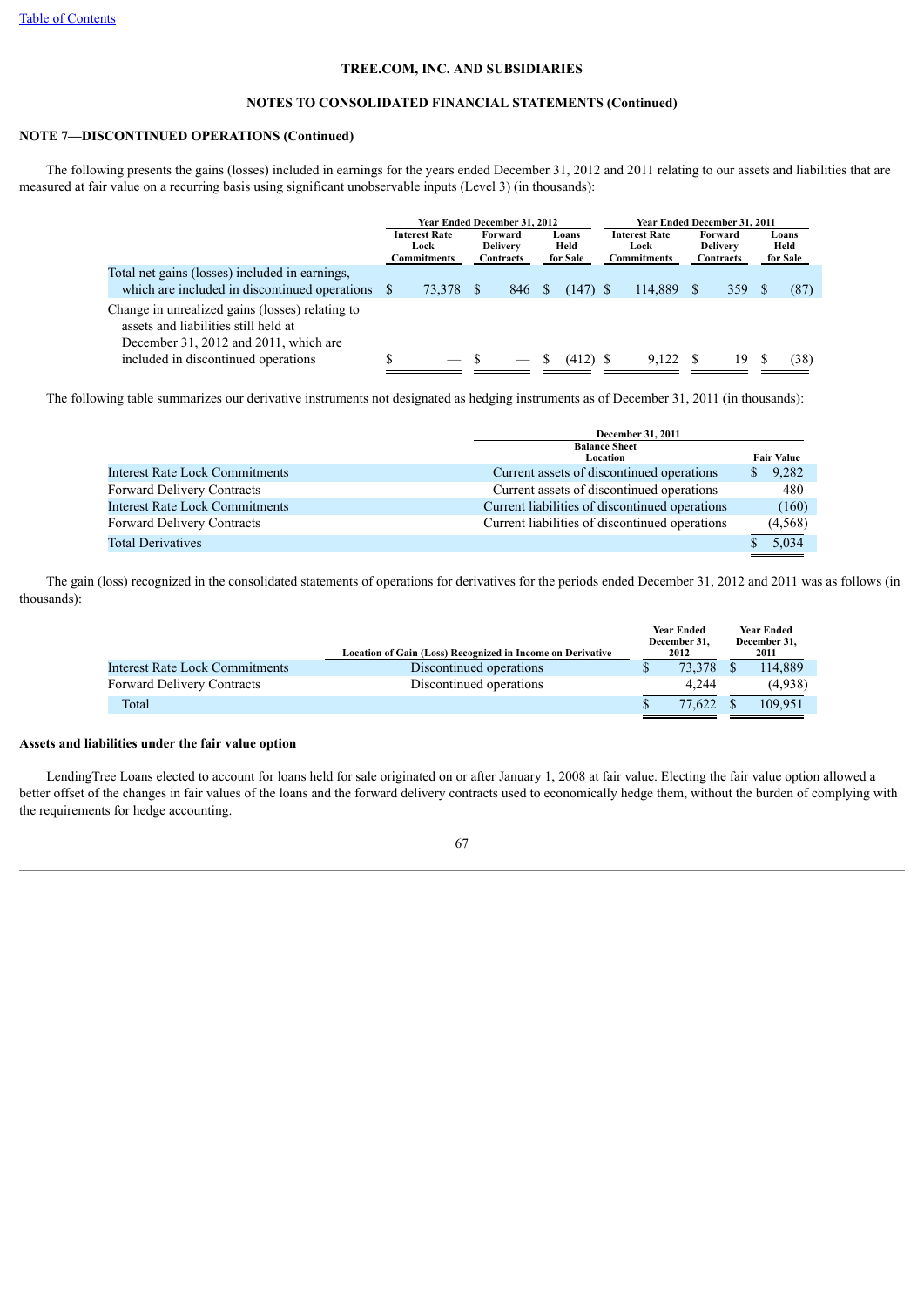### **NOTES TO CONSOLIDATED FINANCIAL STATEMENTS (Continued)**

## **NOTE 7—DISCONTINUED OPERATIONS (Continued)**

 LendingTree Loans did not elect the fair value option on loans held for sale originated prior to January 1, 2008 and on loans that were repurchased from investors on or subsequent to that date. As of December 31, 2012 and 2011, there were no loans held for sale or carried at the lower of cost or market ("LOCOM") value assessed on an individual loan basis.

 The following presents the difference between the aggregate principal balance of loans held for sale for which the fair value option has been elected and for loans measured at LOCOM, as of December 31, 2012 and 2011 (in thousands):

|                                                              |                                                                    | As of December 31, 2012                                       |                                        |
|--------------------------------------------------------------|--------------------------------------------------------------------|---------------------------------------------------------------|----------------------------------------|
|                                                              | <b>Loans Held</b><br>for Sale-<br>Measured at<br><b>Fair Value</b> | <b>Loans Held</b><br>for Sale-<br>Measured at<br><b>LOCOM</b> | Total<br>Loans Held<br><b>For Sale</b> |
| Aggregate unpaid principal balance                           | 412                                                                |                                                               | 412                                    |
| Difference between fair value and aggregate unpaid principal |                                                                    |                                                               |                                        |
| balance                                                      | (412)                                                              |                                                               | (412)                                  |
| Loans held for sale                                          |                                                                    |                                                               |                                        |

|                                                              | As of December 31, 2011                                     |   |                                                               |  |                                        |  |
|--------------------------------------------------------------|-------------------------------------------------------------|---|---------------------------------------------------------------|--|----------------------------------------|--|
|                                                              | Loans Held<br>for Sale-<br>Measured at<br><b>Fair Value</b> |   | Loans Held<br>for Sale-<br><b>Measured at</b><br><b>LOCOM</b> |  | Total<br>Loans Held<br><b>For Sale</b> |  |
| Aggregate unpaid principal balance                           | 208.918                                                     |   |                                                               |  | 208.918                                |  |
| Difference between fair value and aggregate unpaid principal |                                                             |   |                                                               |  |                                        |  |
| balance                                                      | 8.549                                                       |   |                                                               |  | 8,549                                  |  |
| Loans held for sale                                          | 217,467                                                     | S |                                                               |  | 217.467                                |  |

 During the years ended December 31, 2012 and 2011, the change in fair value of loans held for sale for which the fair value option was elected was a gain of \$2.7 million and \$4.7 million, respectively, and is included in discontinued operations in the accompanying consolidated statements of operations.

#### *Loan Loss Obligations*

 LendingTree Loans sold loans it originated to investors on a servicing-released basis, so the risk of loss or default by the borrower was generally transferred to the investor. However, LendingTree Loans was required by these investors to make certain representations and warranties relating to credit information, loan documentation and collateral. These representations and warranties may extend through the contractual life of the loan. Subsequent to the loan sale, if underwriting deficiencies, borrower fraud or documentation defects are discovered in individual loans, LendingTree Loans may be obligated to repurchase the respective loan or indemnify the investors for any losses from borrower defaults if such deficiency or defect cannot be cured within the specified period following discovery. In the case of early loan payoffs and early defaults on certain loans, LendingTree Loans may be required to repay all or a portion of the premium initially paid by the investor.

 Our HLC subsidiary continues to be liable for these indemnification obligations, repurchase obligations and premium repayment obligations following the sale of substantially all of the operating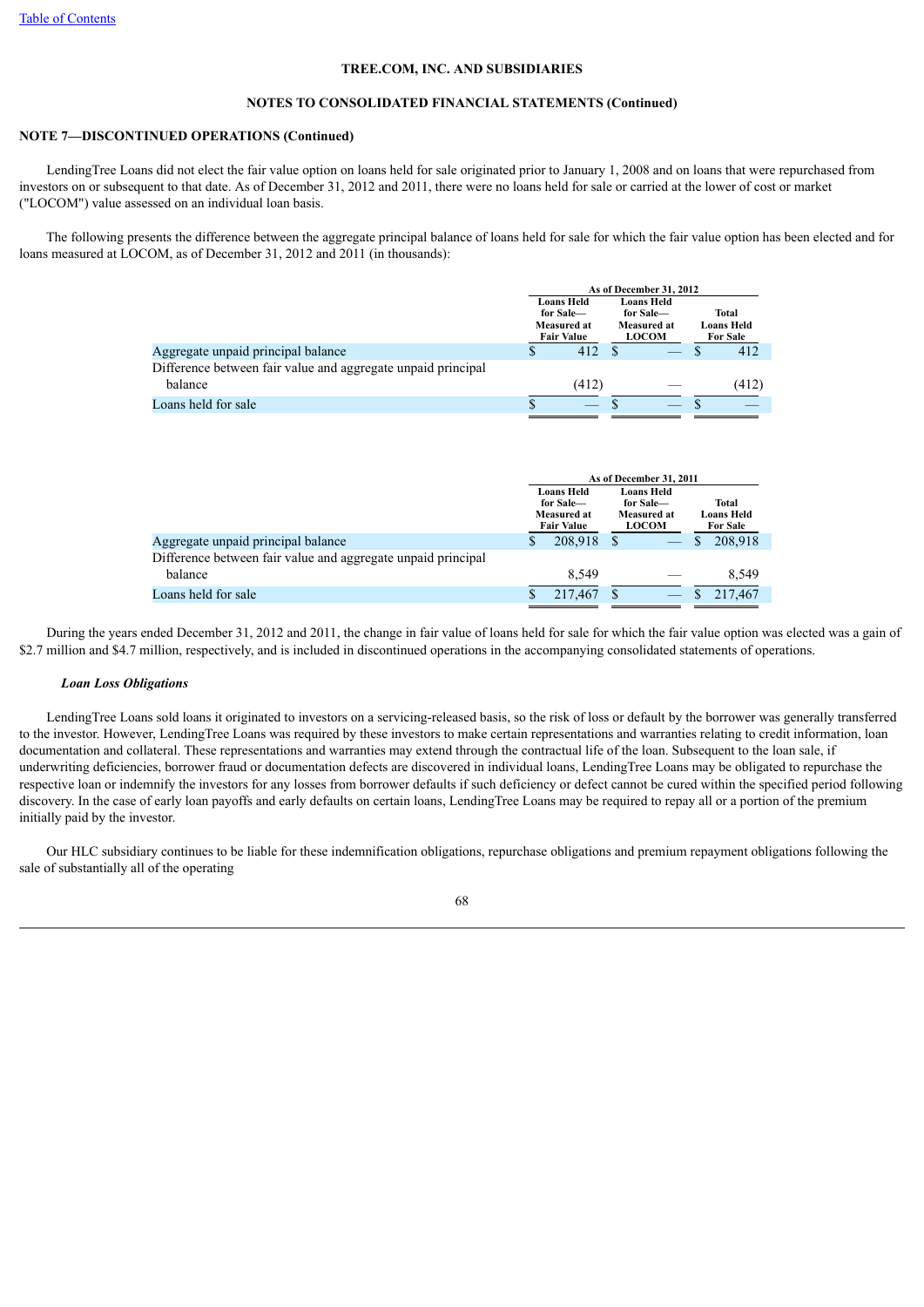#### **NOTES TO CONSOLIDATED FINANCIAL STATEMENTS (Continued)**

## **NOTE 7—DISCONTINUED OPERATIONS (Continued)**

assets of our LendingTree Loans business in the second quarter of 2012. Approximately \$17.1 million of the purchase price paid at closing is being held in escrow pending resolution of certain of these contingent liabilities. We have been negotiating with certain secondary market purchasers to settle any existing and future contingent liabilities, but we may not be able to complete such negotiations on acceptable terms, or at all.

 The obligation for losses related to the representations and warranties and other provisions discussed above is initially recorded at its estimated fair value, which includes a projection of expected future losses as well as a market-based premium. Because LendingTree Loans does not service the loans it sold, it does not maintain nor generally have access to the current balances and loan performance data with respect to the individual loans previously sold to investors. Accordingly, LendingTree Loans is unable to determine, with precision, its maximum exposure for breaches of the representations and warranties it makes to the investors that purchased such loans.

 During the third quarter of 2012, in order to reflect our exit from the mortgage loan origination business in the second quarter of 2012 and our current commercial objective to pursue bulk settlements with investors, management revised the estimation process for evaluating the adequacy of the reserve for loan losses. The revised methodology, which is described below, was effective as of September 30, 2012, and resulted in a \$6.5 million reduction to the loss reserve on previously sold loans.

 Prior to the third quarter of 2012, in estimating our exposure to losses on loans previously sold, LendingTree Loans used a model that considered the original loan balance (before it was sold to an investor), historical and projected loss frequency and loss severity ratios by loan type, as well as analyses of losses in process. Subsequent adjustments to the obligation, if any, are made once further losses are determined to be both probable and estimable. Further, LendingTree Loans segmented its loan sales into four segments, based on the extent of the documentation provided by the borrower to substantiate their income and/or assets (full or limited documentation) and the lien position of the mortgage in the underlying property (first or second position). Each of these segments typically has a different loss experience, with full documentation, first lien position loans generally having the lowest loss ratios, and limited documentation, second lien position loans generally having the highest loss ratios.

 The revised methodology uses the model described above, but also incorporates into the estimation process (a) recent bulk settlements entered into by certain of our investors with governmental agencies and other counterparties, as applied to the attributes of the loans sold by LendingTree Loans and currently held by investors and (b) our own recent investor bulk settlement experience. The historical model described above was weighted 50% in the revised analysis, and each of the other factors were weighted 25% to estimate the range of remaining loan losses, which was determined to be \$18 million to \$34 million at December 31, 2012. The reserve balance recorded as of December 31, 2012 was \$27.2 million. Management has considered both objective and subjective factors in the estimation process, but given current general industry trends in mortgage loans as well as housing prices, market expectations and actual losses related to LendingTree Loans' obligations could vary significantly from the obligation recorded as of the balance sheet date or the range estimated above.

 Additionally, Tree.com has guaranteed certain loans sold to two investors in the event that LendingTree Loans is unable to satisfy its repurchase and warranty obligations related to such loans. The original principal balance of the loans sold to one of these investors is approximately \$1.8 billion and \$1.5 billion as of December 31, 2012 and 2011, respectively. The unpaid principal balance of the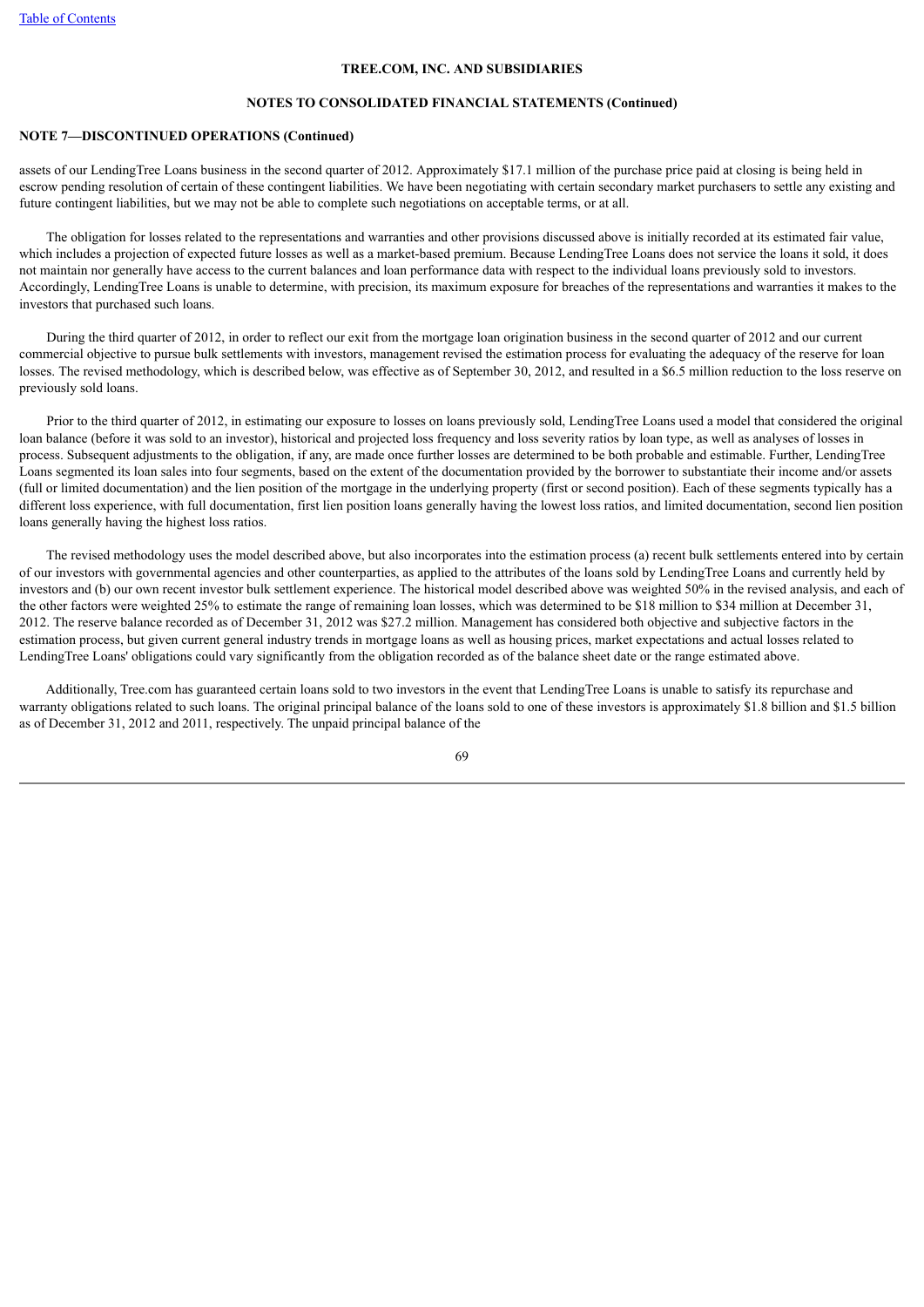## **NOTES TO CONSOLIDATED FINANCIAL STATEMENTS (Continued)**

# **NOTE 7—DISCONTINUED OPERATIONS (Continued)**

loans sold to the second investor is approximately \$279.6 million and \$32.4 million as of December 31, 2012 and 2011, respectively.

The following table represents the loans sold for the period shown and the aggregate loan losses through December 31, 2012:

|                             | As of December 31, 2012 |               |                                                   |                                   |                                                                              |                                                   |  |  |  |  |
|-----------------------------|-------------------------|---------------|---------------------------------------------------|-----------------------------------|------------------------------------------------------------------------------|---------------------------------------------------|--|--|--|--|
| <b>Period of Loan Sales</b> | Number of<br>loans sold |               | Original<br>principal<br>balance<br>(in billions) | Number of<br>loans with<br>losses | Original<br>principal<br>balance of<br>loans with<br>losses<br>(in millions) | Amount of<br>aggregate<br>losses<br>(in millions) |  |  |  |  |
| 2012                        | 9,200                   | <sup>\$</sup> | 1.9                                               |                                   | S                                                                            | \$                                                |  |  |  |  |
| 2011                        | 12,500                  |               | 2.7                                               |                                   | 0.3                                                                          | 0.1                                               |  |  |  |  |
| 2010                        | 12,400                  |               | 2.8                                               | $\overline{4}$                    | 1.1                                                                          | 0.1                                               |  |  |  |  |
| 2009                        | 12,800                  |               | 2.8                                               | 4                                 | 0.9                                                                          | 0.1                                               |  |  |  |  |
| 2008                        | 11,000                  |               | 2.2                                               | 33                                | 6.9                                                                          | 2.2                                               |  |  |  |  |
| 2007                        | 36,300                  |               | 6.1                                               | 160                               | 22.1                                                                         | 8.2                                               |  |  |  |  |
| 2006                        | 55,000                  |               | 7.9                                               | 207                               | 24.5                                                                         | 13.4                                              |  |  |  |  |
| 2005 and prior years        | 86,700                  |               | 13.0                                              | 89                                | 12.3                                                                         | 5.0                                               |  |  |  |  |
| Total                       | 235,900                 | \$            | 39.4                                              | 498                               | 68.1<br>S                                                                    | 29.1<br>\$                                        |  |  |  |  |

 The pipeline increased from 289 requests at December 31, 2011 to 398 requests at December 31, 2012 for loan repurchases and indemnifications which were considered in determining the appropriate reserve amount. The status of these loans varied from an initial review stage, which may result in a rescission of the request, to in-process, where the probability of incurring a loss is high, to indemnification, whereby LendingTree Loans has agreed to reimburse the purchaser of that loan if and when losses are incurred. The indemnification obligation may have a specific term, thereby limiting the exposure to LendingTree Loans. The original principal amount of these loans is approximately \$78.1 million, comprised of approximately 72% full documentation first liens, 2% full documentation second liens, 23% limited documentation first liens and 3% limited documentation second liens.

 In the fourth quarter of 2009, LendingTree Loans entered into settlement negotiations with two buyers of previously purchased limited documentation loans. The settlement with one buyer was completed in December 2009 and included a payment of \$1.9 million related to all second lien loans sold to this buyer, including both full and limited documentation. The settlement was included as a charge-off to the reserve in 2009. Negotiations with the second buyer were completed in January 2010. This settlement of \$4.5 million, which was paid in four equal quarterly installments in 2010, related to all then existing and future losses on limited documentation second lien loans sold to this buyer. LendingTree Loans was also required to pay an additional amount of up to \$0.3 million in conjunction with this settlement, since it did not sell a certain volume of loans to this buyer in 2010. The entire \$4.8 million is included in the total settlement amount and was included as a charge-off to the reserve in 2010. The \$0.3 million additional liability was recorded as a separate liability from the loss reserve at December 31, 2011, and was paid in January 2012. In the second quarter of 2012, LendingTree Loans completed settlements with a third and fourth buyer of previously purchased loans. These settlements of \$0.5 million and \$3.3 million, respectively, relate to all existing and substantially all future losses on loans sold to these buyers. The settlement amounts were included as charge-offs to the reserve in the

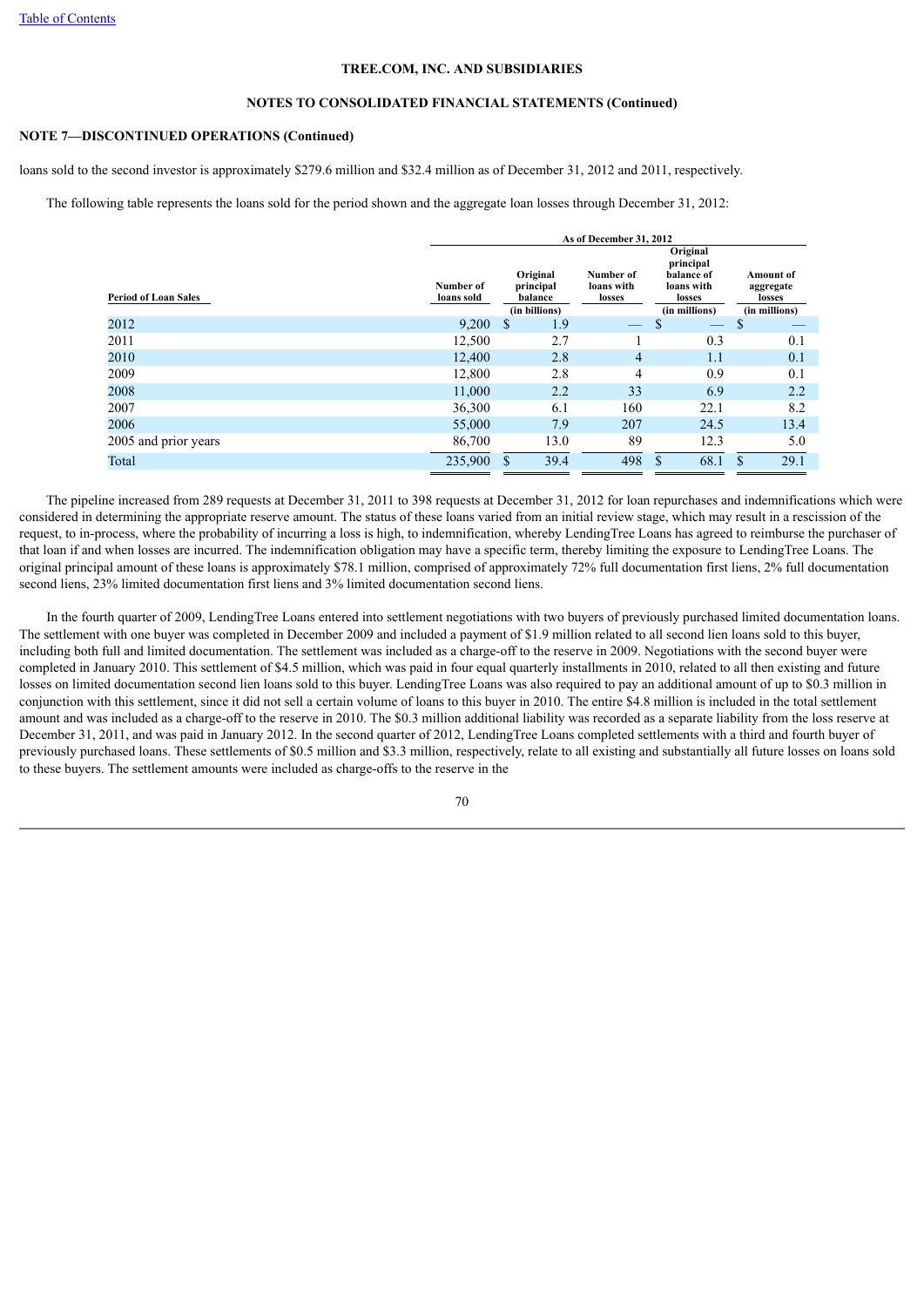# **NOTES TO CONSOLIDATED FINANCIAL STATEMENTS (Continued)**

# **NOTE 7—DISCONTINUED OPERATIONS (Continued)**

second quarter of 2012. The settlement amounts for all four of these settlements were not determined on an individual loan basis and are, therefore, not included in the loss amounts disclosed above for the years such loans were sold.

 In December 2011, LendingTree Loans agreed to a \$1.2 million settlement related to specific loans, which was included as a charge-off to the reserve in 2011 and is included in the table above. This \$1.2 million settlement was recorded as a liability separate from the loss reserve at December 31, 2011, and was paid in January 2012.

 Based on historical experience, it is anticipated that LendingTree Loans will continue to receive repurchase requests and incur losses on loans sold in prior years. However, the four settlements discussed above will substantially eliminate future repurchase requests from those buyers for the loan types included in those settlements.

The activity related to loss reserves on previously sold loans for the years ended December 31, 2012 and 2011, is as follows (in thousands):

| December 31.        |         |
|---------------------|---------|
| 2012                | 2011    |
| \$ 31,512 \$ 16,984 |         |
| 6.977               | 16,798  |
| (6, 493)            |         |
| (4.814)             | (2,270) |
| $$27,182$ $$31,512$ |         |
|                     |         |

The liability for losses on previously sold loans is included in current liabilities of discontinued operations in the accompanying consolidated balance sheet.

 Tree.com continues to be liable for indemnification obligations, repurchase obligations and premium repayment obligations following the sale of substantially all of the operating assets of the LendingTree Loans business to Discover. A portion of the initial purchase price paid by Discover is being held in escrow pending resolution of certain of these contingent liabilities. The Company is negotiating with secondary market purchasers to settle any existing and future contingent liabilities, but may not be able to do so on terms acceptable to it, or at all.

# *Warehouse Lines of Credit*

Borrowings on warehouse lines of credit were \$197.7 million at December 31, 2011.

 As a result of the closing of the sale of substantially all of the operating assets of our LendingTree Loans business on June 6, 2012, all three then-existing warehouse lines of credit expired and terminated on July 21, 2012. Borrowings under these lines of credit were used to fund, and were secured by, consumer residential loans that were held for sale. Loans under these lines of credit were repaid using proceeds from the sales of loans by LendingTree Loans. The LendingTree Loans business was highly dependent on the availability of these warehouse lines.

 As of December 31, 2011, LendingTree Loans had three committed lines of credit totaling \$275.0 million of borrowing capacity. The \$50.0 million first line expired on January 30, 2012. LendingTree Loans also had a \$25.0 million uncommitted line with this lender, which was terminated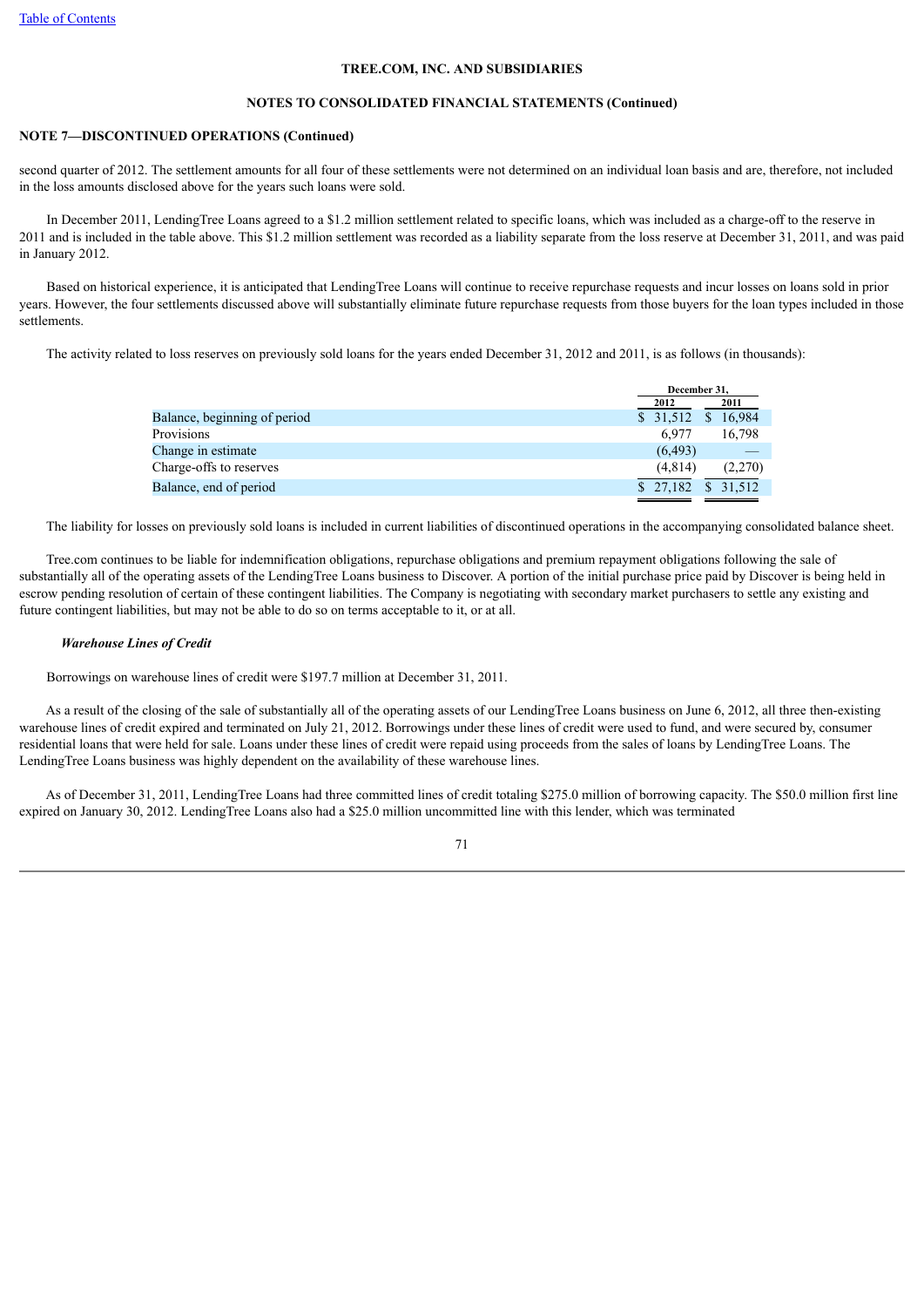# **NOTES TO CONSOLIDATED FINANCIAL STATEMENTS (Continued)**

# **NOTE 7—DISCONTINUED OPERATIONS (Continued)**

on October 31, 2011. In addition, LendingTree Loans obtained a fourth warehouse line for \$100.0 million on January 9, 2012, which was uncommitted, bringing its total borrowing capacity to \$325.0 million.

 The first line included an additional uncommitted credit facility of \$25.0 million, which was terminated on October 31, 2011. The interest rate under the first line was the 30-day London InterBank Offered Rate ("LIBOR") or 2.00% (whichever was greater) plus 2.25%. The interest rate under the \$25.0 million uncommitted line was the 30-day LIBOR plus 1.50%.

 The second line was previously for \$100.0 million, but was increased to \$125.0 million. The interest rate under this second line was the 30-day Adjusted LIBOR or 2.0% (whichever is greater) plus 1.5% to 1.75% for loans being sold to the lender and 30-day Adjusted LIBOR or 2.0% (whichever is greater) plus 1.5% for loans not being sold to the lender.

 The third line was for \$100.0 million. The interest rate under this line was 30-day LIBOR plus 3.25% (LIBOR may be adjusted upward for any increase in the reserve requirement of the lender as further described in the Master Repurchase Agreement).

 The \$100.0 million fourth line had an interest rate equal to the overnight interest rate incurred by the lender for borrowing funds plus 3.25% to 3.75% for most loans.

# **NOTE 8—EARNINGS PER SHARE**

 Basic net income per share is computed by dividing net income for the period by the weighted average number of common shares outstanding during the period. Diluted net income per share is computed by dividing net income for the period by the weighted average number of shares of common stock and potentially dilutive common stock outstanding during the period. The dilutive effect of outstanding options and restricted stock is reflected in diluted net income per share by application of the treasury stock method. The calculation of diluted net income per share excludes all anti-dilutive shares.

The following table sets forth the computation of basic and diluted earnings per share for the years ended December 31, 2012 and 2011:

|                                                        | 2012 |              |                |              |              |               |  |                |
|--------------------------------------------------------|------|--------------|----------------|--------------|--------------|---------------|--|----------------|
|                                                        |      | <b>Basic</b> | <b>Diluted</b> |              |              | <b>Basic</b>  |  | <b>Diluted</b> |
| Numerator:                                             |      |              |                |              |              |               |  |                |
| Loss from continuing operations                        |      | (2,249)      | <sup>S</sup>   | $(2,249)$ \$ |              | $(49,710)$ \$ |  | (49,710)       |
| Income (loss) from discontinued operations, net of tax |      | \$48.874     |                | \$48,874     | <sup>S</sup> | $(9,793)$ \$  |  | (9,793)        |
| Net income (loss) attributable to common shareholders  |      | 46,625       | S.             | 46,625       | \$           | $(59,503)$ \$ |  | (59, 503)      |
| Denominator:                                           |      |              |                |              |              |               |  |                |
| Weighted average common shares                         |      | 11,313       |                | 11.313       |              | 10,995        |  | 10,995         |
| Income (Loss) per Share:                               |      |              |                |              |              |               |  |                |
| Loss from continuing operations                        | \$   | $(0.20)$ \$  |                | $(0.20)$ \$  |              | $(4.52)$ \$   |  | (4.52)         |
| Income (loss) from discontinued operations, net of tax |      | 4.32         | -S             | 4.32 S       |              | $(0.89)$ \$   |  | (0.89)         |
| Net income (loss) per common share                     |      | 4.12         |                | 4.12         |              | $(5.41)$ \$   |  | (5.41)         |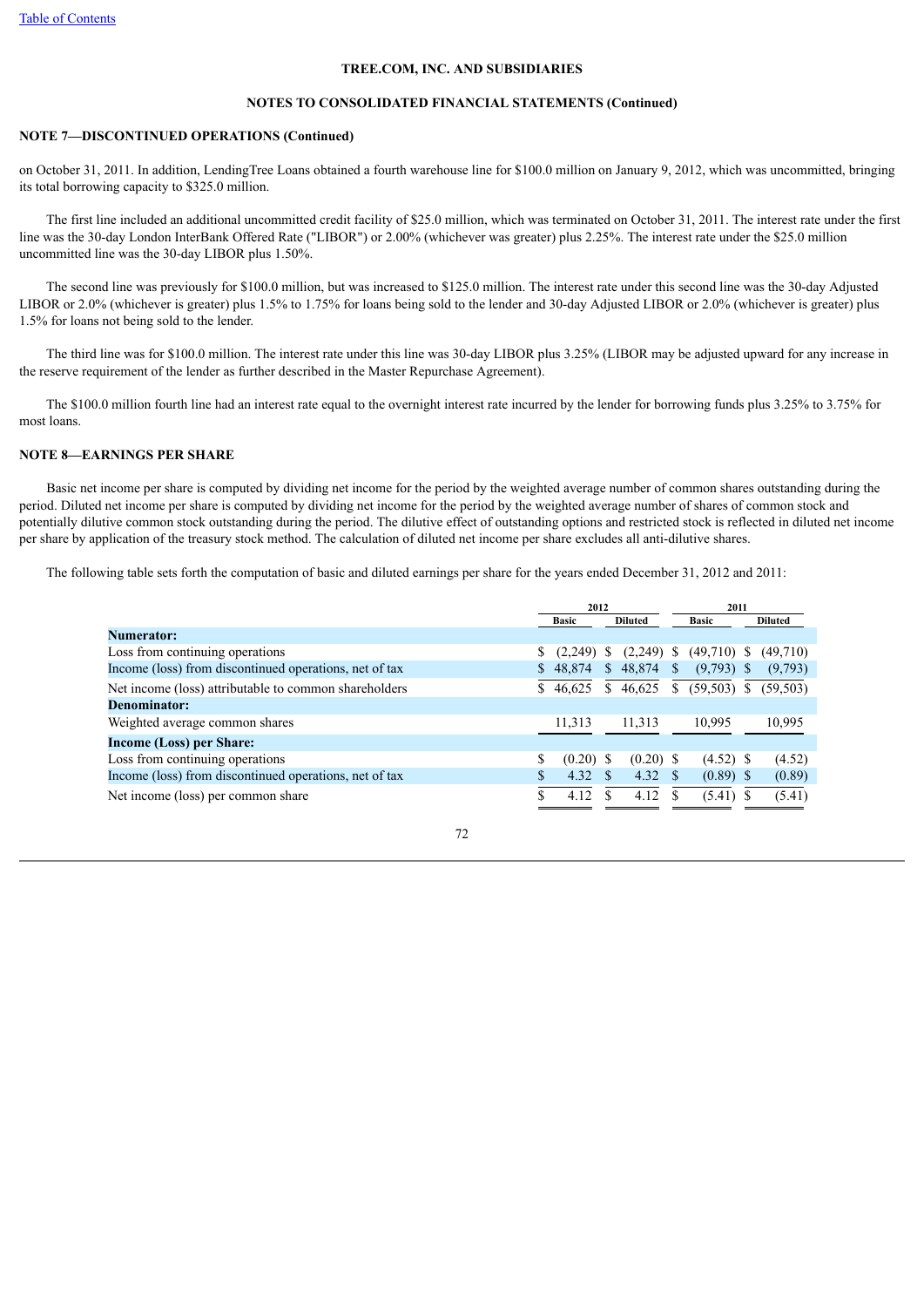# **NOTES TO CONSOLIDATED FINANCIAL STATEMENTS (Continued)**

# **NOTE 8—EARNINGS PER SHARE (Continued)**

 For the years ended December 31, 2012 and 2011, we had losses from continuing operations and, as a result, no potentially dilutive securities were included in the denominator for computing dilutive earnings per share because the impact would have been anti-dilutive. Accordingly, the weighted average basic shares outstanding were used to compute all earnings per share amounts. For the years ended December 31, 2012 and 2011, approximately 0.6 million and 0.1 million shares, respectively, related to potentially dilutive securities were excluded from the calculation of diluted earnings per share because their inclusion would have been anti-dilutive.

See Note 3 for a full description of outstanding equity awards.

#### **Common Stock Repurchases**

 On January 11, 2010, our board of directors authorized the repurchase of up to \$10 million of our common stock. During 2010, we purchased 810,922 shares of our common stock for aggregate consideration of \$5.7 million. During 2012, we purchased 65,218 shares of our common stock for aggregate consideration of \$0.9 million. At December 31, 2012, we had approximately \$3.4 million remaining in our share repurchase authorization.

We made no stock repurchases in 2011.

# **Special Dividend**

 On December 6, 2012, the Company announced a special cash dividend of \$1.00 per share. The dividend was paid on December 26, 2012 to shareholders of record on December 17, 2012. The total amount of the dividend was approximately \$12.2 million and has been presented as a reduction of additional paid in capital.

# **NOTE 9—INCOME TAXES**

The components of the income tax provision (benefit) are as follows (in thousands):

|                                                |                   | <b>Years Ended December 31.</b> |
|------------------------------------------------|-------------------|---------------------------------|
| <b>Current income tax provision (benefit):</b> | 2012              | 2011                            |
| Federal                                        | $(1,358)$ \$<br>S |                                 |
| <b>State</b>                                   | (33)              | (218)                           |
| Current income tax provision (benefit)         | (1, 391)          | (215)                           |
| Deferred income tax provision (benefit):       |                   |                                 |
| Federal                                        | 147               | (9,766)                         |
| <b>State</b>                                   | (239)             | (1,785)                         |
| Deferred income tax benefit                    | (92)              | (11, 551)                       |
| Income tax provision (benefit)                 | (1, 483)          | (11,766)                        |

 The tax effects of cumulative temporary differences that give rise to significant portions of the deferred tax assets and deferred tax liabilities at December 31, 2012 and 2011 are presented below (in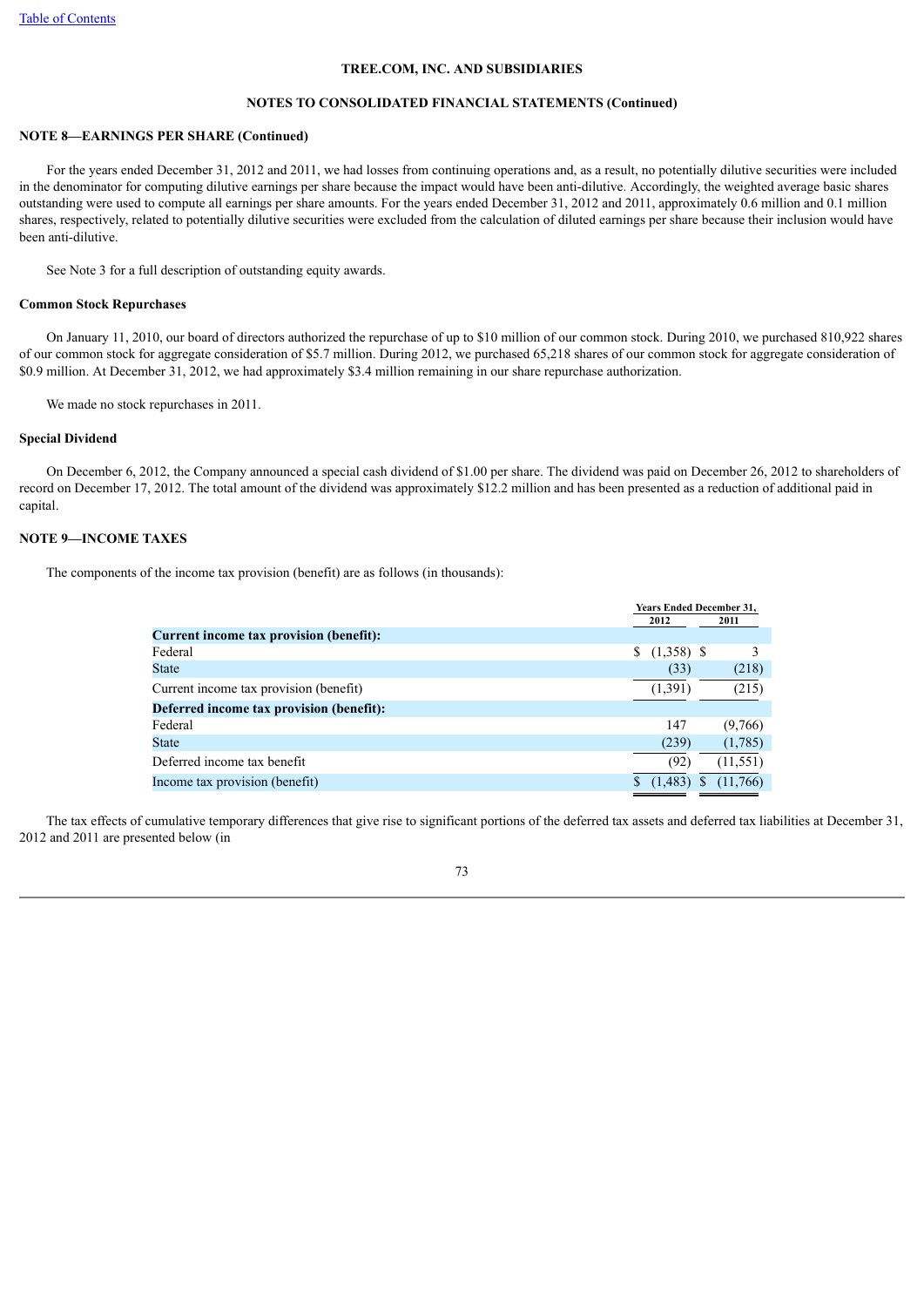# **NOTES TO CONSOLIDATED FINANCIAL STATEMENTS (Continued)**

# **NOTE 9—INCOME TAXES (Continued)**

thousands). The valuation allowance is related to items for which it is more likely than not that the tax benefit will not be realized.

|                                  | December 31,  |    |           |  |
|----------------------------------|---------------|----|-----------|--|
|                                  | 2012          |    | 2011      |  |
| <b>Deferred tax assets:</b>      |               |    |           |  |
| Provision for accrued expenses   | \$<br>11,681  | -S | 15,886    |  |
| Net operating loss carryforwards | 28,404        |    | 31,842    |  |
| Goodwill                         | 1,829         |    | 14,405    |  |
| Intangible and other assets      | 811           |    | 4,222     |  |
| Other                            | 7,727         |    | 2,377     |  |
| Total deferred tax assets        | 50,452        |    | 68,732    |  |
| Less valuation allowance         | (54,961)      |    | (68, 138) |  |
| Net deferred tax assets          | (4,509)       |    | 594       |  |
| <b>Deferred tax liabilities:</b> |               |    |           |  |
| Other                            | (169)         |    | (5,364)   |  |
| Total deferred tax liabilities   | (169)         |    | (5,364)   |  |
| Net deferred tax liability       | \$<br>(4,678) |    | (4,770)   |  |

Deferred income taxes are presented in the accompanying consolidated balance sheets as follows (in thousands):

|                          |      | December 31. |  |         |
|--------------------------|------|--------------|--|---------|
|                          | 2012 |              |  | 2011    |
| Deferred tax assets      |      | 16           |  |         |
| Deferred tax liabilities |      | (4.694)      |  | (4,770) |
| Net deferred taxes       |      |              |  |         |
|                          |      |              |  |         |

 At December 31, 2012 and 2011, we had pre-tax consolidated federal net operating losses ("NOLs") of \$23.9 million and \$50.9 million, respectively. The 2012 carryforward amount excludes \$1.4 million of windfall tax benefits, which will be recorded to additional paid in capital when realized. In addition, we had separate state NOLs of approximately \$297 million at December 31, 2012 that will expire at various times between 2014 and 2032.

 During 2012, the valuation allowance decreased by \$13.2 million, primarily due to utilization of net operating losses. At December 31, 2012, we had a valuation allowance of \$55.0 million related to the portion of tax operating loss carryforwards and other deferred tax assets for which it is more likely than not that the tax benefit will not be realized.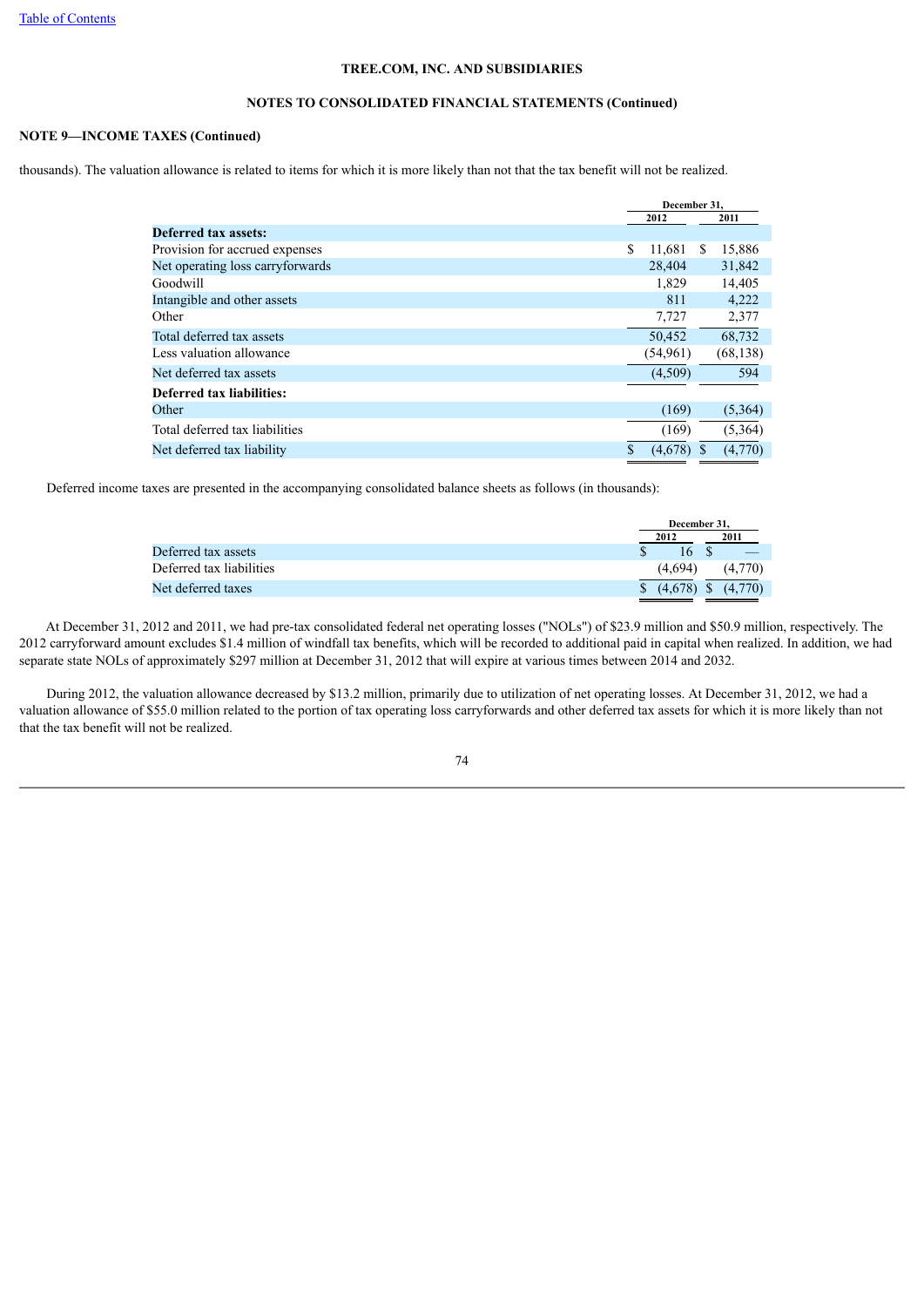## **NOTES TO CONSOLIDATED FINANCIAL STATEMENTS (Continued)**

# **NOTE 9—INCOME TAXES (Continued)**

 A reconciliation of total income tax provision to the amounts computed by applying the statutory federal income tax rate to loss from continuing operations before income taxes is shown as follows (in thousands):

|                                                          |  | <b>Years Ended December 31,</b> |  |                         |
|----------------------------------------------------------|--|---------------------------------|--|-------------------------|
|                                                          |  | 2012                            |  | 2011                    |
| Income tax benefit at the federal statutory rate of 35%  |  | $$(1,306)$ \$                   |  | (21,517)                |
| State income taxes, net of effect of federal tax benefit |  | (177)                           |  | (5,231)                 |
| Non-deductible non-cash compensation expense             |  |                                 |  | 101                     |
| Change in valuation allowance                            |  |                                 |  | 14.724                  |
| Other, net                                               |  |                                 |  | 157                     |
| Income tax benefit                                       |  |                                 |  | $(1,483)$ \$ $(11,766)$ |

A reconciliation of the beginning and ending amounts of unrecognized tax benefits, excluding interest, is as follows (in thousands):

|                                                               |      | <b>Years Ended</b><br>December 31, |  |      |
|---------------------------------------------------------------|------|------------------------------------|--|------|
|                                                               | 2012 |                                    |  | 2011 |
| Balance, beginning of the period                              |      |                                    |  | 66   |
| Additions based on tax positions related to the current year  |      |                                    |  |      |
| Deductions based on tax positions related to the current year |      |                                    |  |      |
| Reductions for tax positions of prior years                   |      |                                    |  |      |
| Lapse of statute of limitations                               |      | (3)                                |  | (63) |
| Balance, end of the period                                    |      |                                    |  |      |

 As of December 31, 2012 and 2011, unrecognized tax benefits, including interest, were \$0.0 million and \$0.01 million, respectively. In 2012, unrecognized tax benefits decreased due to lapse of statute of limitations.

 We recognize interest and, if applicable, penalties related to unrecognized tax benefits in income tax expense. Included in income tax expense for each of the years ended December 31, 2012 and 2011 is \$0.0 million and \$0.01 million for interest on unrecognized tax benefits. At December 31, 2012 and 2011, we accrued \$0.0 million and \$0.01 million, respectively, for the payment of interest. There are no significant accruals for penalties.

We are subject to audits by federal, state and local authorities in the area of income tax. These audits include questioning the timing and the amount of deductions and the allocation of income among various tax jurisdictions. Income taxes payable include amounts considered sufficient to pay assessments that may result from examination of prior year returns; however, any amounts paid upon resolution of issues raised may differ from the amount provided. Differences between the reserves for tax contingencies and the amounts owed by us are recorded in the period they become known.

 The Company was indemnified by our previous owner for any federal and/or combined state income tax liabilities resulting from years prior to the spin-off in 2008. The Internal Revenue Service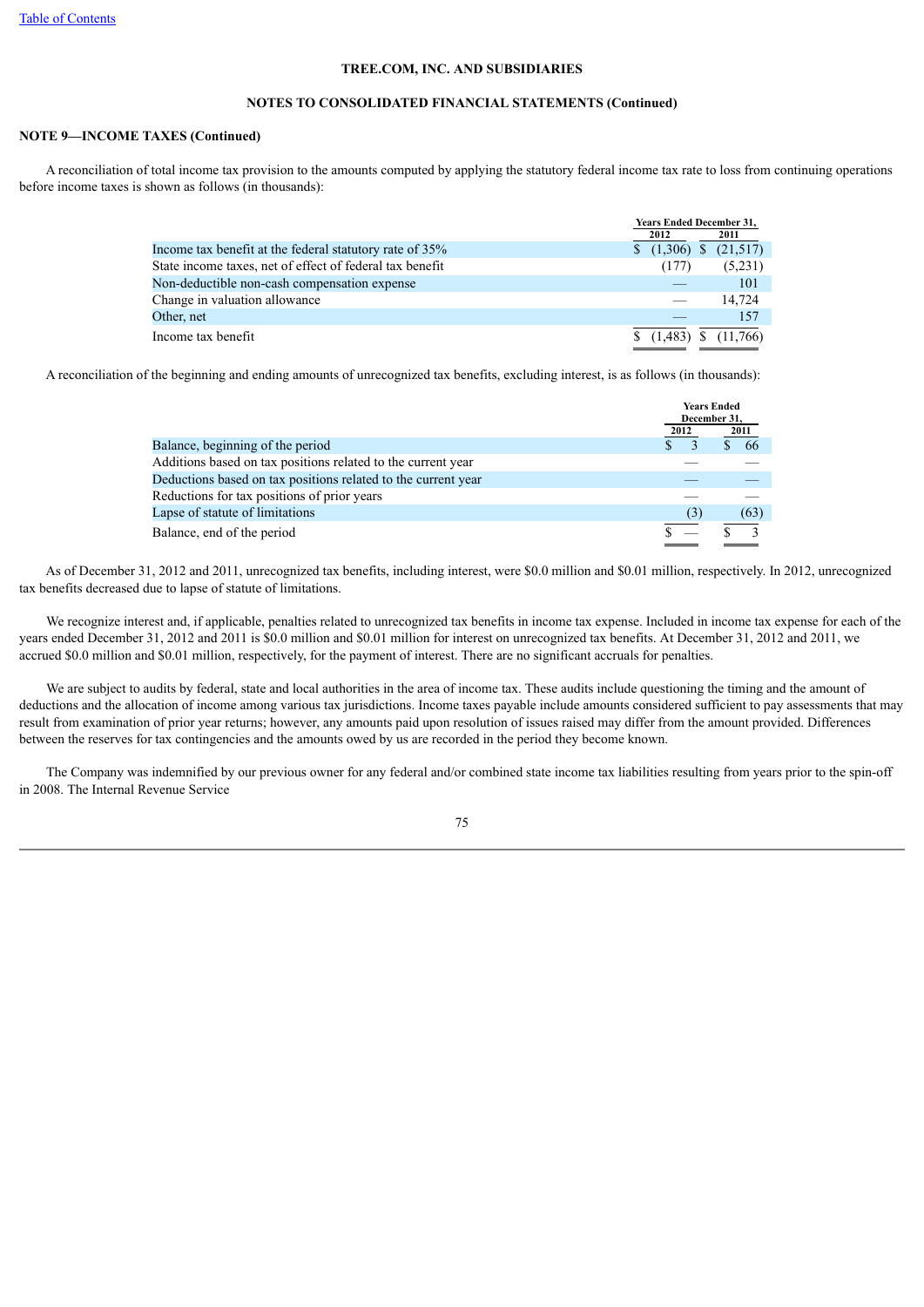## **NOTES TO CONSOLIDATED FINANCIAL STATEMENTS (Continued)**

## **NOTE 9—INCOME TAXES (Continued)**

has substantially completed its review of IAC/InterActiveCorp's tax returns for the years ended December 31, 2001 through 2006. The IRS began its review of the IAC/InterActiveCorp and Tree federal tax returns for the years ended December 31, 2007 through 2009 in July 2011. The statute of limitations for the years 2001 through 2008 has been extended to December 31, 2012. Various state and local jurisdictions are also currently under examination, the most significant of which are California, New York and New York City for various tax years beginning with 2005.

# **NOTE 10—SUPPLEMENTAL CASH FLOW INFORMATION**

Supplemental Disclosure of Cash Flow Information:

|                                  | <b>Years Ended</b><br>December 31. |      |
|----------------------------------|------------------------------------|------|
|                                  | 2012                               | 2011 |
| Cash paid during the period for: |                                    |      |
| Interest                         | $$1,308$ \, \$                     | - 78 |
| Income tax payments              | 1.238                              | 281  |
| Income tax refunds               | (25)                               |      |

# **NOTE 11—COMMITMENTS**

We lease office space, equipment and services used in connection with our operations under various operating leases, many of which contain escalation clauses.

Future minimum payments under operating lease agreements are as follows (in thousands):

| <b>Years Ended December 31,</b> | <b>Amount</b>         |
|---------------------------------|-----------------------|
| 2013                            | 1,696<br>$\mathbb{S}$ |
| 2014                            | 1,619                 |
| 2015                            | 887                   |
| Total                           | 4.202                 |

 We also sublease certain office space to third parties. The total amount of minimum rentals to be received in the future under non-cancelable subleases is \$0.1 million as of December 31, 2012.

 Expenses charged to operations under these agreements were \$1.0 million for each of the years ended December 31, 2012 and 2011, and are included in general and administrative expense in the consolidated statements of operations.

 We also have funding commitments that could potentially require performance in the event of demands by third parties or contingent events, as follows (in thousands):

|              | <b>Amount of Commitment Expiration Per Period</b> |       |  |       |           |                          |  |           |            |           |  |                             |
|--------------|---------------------------------------------------|-------|--|-------|-----------|--------------------------|--|-----------|------------|-----------|--|-----------------------------|
|              | <b>Total</b><br><b>Amounts</b><br>Committed       |       |  |       |           | <b>Less Than</b><br>vear |  | 1-3 years |            | 3-5 years |  | <b>More Than</b><br>5 years |
| Surety bonds | ъ                                                 | 5,435 |  | 5.360 | $\bigcap$ |                          |  |           | $\sqrt{2}$ |           |  |                             |
|              | 76                                                |       |  |       |           |                          |  |           |            |           |  |                             |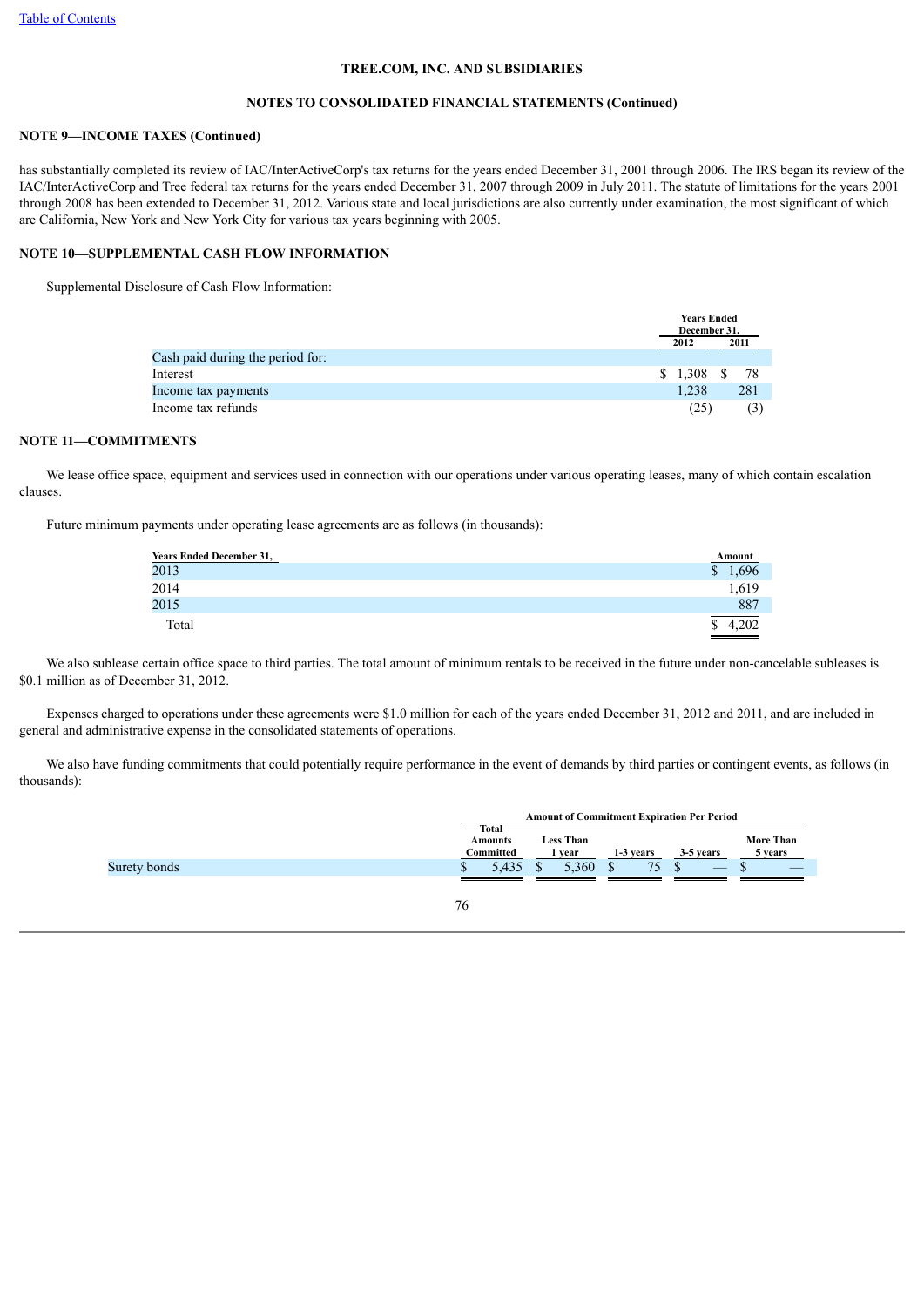### **NOTES TO CONSOLIDATED FINANCIAL STATEMENTS (Continued)**

# **NOTE 12—CONTINGENCIES**

#### **Overview**

 We are involved in legal proceedings on an ongoing basis. If we believe that a loss arising from such matters is probable and can be reasonably estimated, we accrue the estimated liability in our financial statements. If only a range of estimated losses can be determined, we accrue an amount within the range that, in our judgment, reflects the most likely outcome; if none of the estimates within that range is a better estimate than any other amount, we accrue the low end of the range. For those proceedings in which an unfavorable outcome is reasonably possible but not probable, we have disclosed an estimate of the reasonably possible loss or range of losses or we have concluded that an estimate of the reasonably possible loss or range of losses arising directly from the proceeding (i.e., monetary damages or amounts paid in judgment or settlement) are not material.

 In assessing the materiality of a legal proceeding, we evaluate, among other factors, the amount of monetary damages claimed, as well as the potential impact of non-monetary remedies sought by plaintiffs (e.g., injunctive relief) that may require us to change our business practices in a manner that could have a material adverse impact on our business. With respect to the matters disclosed in this Note 12, unless otherwise indicated, we are unable to estimate the possible loss or range of losses that could potentially result from the application of such non-monetary remedies.

 During 2012 and 2011, (gains) provisions for litigation settlements of \$(3.1) million and \$5.7 million, respectively, were recorded in litigation settlements and contingencies in the accompanying consolidated statements of operations. The balance of the related liability was \$0.6 million and \$3.1 million at December 31, 2012 and 2011, respectively. The litigation matters were either settled or we extended a firm offer for settlement, thereby establishing an accrual amount that is both probable and reasonably estimable.

# **Specific Matters**

### **Intellectual Property Litigation**

 On September 8, 2010, the Company filed an action for patent infringement in the US District Court for the Western District of North Carolina against Zillow, Inc., Nextag, Inc., Quinstreet, Inc., Quinstreet Media, Inc. and Adchemy, Inc. The complaint was amended to include Leadpoint, Inc. d/b/a Securerights on September 24, 2010. The complaint alleges that each of the defendants infringe one or both of the Company's patents—U.S. Patent No. 6,385,594, entitled "Method and Computer Network for Co-Ordinating a Loan over the Internet," and U.S. Patent No. 6,611,816, entitled "Method and Computer Network for Co-Ordinating a Loan over the Internet." Collectively, the asserted patents cover computer hardware and software used in facilitating business between computer users and multiple lenders on the internet. The defendants in this action asserted various counterclaims against the Company, including the assertion by certain of the defendants of counterclaims alleging illegal monopolization via our maintenance of the asserted patents. In July 2011, the Company reached a settlement agreement with Leadpoint, Inc. On July 20, 2011, all claims against Leadpoint, Inc. and all counter-claims against the Company by Leadpoint, Inc. were dismissed. In November 2012, the Company reached a settlement agreement with Quinstreet, Inc. and Quinstreet Media, Inc. (collectively, the Quinstreet Parties); all claims against the QuinStreet Parties and all counterclaims against the Company by the Quinstreet Parties were dismissed. The remaining parties are presently involved in discovery. Trial is currently expected in early 2014. The Company intends to vigorously defend all such counterclaims.

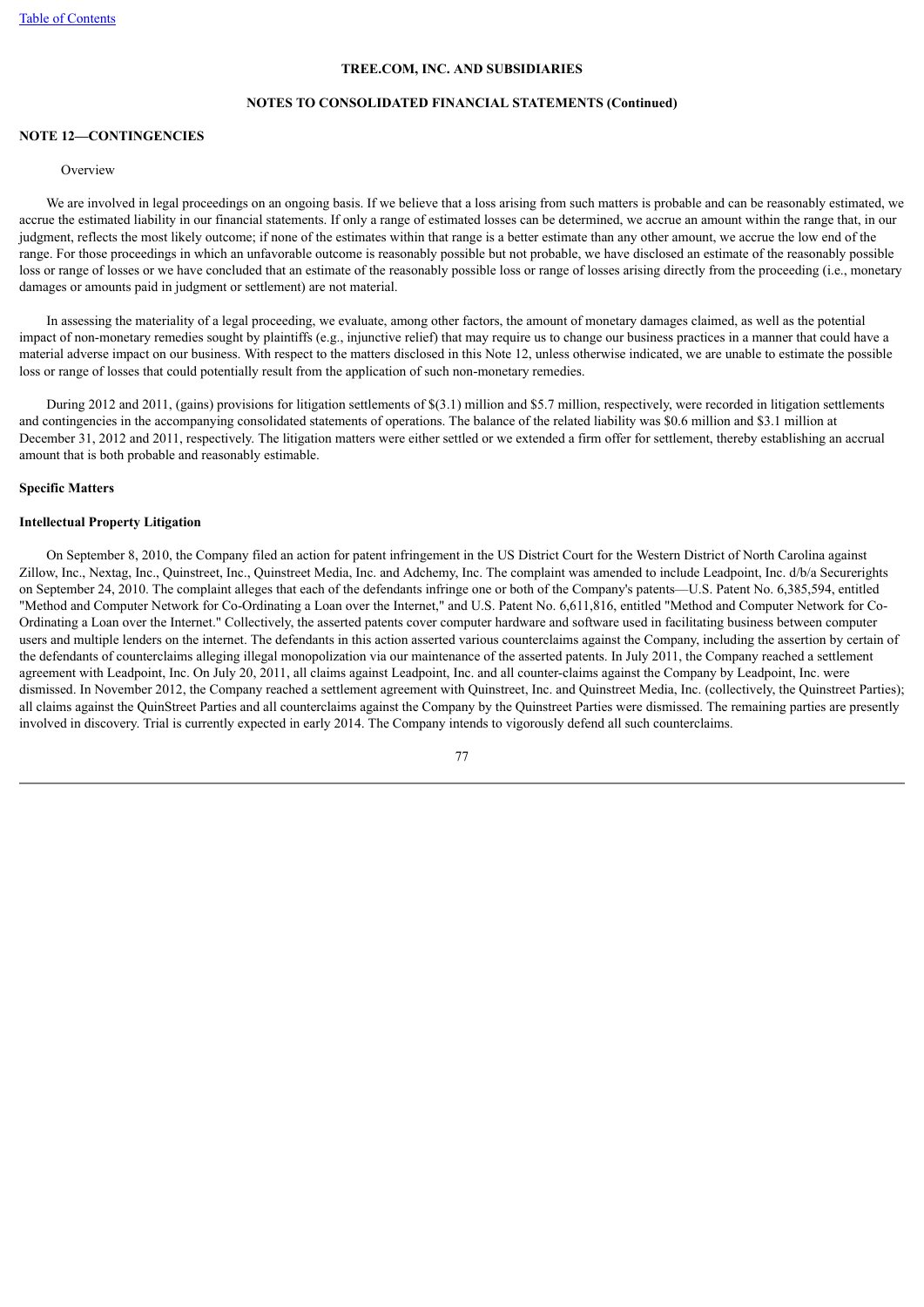# **NOTES TO CONSOLIDATED FINANCIAL STATEMENTS (Continued)**

## **NOTE 12—CONTINGENCIES (Continued)**

#### **Other Litigation**

# *Boschma*

 On May 25, 2007, Boschma filed a putative class action against HLC in the U.S. District Court for the Central District of California. Plaintiffs allege that HLC sold them an option "ARM" (adjustable-rate mortgage) loan but failed to disclose in a clear and conspicuous manner, among other things, that the interest rate was not fixed, that negative amortization could occur and that the loan had a prepayment penalty. Based upon these factual allegations, Plaintiffs asserted violations of the federal Truth in Lending Act, violations of the Unfair Competition Law, breach of contract, and breach of the covenant of good faith and fair dealing. Plaintiffs purport to represent a class of all individuals who between June 1, 2003 and May 31, 2007 obtained through HLC an option ARM loan on their primary residence located in California, and seek rescission, damages, attorneys' fees and injunctive relief. Plaintiffs have not yet filed a motion for class certification. Plaintiffs have filed a total of eight complaints in connection with this lawsuit. Each of the first seven complaints has been dismissed by the federal and state courts. Plaintiffs filed the eighth complaint (a Second Amended Complaint) in Orange County (California) Superior Court on March 4, 2010 alleging only the fraud and Unfair Competition Law claims. As with each of the seven previous versions of Plaintiffs' complaint, the Second Amended Complaint was dismissed in April 2010. Plaintiffs appealed the dismissal and on August 10, 2011, the appellate court reversed the trial court's dismissal and directed the trial court to overrule the demurrer. The case has been remanded to superior court and the parties are presently involved in discovery. The class certification hearing is currently scheduled for September 2013. The Company believes plaintiffs' allegations lack merit and intends to defend against this action vigorously.

#### *Mortgage Store, Inc.*

 On November 30, 2006, The Mortgage Store, Inc. and Castleview Home Loans, Inc. filed this putative class action against HLC in the California Superior Court for Orange County. Plaintiffs, two former network lenders, alleged that HLC interfered with LendingTree's contracts with network lenders by taking referrals from LendingTree without adequately disclosing the relationship between them and that HLC charged Plaintiffs higher rates and fees than they otherwise would have been charged. Based upon these factual allegations, Plaintiffs assert claims for intentional interference with contractual relations, intentional interference with prospective economic advantage, and violation of the California Unfair Competition Law and California Business and Professions Code § 17500. Plaintiffs purport to represent all network lenders from December 14, 2004 to date, and seek damages, restitution, attorneys' fees and punitive damages.

 Plaintiffs' motion for class certification was granted April 29, 2010. On October 17, 2011, the Court granted HLC's motion for summary judgment. Judgment was entered in favor of HLC on April 9, 2012. On June 15, 2012, Plaintiffs filed a Notice of Appeal. Plaintiffs filed their opening appellate brief on December 17, 2012. The Company believes Plaintiffs' allegations lack merit and intends to defend against this action vigorously.

# *Dijkstra*

 On November 7, 2008 Plaintiff filed this putative class action in Circuit Court of Ohio County, West Virginia against Harry Carenbauer, Home Loan Center, Inc., HLC Escrow, Inc. et al. The complaint alleges that HLC engaged in the unauthorized practice of law in West Virginia by permitting

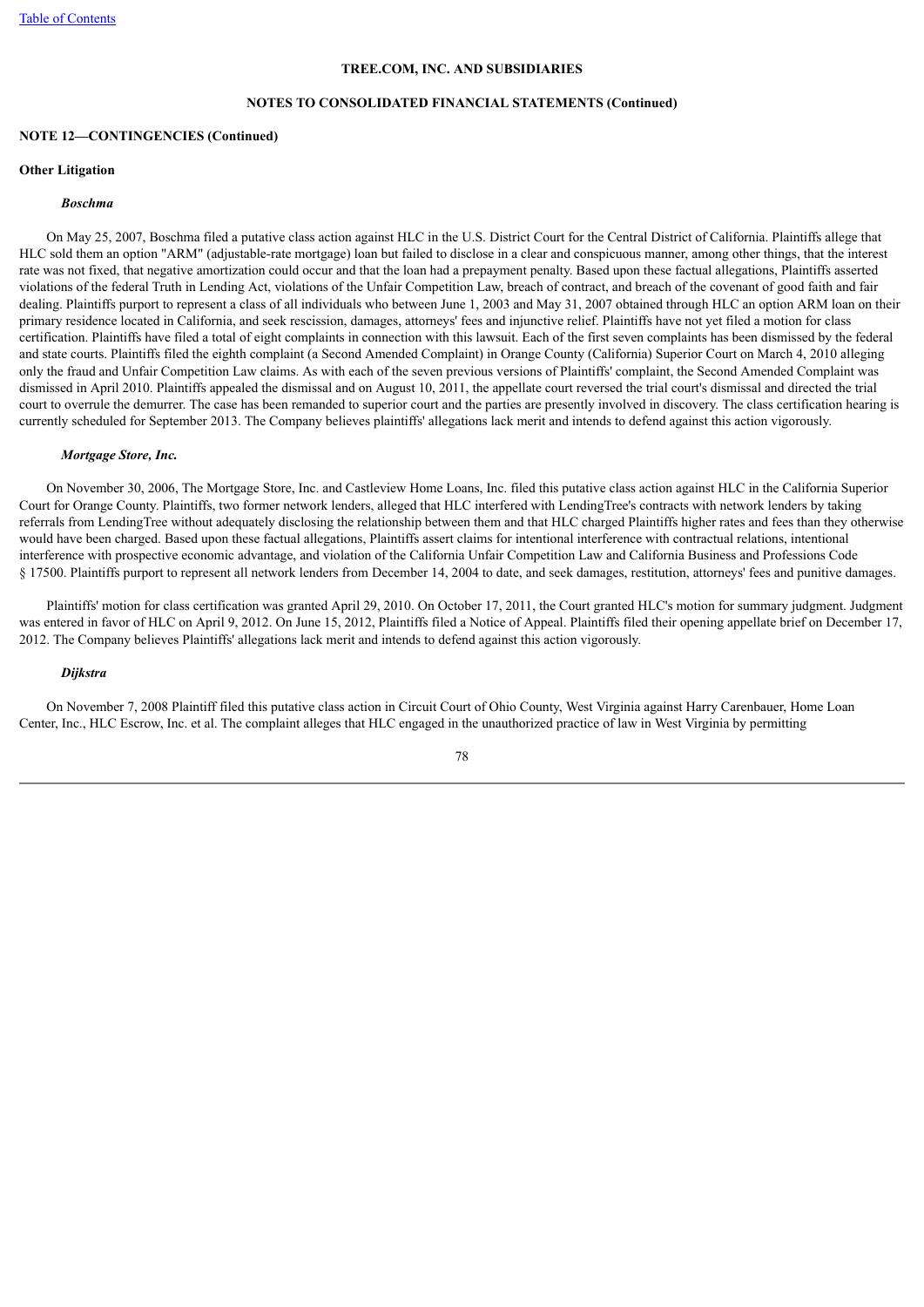### **NOTES TO CONSOLIDATED FINANCIAL STATEMENTS (Continued)**

## **NOTE 12—CONTINGENCIES (Continued)**

persons who were neither admitted to the practice of law in West Virginia nor under the direct supervision of a lawyer admitted to the practice of law in West Virginia to close mortgage loans. Plaintiffs assert claims for declaratory judgment, contempt, injunctive relief, conversion, unjust enrichment, breach of fiduciary duty, intentional misrepresentation or fraud, negligent misrepresentation, violation of the West Virginia Consumer Credit and Protection Act (CCPA), violation of the West Virginia Lender, Broker & Services Act, civil conspiracy, outrage and negligence. The claims against all defendants other than Mr. Carenbauer, HLC and HLC Escrow, Inc. have been dismissed. The case was removed to federal court in October 2011. On January 3, 2013, the court granted a conditional class certification only with respect to the declaratory judgment, contempt, unjust enrichment and CCPA claims. The conditional class includes consumers with mortgage loans in effect any time after November 8, 2007 who obtained such loans through HLC, and whose loans were closed by persons not admitted to the practice of law in West Virginia or by persons not under the direct supervision of a lawyer admitted to the practice of law in West Virginia. Discovery in this matter is ongoing. The Company believes that Plaintiff's allegations lack merit and we intend to defend against this action vigorously.

#### *Massachusetts Division of Banks*

 The Massachusetts Division of Banks (the "Division") delivered to LendingTree, LLC on February 11, 2011 a Report of Examination/Inspection which identified various alleged violations of Massachusetts and federal laws, including the alleged insufficient delivery by LendingTree, LLC of various disclosures to its customers. On October 14, 2011, the Division provided a proposed Consent Agreement and Order to settle the Division's allegations, which the Division had shared with other state mortgage lending regulators. Thirty-four of such state mortgage lending regulators (the "Joining Regulators") indicated that if LendingTree, LLC would enter into the Consent Agreement and Order, they would agree not to pursue any analogous allegations that they otherwise might assert. As of the date of this report, none of the Joining Regulators have asserted any such allegations.

 The proposed Consent Agreement and Order calls for a fine to be allocated among the Division and the Joining Regulators and for LendingTree, LLC to adopt various new procedures and practices. We have commenced negotiations toward an acceptable Consent Agreement and Order. We do not believe our mortgage business violates any federal or state mortgage lending laws; nor do we believe that any past operations of the mortgage business have resulted in a material violation of any such laws. Should the Division or any Joining Regulator bring any actions relating to the matters alleged in the February 2011 Report of Examination/Inspection, we intend to defend against such actions vigorously. The range of possible loss is estimated to be between \$0.5 million and \$6.5 million, and a reserve of \$0.5 million has been established for this matter as of December 31, 2012.

# **NOTE 13—RELATED PARTY TRANSACTIONS**

 On August 20, 2008, in connection with the spin-off of Tree.com, Inc. by IAC/InterActiveCorp, our Chairman and CEO received restricted shares of Series A Redeemable Preferred Stock of the Company's wholly-owned LendingTree Holdings Corp. The shares of preferred stock had an aggregate liquidation preference of \$5,000,000 and vested in three equal annual installments on the first three anniversaries of the spin-off.

 The preferred stock provided for cumulative dividends at a rate of 12% per annum, and unpaid dividends compounded quarterly at a rate of 12% per annum. The wholly-owned subsidiary was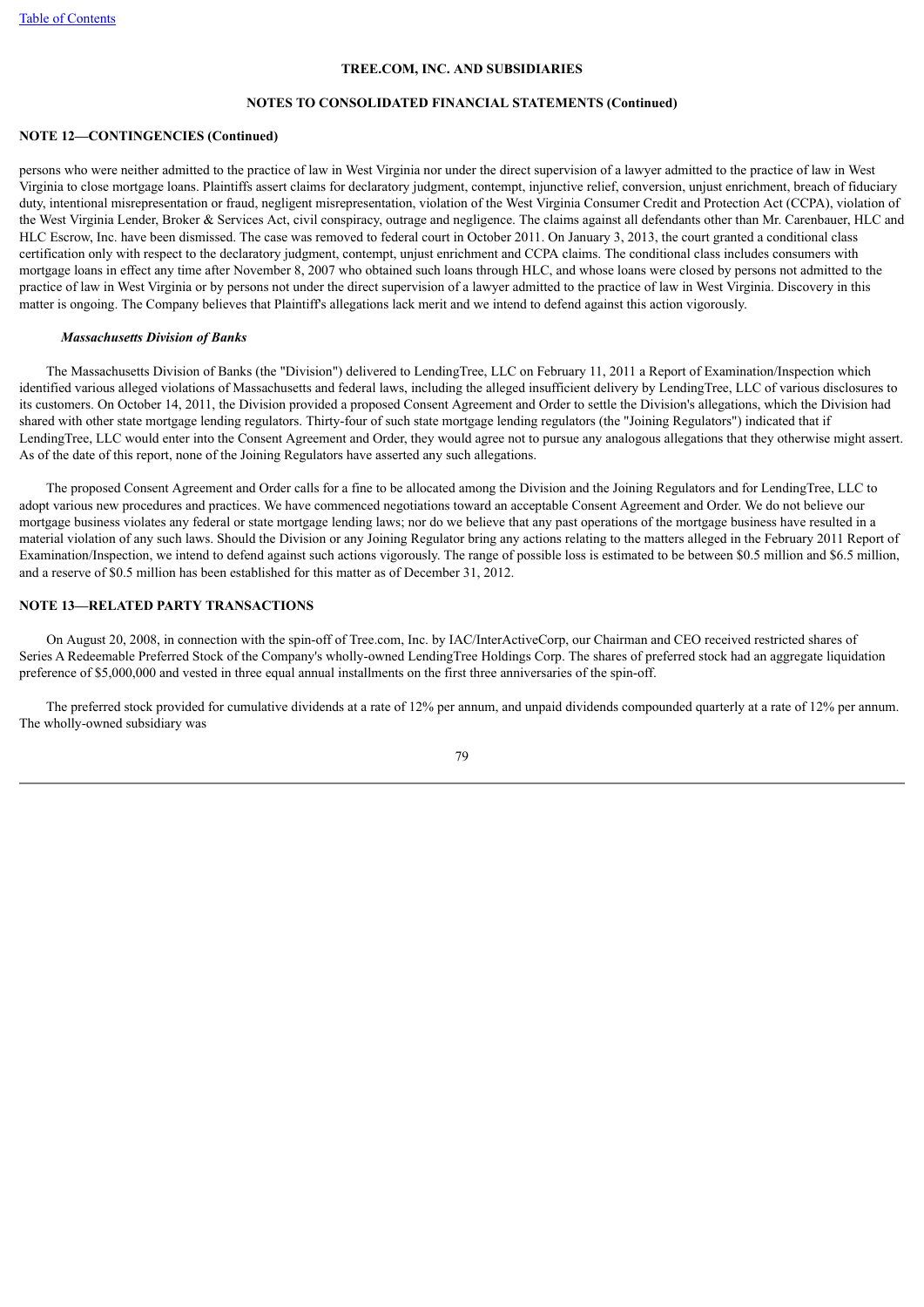## **NOTES TO CONSOLIDATED FINANCIAL STATEMENTS (Continued)**

# **NOTE 13—RELATED PARTY TRANSACTIONS (Continued)**

required to redeem all outstanding preferred stock on the fifth anniversary of the grant date, which is August 20, 2013. The redemption price was to be the liquidation preference of the outstanding shares plus compounded accrued and unpaid dividends.

 On August 30, 2010, we entered into a share exchange agreement with our Chairman and CEO pursuant to which he exchanged 2,902.33 shares of preferred stock and most of the accrued and unpaid dividends in respect of such shares for a total of 534,900 newly-issued shares of Tree.com common stock. Immediately following such transaction, he held 2,097.67 shares of preferred stock.

 On November 7, 2012, our audit committee, compensation committee and board of directors approved an early redemption of the remaining 2,097.67 outstanding shares of preferred stock owned by our Chairman and CEO, including all accrued dividends, for \$3.3 million in cash. The redemption closed on November 30, 2012. The redemption value of the preferred stock was determined in part based on a valuation of the discounted remaining dividend stream through the mandatory redemption date of August 20, 2013.

# **NOTE 14—BENEFIT PLANS**

We operate a retirement savings plan for our employees in the United States that is qualified under Section 401(k) of the Internal Revenue Code. Employees are eligible to enroll in the plan upon date of hire. Participating employees may contribute up to 50% of their pre-tax earnings, but not more than statutory limits (generally \$17,000 for 2012 and \$16,500 for 2011). Our match is fifty cents for each dollar a participant contributes to the plan, with a maximum contribution of 6% of a participant's eligible earnings. Matching contributions are invested in the same manner as each participant's voluntary contributions in the investment options provided under the plan. Our stock is not included in the available investment options or the plan assets. Funds contributed to our plan vest according to the participant's years of service, with less than three years of service vesting at 0%, and three years or more of service vesting at 100%. Matching contributions were approximately \$0.3 million and \$0.2 million for the years ended December 31, 2012 and 2011, respectively. Matching contributions were suspended in June of 2011, and began again in January of 2012.

# **NOTE 15—RESTRUCTURING EXPENSE**

 Restructuring expense recorded in 2011 primarily relates to severance for headcount reductions in corporate infrastructure departments. The liability at December 31, 2012 is primarily related to lease obligations for call center leases exited in 2010, which are expected to be completed by 2015. Restructuring expense and payments against liabilities are as follows (in thousands):

|                                | For The Year Ended December 31, 2012                  |       |                                           |       |                     |                                 |       |     |  |       |
|--------------------------------|-------------------------------------------------------|-------|-------------------------------------------|-------|---------------------|---------------------------------|-------|-----|--|-------|
|                                | <b>Employee</b><br><b>Termination</b><br><b>Costs</b> |       | Continuing<br>Lease<br><b>Obligations</b> |       | Asset<br>Write-offs |                                 | Other |     |  | Total |
| Balance, beginning of period   |                                                       | 129   |                                           | 0.207 |                     | $\hspace{0.1cm}-\hspace{0.1cm}$ |       |     |  | 1,336 |
| Restructuring (income) expense |                                                       | (29)  |                                           | (47)  |                     |                                 |       | 70) |  | (146) |
| Payments (receipts)            |                                                       | (100) |                                           | (254) |                     |                                 |       | 70  |  | (284) |
| Balance, end of period         |                                                       |       |                                           | 906   |                     |                                 |       |     |  | 906   |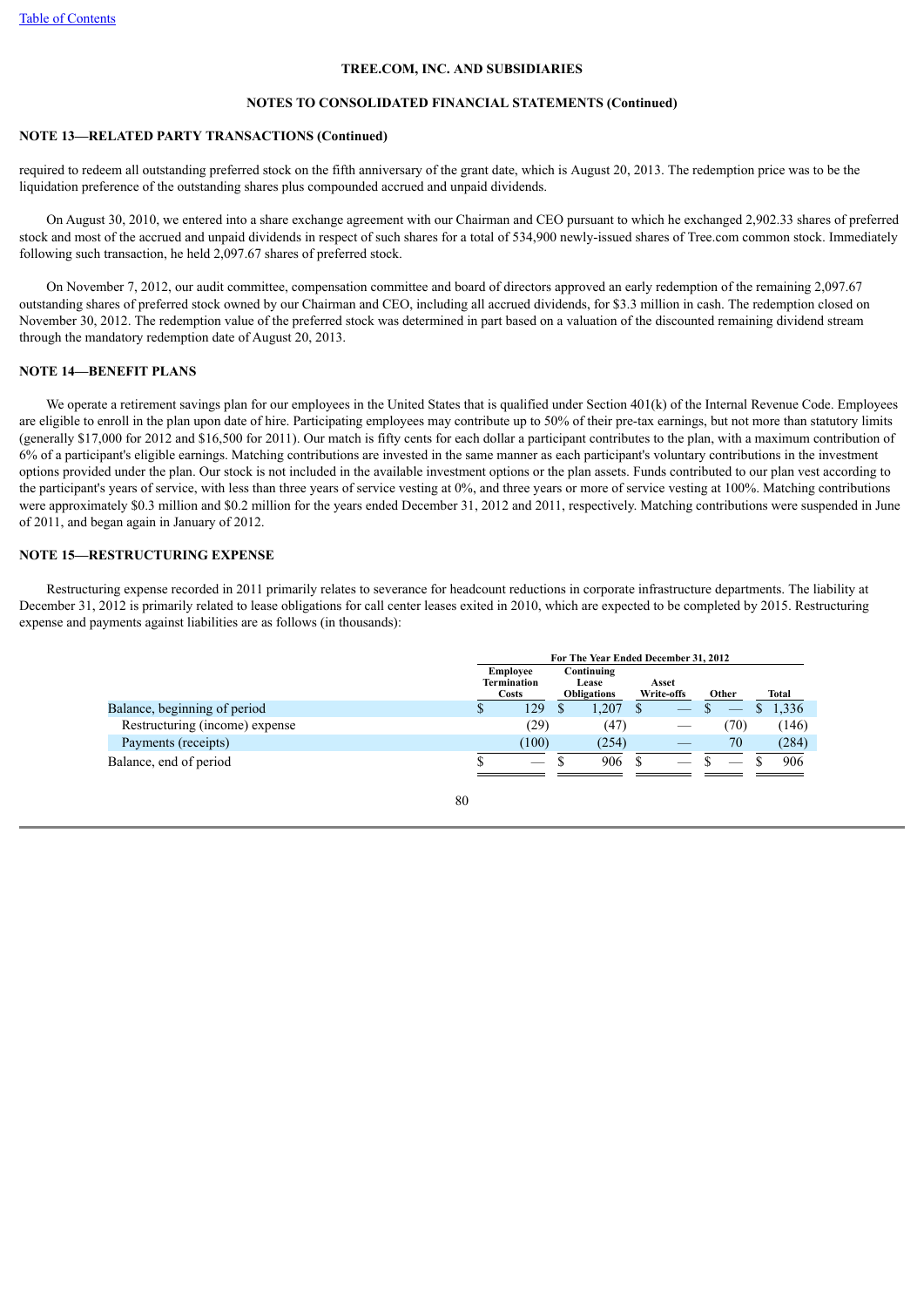## **NOTES TO CONSOLIDATED FINANCIAL STATEMENTS (Continued)**

# **NOTE 15—RESTRUCTURING EXPENSE (Continued)**

|                              |                                         | For The Year Ended December 31, 2011      |         |                     |                                |         |
|------------------------------|-----------------------------------------|-------------------------------------------|---------|---------------------|--------------------------------|---------|
|                              | Employee<br>Termination<br><b>Costs</b> | Continuing<br>Lease<br><b>Obligations</b> |         | Asset<br>Write-offs | Other                          | Total   |
| Balance, beginning of period | 20                                      |                                           | 2,339   |                     | $\overbrace{\hspace{25mm}}^{}$ | 2,359   |
| Restructuring expense        | 921                                     |                                           | 49      | 16                  | 94                             | 1,080   |
| Payments                     | (812)                                   |                                           | (1,194) |                     | (94)                           | (2,100) |
| Write-offs                   |                                         |                                           | 13      | [16]                |                                | (3)     |
| Balance, end of period       | 129                                     |                                           | .207    |                     |                                | 1.336   |

 At December 31, 2012, restructuring liabilities of \$0.4 million are included in accrued expenses and other current liabilities and \$0.5 million are included in other long-term liabilities in the accompanying consolidated balance sheet. At December 31, 2011, restructuring liabilities of \$0.4 million are included in accrued expenses and other current liabilities and \$0.9 million are included in other long-term liabilities in the accompanying consolidated balance sheet. We do not expect to incur significant additional costs related to the restructurings noted above.

# **NOTE 16—FAIR VALUE MEASUREMENTS**

 Our non-financial assets, such as goodwill, intangible assets and property and equipment are measured at fair value when there is an indicator of impairment, and recorded at fair value only when an impairment charge is recognized. See Note 4 for discussion of goodwill and intangible asset impairment charges.

 The following disclosures represent financial instruments in which the ending balances at December 31, 2012 and 2011 are not carried at fair value in their entirety on our consolidated balance sheets. The additional disclosure below of the estimated fair value of financial instruments has been determined by us using available market information and appropriate valuation methodologies. However, considerable judgment is necessarily required to interpret market data to develop the estimates of fair value. Accordingly, the estimates presented herein are not necessarily indicative of the amounts that could be realized in a current market exchange. The use of different market assumptions or estimation methodologies may have a material impact on the estimated fair value amounts. Our financial instruments also include letters of credit and surety bonds, for which we had \$6.5 million and \$6.5 million in restricted cash at December 31, 2012 and 2011, respectively, as collateral for the surety bonds. These commitments remain in place to facilitate certain of our commercial operations.

|                                      | December 31, 2012 |                    |  | December 31, 2011 |  |                                 |  |               |
|--------------------------------------|-------------------|--------------------|--|-------------------|--|---------------------------------|--|---------------|
|                                      |                   | Carrying<br>Amount |  | Fair<br>Value     |  | Carrying<br>Amount              |  | Fair<br>Value |
| Cash and cash equivalents            | S.                | 80,190             |  | 80,190            |  | 45,541                          |  | 45,541        |
| Restricted cash and cash equivalents |                   | 29.414             |  | 29.414            |  | 12.451                          |  | 12,451        |
| Accounts receivable, net             |                   | 11,488             |  | 11,488            |  | 5,474                           |  | 5,474         |
| Accounts payable                     |                   | (2,741)            |  | (2,741)           |  | (9,072)                         |  | (9,072)       |
| Accrued expenses                     |                   | (19,960)           |  | (19,960)          |  | (16,712)                        |  | (16, 712)     |
| Surety bonds                         |                   |                    |  | (5,435)           |  | $\hspace{0.1mm}-\hspace{0.1mm}$ |  | (5,487)       |

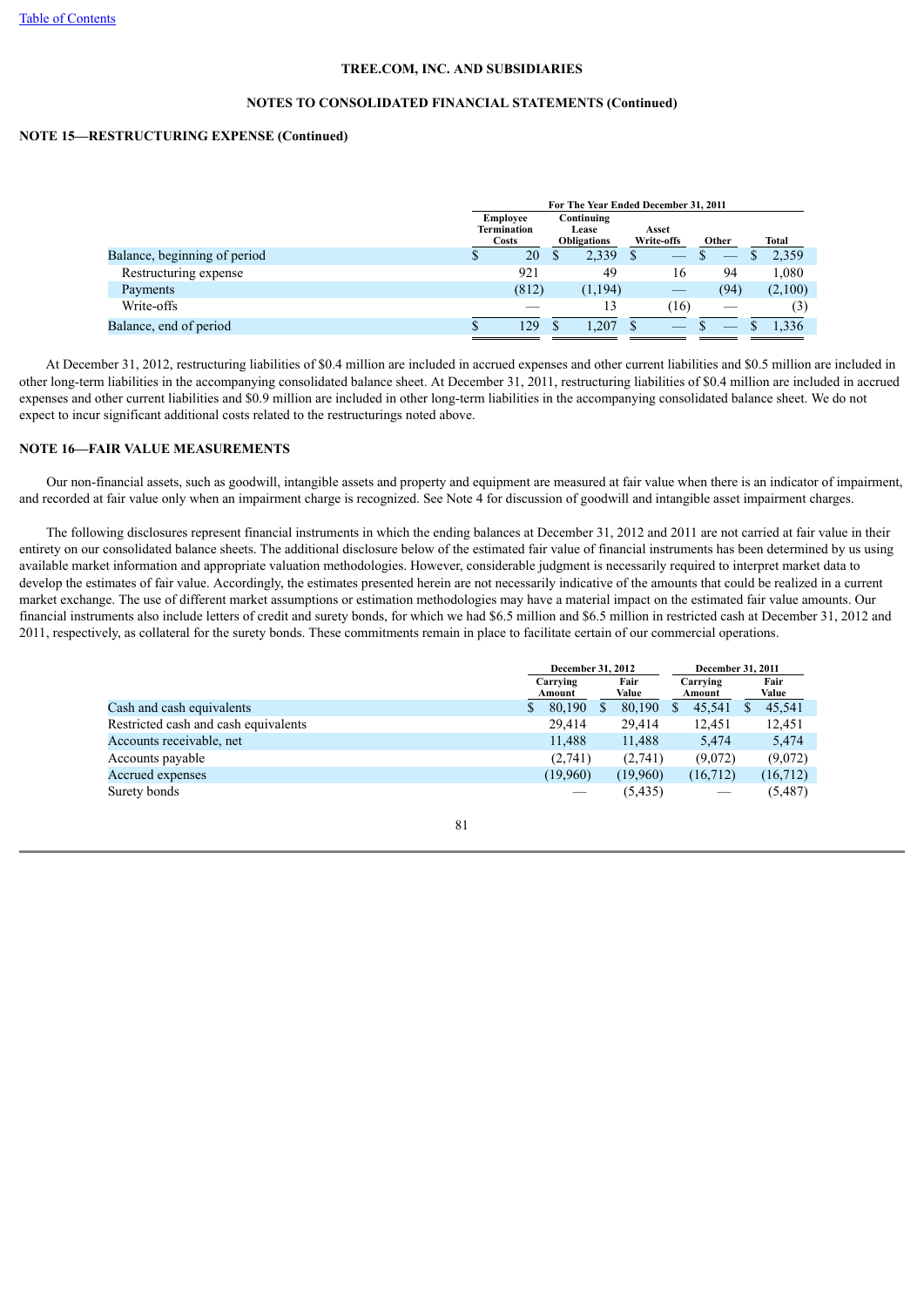# **NOTES TO CONSOLIDATED FINANCIAL STATEMENTS (Continued)**

## **NOTE 16—FAIR VALUE MEASUREMENTS (Continued)**

 The carrying amounts of cash and cash equivalents and restricted cash and cash equivalents reflected in the accompanying consolidated balance sheets approximate fair value, as they are maintained with various high-quality financial institutions or in short-term duration high-quality debt securities. Accounts receivable, net, are short-term in nature and are generally settled shortly after the sale and, therefore, the carrying amount approximates fair value. The carrying amounts for all other financial instruments approximate their fair value.

# **NOTE 17—SEGMENT INFORMATION**

 Effective December 31, 2012, we expanded our reportable segments from one to two, consisting of mortgage and non-mortgage. The change was made as the convergence of economic similarities associated with our mortgage and non-mortgage operating segments was no longer expected. This decision was made in connection with the update of our annual budget and forecast, which occurs in the fourth quarter each year. The non-mortgage reportable segment consists of our auto, education and home services operating segments, which are not yet mature businesses, and have been aggregated. Prior period results have been reclassified to conform with the change in reportable segments.

 The expenses presented below for each segment include allocations of certain corporate expenses that are identifiable and directly benefit those segments. The unallocated expenses are those corporate overhead expenses that are not directly attributable to a segment and include: corporate expenses such as finance, legal, executive technology support and human resources, as well as elimination of inter-segment revenue and costs.

 Adjusted EBITDA is the primary metric by which the chief operating decision maker evaluates the performance of its businesses, on which its internal budgets are based and by which management is compensated. Adjusted EBITDA is defined as operating income or loss (which excludes interest expense and taxes) adjusted to exclude amortization of intangibles and depreciation, and excluding (1) non-cash compensation expense, (2) non-cash intangible asset impairment charges, (3) gain/loss on disposal of assets, (4) restructuring expenses, (5) litigation settlements and contingencies, (6) adjustments for significant acquisitions or dispositions, and (7) one-time items.

Assets and other balance sheet information are not used by the chief operating decision maker.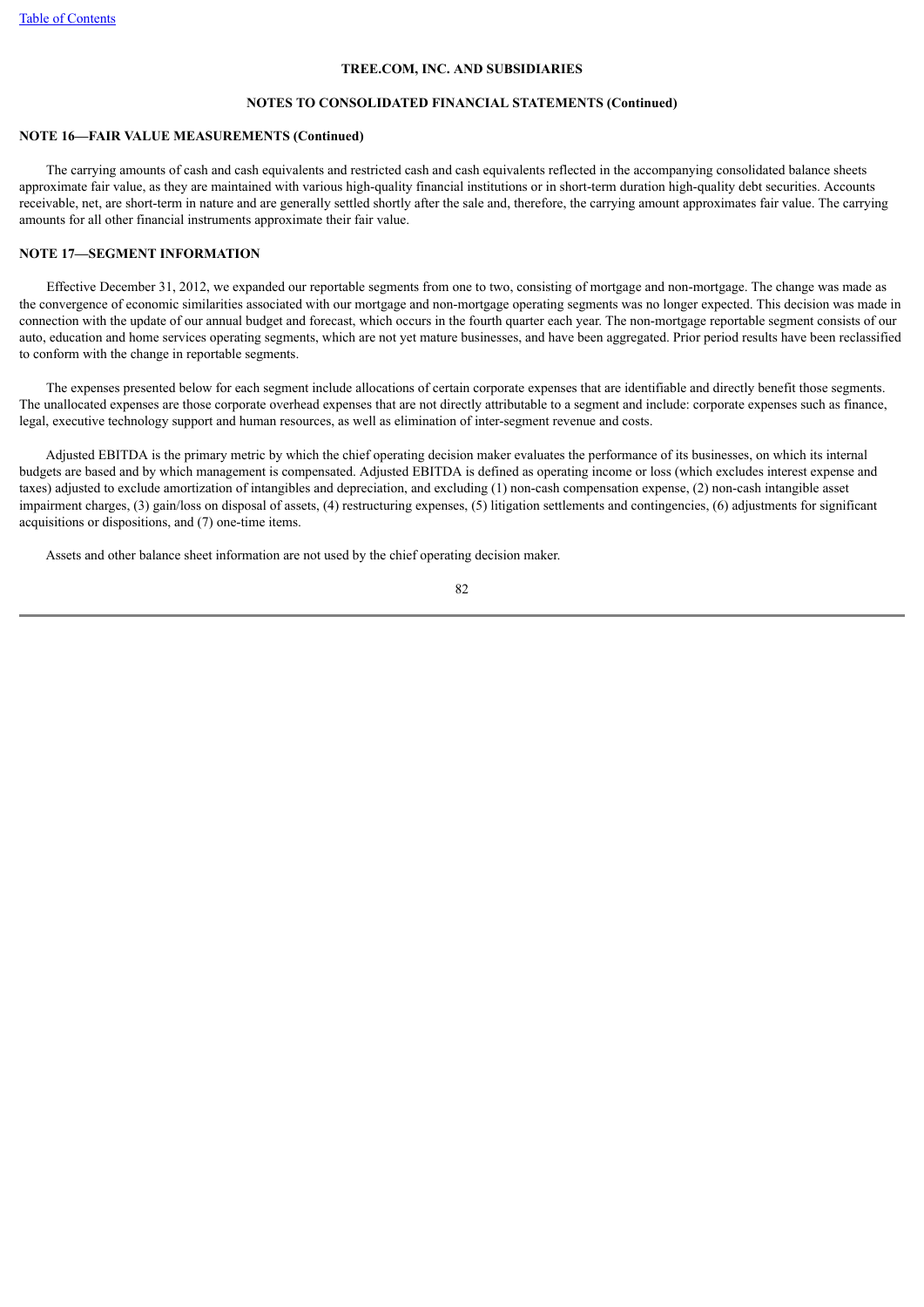# **NOTES TO CONSOLIDATED FINANCIAL STATEMENTS (Continued)**

# **NOTE 17—SEGMENT INFORMATION (Continued)**

 In the tables below, the Company has updated its annual data to reflect the change in reportable operating segments for the years ended December 31, 2012 and 2011(in thousands):

|                                                       | For the Year Ended December 31, 2012: |                         |                           |               |
|-------------------------------------------------------|---------------------------------------|-------------------------|---------------------------|---------------|
|                                                       | Mortgage                              | Non-Mortgage            | Corporate                 | <b>Total</b>  |
| Revenue                                               | \$61,176                              | $\mathbb{S}$<br>14,620  | <sup>\$</sup><br>1,647    | \$77,443      |
| Cost of revenue (exclusive of depreciation shown      |                                       |                         |                           |               |
| separately below)                                     | 3,238                                 | 536                     | 521                       | 4,295         |
| Selling and marketing expense                         | 35,250                                | 13,677                  | 7                         | 48,934        |
| General and administrative expense                    | 3,470                                 | 2,888                   | 15,873                    | 22,231        |
| Product development                                   | 2,277                                 | 1,258                   | (6)                       | 3,529         |
| Depreciation                                          | 1,536                                 | 1,991                   | 578                       | 4,105         |
| Amortization of intangibles                           |                                       | 358                     |                           | 358           |
| Restructuring and severance                           | 20                                    | 11                      | (88)                      | (57)          |
| Litigation settlements and contingencies              |                                       |                         | (3,101)                   | (3, 101)      |
| Total costs and expenses                              | 45,791                                | 20,719                  | 13,784                    | 80,294        |
| Operating income (loss)                               | 15,385                                | (6,099)                 | (12, 137)                 | (2, 851)      |
| Adjustments to reconcile to Adjusted EBITDA:          |                                       |                         |                           |               |
| Amortization of intangibles                           |                                       | 358                     |                           | 358           |
| Depreciation                                          | 1,536                                 | 1,991                   | 578                       | 4,105         |
| Restructuring and severance                           | 20                                    | 11                      | (88)                      | (57)          |
| Loss on disposal of assets                            | 388                                   | 345                     | 5                         | 738           |
| Non-cash compensation                                 | 987                                   | 507                     | 3,093                     | 4,587         |
| Litigation settlements and contingencies              |                                       |                         | (3,101)                   | (3,101)       |
| <b>Adjusted EBITDA</b>                                | 18,316<br>\$.                         | $\mathbb{S}$<br>(2,887) | (11,650)<br><sup>\$</sup> | 3,779<br>-S   |
| Adjustments to reconcile to Income/loss before Taxes: |                                       |                         |                           |               |
| Operating income (loss)                               |                                       |                         |                           | (2,851)       |
| <b>Interest Expense</b>                               |                                       |                         |                           | (881)         |
| Income/(Loss) Before Income Taxes                     |                                       |                         |                           | \$<br>(3,732) |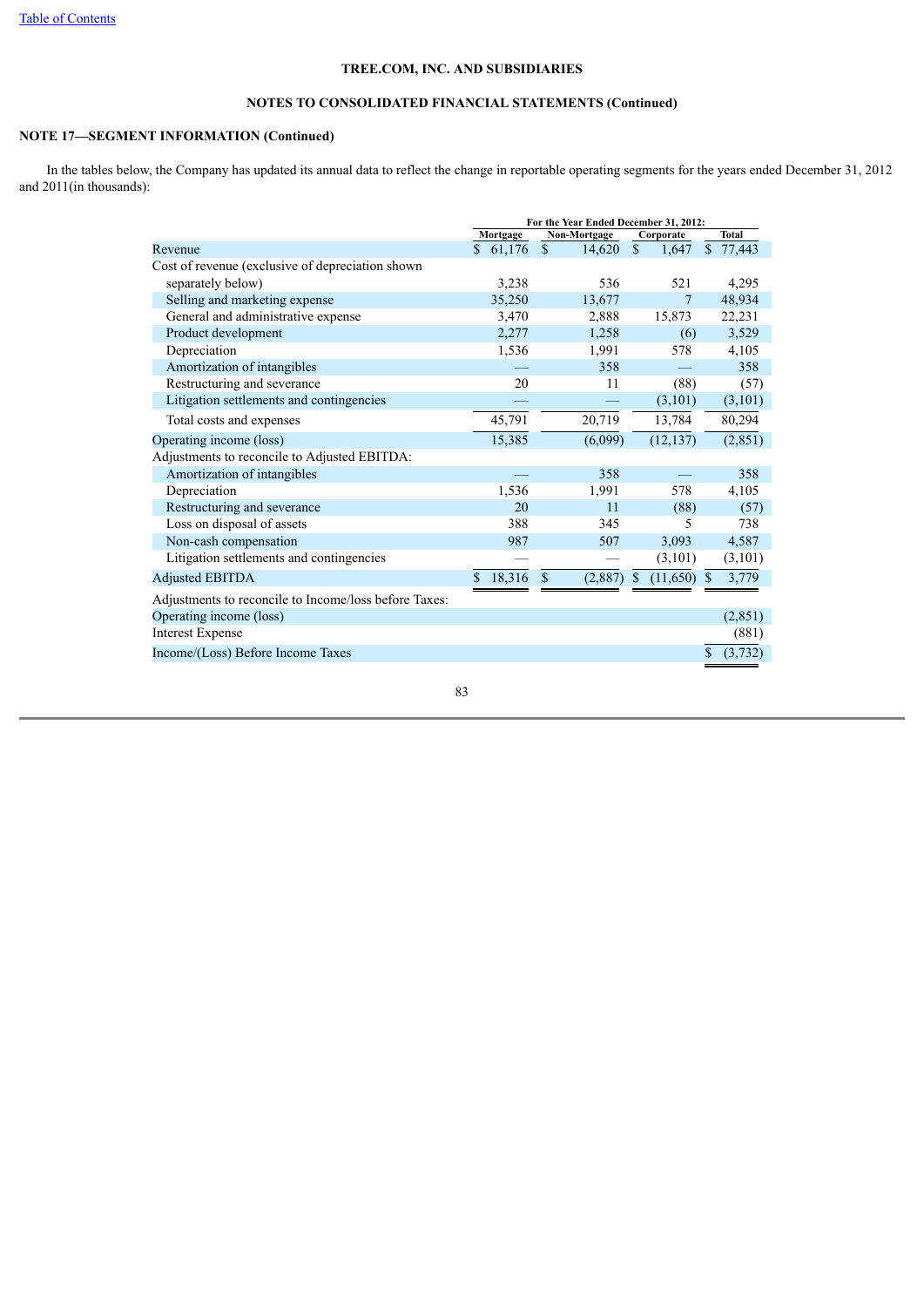# **NOTES TO CONSOLIDATED FINANCIAL STATEMENTS (Continued)**

# **NOTE 17—SEGMENT INFORMATION (Continued)**

|                                                       | For the Year Ended December 31, 2011: |                       |                                        |              |
|-------------------------------------------------------|---------------------------------------|-----------------------|----------------------------------------|--------------|
|                                                       | Mortgage                              | Non-Mortgage          | Corporate                              | <b>Total</b> |
| Revenue                                               | $\mathbf{s}$<br>40,253                | $\mathbf S$<br>17,655 | $\mathbf S$<br>(3,291)<br>$\mathbb{S}$ | 54,617       |
| Cost of revenue (exclusive of depreciation shown      |                                       |                       |                                        |              |
| separately below)                                     | 3,779                                 | 276                   | 78                                     | 4,133        |
| Selling and marketing expense                         | 31,759                                | 14,490                | 413                                    | 46,662       |
| General and administrative expense                    | 3,261                                 | 2,113                 | 14,377                                 | 19,751       |
| Product development                                   | 1,429                                 | 1,444                 | 330                                    | 3,203        |
| Depreciation                                          | 1,417                                 | 2,632                 | 974                                    | 5,023        |
| Amortization of intangibles                           | 455                                   | 423                   | 13                                     | 891          |
| Restructuring expense                                 | 368                                   | 294                   | 418                                    | 1,080        |
| Litigation settlements and contingencies              | 1                                     |                       | 5,731                                  | 5,732        |
| Asset impairments                                     | 250                                   |                       | 29,000                                 | 29,250       |
| Total costs and expenses                              | 42,719                                | 21,672                | 51,334                                 | 115,725      |
| Operating income (loss)                               | (2,466)                               | (4,017)               | (54, 625)                              | (61, 108)    |
| Adjustments to reconcile to Adjusted EBITDA:          |                                       |                       |                                        |              |
| Amortization of intangibles                           | 455                                   | 423                   | 13                                     | 891          |
| Depreciation                                          | 1,417                                 | 2,632                 | 974                                    | 5,023        |
| Restructuring expense                                 | 368                                   | 294                   | 418                                    | 1,080        |
| Asset impairments                                     | 250                                   |                       | 29,000                                 | 29,250       |
| Loss on disposal of assets                            | 173                                   | 102                   | 36                                     | 311          |
| Non-cash compensation                                 | 550                                   | 351                   | 2,876                                  | 3,777        |
| Litigation settlements and contingencies              | 1                                     |                       | 5,731                                  | 5,732        |
| Post-acquisition adjustments                          |                                       | (652)                 |                                        | (652)        |
| <b>Adjusted EBITDA</b>                                | \$<br>$\overline{748}$                | $\mathbf S$<br>(867)  | (15, 577)<br>S<br><sup>\$</sup>        | (15,696)     |
| Adjustments to reconcile to Income/loss before Taxes: |                                       |                       |                                        |              |
| Operating income (loss)                               |                                       |                       |                                        | (61, 108)    |
| <b>Interest Expense</b>                               |                                       |                       |                                        | (368)        |
| Income/(Loss) Before Income Taxes                     |                                       |                       | \$                                     | (61, 476)    |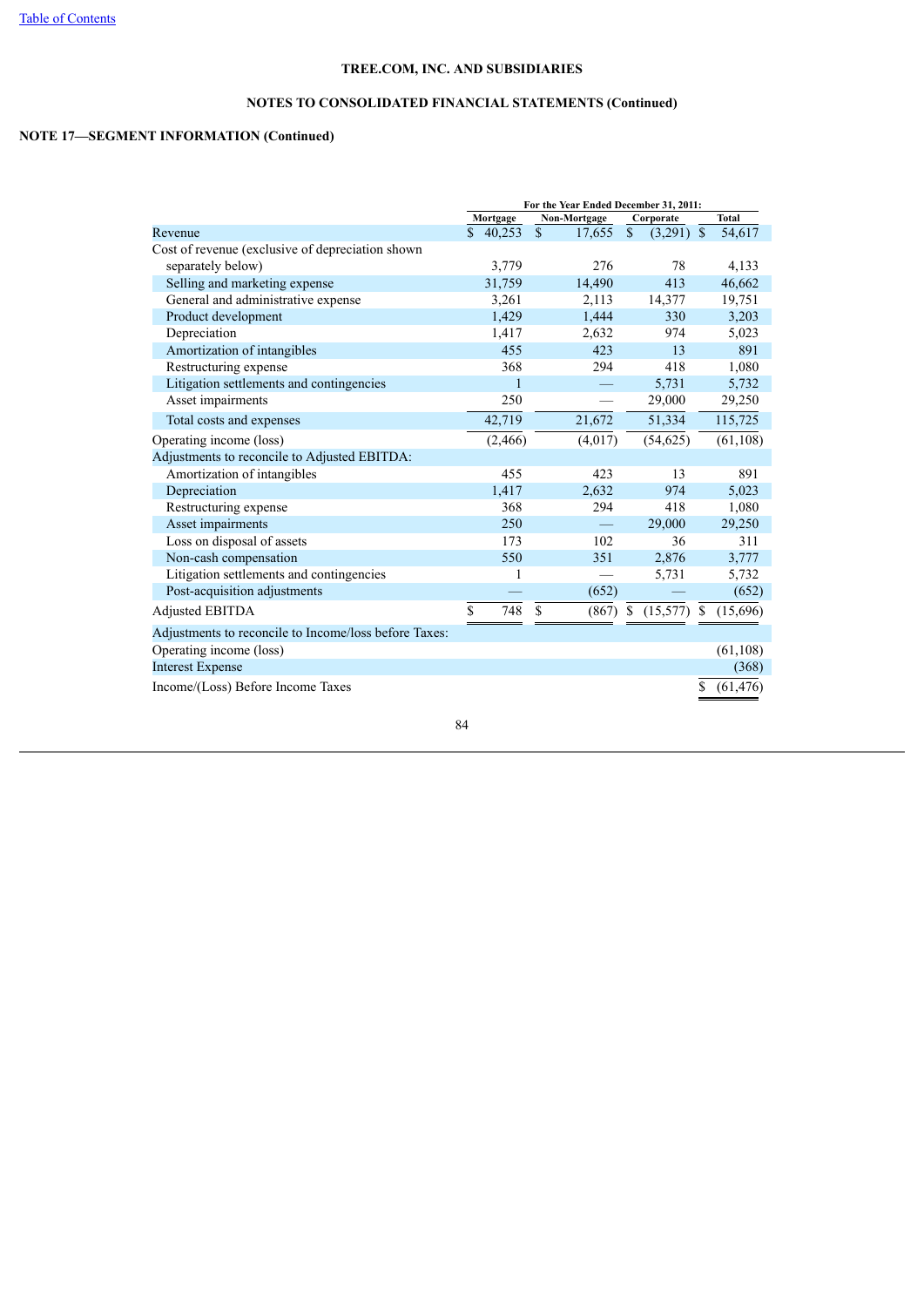### **Item 9.** *Changes in and Disagreements With Accountants on Accounting and Financial Disclosure*

Not applicable.

#### **Item 9A.** *Controls and Procedures*

# **Evaluation of Disclosure Controls and Procedures**

 As required by Rule 13a-15(b) of the Securities Exchange Act of 1934 (the Exchange Act), management, with the participation of our Chief Executive Officer and Chief Financial Officer, evaluated, as of the end of the period covered by this report, the effectiveness of our disclosure controls and procedures as defined in Exchange Act Rule 13a-15(e). Based upon that evaluation, our Chief Executive Officer and Chief Financial Officer concluded that due to the material weakness in our internal control over financial reporting that is described below in Management's Report on Internal Control over Financial Reporting, our disclosure controls and procedures were not effective as of December 31, 2012.

 Notwithstanding the identified material weakness described above, management has determined that the financial statements and other financial information included in this report present fairly in all material respects our financial condition, results of operations and cash flows at and for the periods presented in accordance with accounting principles generally accepted in the United States (GAAP).

# **Management's Report on Internal Control over Financial Reporting**

 Management is responsible for establishing and maintaining adequate internal control over financial reporting (as defined in Rule 13a-15(f) under the Exchange Act). Our internal control over financial reporting is a process designed to provide reasonable assurance regarding the reliability of financial reporting and the preparation of financial statements for external purposes in accordance with GAAP. Because of its inherent limitations, internal control over financial reporting may not prevent or detect misstatements. Also, projections of any evaluation of effectiveness to future periods are subject to the risk that controls may become inadequate because of changes in conditions, or that the degree of compliance with the policies or procedures may deteriorate.

 Management, including our Chief Executive Officer and Chief Financial Officer, assessed the effectiveness of our internal control over financial reporting as of December 31, 2012. In making this assessment, our management used the criteria for effective internal control over financial reporting described in "Internal Control—Integrated Framework" issued by the Committee of Sponsoring Organizations of the Treadway Commission. Based on this assessment, management has determined that due to the material weaknesses described below, our internal control over financial reporting was not effective as of December 31, 2012.

 A material weakness is a deficiency, or a combination of deficiencies, in internal control over financial reporting, such that there is a reasonable possibility that a material misstatement of the Company's annual or interim financial statements will not be prevented or detected on a timely basis. With respect to our controls over the application and monitoring the accounting for income taxes, we did not have controls designed and in place to ensure effective oversight of the work performed by, and the accuracy of, financial information provided by third-party tax advisors. This control deficiency could result in misstatements of the aforementioned accounts or disclosures that would result in a material misstatement of the consolidated financial statements that would not be prevented or detected. Accordingly, our management has concluded that this control deficiency constitutes a material weakness. This material weakness was identified in connection with our assessment of the effectiveness of internal control over financial reporting as of December 31, 2010, and was determined not to have been remediated as of December 31, 2012.

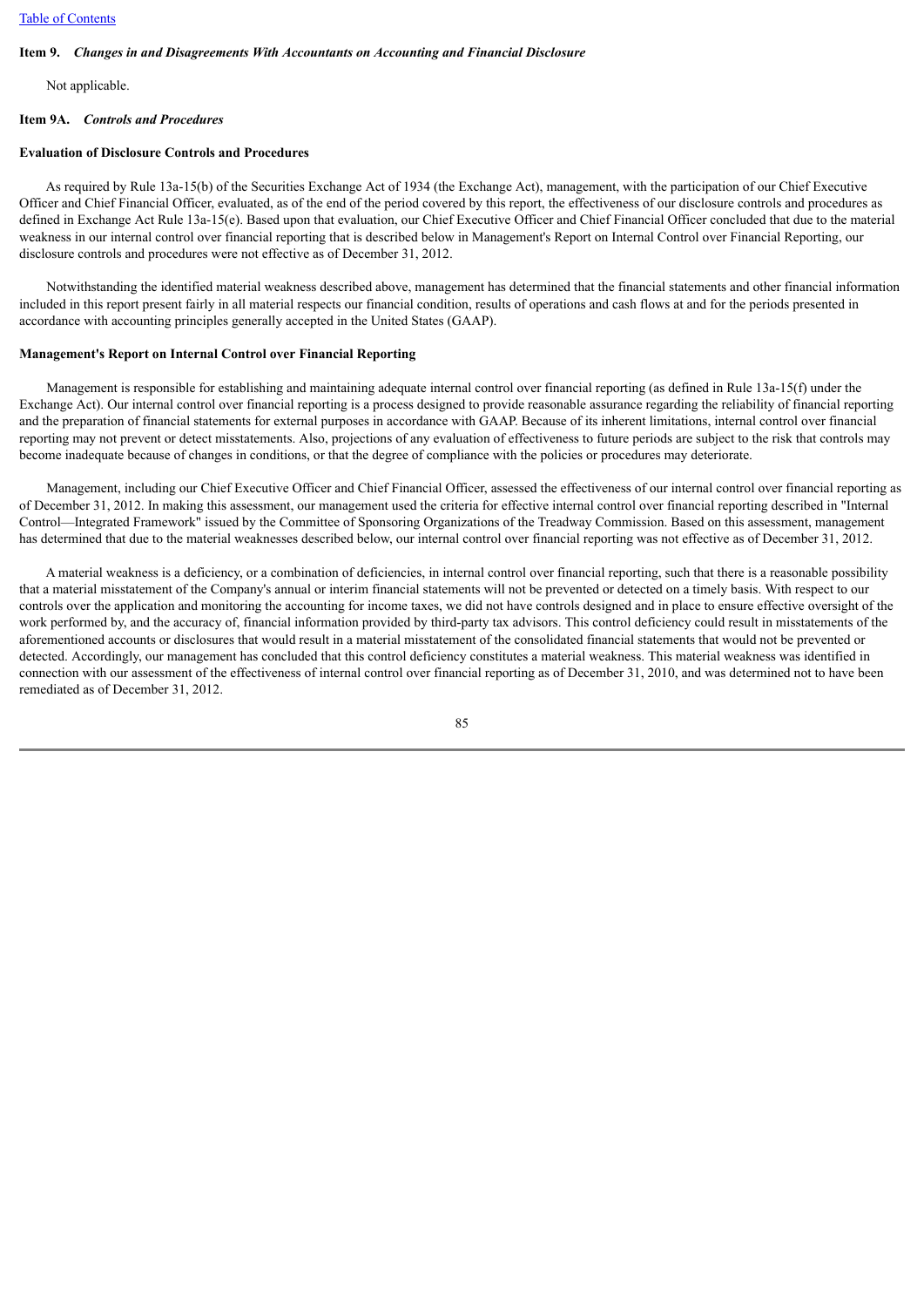# **Remediation Plan for Material Weakness**

With the oversight of our management and the audit committee of our board of directors, we have begun taking steps and plan to take additional measures to remediate the underlying causes of the material weakness described above. With respect to the material weakness related to the application and monitoring of our accounting for income taxes, we have undertaken an evaluation of our available resources to provide effective oversight of the work performed by our third-party tax advisors and are in the process of identifying necessary changes to our processes as required. Additionally, we are evaluating the resources available and provided to us by the third-party tax advisor and identifying changes as required.

While we believe that these steps and measures will remediate the material weakness, there is a risk that these steps and measures will not be adequate to remediate the material weakness. Until we can provide reasonable assurance that this material weakness has been remediated, this material weakness could result in a misstatement tax related accounts that could result in a material misstatement to our interim or annual consolidated financial statements and disclosures that may not be prevented or detected on a timely basis.

### **Remediation of Previously Identified Material Weakness**

 Management previously identified and disclosed a material weakness in our internal control over financial reporting related to ensuring appropriate levels of review of the methodology and judgmental business and valuation assumptions in accordance with generally accepted valuation techniques that were used in our indefinite-lived intangible assets impairment tests during 2011.

 In response to this material weakness, management strengthened our processes regarding intangible asset impairment analysis, in connection with our annual testing performed during the fourth quarter of each year. These actions included engaging a third-party valuation firm for the annual analysis and implementing additional review procedures over the intangible asset impairment calculation related to overall completeness and accuracy of data inputs in connection with the performance of our annual impairment testing during the fourth quarter. Management tested the implemented and improved controls during the fourth quarter and found them to be effectively designed and operating leading the Company to conclude that this material weakness had been remediated as of December 31, 2012.

# **Changes in Internal Control over Financial Reporting**

 As described above under Remediation of Previously Identified Material Weaknesses, there were changes in our internal control over financial reporting (as defined in the Exchange Act, Rules 13a-15(f)) that occurred during the fourth quarter that have materially affected, or are reasonable likely to materially affect, our internal control over financial reporting.

# **Item 9B.** *Other Information*

None.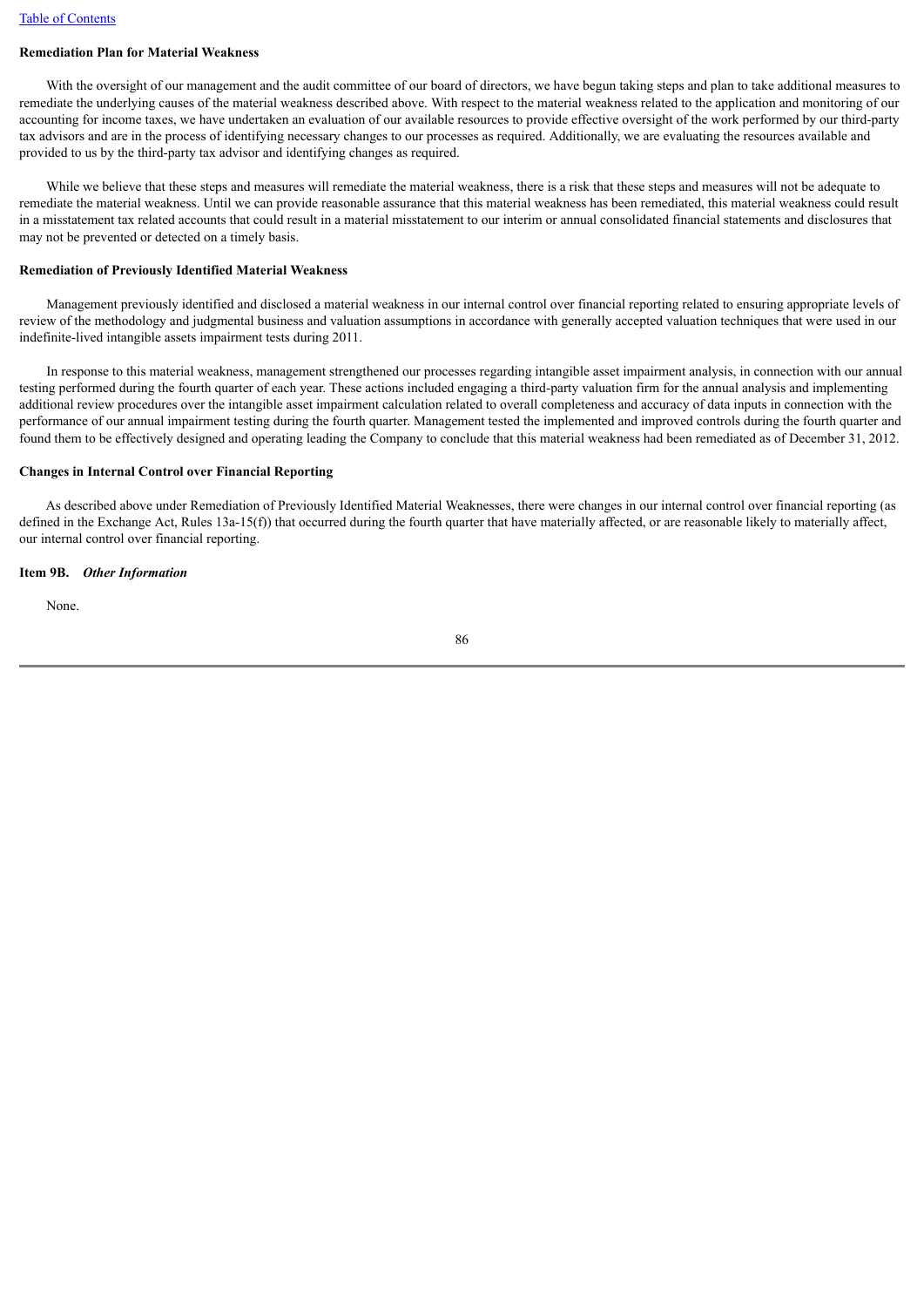# **PART III**

 As set forth below, the information required by Part III (Items 10, 11, 12, 13 and 14) is incorporated herein by reference to Tree.com's definitive proxy statement to be used in connection with its 2013 Annual Meeting of Stockholders and which will be filed with the Securities and Exchange Commission not later than 120 days after the end of the Company's fiscal year ended December 31, 2012 (the "2013 Proxy Statement"), in accordance with General Instruction G(3) of Form 10-K.

#### **Item 10.** *Directors, Executive Officers and Corporate Governance*

The information required by Item 10 will be contained in, and is hereby incorporated by reference to, the 2013 Proxy Statement.

# **Item 11.** *Executive Compensation*

The information required by Item 11 will be contained in, and is hereby incorporated by reference to, the 2013 Proxy Statement.

#### **Item 12.** *Security Ownership of Certain Beneficial Owners and Management and Related Stockholder Matters*

The information required by Item 12 will be contained in, and is hereby incorporated by reference to, the 2013 Proxy Statement.

# **Item 13.** *Certain Relationships and Related Transactions, and Director Independence*

The information required by Item 13 will be contained in, and is hereby incorporated by reference to, the 2013 Proxy Statement.

# **Item 14.** *Principal Accounting Fees and Services*

The information required by Item 14 will be contained in, and is hereby incorporated by reference to, the 2013 Proxy Statement.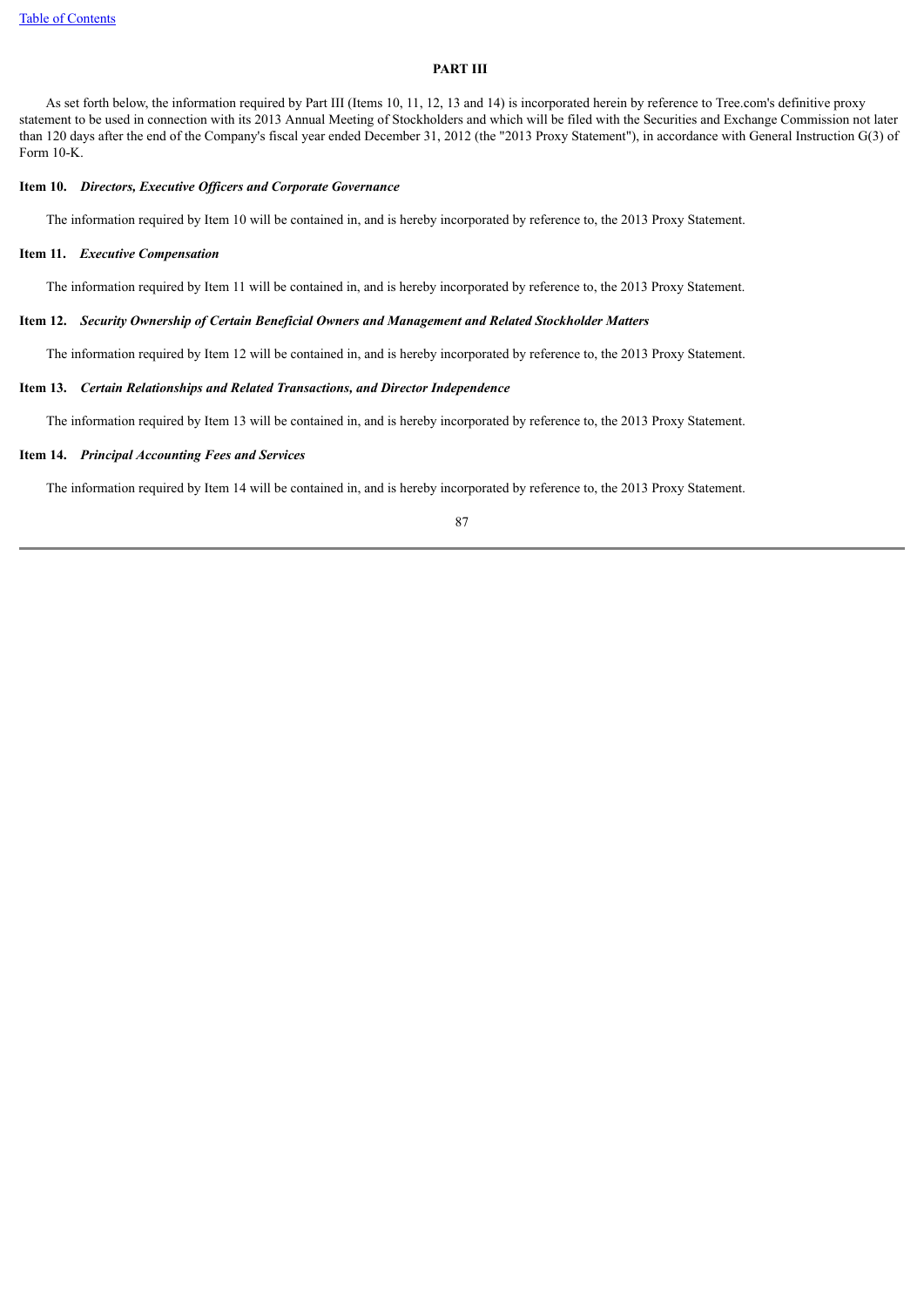### **PART IV**

# **Item 15.** *Exhibits, Financial Statement Schedules*

# *(a) List of documents filed as part of this Report:*

## **(1) Consolidated Financial Statements of Tree.com**

Report of Independent Registered Public Accounting Firm: PricewaterhouseCoopers LLP.

Report of Independent Registered Public Accounting Firm: Deloitte and Touche LLP.

Consolidated Statements of Operations for the Years Ended December 31, 2012 and 2011.

Consolidated Balance Sheets as of December 31, 2012 and 2011.

Consolidated Statements of Shareholders' Equity for the Years Ended December 31, 2012 and 2011.

Consolidated Statements of Cash Flows for the Years Ended December 31, 2012 and 2011.

Notes to Consolidated Financial Statements.

# **(2) Consolidated Financial Statement Schedules of Tree.com**

#### **Schedule Number**

II Valuation and Qualifying Accounts

 All other financial statements and schedules not listed have been omitted since the required information is included in the Consolidated Financial Statements or the notes thereto, or is not applicable or required.

# **(3) Exhibits**

 The documents set forth below, numbered in accordance with Item 601 of Regulation S-K, are filed herewith or incorporated herein by reference to the location indicated below.

| <b>Exhibit</b><br>Number | <b>Description</b>                                                                                                                                                                      | Location                                                                                                      |
|--------------------------|-----------------------------------------------------------------------------------------------------------------------------------------------------------------------------------------|---------------------------------------------------------------------------------------------------------------|
| 3.1                      | Amended and Restated Certificate of Incorporation of<br>Tree.com, Inc.                                                                                                                  | Exhibit 3.1 to the Registrant's Current Report on<br>Form 8-K filed August 25, 2008                           |
| 3.2                      | Amended and Restated By-laws of Tree.com, Inc.                                                                                                                                          | Exhibit 3.2 to the Registrant's Current Report on<br>Form 8-K filed August 25, 2008                           |
| 10.1                     | Separation and Distribution Agreement, dated as of<br>August 20, 2008, by and among IAC/InterActiveCorp,<br>HSN, Inc., Interval Leisure Group, Inc., Ticketmaster<br>and Tree.com, Inc. | Exhibit 10.1 to the Registrant's Registration Statement<br>on Form S-1 (No. 333-152700), filed August 1, 2008 |
| 10.2                     | Tax Sharing Agreement, dated as of August 20, 2008,<br>by and among IAC/InterActiveCorp, HSN, Inc.,<br>Interval Leisure Group, Inc., Ticketmaster and<br>Tree.com, Inc.                 | Exhibit 10.2 to the Registrant's Current Report on<br>Form 8-K filed August 25, 2008                          |
| 10.3                     | Employee Matters Agreement, dated as of August 20,<br>2008, by and among IAC/InterActiveCorp, HSN, Inc.,<br>Interval Leisure Group, Inc., Ticketmaster and<br>Tree.com, Inc.            | Exhibit 10.3 to the Registrant's Current Report on<br>Form 8-K filed August 25, 2008                          |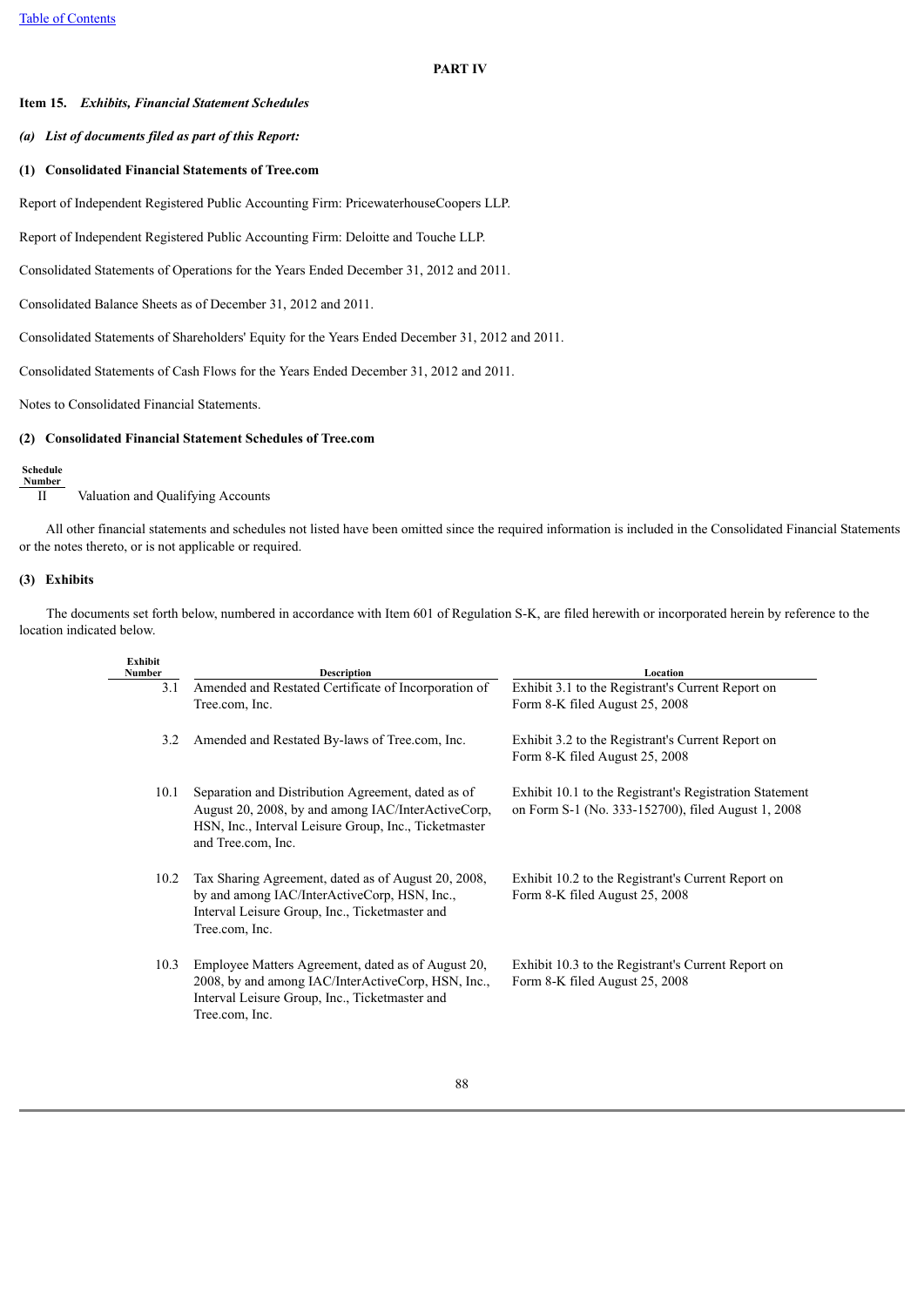| Exhibit<br>Number | Description                                                                                                                                                                                                                                                                                                                                                                                                                           | Location                                                                                                       |
|-------------------|---------------------------------------------------------------------------------------------------------------------------------------------------------------------------------------------------------------------------------------------------------------------------------------------------------------------------------------------------------------------------------------------------------------------------------------|----------------------------------------------------------------------------------------------------------------|
| 10.4              | Transition Services Agreement, dated as of August 20,<br>2008, by and among IAC/InterActiveCorp, HSN, Inc.,<br>Interval Leisure Group, Inc., Ticketmaster and<br>Tree.com, Inc.                                                                                                                                                                                                                                                       | Exhibit 10.4 to the Registrant's Current Report on<br>Form 8-K filed August 25, 2008                           |
| 10.5              | Registration Rights Agreement, dated as of August 20,<br>2008, among Tree.com, Inc., Liberty Media<br>Corporation and Liberty USA Holdings, LLC                                                                                                                                                                                                                                                                                       | Exhibit 10.5 to the Registrant's Current Report on<br>Form 8-K filed August 25, 2008                           |
| 10.6              | Spinco Assignment and Assumption Agreement, dated<br>as of August 20, 2008, among IAC/InterActiveCorp,<br>Tree.com, Inc., Liberty Media Corporation and Liberty<br><b>USA Holdings, LLC</b>                                                                                                                                                                                                                                           | Exhibit 10.6 to the Registrant's Current Report on<br>Form 8-K filed August 25, 2008                           |
| 10.7              | Employment Agreement between Robert L. Harris and<br>LendingTree, LLC, dated as of June 30, 2008*                                                                                                                                                                                                                                                                                                                                     | Exhibit 10.5 to the Registrant's Registration Statement<br>on Form S-1 (No. 333-152700), filed August 1, 2008  |
| 10.8              | Amended and Restated Restricted Share Grant and<br>Shareholders' Agreement, dated as of July 7, 2003, by<br>and among Forest Merger Corp., LendingTree, Inc.,<br>InterActiveCorp and the Grantees named therein, as<br>amended (filed as Exhibit 99.4 to Amendment No. 1 to<br>IAC/InterActiveCorp's Registration Statement on<br>Form S-4 (SEC File No. 333-105876) filed on July 10,<br>2003 and incorporated herein by reference)* | Exhibit 10.8 to the Registrant's Registration Statement<br>on Form S-1 (No. 333-152700), filed August 1, 2008  |
| 10.9              | Correspondent Loan Purchase Agreement, dated as of<br>April 26, 2004, between CitiMortgage, Inc. and Home<br>Loan Center, Inc.                                                                                                                                                                                                                                                                                                        | Exhibit 10.9 to the Registrant's Registration Statement<br>on Form S-1 (No. 333-152700), filed August 1, 2008  |
| 10.10             | Loan Purchase Agreement, dated as of April 16, 2002,<br>between Countrywide Home Loans, Inc. and Home<br>Loan Center, Inc.                                                                                                                                                                                                                                                                                                            | Exhibit 10.10 to the Registrant's Registration Statement<br>on Form S-1 (No. 333-152700), filed August 1, 2008 |
| 10.11             | Second amended and restated Tree.com, Inc. 2008<br>Stock and Annual Incentive Plan*                                                                                                                                                                                                                                                                                                                                                   | Exhibit 10.2 to the Registrant's current report on<br>Form 8-K filed May 1, 2009                               |
| 10.12             | Warehousing Credit Agreement, dated as of<br>November 26, 2007, by and among Home Loan<br>Center, Inc. d/b/a LendingTree Loans, National City<br>Bank and National City Bank in its capacity as Agent<br>for the Banks (as defined therein)                                                                                                                                                                                           | Exhibit 10.12 to the Registrant's Registration Statement<br>on Form S-1 (No. 333-152700), filed August 1, 2008 |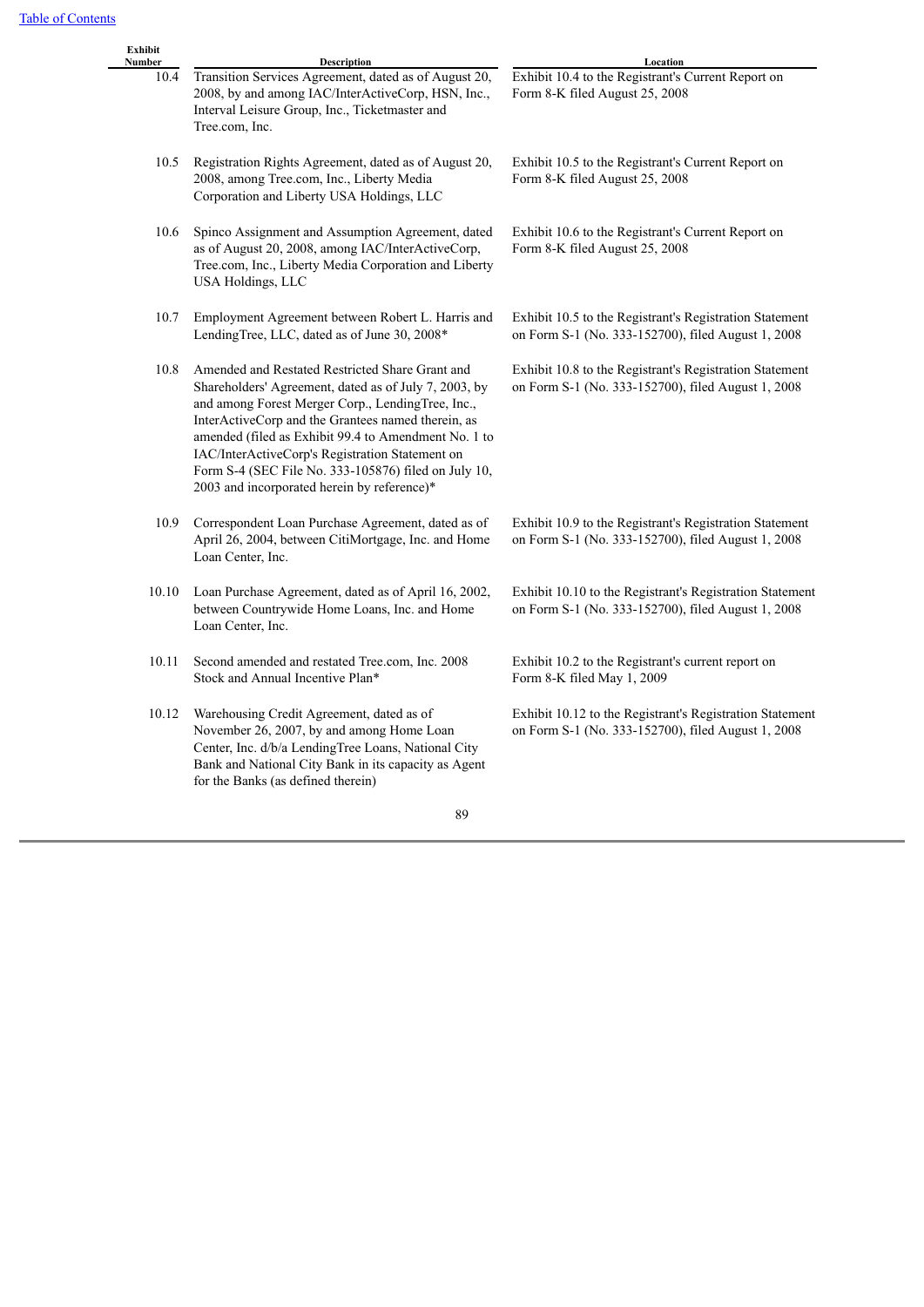L.

| Exhibit<br>Number | Description                                                                                                                                                                                                                                                                                                                                                                | Location                                                                                                       |
|-------------------|----------------------------------------------------------------------------------------------------------------------------------------------------------------------------------------------------------------------------------------------------------------------------------------------------------------------------------------------------------------------------|----------------------------------------------------------------------------------------------------------------|
| 10.13             | Second Amendment to Warehousing Credit<br>Agreement, made and entered into as of the 12 <sup>th</sup> day of<br>December, 2008, and to be effective as of the 30 th day<br>of December, 2008, by and among Home Loan Center,<br>Inc. d/b/a LendingTree Loans, National City Bank and<br>National City Bank in its capacity as Agent for the<br>Banks (as defined therein). | Exhibit 10.1 to the Registrant's Current Report on<br>Form 8-K filed December 17, 2008                         |
| 10.14             | Master Repurchase Agreement, dated as of January 25,<br>2008, by and among Countrywide Bank, FSB and<br>Home Loan Center, Inc. (the "Master Repurchase<br>Agreement")                                                                                                                                                                                                      | Exhibit 10.13 to the Registrant's Registration Statement<br>on Form S-1 (No. 333-152700), filed August 1, 2008 |
| 10.15             | Notice, dated June 25, 2008, issued by Countrywide<br>Warehouse Lending, regarding certain amendments to<br>the Master Repurchase Agreement                                                                                                                                                                                                                                | Exhibit 10.14 to the Registrant's Registration Statement<br>on Form S-1 (No. 333-152700), filed August 1, 2008 |
| 10.16             | Amendment to Master Repurchase Agreement No. 1<br>made and entered into as of February 23, 2009 by and<br>between the Warehouse Lending Division of<br>Countrywide Bank, FSB and Home Loan Center, Inc.                                                                                                                                                                    | Exhibit 10.1 to the Registrant's Current Report on<br>Form 8-K filed February 27, 2009                         |
| 10.17             | Deferred Compensation Plan for Non-Employee<br>Directors*                                                                                                                                                                                                                                                                                                                  | Exhibit 10.15 to the Registrant's Registration Statement<br>on Form S-1 (No. 333-152700), filed August 1, 2008 |
| 10.18             | Employment Agreement between Matt Packey and<br>LendingTree, LLC, dated as of August 3, 2008*                                                                                                                                                                                                                                                                              | Exhibit 10.16 to the Registrant's Registration Statement<br>on Form S-1 (No. 333-152700), filed August 1, 2008 |
| 10.19             | Employment Agreement between Douglas R. Lebda<br>and IAC/InterActiveCorp, dated as of January 7, 2008*                                                                                                                                                                                                                                                                     | Exhibit 10.6 to the Registrant's Registration Statement<br>on Form S-1 (No. 333-152700), filed August 1, 2008  |
| 10.20             | Amendment No. 1 to Employment Agreement between<br>Douglas R. Lebda and IAC/InterActiveCorp, dated as<br>of August 15, 2008*                                                                                                                                                                                                                                               | Exhibit 99.1 to the Registrant's Current Report on<br>Form 8-K filed August 20, 2008                           |
| 10.21             | Restricted Share Grant and Stockholder's Agreement,<br>dated as of August 15, 2008, by and among<br>IAC/InterActiveCorp, LendingTree Holdings Corp. and<br>Douglas R. Lebda, together with Exhibit A thereto,<br>Amended and Restated Certificate of Incorporation of                                                                                                      | Exhibits 99.2 and 99.3 to the Registrant's Current<br>Report on Form 8-K filed August 20, 2008                 |

90

LendingTree Holdings Corp.\*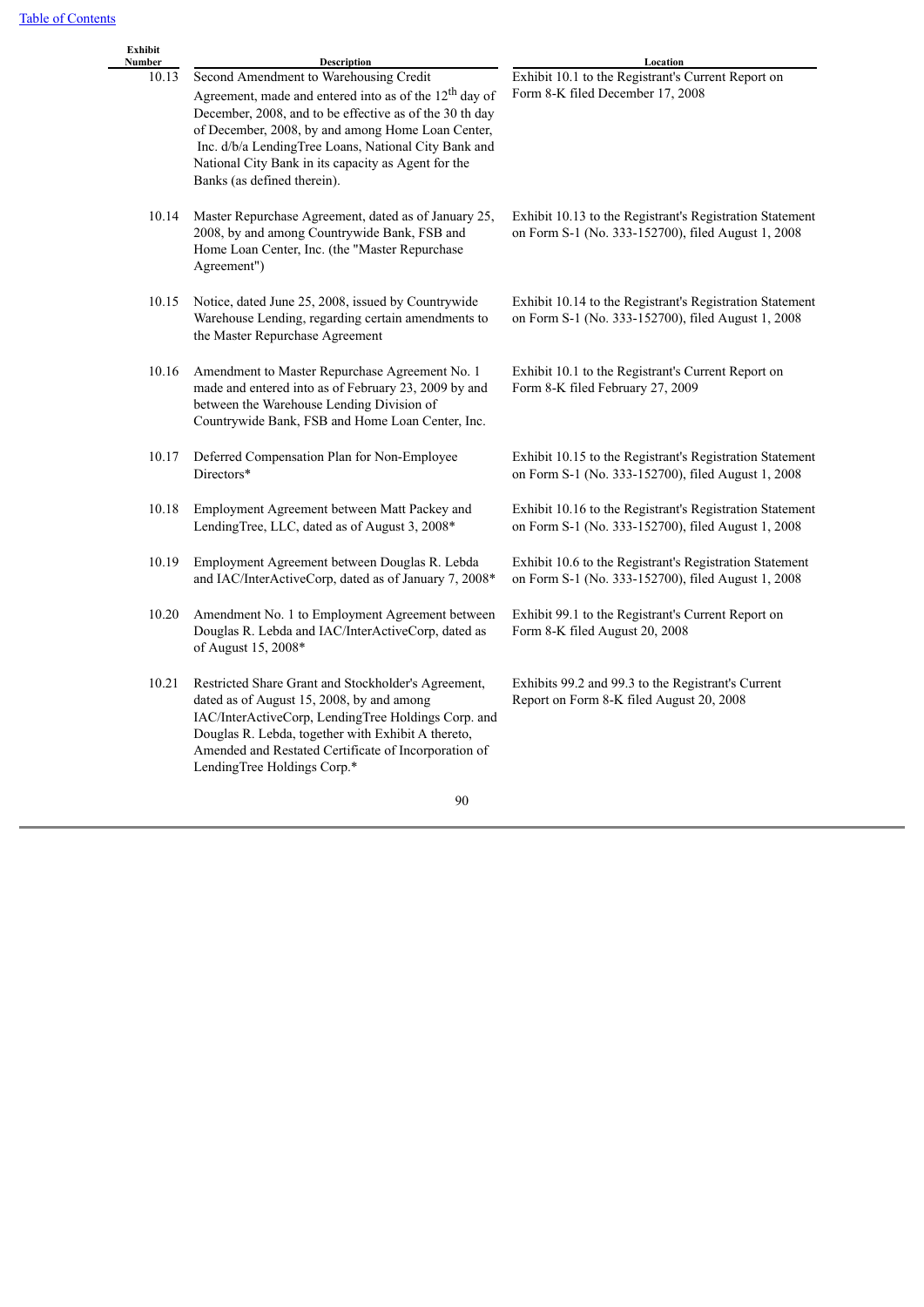| Exhibit<br>Number | <b>Description</b>                                                                                                                                                           | Location                                                                               |
|-------------------|------------------------------------------------------------------------------------------------------------------------------------------------------------------------------|----------------------------------------------------------------------------------------|
| 10.22             | Stock Purchase Agreement, dated February 8, 2009,<br>between Tree.com, Inc. and Douglas R. Lebda*                                                                            | Exhibit 10.1 to the Registrant's Current Report on<br>Form 8-K filed February 11, 2009 |
| 10.23             | Amendment No. 2 to the Employment Agreement<br>between Douglas R. Lebda and Tree.com, Inc.*                                                                                  | Exhibit 10.1 to the Registrant's Current Report on<br>Form 8-K filed March 27, 2009    |
| 10.24             | Amendment No. 1 to the Employment Agreement<br>between Robert Harris and Tree.com, Inc.*                                                                                     | Exhibit 10.2 to the Registrant's Current Report on<br>Form 8-K filed March 27, 2009    |
| 10.25             | Amendment No. 1 to the Employment Agreement<br>between Matthew Packey and Tree.com, Inc.*                                                                                    | Exhibit 10.3 to the Registrant's Current Report on<br>Form 8-K filed March 27, 2009    |
| 10.26             | Form of Notice of Restricted Stock Unit Award*                                                                                                                               | Exhibit 10.4 to the Registrant's Current Report on<br>Form 8-K filed March 27, 2009    |
| 10.27             | Form of Restricted Stock Award*                                                                                                                                              | Exhibit 10.5 to the Registrant's Current Report on<br>Form 8-K filed March 27, 2009    |
| 10.28             | Form of Notice of Stock Option Award*                                                                                                                                        | Exhibit 10.6 to the Registrant's Current Report on<br>Form 8-K filed March 27, 2009    |
| 10.29             | Option Cancellation Agreement, made and entered into<br>as of the 28th day of April, 2009, by and between<br>Tree.com, Inc. and Douglas R. Lebda*                            | Exhibit 10.1 to the Registrant's Current Report on<br>Form 8-K filed May 1, 2009       |
| 10.30             | Early Purchase Program Addendum to Loan Purchase<br>Agreement, made and entered into as of May 1, 2009<br>by and between Bank of America, N.A. and Home<br>Loan Center, Inc. | Exhibit 10.1 to the Registrant's Current Report on<br>Form 8-K filed May 6, 2009       |
| 10.31             | Master Repurchase Agreement, made and entered into<br>as of May 1, 2009, by and between Bank of America,<br>N.A. and Home Loan Center, Inc.                                  | Exhibit 10.2 to the Registrant's Current Report on<br>Form 8-K filed May 6, 2009       |
| 10.32             | Transactions Terms Letter for Master Repurchase<br>Agreement, made and entered into as of May 1, 2009,<br>by and between Bank of America, N.A. and Home<br>Loan Center, Inc. | Exhibit 10.3 to the Registrant's Current Report on<br>Form 8-K filed May 6, 2009       |
| 10.33             | Master Repurchase Agreement dated as of October 30,<br>2009, by and between Home Loan Center, Inc. and<br>JPMorgan Chase Bank, N.A.                                          | Exhibit 10.1 to the Registrant's Current Report on<br>Form 8-K filed October 30, 2009  |
| 10.34             | Side Letter dated October 30, 2009 regarding the<br>Master Repurchase Agreement between JPMorgan<br>Chase Bank, and Home Loan Center, Inc.                                   | Exhibit 10.2 to the Registrant's Current Report on<br>Form 8-K filed October 30, 2009  |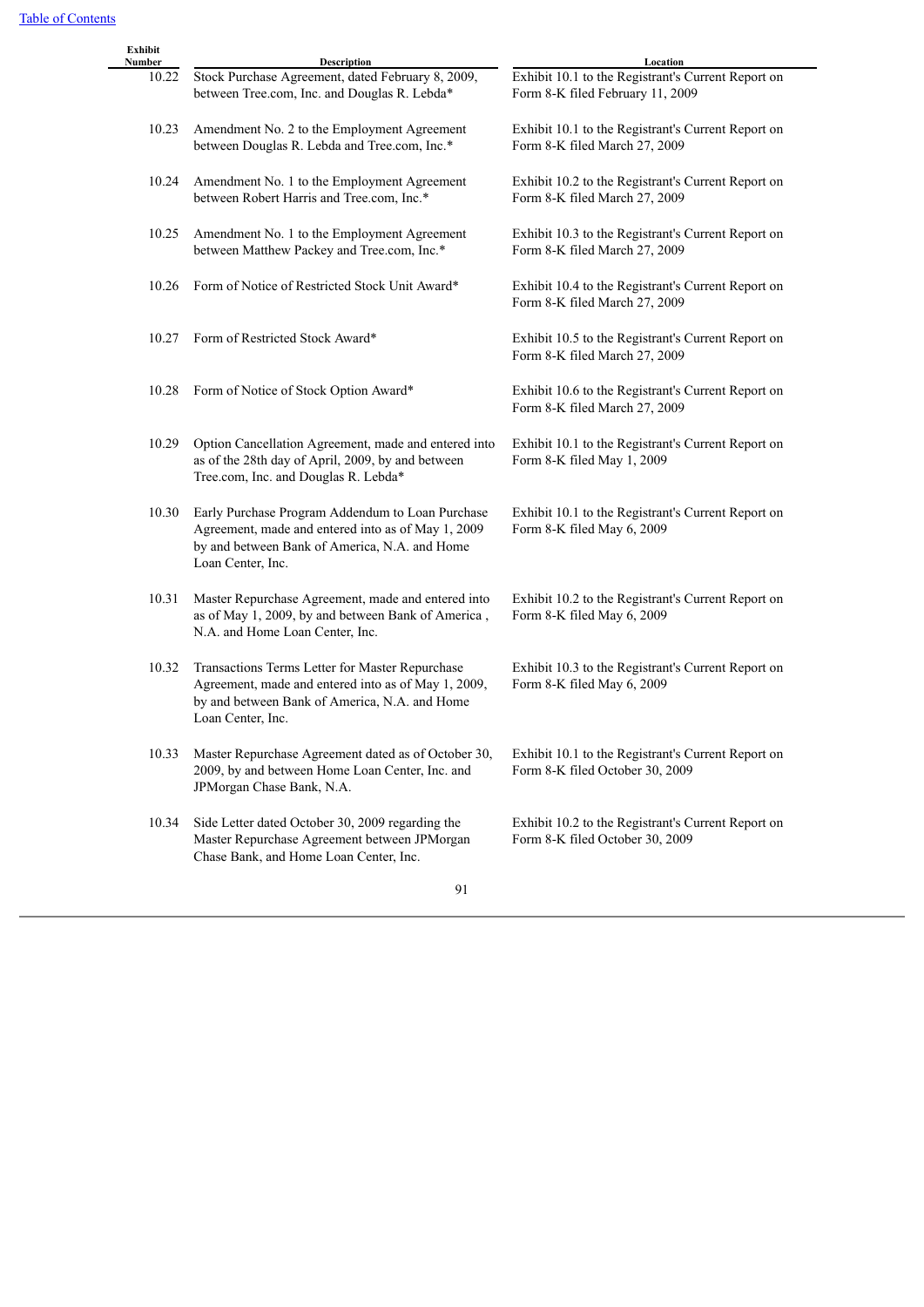| Exhibit<br>Number | Description                                                                                                                                                                                                                                                                                                                                                                        | Location                                                                               |
|-------------------|------------------------------------------------------------------------------------------------------------------------------------------------------------------------------------------------------------------------------------------------------------------------------------------------------------------------------------------------------------------------------------|----------------------------------------------------------------------------------------|
| 10.35             | Third Amendment to Warehousing Credit Agreement,<br>made and entered into as of the 18th day of December,<br>2009, and to be effective as of the 29th day of<br>December, 2009, by and among Home Loan<br>Center, Inc. d/b/a LendingTree Loans PNC Bank,<br>National Association, successor to National City Bank,<br>its capacity as Agent for the Banks (as defined therein)     | Exhibit 10.1 to the Registrant's Current Report on<br>Form 8-K filed December 23, 2009 |
| 10.36             | Fourth Amendment to Warehousing Credit Agreement,<br>made and entered into as of February 15, 2010 by and<br>among Home Loan Center, Inc. d/b/a LendingTree<br>Loans, PNC Bank, National Association (successor to<br>National City Bank) and PNC Bank, National<br>Association (successor to National City Bank), in its<br>capacity as Agent for the Banks (as defined therein). | Exhibit 10.1 to the Registrant's Current Report on<br>Form 8-K filed February 19, 2010 |
| 10.37             | Amendment No. 1 to Stock Purchase Agreement<br>between Tree.com, Inc. and Douglas R. Lebda, dated<br>May 10, 2010*                                                                                                                                                                                                                                                                 | Exhibit 10.2 to the Registrant's Quarterly Report on<br>Form 10-Q filed May 12, 2010   |
| 10.38             | Amendment No. 3 to the Employment Agreement<br>between Douglas R. Lebda and Tree.com, Inc., dated<br>May 10, 2010*                                                                                                                                                                                                                                                                 | Exhibit 10.3 to the Registrant's Quarterly Report on<br>Form 10-Q filed May 12, 2010   |
| 10.39             | Form of Amendment to Restricted Stock Awards for<br>Douglas R. Lebda*                                                                                                                                                                                                                                                                                                              | Exhibit 10.4 to the Registrant's Quarterly Report on<br>Form 10-Q filed May 12, 2010   |
| 10.40             | Employment Agreement by and between David Norris<br>and LendingTree, LLC, dated June 30, 2008*                                                                                                                                                                                                                                                                                     | Exhibit 10.5 to the Registrant's Quarterly Report on<br>Form 10-Q filed May 12, 2010   |
| 10.41             | Amendment to Employment Agreement between<br>David Norris and Tree.com, Inc., dated December 3,<br>2009*                                                                                                                                                                                                                                                                           | Exhibit 10.6 to the Registrant's Quarterly Report on<br>Form 10-Q filed May 12, 2010   |
| 10.42             | Amendment No. 2 to Employment Agreement between<br>David Norris and Tree.com, Inc., dated May 10, 2010*                                                                                                                                                                                                                                                                            | Exhibit 10.7 to the Registrant's Quarterly Report on<br>Form 10-Q filed May 12, 2010   |
| 10.43             | Severance Agreement between Greg Hanson,<br>RealEstate.com and Tree.com, dated April 22, 2009*                                                                                                                                                                                                                                                                                     | Exhibit 10.8 to the Registrant's Quarterly Report on<br>Form 10-Q filed May 12, 2010   |
| 10.44             | Change in Control Letter from Tree.com, Inc. to Greg<br>Hanson, dated March 26, 2010*                                                                                                                                                                                                                                                                                              | Exhibit 10.9 to the Registrant's Quarterly Report on<br>Form 10-Q filed May 12, 2010   |
| 10.45             | Confidential Severance Agreement and Release by and<br>between Robert L. Harris and Tree.com, Inc., dated<br>March 2, 2010*                                                                                                                                                                                                                                                        | Exhibit 10.10 to the Registrant's Quarterly Report on<br>Form 10-Q filed May 12, 2010  |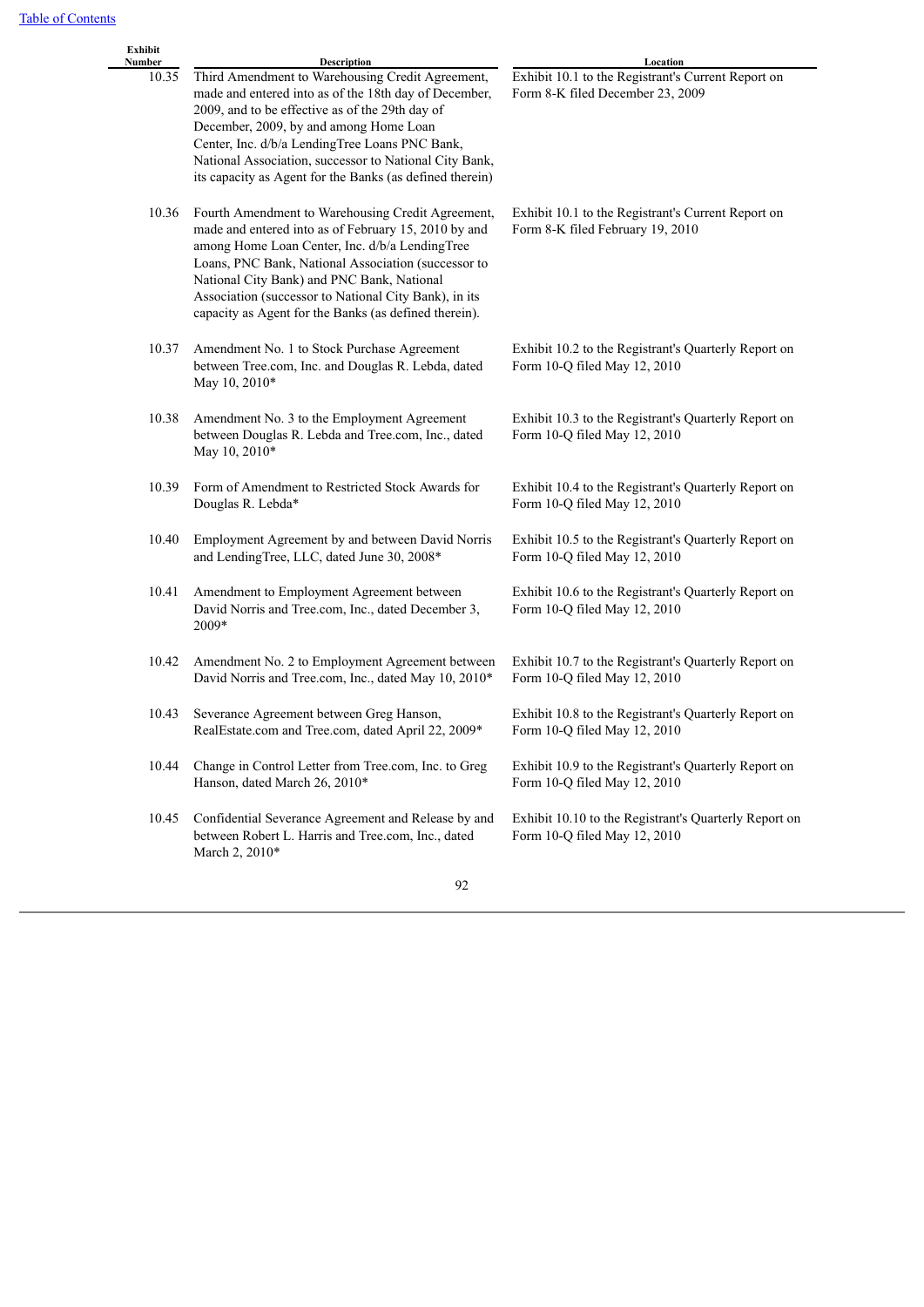| Exhibit<br>Number | <b>Description</b>                                                                                                                                                                        | Location                                                                               |
|-------------------|-------------------------------------------------------------------------------------------------------------------------------------------------------------------------------------------|----------------------------------------------------------------------------------------|
| 10.46             | Form of Restricted Stock Award Agreement*                                                                                                                                                 | Exhibit 10.11 to the Registrant's Quarterly Report on<br>Form 10-Q filed May 12, 2010  |
| 10.47             | Form of Notice of Restricted Stock Unit Award*                                                                                                                                            | Exhibit 10.12 to the Registrant's Quarterly Report on<br>Form 10-Q filed May 12, 2010  |
| 10.48             | Form of Notice of Stock Option Award*                                                                                                                                                     | Exhibit 10.13 to the Registrant's Quarterly Report on<br>Form 10-Q filed May 12, 2010  |
| 10.49             | Amendment No. 1 to Transactions Term Letter, made<br>and entered into as of April 28, 2010 by and between<br>Home Loan Center, Inc. d/b/a LendingTree Loans and<br><b>Bank of America</b> | Exhibit 10.1 to the Registrant's Current Report on<br>Form 8-K filed April 30, 2010    |
| 10.50             | Amendment No. 1 to the Stock Option Award<br>Agreement between Douglas R. Lebda and<br>Tree.com, Inc., dated May 10, 2010*                                                                | Exhibit 10.15 to the Registrant's Quarterly Report on<br>Form 10-Q filed May 12, 2010  |
| 10.51             | Amendment No. 1 to Transactions Term Letter, made<br>and entered into as of April 28, 2010 by and between<br>Home Loan Center, Inc. d/b/a LendingTree Loans and<br><b>Bank of America</b> | Exhibit 10.1 to the Registrant's Current Report on<br>Form 8-K filed April 30, 2010    |
| 10.52             | Severance Agreement between Tree.com, Inc. and<br>Matthew Packey, dated May 10, 2010*                                                                                                     | Exhibit 10.2 to the Registrant's Quarterly Report on<br>Form 10-Q filed August 3, 2010 |
| 10.53             | Letter Agreement between Tree.com, Inc. and<br>Christopher Hayek, dated June 28, 2010*                                                                                                    | Exhibit 10.3 to the Registrant's Quarterly Report on<br>Form 10-Q filed August 3, 2010 |
| 10.54             | Amendment No. 1 to Early Purchase Program<br>Addendum to Loan Purchase Agreement, dated<br>July 15, 2010, by and among Bank of America, N.A.<br>and Home Loan Center, Inc.                | Exhibit 10.1 to the Registrant's Current Report on<br>Form 8-K filed July 21, 2010     |
| 10.55             | Mandatory Forward Loan Volume Commitment, dated<br>July 15, 2010, by and among Bank of America, N.A.<br>and Home Loan Center, Inc.                                                        | Exhibit 10.2 to the Registrant's Current Report on<br>Form 8-K filed July 21, 2010     |
| 10.56             | Transaction Terms Letter for Master Repurchase<br>Agreement, dated July 15, 2010, by and among Bank<br>of America, N.A. and Home Loan Center, Inc.                                        | Exhibit 10.4 to the Registrant's Current Report on<br>Form 8-K filed July 21, 2010     |
| 10.57             | Amendment No. 3 to Master Repurchase Agreement,<br>dated July 22, 2010, by and between Home Loan<br>Center, Inc. and JPMorgan Chase Bank, N.A.                                            | Exhibit 10.1 to the Registrant's Current Report on<br>Form 8-K filed July 28, 2010     |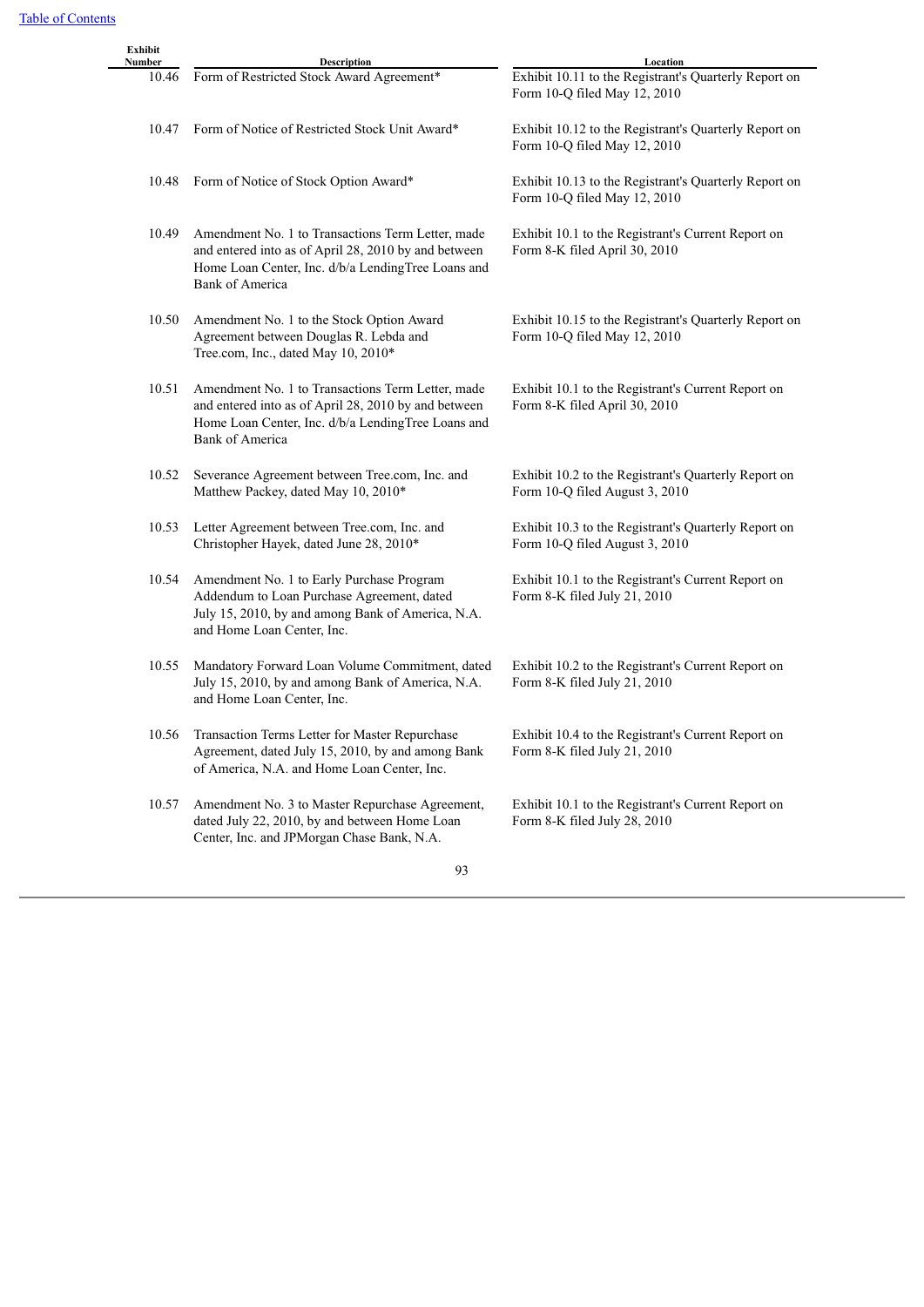| Exhibit<br>Number | Description                                                                                                                                                                                                                                | Location                                                                                  |
|-------------------|--------------------------------------------------------------------------------------------------------------------------------------------------------------------------------------------------------------------------------------------|-------------------------------------------------------------------------------------------|
| 10.58             | Amendment No. 4 to Master Repurchase Agreement,<br>dated as of October 29, 2010 by and between Home<br>Loan Center, Inc. and JPMorgan Chase Bank, N.A.                                                                                     | Exhibit 10.1 to the Registrant's Current Report on<br>Form 8-K filed October 25, 2010     |
| 10.59             | Second Amendment to Side Letter dated as of<br>October 29, 2010 with respect to the Home Loan<br>Center, Inc. warehouse facility with JPMorgan Chase<br>Bank, N.A.                                                                         | Exhibit 10.2 to the Registrant's Current Report on<br>Form 8-K filed October 25, 2010.    |
| 10.60             | Share Exchange Agreement dated August 30, 2010,<br>between Tree.com, Inc. and Douglas R. Lebda*                                                                                                                                            | Exhibit 10.1 to the Registrant's Current Report on<br>Form 8-K filed September 1, 2010    |
| 10.61             | Amendment No. 1 to the Restricted Share Grant and<br>Stockholder's Agreement, dated August 30, 2010<br>between Tree.com, Inc., LendingTree Holdings Corp.<br>and Douglas R. Lebda*                                                         | Exhibit 10.4 to the Registrant's Quarterly Report on<br>Form 10-Q filed November 12, 2010 |
| 10.62             | Amendment No. 3 to the Master Repurchase<br>Agreement, dated July 22, 2010, by and between Home<br>Loan Center, Inc. and JPMorgan Chase Bank, N.A.                                                                                         | Exhibit 10.1 to the Registrant's Current Report on<br>Form 8-K filed July 28, 2010        |
| 10.63             | Employment Agreement between Tree.com, Inc. and<br>Steven Ozonian, dated October 31, 2010*                                                                                                                                                 | Exhibit 10.1 to the Registrant's Current Report on<br>Form 8-K filed November 1, 2010     |
| 10.64             | Amended and Restated Employment Agreement by<br>and between Tree.com, Inc. and Douglas R. Lebda,<br>dated October 26, 2010*                                                                                                                | Exhibit 10.2 to the Registrant's Current Report on<br>Form 8-K filed November 1, 2010     |
| 10.65             | Asset Purchase Agreement dated November 15, 2010<br>by and among Home Loan Center, Inc., First<br>Residential Mortgage Network, Inc. dba SurePoint<br>Lending, and the shareholders of First Residential<br>Mortgage Network named therein | Exhibit 2.1 to Registrant's Current Report on Form 8K<br>filed November 16, 2010          |
| 10.66             | Letter Agreement dated as of January 24, 2011 by and<br>between RealEstate.com, Inc. and Steven Ozonian*                                                                                                                                   | Exhibit 10.66 to the Registrant's Annual Report on<br>Form 10-K filed February 28, 2011   |
| 10.67             | Award Letter between Greg Hanson and Tree.com BU<br>Holding Company, Inc. dated January 28, 2011*                                                                                                                                          | Exhibit 10.1 to Registrant's Current Report on Form 8-<br>K filed February 3, 2011        |
| 10.68             | Standard Terms and Conditions to Restricted Stock<br>Award Letters of Tree.com BU Holding<br>Company, Inc.*                                                                                                                                | Exhibit 10.2 to Registrant's Current Report on Form 8-<br>K filed February 3, 2011        |
|                   | 94                                                                                                                                                                                                                                         |                                                                                           |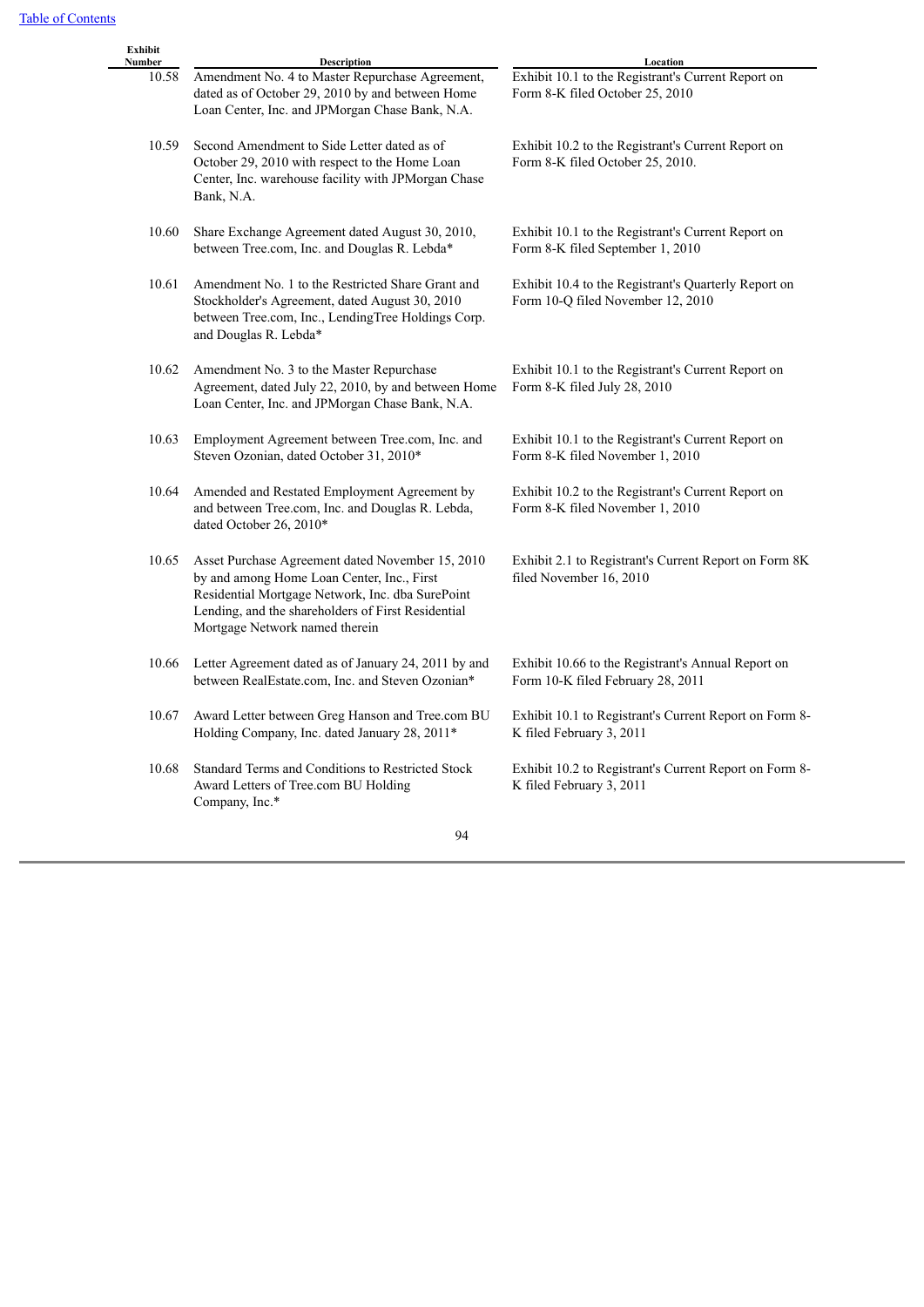| Exhibit<br>Number | <b>Description</b>                                                                                                                                                | Location                                                                              |
|-------------------|-------------------------------------------------------------------------------------------------------------------------------------------------------------------|---------------------------------------------------------------------------------------|
| 10.69             | First Amendment to Asset Purchase Agreement dated<br>March 14, 2011 by and among HLC, SurePoint and the<br>shareholders party thereto                             | Exhibit 2.1 to the Registrant's Current Report on<br>Form 8-K filed March 21, 2011    |
| 10.70             | Second Amendment to Asset Purchase Agreement<br>dated March 15, 2011 by and among HLC, SurePoint<br>and the shareholders party thereto                            | Exhibit 2.2 to the Registrant's Current Report on<br>Form 8-K filed March 21, 2011    |
| 10.71             | Amendment No. 5 to Master Repurchase Agreement,<br>dated March 31, 2011, by and between Home Loan<br>Center, Inc. and JPMorgan Chase Bank, N.A.                   | Exhibit 10.1 to the Registrant's Current Report on<br>Form 8-K filed April 6, 2011    |
| 10.72             | Third Amendment to Side Letter, dated March 31,<br>2011, by and between Home Loan Center, Inc. and<br>JPMorgan Chase Bank, N.A.                                   | Exhibit 10.2 to the Registrant's Current Report on<br>Form 8-K filed April 6, 2011    |
| 10.73             | Confidential Severance Agreement and Release, dated<br>March 31, 2011, by and between Tree.com, Inc. and<br>Steven Ozonian*                                       | Exhibit 10.3 to the Registrant's Current Report on<br>Form 8-K filed April 6, 2011    |
| 10.74             | Asset Purchase Agreement dated May 12, 2011 by and<br>among Tree.com, Inc., Home Loan Center, Inc.,<br>LendingTree, LLC, HLC Escrow, Inc. and Discover<br>Bank.** | Exhibit 2.1 to the Registrant's Current Report on<br>Form 8-K filed May 16, 2011      |
| 10.75             | Form of Assignment and Assumption Agreement                                                                                                                       | Exhibit 2.2 to the Registrant's Current Report on<br>Form 8-K filed May 16, 2011      |
| 10.76             | Form of Bill of Sale                                                                                                                                              | Exhibit 2.3 to the Registrant's Current Report on<br>Form 8-K filed May 16, 2011      |
| 10.77             | <b>Escrow Agreement Terms</b>                                                                                                                                     | Exhibit 2.4 to the Registrant's Current Report on<br>Form 8-K/A filed August 12, 2011 |
| 10.78             | Form of Voting and Support Agreement of Douglas R.<br>Lebda                                                                                                       | Exhibit 99.1 to the Registrant's Current Report on<br>Form 8-K filed May 16, 2011     |
| 10.79             | Form of Voting and Support Agreement of Liberty<br>Media Corporation                                                                                              | Exhibit 99.2 to the Registrant's Current Report on<br>Form 8-K filed May 16, 2011     |
| 10.80             | Form of Voting and Support Agreement of Second<br>Curve, LLC                                                                                                      | Exhibit 99.3 to the Registrant's Current Report on<br>Form 8-K filed May 16, 2011     |
| 10.81             | Amendment No. 6 to Master Repurchase Agreement,<br>dated as of June 29, 2011, by and between Home Loan<br>Center, Inc. and JPMorgan Chase Bank, N.A.              | Exhibit 10.1 to the Registrant's Current Report on<br>Form 8-K filed July 6, 2011     |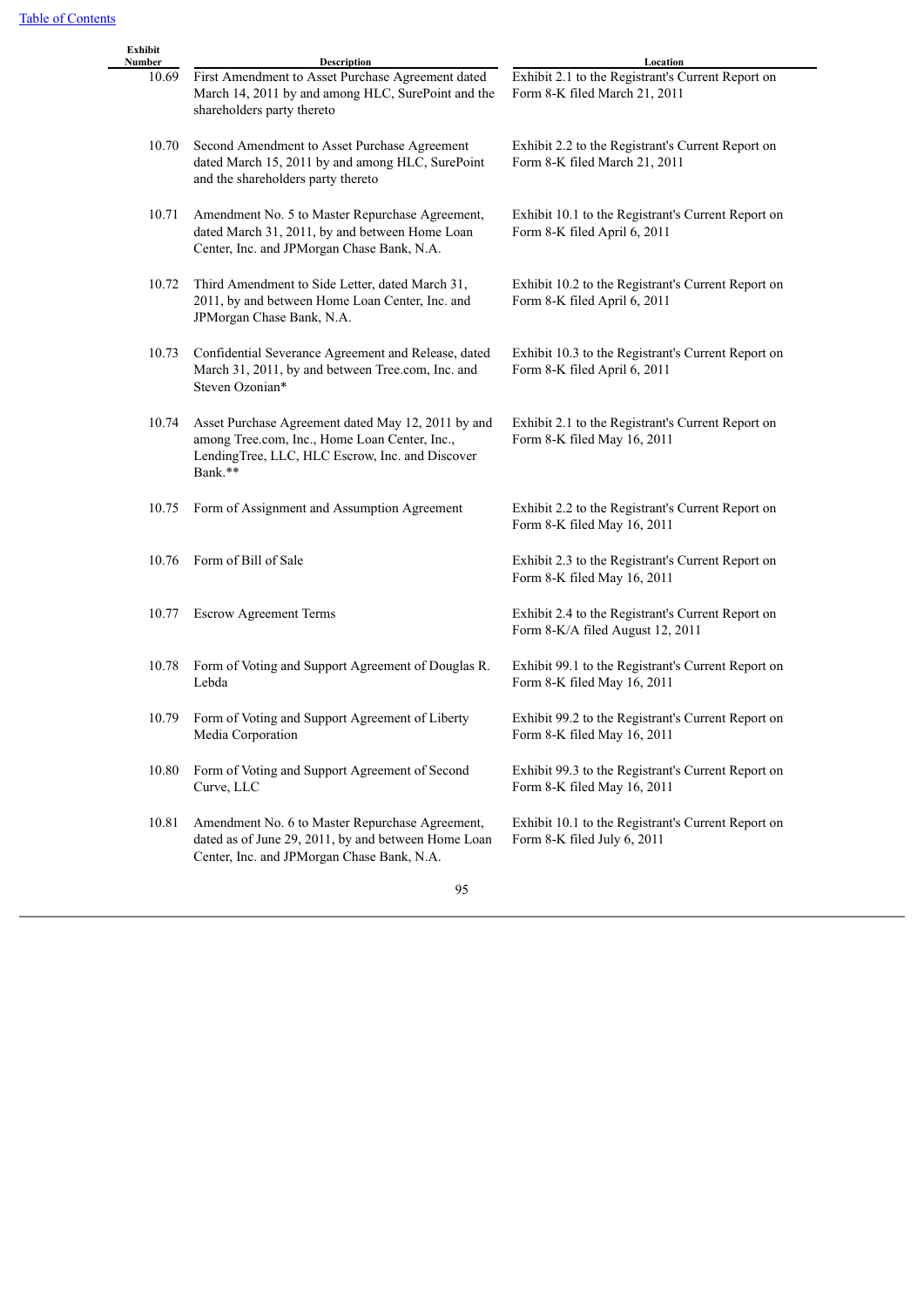| Exhibit<br>Number | <b>Description</b>                                                                                                                                                                                                                                                   | Location                                                                                 |
|-------------------|----------------------------------------------------------------------------------------------------------------------------------------------------------------------------------------------------------------------------------------------------------------------|------------------------------------------------------------------------------------------|
| 10.82             | Fourth Amendment to Side Letter, dated as of June 29,<br>2011, with respect to the Home Loan Center, Inc.<br>warehouse facility with JPMorgan Chase Bank, N.A.                                                                                                       | Exhibit 10.2 to the Registrant's Current Report on<br>Form 8-K filed July 6, 2011        |
| 10.83             | Amendment No. 1 to Transaction Terms Letter dated as<br>of June 29, 2011, which supplements that certain<br>Master Repurchase Agreement dated as of May 1, 2009<br>by and between Home Loan Center, Inc. and Bank of<br>America, N.A.                                | Exhibit 10.3 to the Registrant's Current Report on<br>Form 8-K filed July 6, 2011        |
| 10.84             | Amendment No. 2 to Transactions Terms Letter dated<br>as of July 12, 2011, which supplements that certain<br>Master Repurchase Agreement dated as of May 1, 2009<br>by and between Home Loan Center, Inc. and Bank of<br>America, N.A.                               | Exhibit 10.1 to the Registrant's Current Report on<br>Form 8-K filed July 15, 2011       |
| 10.85             | Amendment No. 2 to Early Purchase Program<br>Addendum to Loan Purchase Agreement dated as of<br>July 12, 2011, which supplements that certain Loan<br>Purchase Agreement by and between Bank of America,<br>N.A. and Home Loan Center, Inc. dated April 16,<br>2002. | Exhibit 10.2 to the Registrant's Current Report on<br>Form 8-K filed July 15, 2011       |
| 10.86             | Extension Letter Agreement dated as of August 11,<br>2011, regarding the Master Repurchase Agreement by<br>and between Bank of America, N.A. and Home Loan<br>Center, Inc. dated May 1, 2009                                                                         | Exhibit 10.12 to the Registrant's Quarterly Report on<br>Form 10-Q filed August 15, 2011 |
| 10.87             | Asset Purchase Agreement dated September 15, 2011<br>by and among LendingTree, LLC, RealEstate.com, Inc.<br>and Market Leader, Inc.**                                                                                                                                | Exhibit 2.1 to the Registrant's Current Report on<br>Form 8-K filed September 21, 2011   |
| 10.88             | Bill of Sale dated September 16, 2011 by and among<br>LendingTree, LLC, RealEstate.com, Inc. and Market<br>Leader, Inc.                                                                                                                                              | Exhibit 2.2 to the Registrant's Current Report on<br>Form 8-K filed September 21, 2011   |
| 10.89             | Assignment and Assumption Agreement dated<br>September 16, 2011 by and among LendingTree, LLC,<br>RealEstate.com, Inc. and Market Leader, Inc.                                                                                                                       | Exhibit 2.3 to the Registrant's Current Report on<br>Form 8-K filed September 21, 2011   |
| 10.90             | Master Repurchase Agreement, dated as of October 13,<br>2011, by and between Home Loan Center, Inc. and<br>Citibank, N.A.                                                                                                                                            | Exhibit 10.1 to the Registrant's Current Report on<br>Form 8-K filed October 19, 2011    |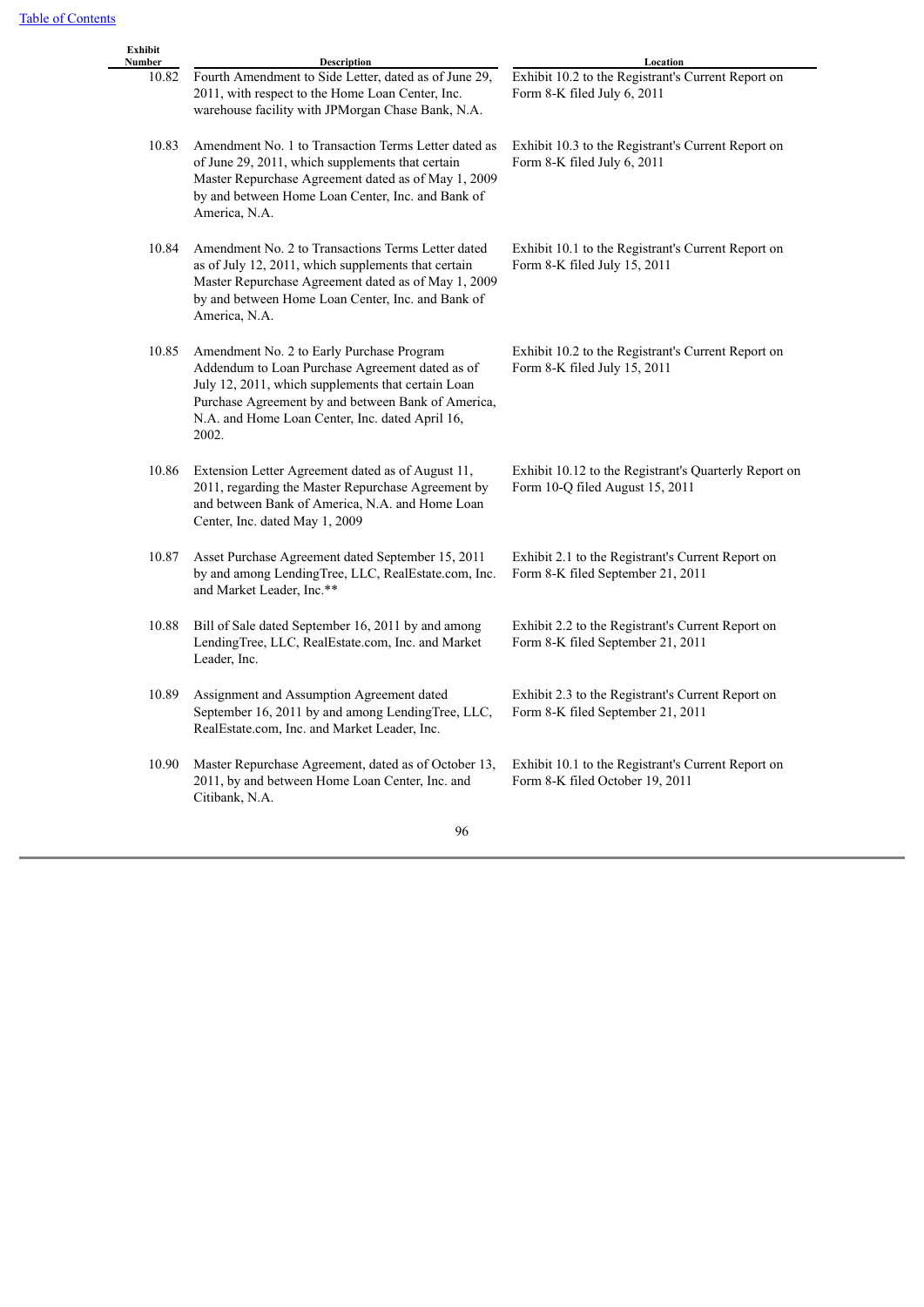| Number | Description                                                                                                                                                                                                                                 | Location                                                                                   |  |  |  |  |
|--------|---------------------------------------------------------------------------------------------------------------------------------------------------------------------------------------------------------------------------------------------|--------------------------------------------------------------------------------------------|--|--|--|--|
| 10.91  | Pricing Side Letter dated as of October 13, 2011, by<br>and between Home Loan Center, Inc. and Citibank,<br>N.A.                                                                                                                            | Exhibit 10.2 to the Registrant's Current Report on<br>Form 8-K filed October 19, 2011      |  |  |  |  |
| 10.92  | Amendment No. 3 to Transaction Terms Letter dated as<br>of September 30, 2011, which supplements that certain<br>Master Repurchase Agreement dated as of May 1, 2009<br>by and between Home Loan Center, Inc. and Bank of<br>America, N.A.  | Exhibit 10.1 to the Registrant's Current Report on<br>Form 8-K filed October 5, 2011       |  |  |  |  |
| 10.93  | Amendment No. 7 to Master Repurchase Agreement<br>dated as of October 28, 2011, by and between Home<br>Loan Center, Inc. and JPMorgan Chase Bank, N.A.                                                                                      | Exhibit 10.9 to the Registrant's Quarterly Report on<br>Form 10-Q filed November 14, 2011  |  |  |  |  |
| 10.94  | Amendment No. 5 to Side Letter dated as of<br>October 28, 2011, which supplements that certain<br>Master Repurchase Agreement dated as of October 30,<br>2009 by and between Home Loan Center, Inc. and<br>JPMorgan Chase Bank, N.A.        | Exhibit 10.10 to the Registrant's Quarterly Report on<br>Form 10-Q filed November 14, 2011 |  |  |  |  |
| 10.95  | Amendment No. 2 to Master Repurchase Agreement<br>dated as of November 1, 2011, which supplements that<br>certain Master Repurchase Agreement dated as of<br>May 1, 2009 by and between Home Loan Center, Inc.<br>and Bank of America, N.A. | Exhibit 10.11 to the Registrant's Quarterly Report on<br>Form 10-Q filed November 14, 2011 |  |  |  |  |
| 10.96  | Amendment No. 4 to Transaction Terms Letter dated as<br>of November 1, 2011, which supplements that certain<br>Master Repurchase Agreement dated as of May 1, 2009<br>by and between Home Loan Center, Inc. and Bank of<br>America, N.A.    | Exhibit 10.12 to the Registrant's Quarterly Report on<br>Form 10-Q filed November 14, 2011 |  |  |  |  |
| 10.97  | Amendment Number One dated as of December 13,<br>2011 to the Master Repurchase Agreement dated as of<br>October 13, 2011 by and between Home Loan<br>Center, Inc. and CitiBank, N.A.                                                        | Exhibit 10.97 to the Registrant's Annual Report on<br>Form 10-K filed April 16, 2012       |  |  |  |  |
| 10.98  | Amendment to Asset Purchase Agreement dated as of<br>February 7, 2012 by and among Home Loan<br>Center, Inc., HLC Escrow, Inc., LendingTree, LLC,<br>Tree.com, Inc., Discover Bank and Discover Financial<br>Services**                     | Exhibit 2.1 to the Registrant's Current Report on<br>Form 8-K filed February 8, 2012       |  |  |  |  |
| 10.99  | Master Repurchase Agreement dated as of January 6,<br>2012 by and between Credit Suisse First Boston<br>Mortgage Capital LLC and Home Loan Center, Inc.                                                                                     | Exhibit 10.1 to the Registrant's Quarterly Report on<br>Form 10-Q filed May 15, 2012       |  |  |  |  |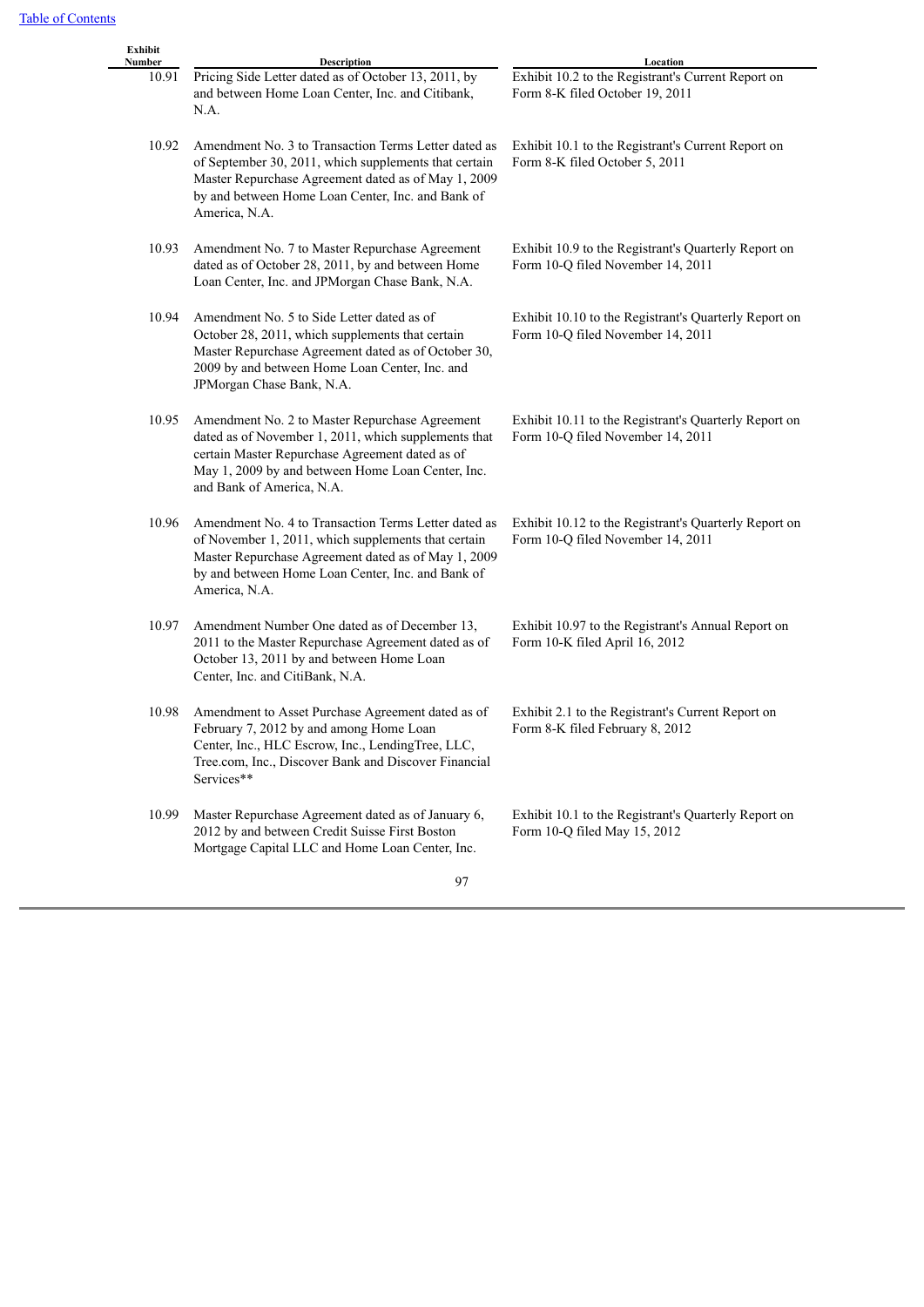| Exhibit<br>Number | Description                                                                                                                                                                    | Location                                                                                                                                            |
|-------------------|--------------------------------------------------------------------------------------------------------------------------------------------------------------------------------|-----------------------------------------------------------------------------------------------------------------------------------------------------|
| 10.100            | Amendment No. 2 dated as of January 20, 2012 to the<br>Master Repurchase Agreement dated as of October 13,<br>2011 by and between Home Loan Center, Inc. and<br>Citibank, N.A. | Exhibit 10.2 to the Registrant's Quarterly Report on<br>Form 10-Q filed May 15, 2012                                                                |
| 10.101            | Amendment No. 3 dated as of January 31, 2012 to the<br>Master Repurchase Agreement dated as of October 13,<br>2011 by and between Home Loan Center, Inc. and<br>Citibank, N.A. | Exhibit 10.3 to the Registrant's Quarterly Report on<br>Form 10-Q filed May 15, 2012                                                                |
| 10.102            | Employment Agreement by and between David Norris<br>and Tree.com, Inc. effective as of February 7, 2012*                                                                       | Exhibit 10.4 to the Registrant's Quarterly Report on<br>Form 10-Q filed May 15, 2012                                                                |
| 10.103            | Amended and Restated Master Repurchase Agreement<br>dated as of February 17, 2012 by and between<br>Citibank, N.A. and Home Loan Center, Inc.                                  | Exhibit 10.5 to the Registrant's Quarterly Report on<br>Form 10-Q filed May 15, 2012                                                                |
| 10.104            | Amendment No. 8 to Master Repurchase Agreement<br>dated as of April 25, 2012, by and between Home Loan<br>Center, Inc. and JPMorgan Chase Bank, N.A.                           | Exhibit 10.6 to the Registrant's Quarterly Report on<br>Form 10-Q filed May 15, 2012                                                                |
| 10.105            | Letter Agreement dated as of July 27, 2012 by and<br>between Tree.com, Inc. and Alexander Mandel*                                                                              | Exhibit 10.1 to the Registrant's Quarterly Report on<br>Form 10-Q filed November 14, 2012                                                           |
| 10.106            | Change in Control Letter dated as of July 27, 2012 by<br>and between Tree.com, Inc. and Alexander Mandel*                                                                      | Exhibit 10.2 to the Registrant's Quarterly Report on<br>Form 10-Q filed November 14, 2012                                                           |
| 10.108            | Third Amended and Restated Tree.com, Inc. 2008<br>Stock and Annual Incentive Plan*                                                                                             | Exhibit 10.86(a) to the Registrant's Post-Effective<br>Amendment to its Registration Statement on Form S-1<br>(No. 333-152700), filed July 13, 2012 |
| 10.109            | Form of Notice of Restricted Stock Unit Award*                                                                                                                                 | Exhibit 10.86(b) to the Registrant's Post-Effective<br>Amendment to its Registration Statement on Form S-1<br>(No. 333-152700), filed July 13, 2012 |
| 10.110            | Form of Restricted Stock Award*                                                                                                                                                | Exhibit 10.86(c) to the Registrant's Post-Effective<br>Amendment to its Registration Statement on Form S-1<br>(No. 333-152700), filed July 13, 2012 |
| 10.111            | Form of Notice of Stock Option Award*                                                                                                                                          | Exhibit 10.86(d) to the Registrant's Post-Effective<br>Amendment to its Registration Statement on Form S-1<br>(No. 333-152700), filed July 13, 2012 |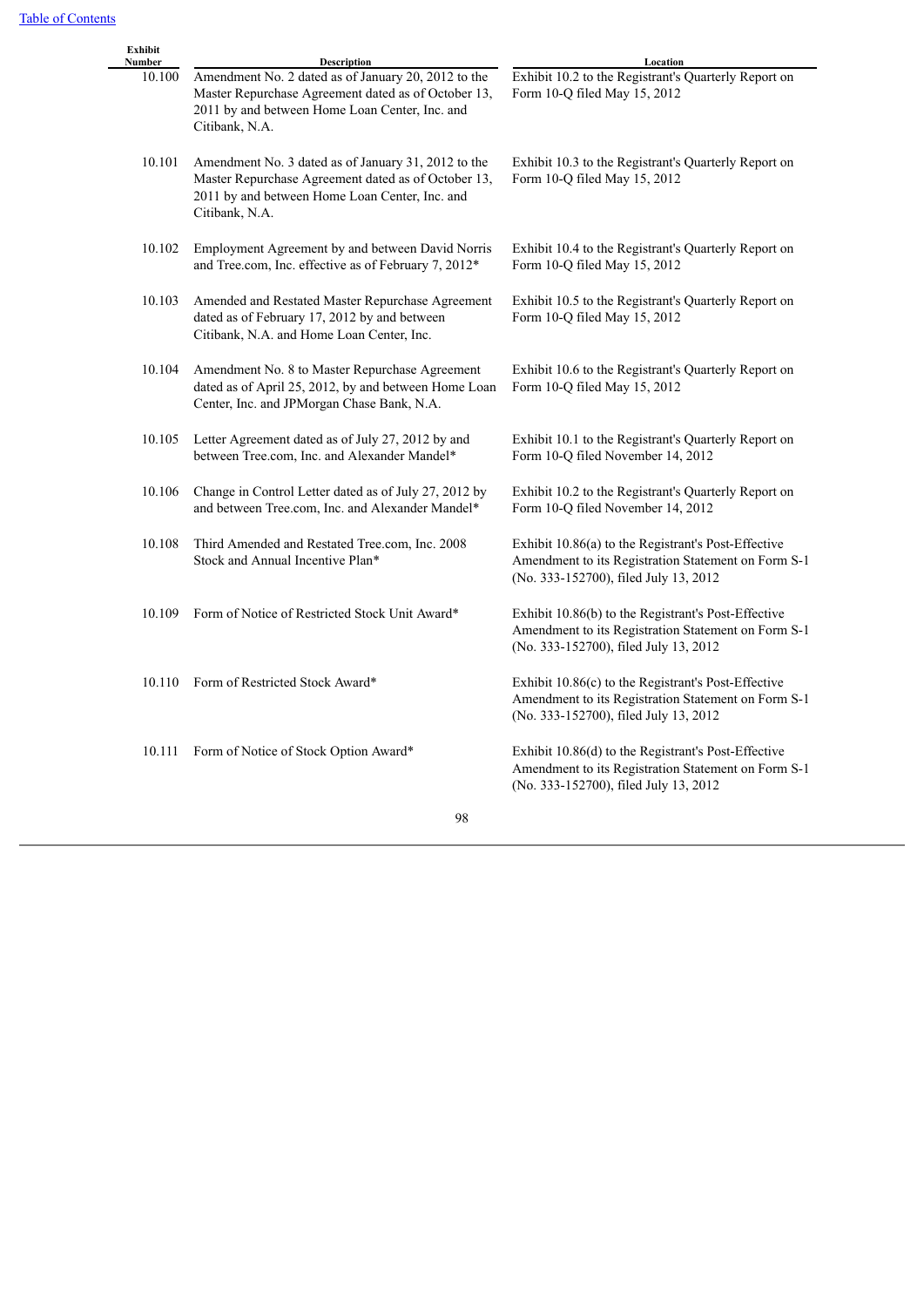| Exhibit<br>Number | Description                                                  | Location                  |
|-------------------|--------------------------------------------------------------|---------------------------|
| 10.112            | Letter Agreement dated as of December 11, 2012 by            | Ť                         |
|                   | and between Tree.com, Inc. and Carla Shumate*                |                           |
| 10.113            | Transition Services and Separation Agreement and             | $\dagger$                 |
|                   | General Release dated as of December 13, 2012 by and         |                           |
|                   | between LendingTree, LLC and Christopher Hayek*              |                           |
| 21.1              | Subsidiaries of Tree.com, Inc.                               | t                         |
| 23.1              | Consent of independent registered public accounting<br>firm. | t                         |
|                   |                                                              |                           |
| 23.2              | Consent of independent registered public accounting          | Ť                         |
|                   | firm.                                                        |                           |
| 24.1              | Power of Attorney (included on signature page of this        | Ť                         |
|                   | Annual Report on Form 10-K)                                  |                           |
|                   |                                                              |                           |
| 31.1              | Certification of the Chief Executive Officer pursuant to     | t                         |
|                   | Rule $13a-14(a)$ or Rule $15d-14(a)$ of the Securities       |                           |
|                   | Exchange Act of 1934 as adopted pursuant to                  |                           |
|                   | Section 302 of the Sarbanes-Oxley Act of 2002                |                           |
| 31.2              | Certification of the Chief Financial Officer pursuant to     | t                         |
|                   | Rule $13a-14(a)$ or Rule $15d-14(a)$ of the Securities       |                           |
|                   | Exchange Act of 1934 as adopted pursuant to                  |                           |
|                   | Section 302 of the Sarbanes-Oxley Act of 2002                |                           |
| 32.1              | Certification of the Chief Executive Officer pursuant to     | ŤŤ                        |
|                   | 18 U.S.C. Section 1350 as adopted pursuant to                |                           |
|                   | Section 906 of the Sarbanes-Oxley Act of 2002                |                           |
|                   |                                                              |                           |
| 32.2              | Certification of the Chief Financial Officer pursuant to     | ŤŤ                        |
|                   | 18 U.S.C. Section 1350 as adopted pursuant to                |                           |
|                   | Section 906 of the Sarbanes-Oxley Act of 2002                |                           |
| 101.INS           | <b>XBRL Instance Document</b>                                | ttt                       |
|                   |                                                              |                           |
| 101.SCH           | XBRL Taxonomy Extension Schema Document                      | †††                       |
| 101.CAL           | XBRL Taxonomy Extension Calculation Linkbase                 | $\dagger \dagger \dagger$ |
|                   | Document                                                     |                           |
|                   |                                                              |                           |
| 101.DEF           | XBRL Taxonomy Extension Definition Linkbase                  | $\dagger\dagger$          |
|                   | Document                                                     |                           |
| 101.LAB           | XBRL Taxonomy Extension Label Linkbase Document              | ttt                       |
|                   |                                                              |                           |
|                   | 99                                                           |                           |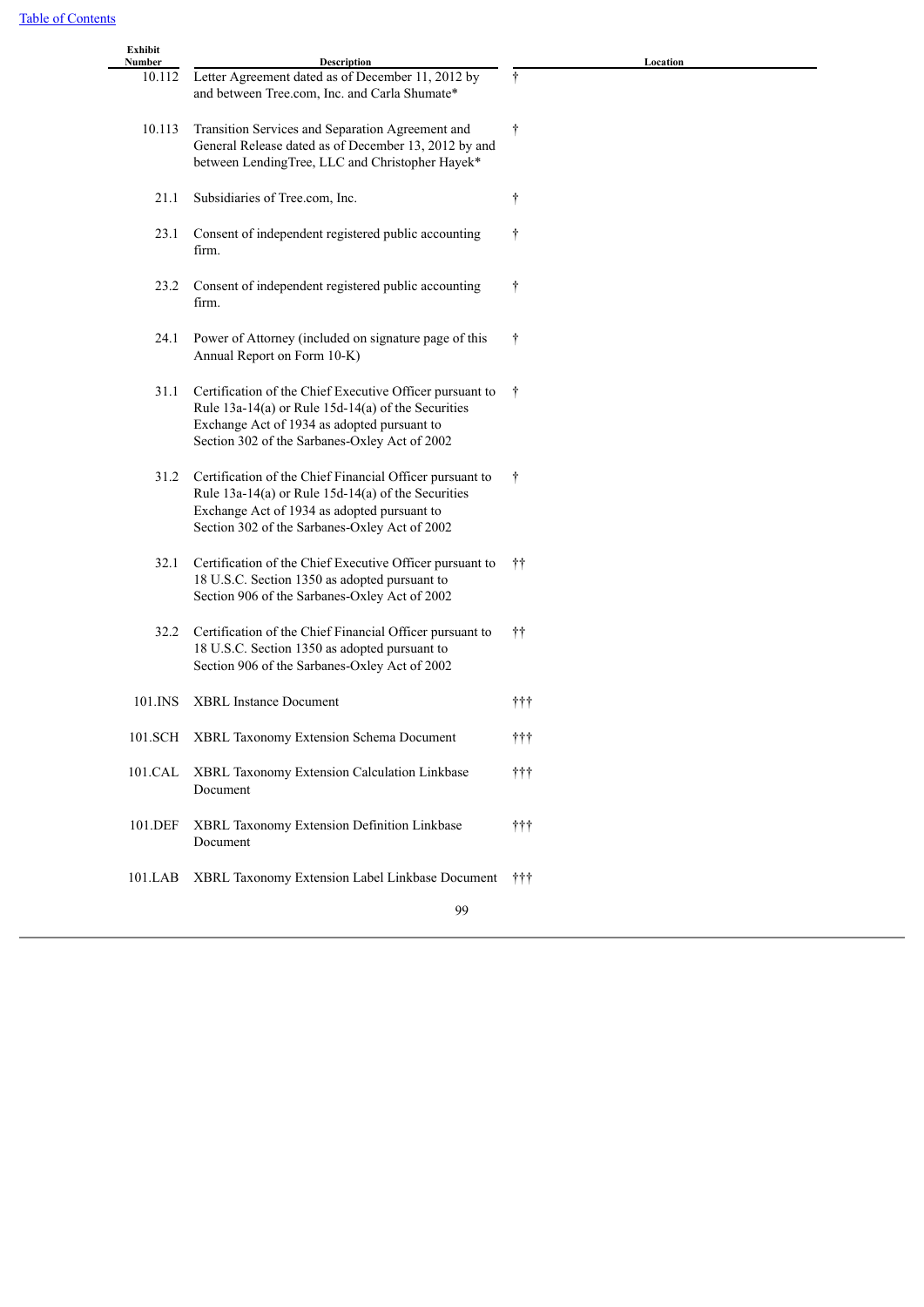|                         | Exhibit<br>Number<br>101.PRE                                                                                                                                                                                                                                                                                                                                                                                                                        | <b>Description</b><br>XBRL Taxonomy Extension Presentation Linkbase<br>Document                        | Location<br>$^{\dagger\dagger\dagger}$                                                                                                                                                                                                                                              |  |  |  |
|-------------------------|-----------------------------------------------------------------------------------------------------------------------------------------------------------------------------------------------------------------------------------------------------------------------------------------------------------------------------------------------------------------------------------------------------------------------------------------------------|--------------------------------------------------------------------------------------------------------|-------------------------------------------------------------------------------------------------------------------------------------------------------------------------------------------------------------------------------------------------------------------------------------|--|--|--|
|                         |                                                                                                                                                                                                                                                                                                                                                                                                                                                     | Filed herewith                                                                                         |                                                                                                                                                                                                                                                                                     |  |  |  |
| ŤŤ                      |                                                                                                                                                                                                                                                                                                                                                                                                                                                     | made before or after the date hereof, regardless of any general incorporation language in such filing. | This certification is being furnished solely to accompany this report pursuant to 18 U.S.C. 1350, and is not being filed for purposes of<br>Section 18 of the Securities Exchange Act of 1934 and is not to be incorporated by reference into any filing of the registrant, whether |  |  |  |
| $\dagger\dagger\dagger$ | Furnished herewith. Pursuant to Rule 406T of Regulation S-T, the Interactive Data Files on Exhibit 101 hereto are deemed not filed or<br>part of a registration statement or prospectus for purposes of Sections 11 or 12 of the Securities Act of 1933, as amended, are deemed not<br>filed for purposes of Section 18 of the Securities and Exchange Act of 1934, as amended, and otherwise are not subject to liability under<br>those sections. |                                                                                                        |                                                                                                                                                                                                                                                                                     |  |  |  |
| $\ast$                  |                                                                                                                                                                                                                                                                                                                                                                                                                                                     | Management or compensation plan or agreement.                                                          |                                                                                                                                                                                                                                                                                     |  |  |  |

\*\* Certain schedules to this Exhibit have been omitted in accordance with Regulation S-K Item 601(b)(2). The Company agrees to furnish supplementally a copy of all omitted schedules to the SEC upon its request.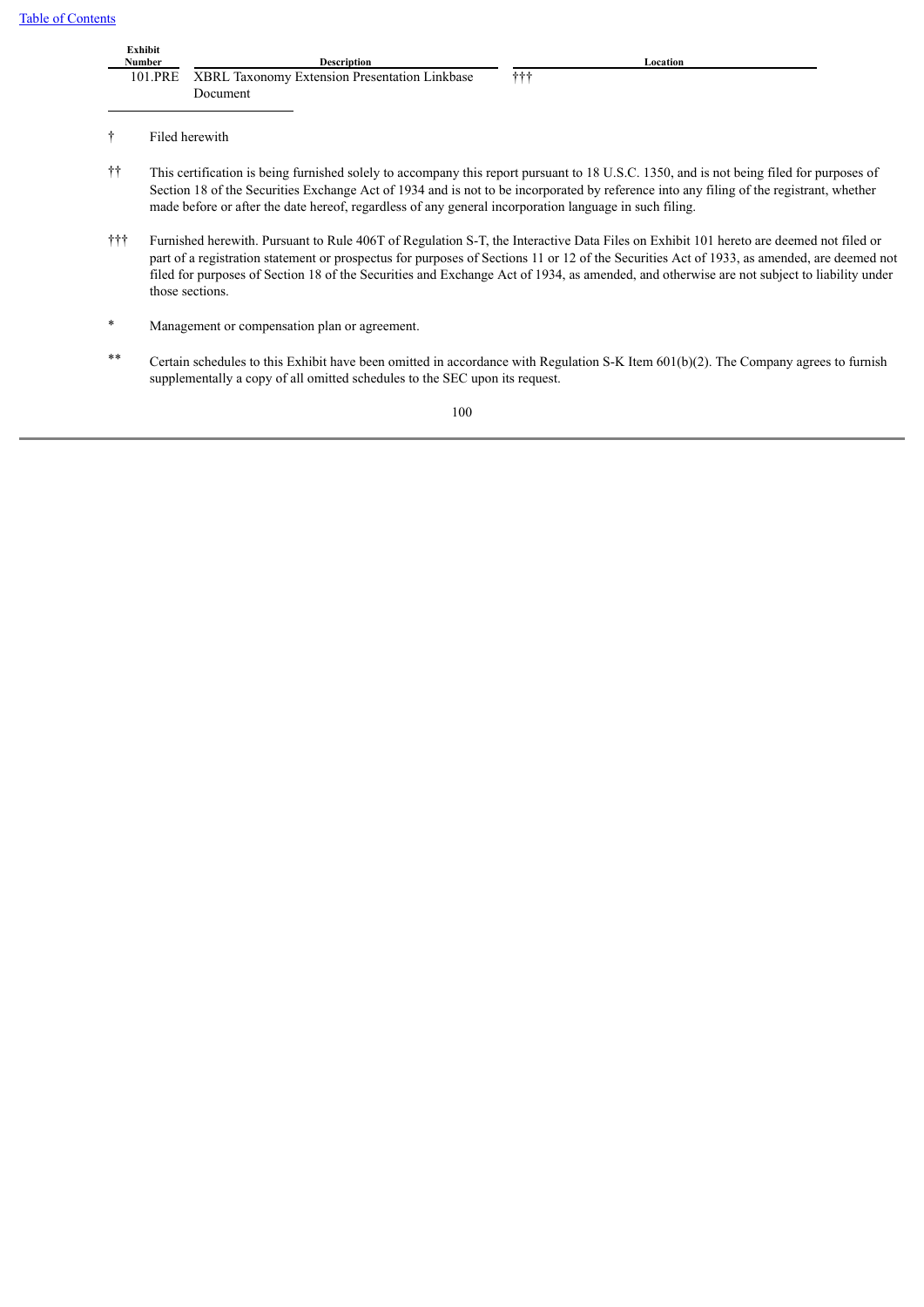#### **SIGNATURES**

 Pursuant to the requirements of Section 13 or 15(d) of the Securities Exchange Act of 1934, the Registrant has duly caused this report to be signed on its behalf by the undersigned, thereunto duly authorized.

Date: April 1, 2013

TREE.COM, INC.

By: /s/ DOUGLAS R. LEBDA

Douglas R. Lebda *Chairman and Chief Executive Officer*

 KNOW ALL PERSONS BY THESE PRESENTS, that each individual whose signature appears below constitutes and appoints Katharine Pierce his true and lawful attorney and agent, with full power of substitution and resubstitution, for him and in his name, place and stead, in any and all capacities, to sign any and all amendments to the Registrant's Annual Report on Form 10-K for the fiscal year ended December 31, 2012, and to file the same with all exhibits thereto, and all other documents in connection therewith, with the Securities and Exchange Commission, granting unto said attorney and agent full power and authority to do and perform each and every act and thing requisite and necessary to be done, as fully to all intents and purposes as he might or could do in person, hereby ratifying and confirming all that said attorney and agent may lawfully do or cause to be done by virtue hereof.

 Pursuant to the requirements of the Securities Exchange Act of 1934, this report has been signed below by the following persons on behalf of the Registrant and in the capacities indicated and on the dates indicated.

| Signature                                | Title                                                                              | Date          |
|------------------------------------------|------------------------------------------------------------------------------------|---------------|
| /s/ DOUGLAS R. LEBDA<br>Douglas R. Lebda | Chairman, Chief Executive Officer<br>and Director (Principal Executive<br>Officer) | April 1, 2013 |
| /s/ ALEXANDER MANDEL                     | Chief Financial Officer                                                            | April 1, 2013 |
| Alexander Mandel                         | (Principal Financial Officer)                                                      |               |
| /s/ CARLA SHUMATE                        | Senior Vice President and Chief<br>Accounting Officer (Principal                   | April 1, 2013 |
| Carla Shumate                            | Accounting Officer)                                                                |               |
| /s/ PETER HORAN                          |                                                                                    |               |
| Peter Horan                              | Director                                                                           | April 1, 2013 |
| /s/ JOSEPH LEVIN                         |                                                                                    |               |
| Joseph Levin                             | Director                                                                           | April 1, 2013 |
|                                          | 101                                                                                |               |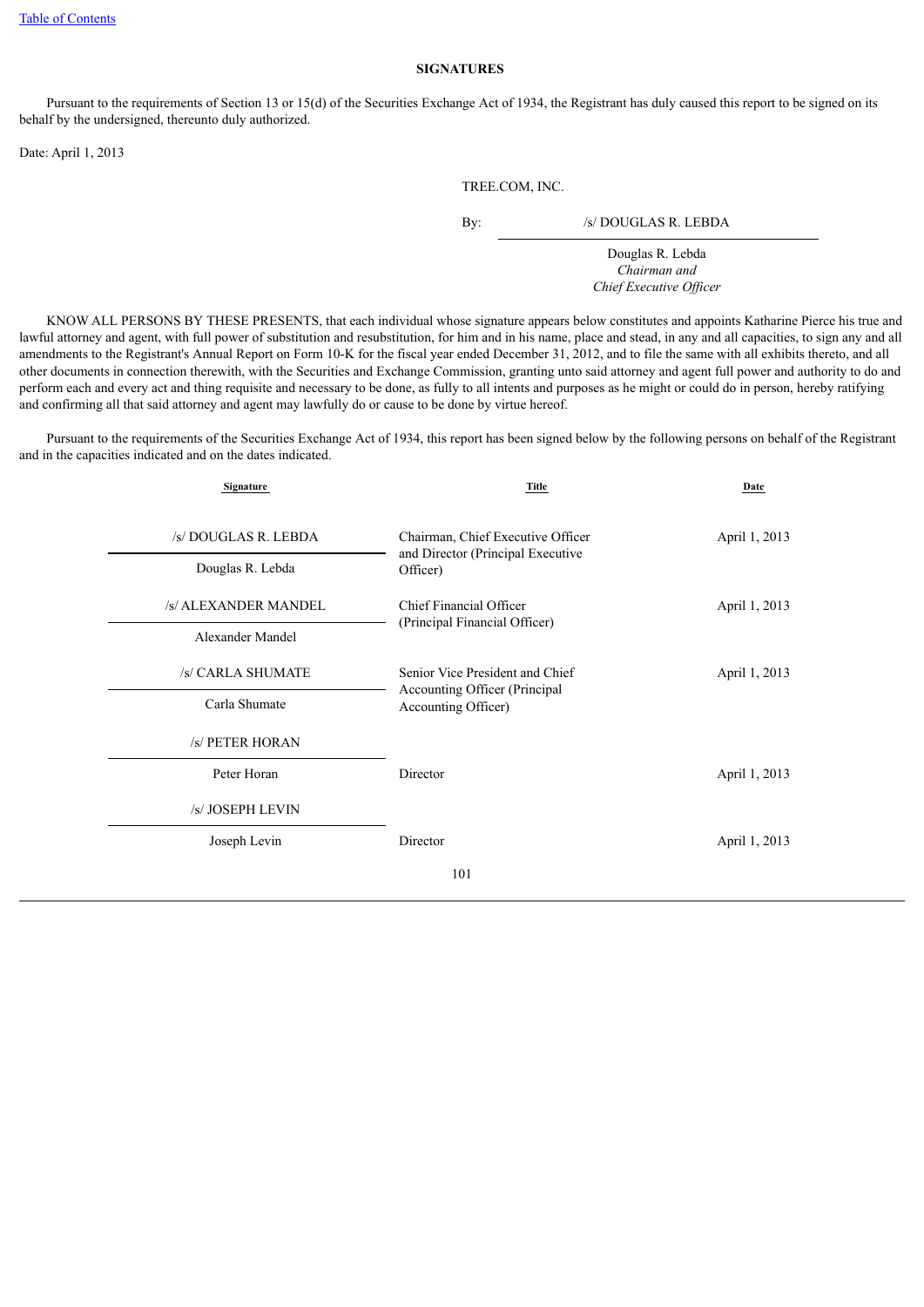| <b>Signature</b>   |          | <b>Title</b> | Date          |  |
|--------------------|----------|--------------|---------------|--|
|                    |          |              |               |  |
| /s/ MARK SANFORD   |          |              |               |  |
| Mark Sanford       | Director |              | April 1, 2013 |  |
| /s/ STEVEN OZONIAN |          |              |               |  |
| Steven Ozonian     | Director |              | April 1, 2013 |  |
| /s/W. MAC LACKEY   |          |              |               |  |
| W. Mac Lackey      | Director |              | April 1, 2013 |  |
|                    | 102      |              |               |  |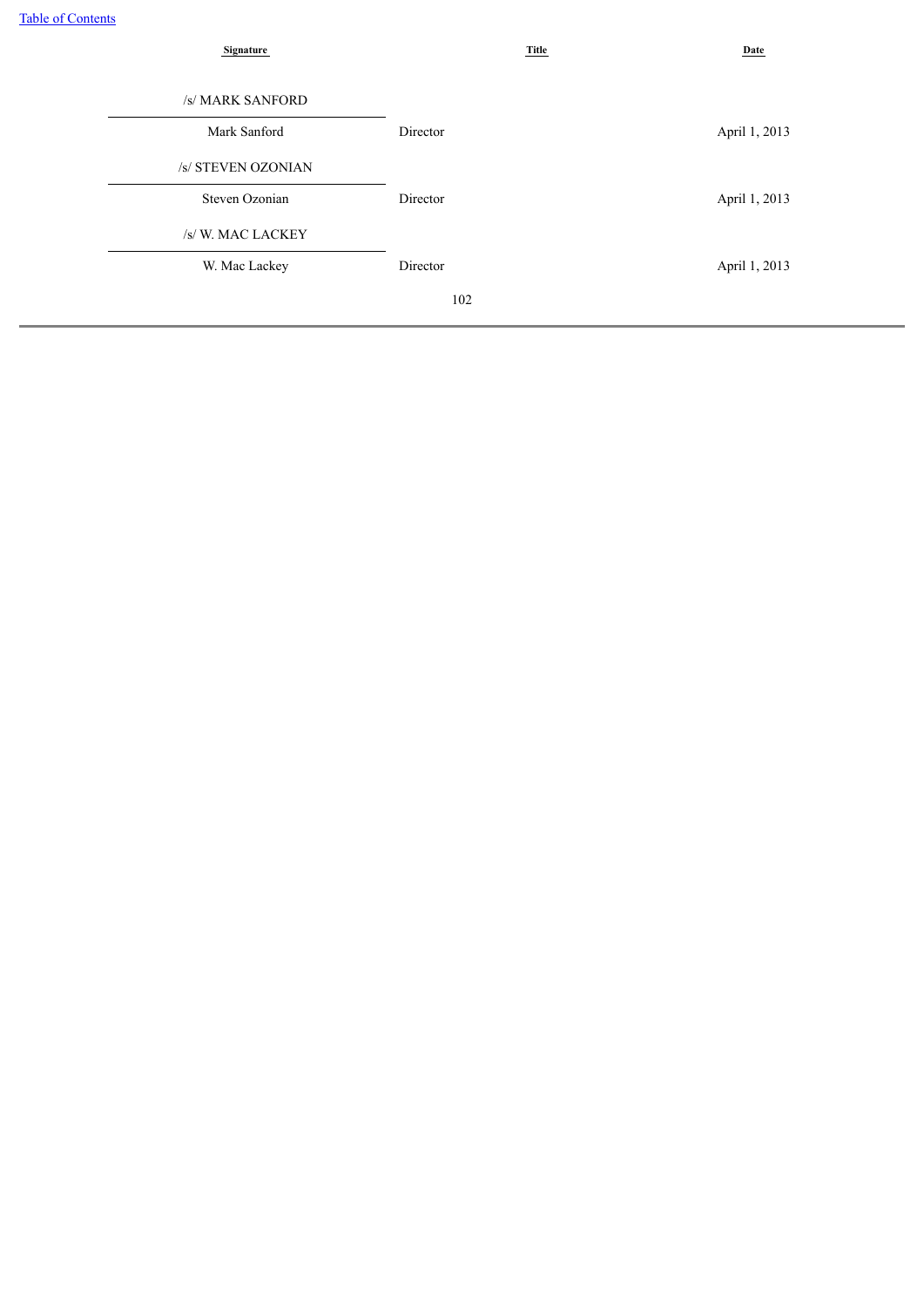# **Schedule II**

# **TREE.COM, INC. AND SUBSIDIARIES VALUATION AND QUALIFYING ACCOUNTS**

| Description                      | <b>Balance at</b><br><b>Beginning of</b><br>Period |    | <b>Charges to</b><br>Earnings | <b>Charges to</b><br><b>Other</b><br><b>Accounts</b><br>(In thousands) |                   |    | <b>Deductions</b> |    | <b>Balance at</b><br><b>End of Period</b> |
|----------------------------------|----------------------------------------------------|----|-------------------------------|------------------------------------------------------------------------|-------------------|----|-------------------|----|-------------------------------------------|
| 2011                             |                                                    |    |                               |                                                                        |                   |    |                   |    |                                           |
| Allowance for doubtful accounts  | \$<br>131                                          | -S | 55                            | S                                                                      |                   | -S | $(100)(b)$ \$     |    | 86                                        |
| Deferred tax valuation allowance | 52,285                                             |    | 15,853(a)                     |                                                                        |                   |    |                   |    | 68,138                                    |
| 2012                             |                                                    |    |                               |                                                                        |                   |    |                   |    |                                           |
| Allowance for doubtful accounts  | \$<br>86                                           | -S | 406                           | S                                                                      | $\hspace{0.05cm}$ | S  | 11(b)             | -S | 503                                       |
| Deferred tax valuation allowance | 68,138                                             |    | (13,176)(a)                   |                                                                        |                   |    |                   |    | 54,961                                    |

(a) Amount is primarily related to Tree.com net operating losses and other deferred tax assets including accrued expenses and goodwill which impacted the income tax provision. Such amount is reported in discontinued operations.

(b) Write-off of uncollectible accounts receivable.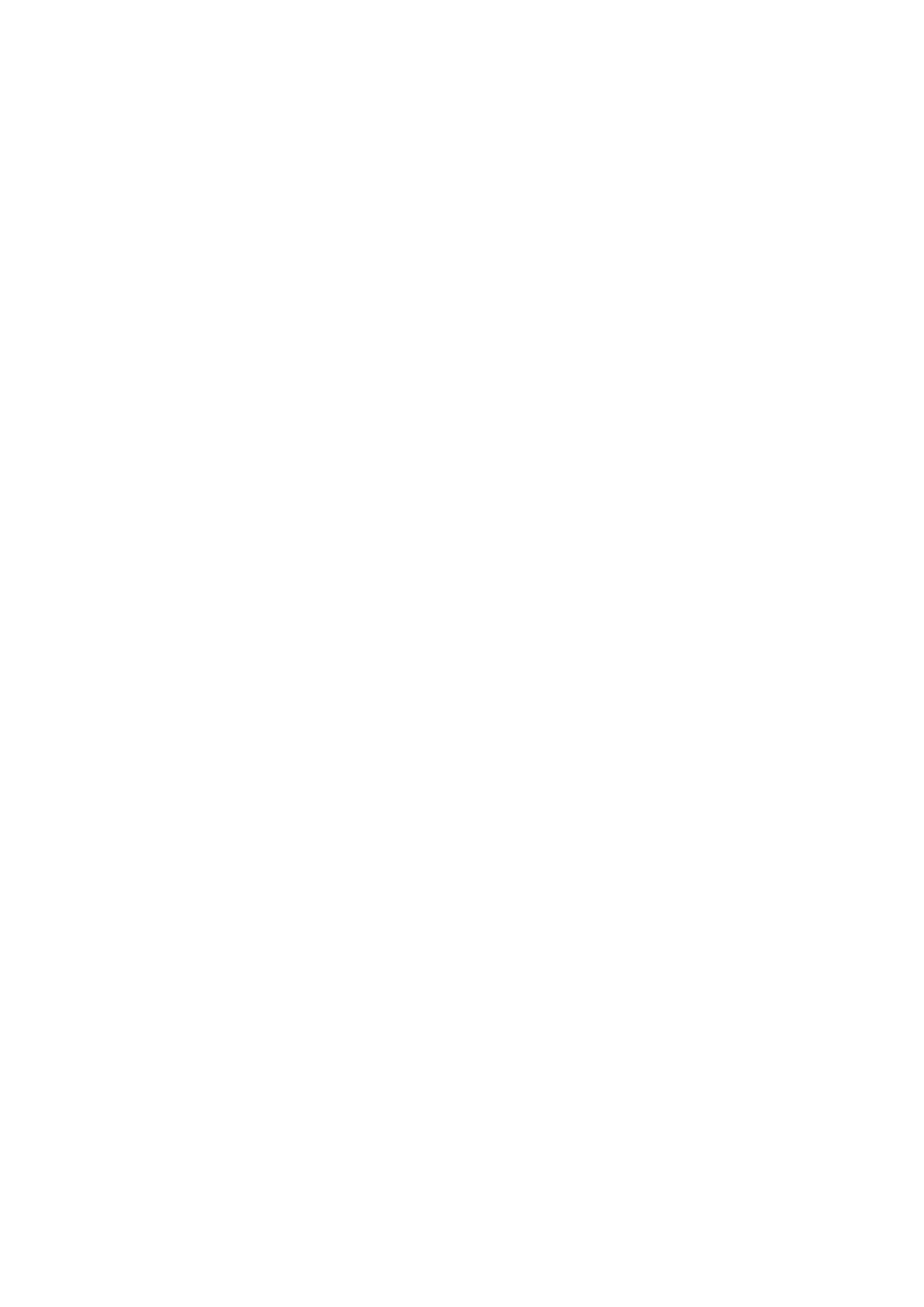

December 11, 2012

Carla Shumate 813 Holston Avenue Bristol, Tennessee 37620

Dear Carla,

It is with great pleasure that I extend to you an offer of employment for the position of Senior Vice President with Tree.com, Inc. ("Company"), located in Charlotte, North Carolina. Pending Board approval, you will also serve as the Company's Chief Accounting Officer, effective on January 31, 2013. We are excited about having you join us!

You will report directly to Alex Mandel, Chief Financial Officer, and you will be based in the Company's Corporate office in Charlotte, North Carolina. You will begin work on Wednesday, December 12, 2012 at 9:00 AM.

Highlights of your offer of employment are outlined below:

**Base Pay:** You will be paid on an exempt basis at a bi-weekly rate of \$7,692.30 (\$200,000 annualized).

**Bonus:** You will be eligible to receive an annual incentive bonus with a target of 30% of your Base Salary. Payouts can be greater than or less than target (and may be zero in any particular year) and are a function of individual and company performance as well as the recommendations of management and the discretion of the Compensation Committee of the Board of Directors of the Company (the "Compensation Committee"). Please note that all applicable deductions will be made from bonus checks, such as 401k contributions (if any), Federal and State taxes, etc.

**Equity:** Subject to the approval of the Compensation Committee, you will be eligible to receive an award of 6,000 Restricted Stock Units (RSUs) under the Third Amended and Restated Tree.com, Inc. 2008 Stock and Annual Incentive Plan (the "Plan"). If approved, you will receive an award notice providing the details of your grant (including the Terms and Conditions), and an account will be established for you at Smith Barney, the Plan administrator. On the Smith Barney website, you can find detailed information on your award, as well as the Terms and Conditions and the Plan. Your grant will be governed by the award notice, the Terms and Conditions and the Plan. Please review all of this documentation carefully for a more complete description of your grant, and note that you will be required to acknowledge and accept the Terms and Conditions. Your failure to do so may result in the nullification of your award.

**Relocation:** You will be provided a relocation package of up to \$25,000 to assist with your relocation to the Charlotte, NC area. This package will include items like temporary living in Charlotte for the time you begin work until the time you relocate and shipment of your household goods up to the cap of \$25,000. (The Company's expectation is that you will relocate during early Summer of 2013.) In the event you voluntarily leave the Company

less than 18 months from your date of relocation, you agree to reimburse the Company for the amount of the relocation assistance on a prorated basis, based on the length of time actually worked.

**Benefits:** You will be eligible to participate in the Company's benefits plans, including medical, dental, vision, group life insurance, disability and other benefits, effective on the 31<sup>st</sup> day of your employment.

**Paid Time Off:** After you've completed 60 days of employment as a regular full-time employee, you're eligible to take reasonable amounts of time off with pay with your manager's approval. Your manager will approve or not approve time off based on performance, business necessity, and any other factors important to the successful operation of your department.

**Retirement:** You will be eligible to participate in the Company's Retirement Savings Plan (a 401(k) plan) on your date of hire. You may contribute between one percent (1%) and fifty percent (50%) of pay on a pre-tax basis and between one percent (1%) and ten percent (10%) on an after-tax basis. As a convenience, approximately 90 days after your date of hire, you will be automatically enrolled in the Plan with a pre-tax deferral rate of three percent (3%) of your eligible earnings, contributed via payroll deductions. You may opt out at any time, even before the first deduction is taken, by contacting the Company's Benefits Department.

**Additional Employment Terms:** If your employment is terminated for a reason other than cause in the 12 months following your date of hire, the company will pay you severance of six months base pay (once you've signed the appropriate legal release). This severance will be paid on regularly scheduled pay dates and will be discontinued should you find other employment.

The Company reserves the right to modify its compensation and benefits programs at any time.

The Company is an at-will employer, and it reserves the right to change the terms and conditions of employment, including but not limited to termination, demotion, promotion, transfer, compensation, benefits, duties and location of work. Neither this offer letter nor any other written or verbal communications are intended to create a contract of employment or a promise of long-term employment. All employment with the Company is at will.

This offer of employment is contingent upon:

· Full compliance with the Immigration Reform and Control Act of 1986 (I9) which requires new employees to provide documentation/identification to establish both identity and work authorization **within 3 days of their hire**.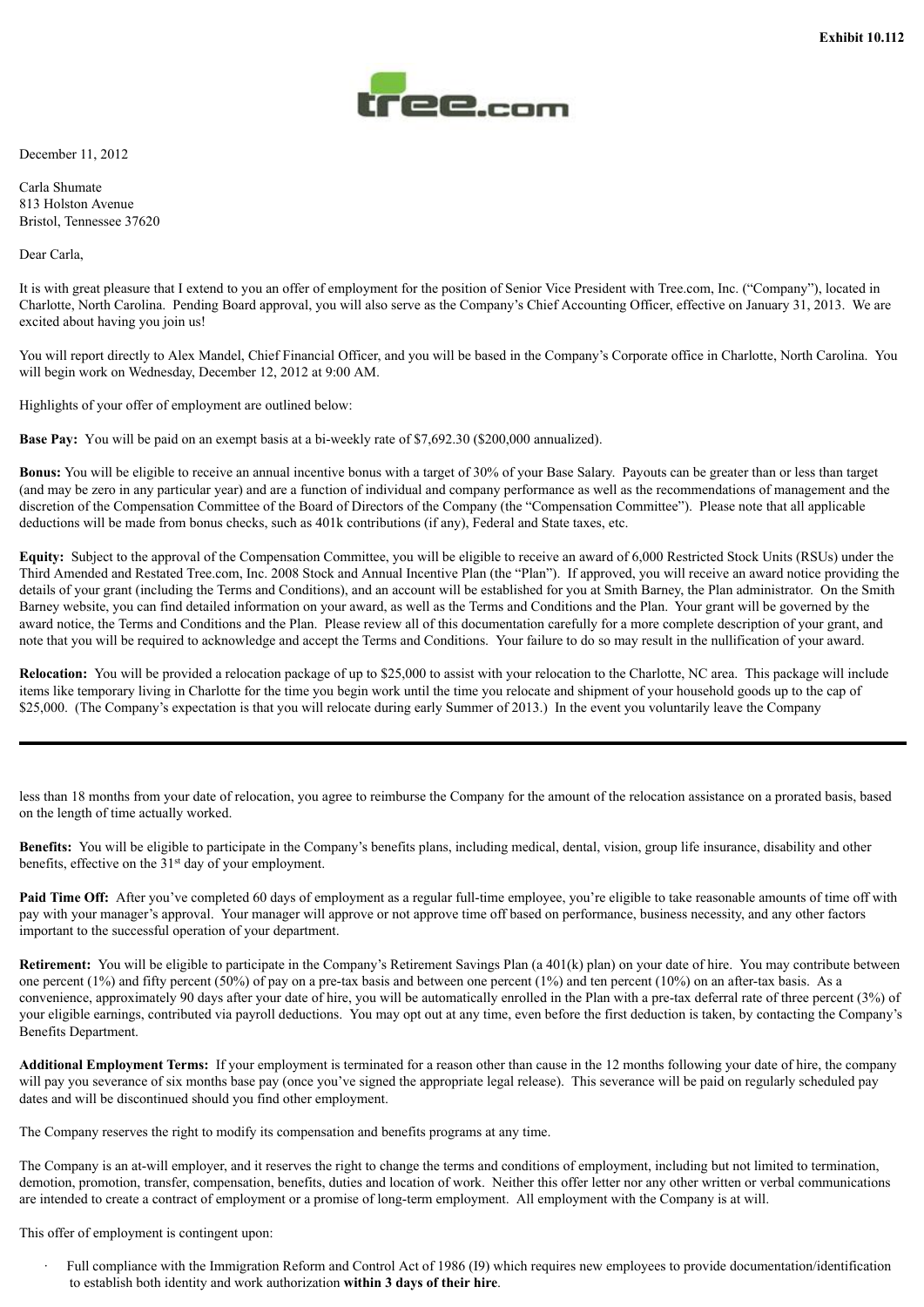· Successful completion of criminal background check, credit check, references, employment/ education verifications.

You agree that you will not, while employed by the Company and for one (1) year thereafter:

a. Work for (as an employee, consultant or independent contractor) or own\* greater than five percent (5%) of shares in a publicly traded company or entity that

competes with the Company. For the purposes of this restriction, "work" shall mean provide services similar to the services that you perform for the Company.

\*Ownership of less than five percent (5%) of shares in a publicly traded company does not violate this provision.

- b. Solicit customers with whom you have direct business dealing with as part of your work for the Company to be customers of services that are competitive with the services of the Company.
- c. Attempt to persuade other Company employees who you supervise or have direct contact with to leave the Company.

The above restrictions are intended to protect important legitimate business interests of the Company and are not meant to prevent you from obtaining future work or earning a living. You understand that if you do not adhere to these restrictions, the Company will have the right to seek enforcement and remedy.

If you choose to accept this offer of employment pursuant to the terms set forth above, please sign below and fax a copy to Talent Acquisition at 704-353- 7261. Return the original, signed letter to Talent Acquisition on or before your first day of employment.

We are excited to have you as a member of our team and know you will find your new role challenging, exciting and rewarding. Congratulations — and welcome to the team!

Sincerely,

/s/ Claudette Hampton

Claudette Hampton Senior Vice Present, Human Resources & Administration

**Agreed and accepted:**

**Carla Shumate** Date

/s/ Carla Shumate December 12, 2012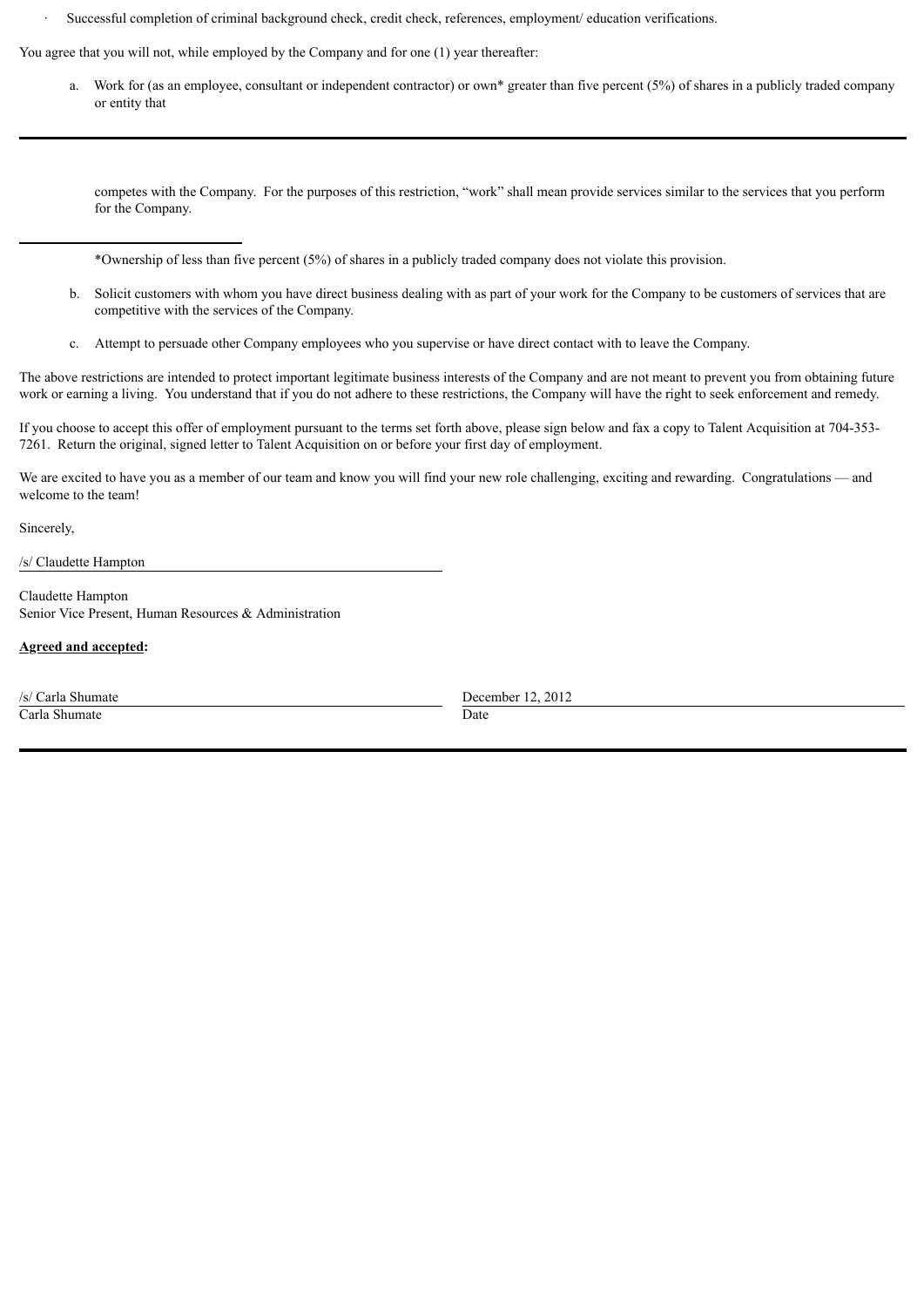## **TRANSITION SERVICES AND SEPARATION AGREEMENT AND GENERAL RELEASE**

This Transition Services and Separation Agreement and General Release ("Agreement") is made by and between LendingTree, LLC ("Company") and Christopher Hayek ("Employee") as of December 13, 2012 (the "Effective Date").

WHEREAS, Employee and Company mutually agree that Employee's employment with the Company will terminate (including any and all offices Employee holds on behalf of Company's subsidiaries and/or affiliates), effective January 31, 2013 (the "Separation Date"). Company will make every effort to effect a Separation Date of earlier than January 31, 2013, and, if an earlier date is feasible, Employee will become eligible for any transition or severance benefits detailed below as long as he satisfies transition services requirements and remains actively employed with the Company until the agreed upon date;

WHEREAS, the Company and Employee do not anticipate that there will be any disputes between them or legal claims arising out of Employee's separation from employment, but nevertheless, desire to ensure a completely amicable parting and to settle fully and finally any and all differences or claims that might arise out of Employee's employment;

THE PARTIES HEREBY AGREE, in consideration of the foregoing and the following terms, conditions and obligations, as follows:

- 1. Transition Services. Employee agrees that from the Effective Date until the Separation Date (the "Transition Period"), Employee shall reasonably assist Company and perform such transitional duties as may be assigned by the Chief Executive Officer and/or Chief Financial Officer and reasonably agreed to by Employee (the "Transition Services"). Transition Services may include, but not necessarily be limited to, adequately assist in training Employee's successor and responding to questions and inquiries during the Transition Period. Employee will continue to receive his present base salary during the Transition Period, unless he is terminated for Cause, in which case payment of his base salary shall terminate as of the date of termination. For the purposes of this Agreement, a termination for "Cause" during the Transition Period occurs if Employee's employment is terminated by the Company for any of the following reasons: (1) theft, dishonesty, or falsification of any employment or Company records by Employee; (ii) an act or acts constituting a felony or any act involving moral turpitude; (iii) willful misconduct or gross negligence; or (iv) the material breach by Employee of any provision of this Agreement after written notice of such breach and a period of no less than fifteen (15) days from receipt of such notice to cure such breach. Should Employee be terminated for Cause during the Transition Period, Company will not be required to and shall not provide Employee with the Severance Benefits set forth in Section 2 of this Agreement.
- 2. Severance Benefits. In exchange for the Transition Services, the general release of claims and other good and valuable consideration, the Company agrees to provide Employee with the following payments and benefits ("**Severance Benefits**"). Employee acknowledges and agrees that the Severance Benefits constitute adequate legal consideration for the promises and representations made by him in this Agreement. Receipt of the Severance Benefits is contingent upon Employee complying with the following conditions: (i) Employee must sign the Supplement to Severance Agreement and General Release ("**Supplemental Release**") on or within 21 days following his Separation Date; (ii) Employee must not revoke the Supplemental Release; (iii) the Supplemental Release must become effective and enforceable on the eighth day after Employee signs the Supplemental Release ("**Effective Date of the Supplemental Release**"); (iv) Employee must continue

to abide by the covenants not to compete or solicit, as described in his offer letter dated July 7, 2005; and (v) Employee must make himself reasonably available to assist in the orderly transition of Employee's duties to other employees of Employer via telephone or in-person during the period commencing on the Separation Date and continuing during the Severance Period (as defined below). Company also agrees to reimburse Employee for mutually agreed upon reasonable expenses incurred in connection with providing these services.

- (a) Company agrees to pay Employee \$90,000 ("Severance Pay"), less all normal withholdings for federal and state income taxes and payroll taxes. The Severance Pay will be paid to Employee in equal installments on the Company's regularly scheduled bi-weekly paydays over the twenty-six (26) week period following his Separation Date (the "Severance Period"), with the first installment to be paid on the first payday following the Effective Date of the Supplemental Release. If, however, Employee obtains other employment or is otherwise compensated for services provided to any party during this Severance Period, the Company's obligation to make future payments to Employee shall be offset against any compensation earned by him as a result of such employment or services provided. Employee agrees to inform the Company promptly of his employment status and any amounts earned during the Severance Period.
- (b) Company agrees to pay Employee's Q4 2012 and 2012 year-end bonus amount with, if any ("Bonus Pay"), as calculated in accordance with the Company's 2012 bonus plan methodology. Company will notify Employee of the Bonus Pay amounts and timing of such payments on the date the Company notifies its employees generally. The Bonus Pay will be transmitted to Employee on the later of (i) the date(s) that the Company pays Q4 2012 and 2012 year-end bonus amounts to its employees generally, or (ii) the Effective Date of the Supplemental Release.
- (c) Subject to approval of the Compensation Committee of the Board of Directors of Tree.com, Inc., Employee's Restricted Stock Units scheduled to vest during February 2013 (the "2013 RSUs") shall vest in full on the dates the RSUs are normally scheduled to vest based on a successful period of transition and reasonable availability for followup.
- 3. General Release of Claims. Employee hereby releases and forever discharges the Company, its subsidiaries, business units, affiliates, parent companies, past and present, its predecessors and successors and its respective officers, directors, employees, agents, legal counsel, successors and assigns, past and present (hereinafter referred to collectively as the "Released Parties") from any and all known and unknown claims, demands and causes of action that Employee may have against the Released Parties arising from or in connection with: (a) the terms and conditions of his employment with the Company (including any agreements between Company and Employee, including but not limited to Change of Control protection and a severance eligibility letter dated March 29, 2010); (b) the termination of his employment from the Company; and (c) any conduct, actions or omissions, known or unknown, by the Released Parties occurring on or before the date Employee executes this Agreement. It is expressly intended, understood and agreed that the claims released by Employee shall include, by way of example and without limitation, all contractual, statutory, common law, federal and state constitutional and other claims, whether known or unknown, based upon:

A. Actual or alleged defamation, invasion of privacy, personal inconvenience, damage to Employee's personal reputation, and intentional or negligent infliction of emotional distress;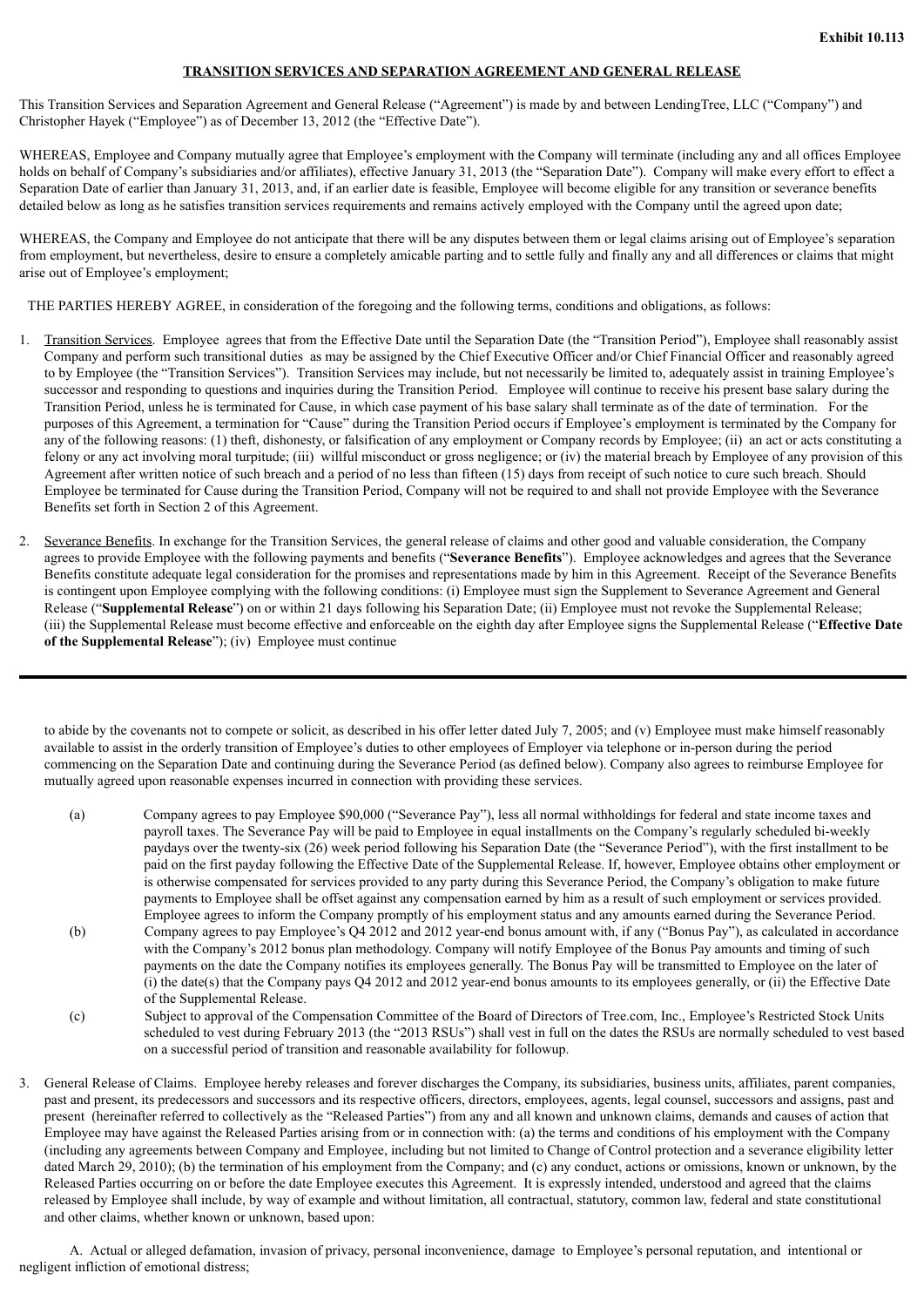B. Actual or alleged violations of the employment and discrimination laws of the State of North Carolina, common law and any and all other applicable state, county or local statutes, ordinances or regulations;

C. Actual or alleged violations of the federal Age Discrimination in Employment Act, as amended, the Civil Rights Act of 1866, Title VII of the Civil Rights Act of 1964, as amended, the Civil Rights Act of 1991, all federal and state executive orders, the Uniformed Services Employment and Reemployment Rights Act of 1994, and the Equal Pay Act;

D. Actual or alleged violations of the Americans with Disabilities Act of 1990, the Rehabilitation Act of 1973, the Family and Medical Leave Act, the Fair Labor Standards Act and state and local wage-hour laws and regulations, and claims under the federal Employee Retirement Income Security Act, including but not limited to claims under Company-sponsored severance and termination pay plans, if any;

E. Actual or alleged violations of any other federal or state codes, laws, ordinances, regulations or case law which prohibit employment discrimination, retaliatory termination of employment and employment termination in violation of public policy;

- F. Actual or alleged breach of express and implied contract and wrongful discharge;
- G. Claims for Employee's attorneys' fees.

Employee agrees and understands that any claims he may have under the aforementioned statutes, or any other federal, state or local law ordinance, rule or regulation are effectively waived and released by this Agreement. Employee represents that he knows of no claim that he has that has not been released by this paragraph. This release does not extend to claims which as a matter of law cannot be waived. Employee acknowledges and understands that this paragraph is intended to prevent him from making any claim against the Released Parties regarding any matter or incident relating to or arising from the employment relationship or its termination that occurs up to the date Employee executes this Agreement.

- 4. Covenant not to Sue. Employee hereby covenants and agrees not to file, commence or initiate any suits, grievances, demands or causes of action against the Released Parties based upon or relating to any of the claims released and forever discharged pursuant to this Agreement. If Employee breaches this covenant not to sue, he hereby agrees to pay all of the reasonable costs and attorneys' fees actually incurred by the Released Parties in defending against such claims, demands or causes of action, together with such and further damages as may result, directly or indirectly, from that breach. Moreover, Employee agrees that he will not persuade or instruct any person to file a suit, claim or complaint with any state or federal court or administrative agency against the Released Parties. In accordance with 29 C.F.R. § 1625.23(b), nothing in this covenant not to sue is intended to preclude Employee from challenging the validity of this Agreement under the OWBPA, 29 U.S.C. § 626(f), with respect to claims under the ADEA, and the Company shall not be entitled to recover any consideration paid under this Agreement, damages or its attorneys' fees and costs resulting from such challenge.
- 5. No Admission of Wrongdoing or Liability. Nothing contained in this Agreement shall constitute, or be construed as or is intended to be an admission or an acknowledgment by the Company or the

Released Parties of any wrongdoing or liability, all such wrongdoing and liability being expressly denied.

6. Confidentiality, Non-disparagement and Continuing Obligations.

(a) From and after the Effective Date, LendingTree agrees not to disparage Employee, and Employee agrees not to disparage LendingTree or any LendingTree officers, directors, employees, shareholders, parent companies, affiliates and agents, in any manner likely to be harmful to the parties or their business, business reputation or personal reputation; provided that a party may respond accurately and fully to any question, inquiry or request for information when required by legal process. This Agreement shall cover all forms of disparagement, direct or indirect, through any medium or in any venue.

(b) Additionally, Employee acknowledges that, during his employment with the Company, he may have learned information that is confidential to the Company ("Confidential Information"). Such Confidential Information may have included (among other things): purchasing and product information; sales and account information; customer information; sales and marketing plans and strategies; pricing strategies; profit margins; pricing reports; information concerning claims or potential claims against the Company; personnel information, and any other information of a similar nature. Employee agrees that he will not disclose any Confidential Information to any person (including any Company employee who does not need to know such Confidential Information), agency, institution, company or other entity without first obtaining the written consent of the Company.

Employee acknowledges that his obligations governed by any agreements entered into with Company regarding rights in intellectual property, non-competition and non-solicitation remain in effect pursuant to their original terms.

- 7. Disclosure. Employee acknowledges and warrants that he is not aware of, or that he has fully disclosed to the Company, any matters for which Employee was responsible or which came to Employee's attention as an employee of the Company that might give rise to, evidence, or support any claim of illegal conduct, regulatory violation, unlawful discrimination, or other cause of action against the Company.
- 8. Company Property. All records, files, lists, including computer generated lists, data, drawings, documents, equipment and similar items relating to the Company's business that Employee generated or receive from the Company remain the Company's sole and exclusive property. Employee agrees to promptly return to the Company all property of the Company in his possession. Employee further represents that he has not copied or caused to be copied, printed out, or caused to be printed out any documents or other material originating with or belonging to the Company. Employee additionally represents that he will not retain in his possession any such documents or other materials.
- 9. Breach of Agreement. If either party brings a claim for breach of the terms of this Agreement, the prevailing party shall be entitled to its reasonable attorneys' fees and expenses incurred in prosecuting or defending such an action.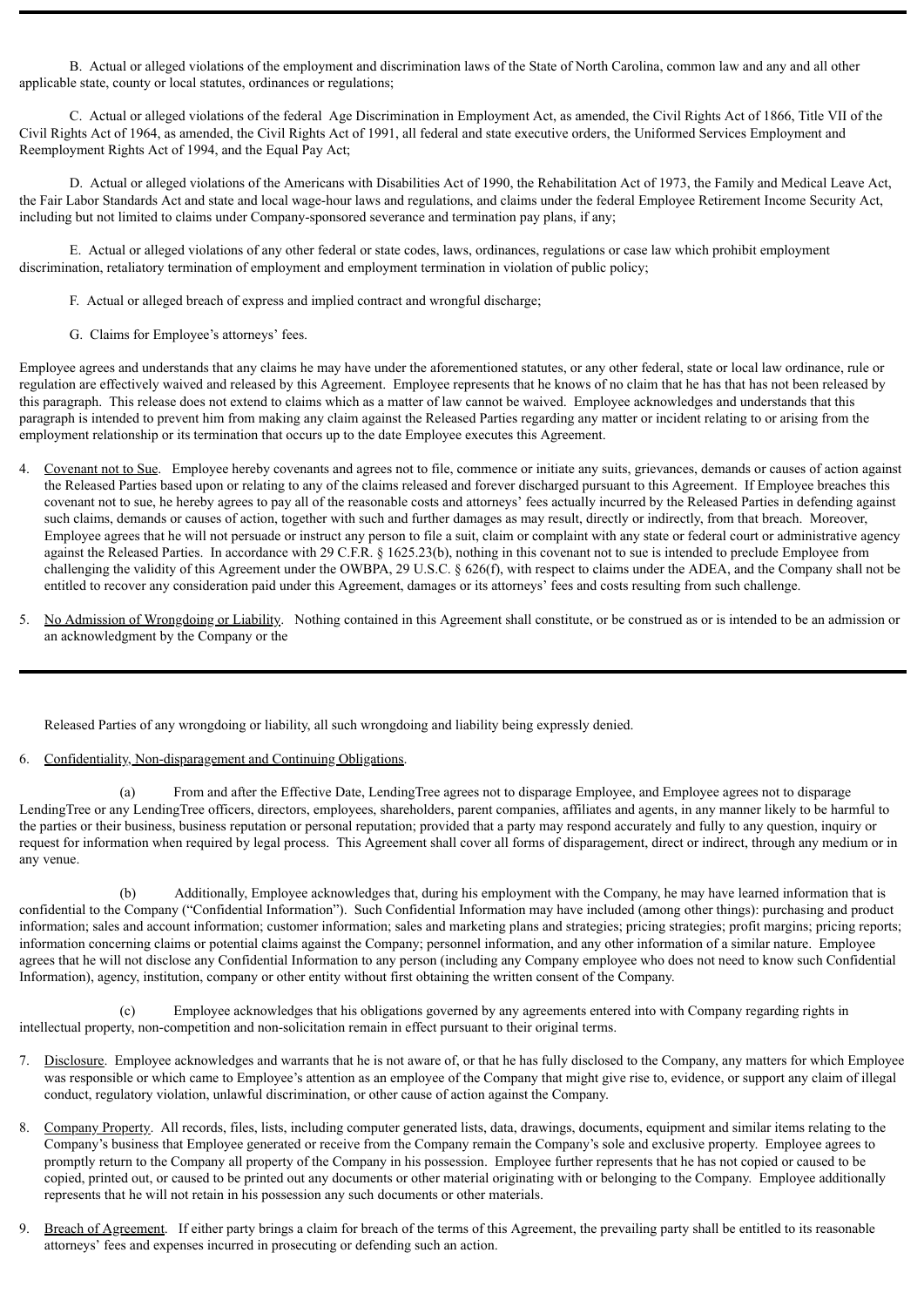- 10. Binding Effect. This Agreement shall be binding upon and inure to the benefit of Employee and the Company, and their officers, directors, employees, agents, legal counsel, heirs, successors and assigns.
- 11. Governing Law. This Agreement shall be governed by and construed and enforced in accordance with the laws of the State of North Carolina. Any action brought by any party to this Agreement

shall be brought and maintained exclusively in the state and federal courts sitting in Mecklenburg County, North Carolina, and the parties hereby consent and submit themselves to the exclusive venue and personal jurisdiction of said court with respect to all such disputes and controversies.

#### 12. Warranties/Representations. Employee hereby warrants and represents that:

- A. Throughout his employment, he was fully and appropriately compensated for all hours worked in accordance with the Fair Labor Standards Act and other applicable law, if any.
- B. He has been provided with all leave to which he is entitled under Company policy and applicable law, including but not limited to the Family and Medical Leave Act.
- C. He has carefully read and fully understands the comprehensive terms and conditions of this Agreement and the releases set forth herein;
- D. He is executing this Agreement knowingly and voluntarily, without any duress, coercion or undue influence by the Company, its representatives, or any other person;
- E. He has consulted with legal counsel of his own choice before executing this Agreement;
- F. He has pending no claim, complaint, grievance or any document with any federal or state agency or any court seeking money damages or relief against the Company;
- G. The Severance Benefits and Transition Services recited above constitute good and valuable consideration;
- H. He is fully satisfied with the terms and conditions of this Agreement including, without limitation, the consideration paid to him by the Company;
- I. He is not waiving rights or claims that may arise after the date this Agreement is executed; and
- J. He has had the right to consider the terms of this Agreement for a full 21 days; and he hereby waives any and all rights to any further review period; and
- K. He has the right to revoke this Agreement within seven (7) calendar days after signing it by providing during this seven day period written notice of revocation to:

Attention: Senior Vice President, Human Resources & Administration LendingTree, LLC 11115 Rushmore Dr. Charlotte, NC 28277

If he revokes this Agreement during the seven-day period, the Agreement and all obligations hereunder become null and void in their entirety.

13. Entire Agreement; Severability of Terms. This Agreement contains the complete, entire understanding of the parties; no agreements, representations or statements of any party not contained herein shall be binding on such party. In executing this Agreement, neither party relies on any term, condition, promise or representation other than those expressed in this Agreement. This

Agreement supersedes all prior and contemporaneous oral and written agreements and discussions with respect to the subject matter hereof. This Agreement may be amended or modified only by an agreement in writing. If any provision of this Agreement is determined to be invalid or otherwise unenforceable, then that invalidity or unenforceability shall not affect any other provision of this Agreement, which shall continue and remain in full force and effect.

14. Compliance with the Older Worker Benefit Protection Act. Employee represents and agrees that he has carefully read and fully understands all the provisions of this Agreement, specifically including the General Release of claims included in the Agreement. Employee further represents and acknowledges that prior to the execution of this Agreement, he has been provided a period of at least 21 days within which to consider the Agreement and that Employee has been advised to discuss any and all aspects of this Agreement with an attorney of choice during this period at her/his own expense. Employee understands that this Agreement may be executed at any time before the 21 day consideration period expires.

THIS IS A LEGALLY ENFORCEABLE AGREEMENT.

Dated: December 13, 2012

/s/ Christopher Hayek Christopher Hayek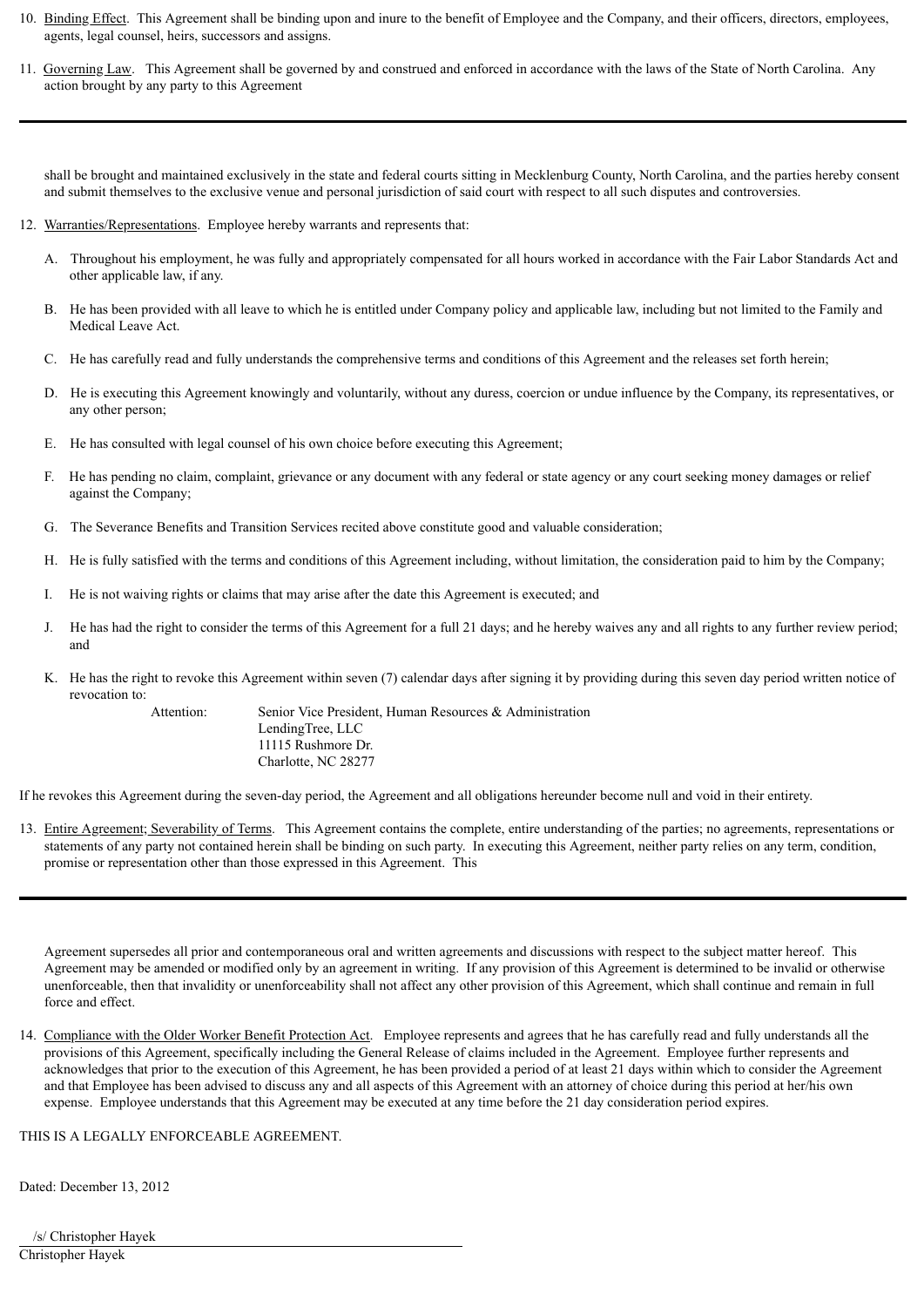#### **COMPANY**

By: /s/ Claudette Hampton

Title: SVP, HR & Administration

#### **SUPPLEMENT TO TRANSITION SERVICES AND SEPARATION AGREEMENT AND GENERAL RELEASE**

This Supplement to Transition Services and Separation Agreement and General Release ("**Supplemental Release**") is made by and between LendingTree, LLC ("**Company**") and Christopher Hayek ("**Employee**"), and amends the Transition Services and Separation Agreement and General Release ("**Agreement**") by extending the promises and agreements of each and every section and subsection, except Section 6 and its subparts, of the Agreement through the Separation Date.

1. Older Workers' Benefit Protection Act. This Supplemental Release is intended to satisfy the Older Workers' Benefit Protection Act, 29 U.S.C. Section 626(f). Employee is advised to consult with an attorney before executing this Supplemental Release.

a. Acknowledgement/Time to Consider. Employee acknowledges and agrees that (a) he has read and understands the terms of this Supplemental Release; (b) he has been advised to consult with an attorney; (c) that he has obtained and considered such legal counsel as he deems necessary; (d) that he has been given twenty-one (21) days to consider whether or not to sign this Supplemental Release (although Employee may elect not to use the full 21-day period at his option); and (e) that by signing this Supplemental Release, Employee acknowledges that he does so freely, knowingly, and voluntarily.

b. Revocation/Effective Date. This Supplemental Release shall not become effective or enforceable until the eighth day after Employee signs this Supplemental Release. In other words, Employee may revoke his acceptance of this Supplemental Release within 7 days after he signs it. Employee's revocation must be in writing and received by Claudette Hampton, Senior Vice President — Human Resources, 11115 Rushmore Drive, Charlotte, NC 28277 by 5:00 p.m. Eastern Time, on or before the seventh day after it is signed to be effective. If Employee does not revoke his acceptance on or before that date, his acceptance of this Supplemental Release shall become binding and enforceable on the eighth day ("**Effective Date of the Supplemental Release**").

c. Preserved Rights of Employee. This Supplemental Release does not waive or release any rights or claims that Employee may have under the Age Discrimination in Employment Act that arise after the execution of this Supplemental Release. In addition, this Supplemental Release does not prohibit Employee from seeking relief in the event of a breach of the Agreement, or from challenging the validity of waiver and release of claims under the Age Discrimination in Employment Act.

2. Return of Property. Employee acknowledges that the Company has returned to him all of his personal effects and property which were in the Company's possession or control. Employee further acknowledges and agrees that he has returned or will return to the Company all property of the Company (including, but not limited to, computers, cell phones, pagers, keys and access cards, Company credit cards, and all other Company documents, records and equipment) which are in Employee's possession or control, including all copies and summaries of any of the Company's confidential or proprietary information. Employee further affirms that he understands his obligation to keep confidential the business and proprietary information of the Company and that he will not discuss or disclose such information with anyone.

The parties to this Supplemental Release have read the foregoing Supplemental Release and fully understand each and every provision contained herein. Wherefore, the parties have FREELY AND VOLUNTARILY executed this SUPPLEMENTAL RELEASE on the dates shown below.

Dated: By:

Dated: By: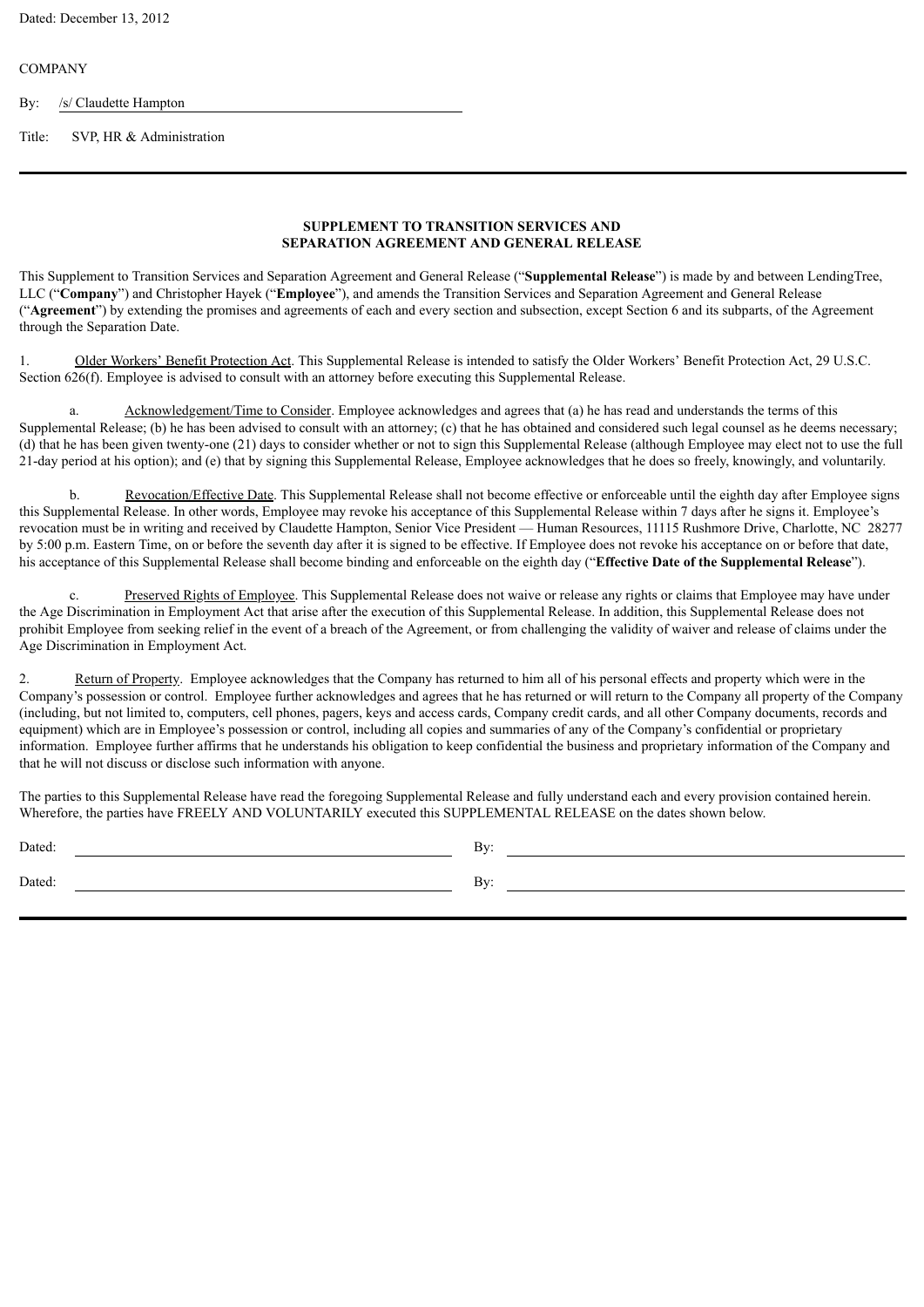# **SUBSIDIARIES OF TREE.COM, INC.**

| Name                                               | <b>Jurisdiction</b><br>of Formation |
|----------------------------------------------------|-------------------------------------|
| LendingTree, LLC                                   | <b>DE</b>                           |
| Tree BU Holding Company, Inc.                      | DE                                  |
| DegreeTree, Inc. f/k/a Tree Insurance Agency, Inc. | DE.                                 |
| Tree Home Services, Inc.                           | DE                                  |
| Home Loan Center, Inc.                             | <b>CA</b>                           |
| HLC Escrow, Inc.                                   | <b>CA</b>                           |
| LendingTree Settlement Services, LLC               | DE.                                 |
| Realestate.com, Inc.                               | DE                                  |
| LT Real Estate, Inc.                               | DE.                                 |
| Robin Acquisition Corp.                            | DE                                  |
| iNest Realty, Inc.                                 | IL                                  |
|                                                    |                                     |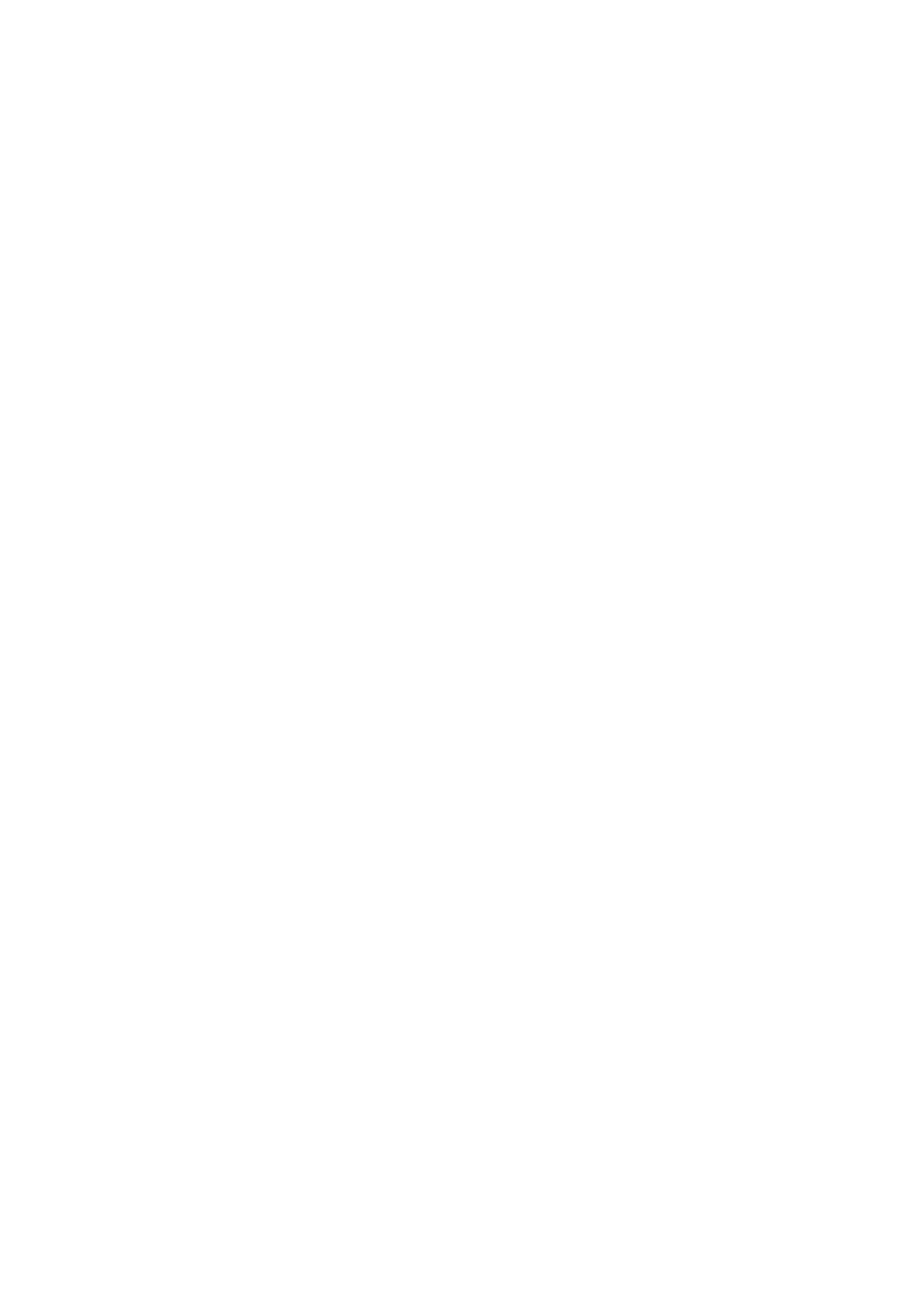#### **CONSENT OF INDEPENDENT REGISTERED PUBLIC ACCOUNTING FIRM**

 We hereby consent to the incorporation by reference in the Registration Statement on Form S-8 (No. 333-182670) of Tree.com, Inc. of our report dated April 1, 2013 relating to the financial statements and financial statement schedule, which appears in this Form 10-K.

/s/ PricewaterhouseCoopers LLP

Charlotte, North Carolina April 1, 2013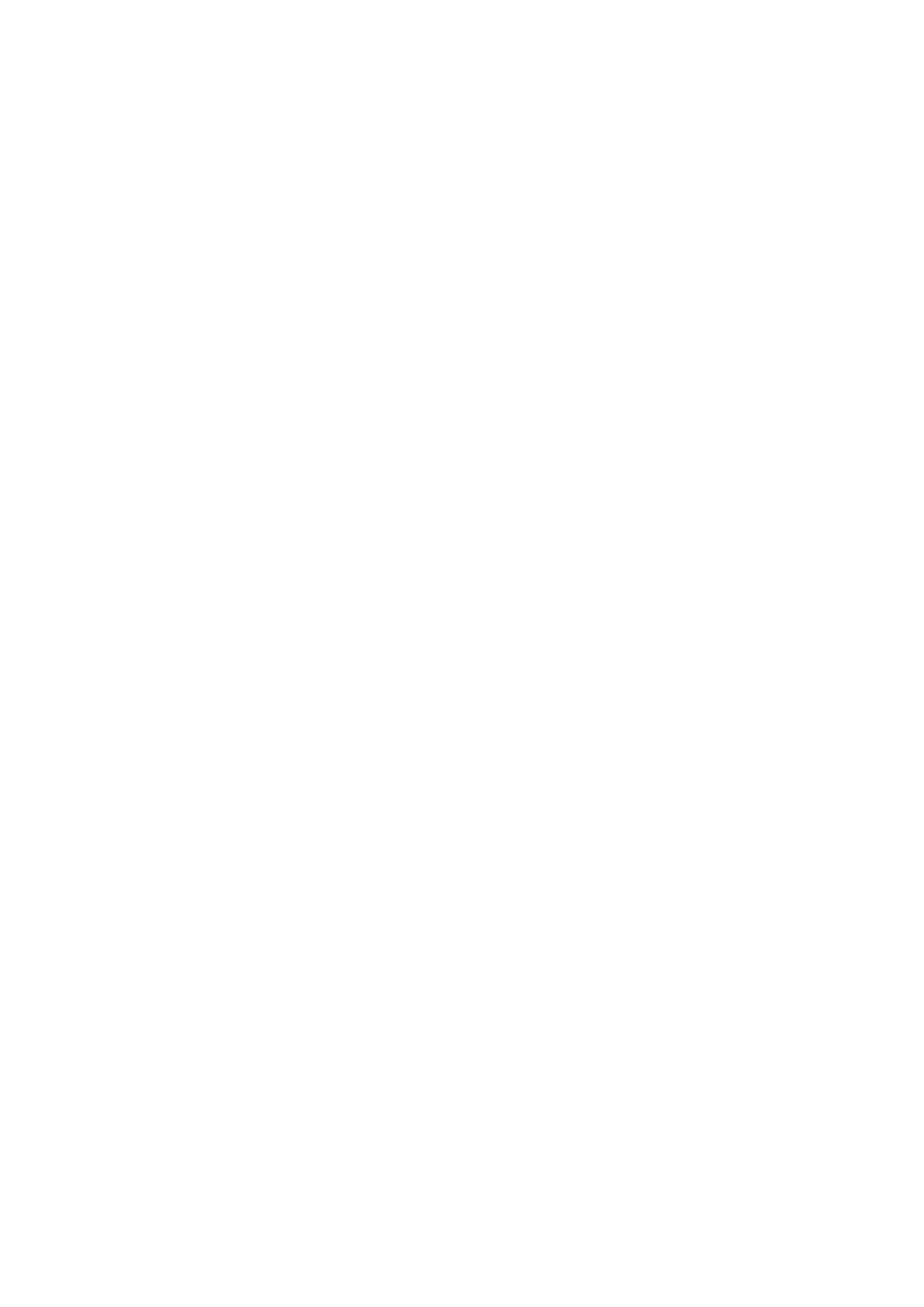#### **CONSENT OF INDEPENDENT REGISTERED PUBLIC ACCOUNTING FIRM**

To the Board of Directors and Shareholders of Tree.com, Inc. Charlotte, North Carolina

 We consent to the incorporation by reference in the Registration Statement on Form S-8 of our report dual dated April 16, 2012 and April 1, 2013 as to Note 17, relating to the consolidated financial statements and financial statement schedule of Tree.com, Inc. and subsidiaries (which report expresses an unqualified opinion and includes an explanatory paragraph relating to the effects of discontinued operations and a change in reportable segments), appearing in the Annual Report on Form 10-K of Tree.com, Inc. and subsidiaries for the year ended December 31, 2012.

/s/ Deloitte and Touche LLP

Charlotte, North Carolina April 1, 2013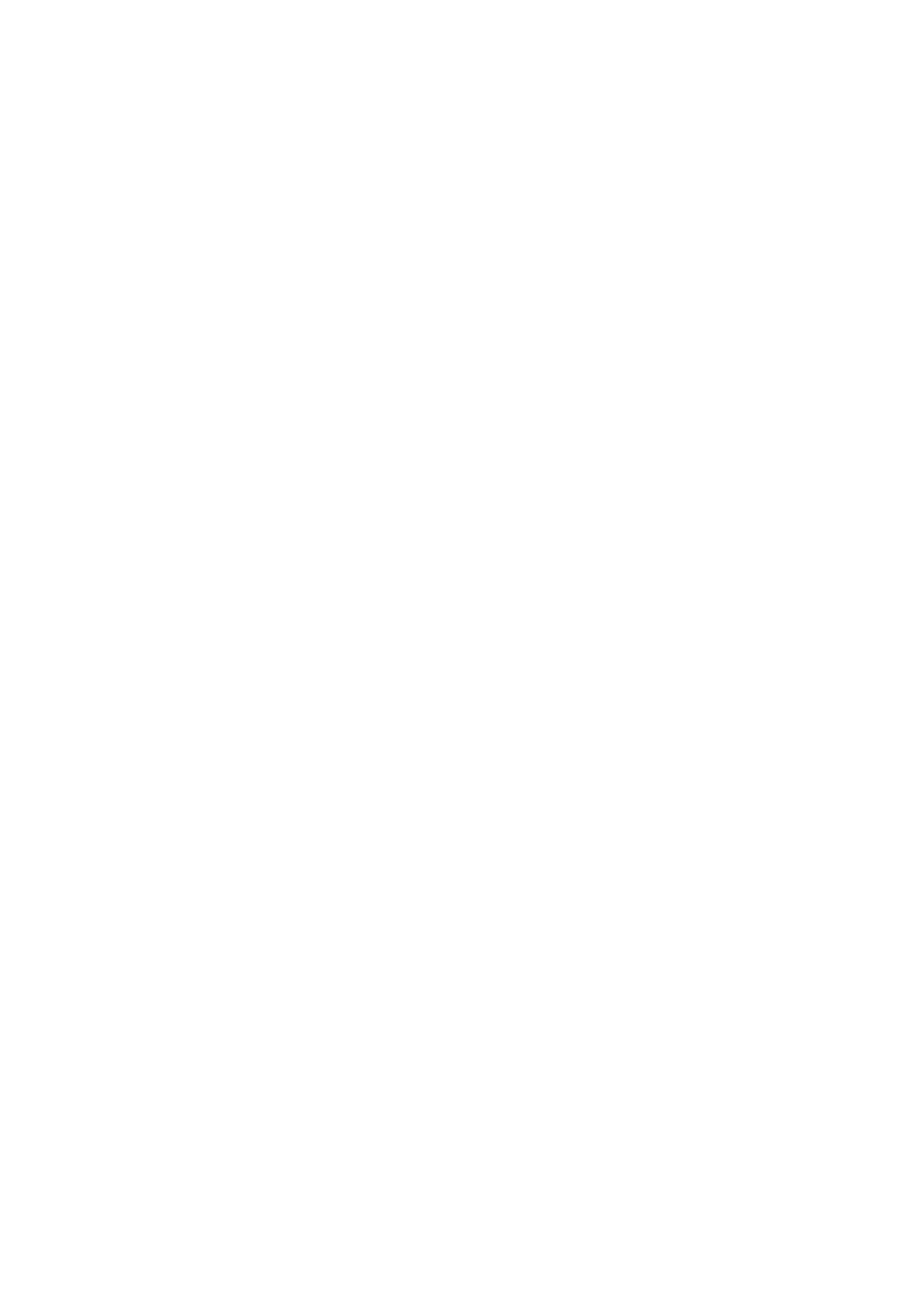#### **CERTIFICATION OF THE PRINCIPAL EXECUTIVE OFFICER PURSUANT TO RULE 13a-14(a) OR RULE 15d-14(a) OF THE SECURITIES EXCHANGE ACT OF 1934, AS ADOPTED PURSUANT TO SECTION 302 OF THE SARBANES-OXLEY ACT OF 2002**

I, Douglas R. Lebda, certify that:

- 1. I have reviewed this annual report on Form 10-K for the period ended December 31, 2012 of Tree.com, Inc.;
- 2. Based on my knowledge, this report does not contain any untrue statement of a material fact or omit to state a material fact necessary to make the statements made, in light of the circumstances under which such statements were made, not misleading with respect to the period covered by this report;
- 3. Based on my knowledge, the financial statements, and other financial information included in this report, fairly present in all material respects the financial condition, results of operations and cash flows of the registrant as of, and for, the periods presented in this report;
- 4. The registrant's other certifying officer(s) and I are responsible for establishing and maintaining disclosure controls and procedures (as defined in Exchange Act Rules 13a-15(e) and 15d-15(e)) and internal control over financial reporting (as defined in Exchange Act Rules 13a-15(f) and 15d-15(f)) for the registrant and have:
	- a) Designed such disclosure controls and procedures, or caused such disclosure controls and procedures to be designed under our supervision, to ensure that material information relating to the registrant, including its consolidated subsidiaries, is made known to us by others within those entities, particularly during the period in which this report is being prepared;
	- b) Designed such internal control over financial reporting, or caused such internal control over financial reporting to be designed under our supervision, to provide reasonable assurance regarding the reliability of financial reporting and the preparation of financial statements for external purposes in accordance with generally accepted accounting principles;
	- c) Evaluated the effectiveness of the registrant's disclosure controls and procedures and presented in this report our conclusions about the effectiveness of the disclosure controls and procedures, as of the end of the period covered by this report based on such evaluation; and
	- d) Disclosed in this report any change in the registrant's internal control over financial reporting that occurred during the registrant's most recent fiscal quarter (the registrant's fourth fiscal quarter in the case of an annual report) that has materially affected, or is reasonably likely to materially affect, the registrant's internal control over financial reporting; and
- 5. The registrant's other certifying officer(s) and I have disclosed, based on our most recent evaluation of internal control over financial reporting, to the registrant's auditors and the audit committee of the registrant's board of directors (or persons performing the equivalent functions):
	- a) All significant deficiencies and material weaknesses in the design or operation of internal control over financial reporting which are reasonably likely to adversely affect the registrant's ability to record, process, summarize and report financial information; and
	- b) Any fraud, whether or not material, that involves management or other employees who have a significant role in the registrant's internal control over financial reporting.

Dated: April 1, 2013

/s/ DOUGLAS R. LEBDA

Douglas R. Lebda *Chairman and Chief Executive Officer (principal executive officer)*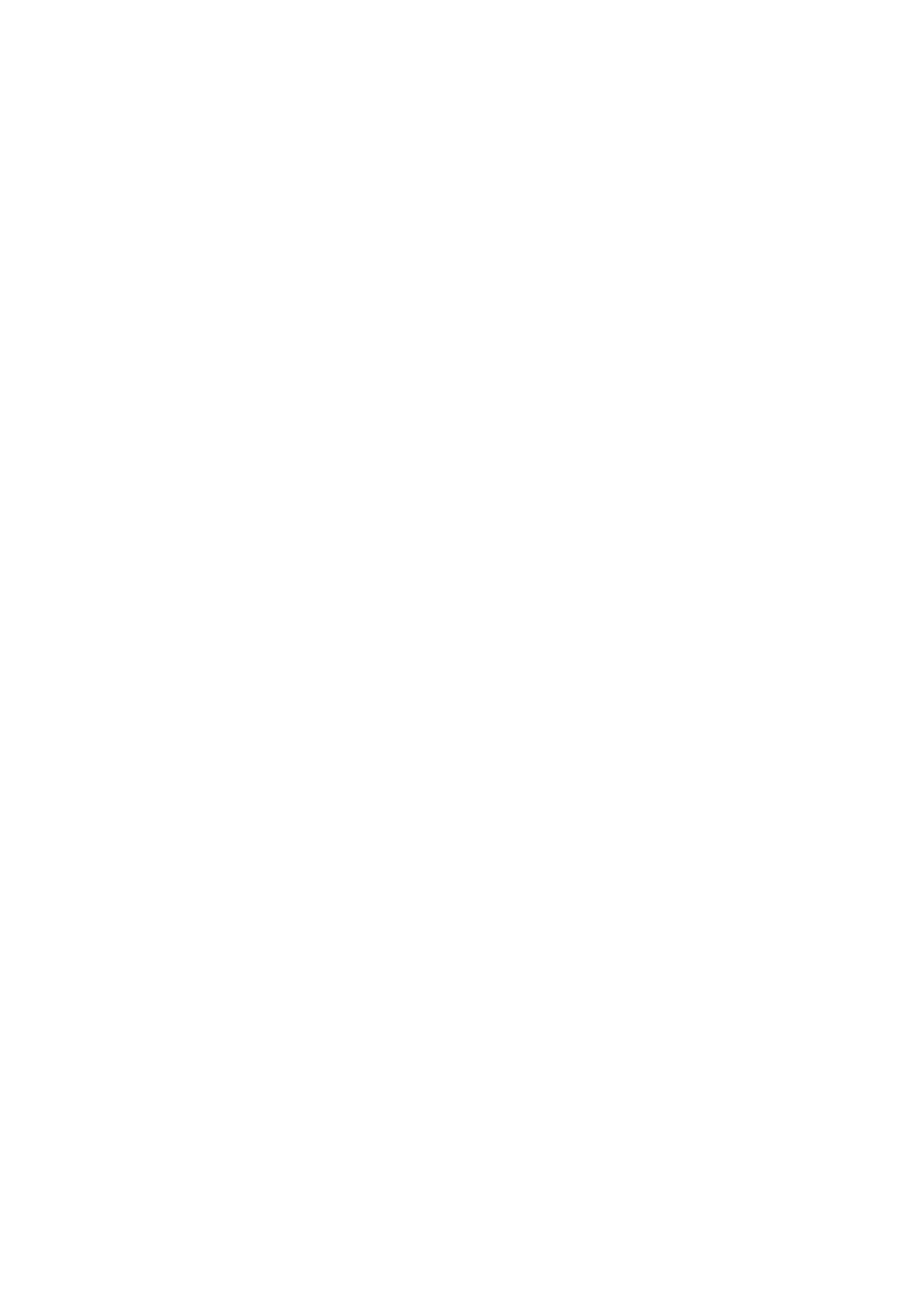#### **CERTIFICATION OF THE PRINCIPAL EXECUTIVE OFFICER PURSUANT TO RULE 13a-14(a) OR RULE 15d-14(a) OF THE SECURITIES EXCHANGE ACT OF 1934, AS ADOPTED PURSUANT TO SECTION 302 OF THE SARBANES-OXLEY ACT OF 2002**

I, Alexander Mandel, certify that:

- 1. I have reviewed this annual report on Form 10-K for the period ended December 31, 2012 of Tree.com, Inc.;
- 2. Based on my knowledge, this report does not contain any untrue statement of a material fact or omit to state a material fact necessary to make the statements made, in light of the circumstances under which such statements were made, not misleading with respect to the period covered by this report;
- 3. Based on my knowledge, the financial statements, and other financial information included in this report, fairly present in all material respects the financial condition, results of operations and cash flows of the registrant as of, and for, the periods presented in this report;
- 4. The registrant's other certifying officer(s) and I are responsible for establishing and maintaining disclosure controls and procedures (as defined in Exchange Act Rules 13a-15(e) and 15d-15(e)) and internal control over financial reporting (as defined in Exchange Act Rules 13a-15(f) and 15d-15(f)) for the registrant and have:
	- a) Designed such disclosure controls and procedures, or caused such disclosure controls and procedures to be designed under our supervision, to ensure that material information relating to the registrant, including its consolidated subsidiaries, is made known to us by others within those entities, particularly during the period in which this report is being prepared;
	- b) Designed such internal control over financial reporting, or caused such internal control over financial reporting to be designed under our supervision, to provide reasonable assurance regarding the reliability of financial reporting and the preparation of financial statements for external purposes in accordance with generally accepted accounting principles;
	- c) Evaluated the effectiveness of the registrant's disclosure controls and procedures and presented in this report our conclusions about the effectiveness of the disclosure controls and procedures, as of the end of the period covered by this report based on such evaluation; and
	- d) Disclosed in this report any change in the registrant's internal control over financial reporting that occurred during the registrant's most recent fiscal quarter (the registrant's fourth fiscal quarter in the case of an annual report) that has materially affected, or is reasonably likely to materially affect, the registrant's internal control over financial reporting; and
- 5. The registrant's other certifying officer(s) and I have disclosed, based on our most recent evaluation of internal control over financial reporting, to the registrant's auditors and the audit committee of the registrant's board of directors (or persons performing the equivalent functions):
	- a) All significant deficiencies and material weaknesses in the design or operation of internal control over financial reporting which are reasonably likely to adversely affect the registrant's ability to record, process, summarize and report financial information; and
	- b) Any fraud, whether or not material, that involves management or other employees who have a significant role in the registrant's internal control over financial reporting.

Dated: April 1, 2013

## /s/ ALEXANDER MANDEL

Alexander Mandel *Chief Financial Officer (principal financial officer)*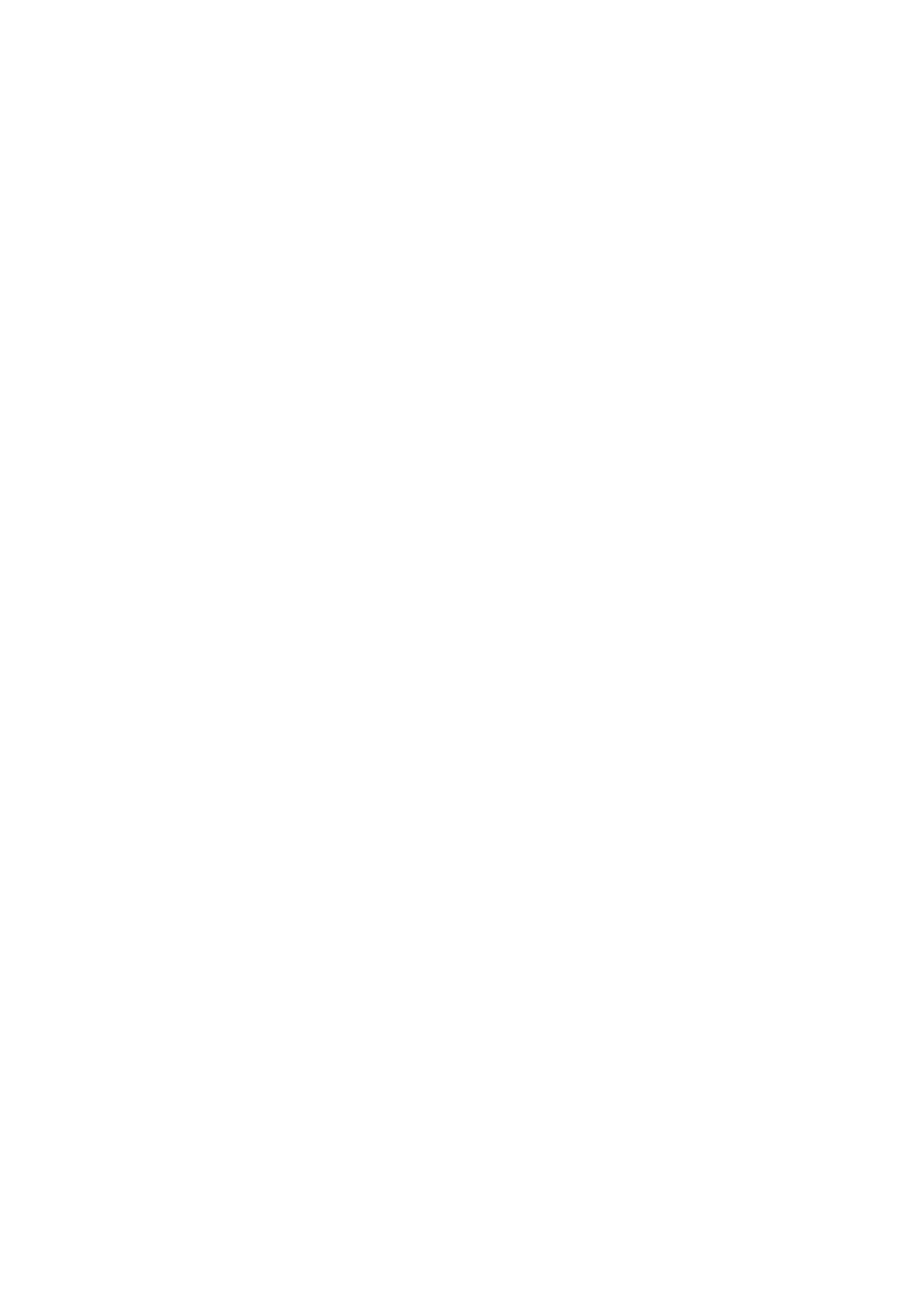### **CERTIFICATION OF THE PRINCIPAL EXECUTIVE OFFICER PURSUANT TO 18 U.S.C. SECTION 1350, AS ADOPTED PURSUANT TO SECTION 906 OF THE SARBANES-OXLEY ACT OF 2002**

 I, Douglas R. Lebda, certify, pursuant to 18 U.S.C. Section 1350, as adopted pursuant to Section 906 of the Sarbanes-Oxley Act of 2002, that to my knowledge:

- (1) the Annual Report on Form 10-K for the fiscal year ended December 31, 2012 of Tree.com, Inc. (the "Report") which this statement accompanies fully complies with the requirements of Section 13(a) or 15(d) of the Securities Exchange Act of 1934 (15 U.S.C. 78m or 78o(d)); and
- (2) the information contained in the Report fairly presents, in all material respects, the financial condition and results of operations of Tree.com, Inc.

## Dated: April 1, 2013 /s/ DOUGLAS R. LEBDA

Douglas R. Lebda *Chairman and Chief Executive Officer (principal executive officer)*